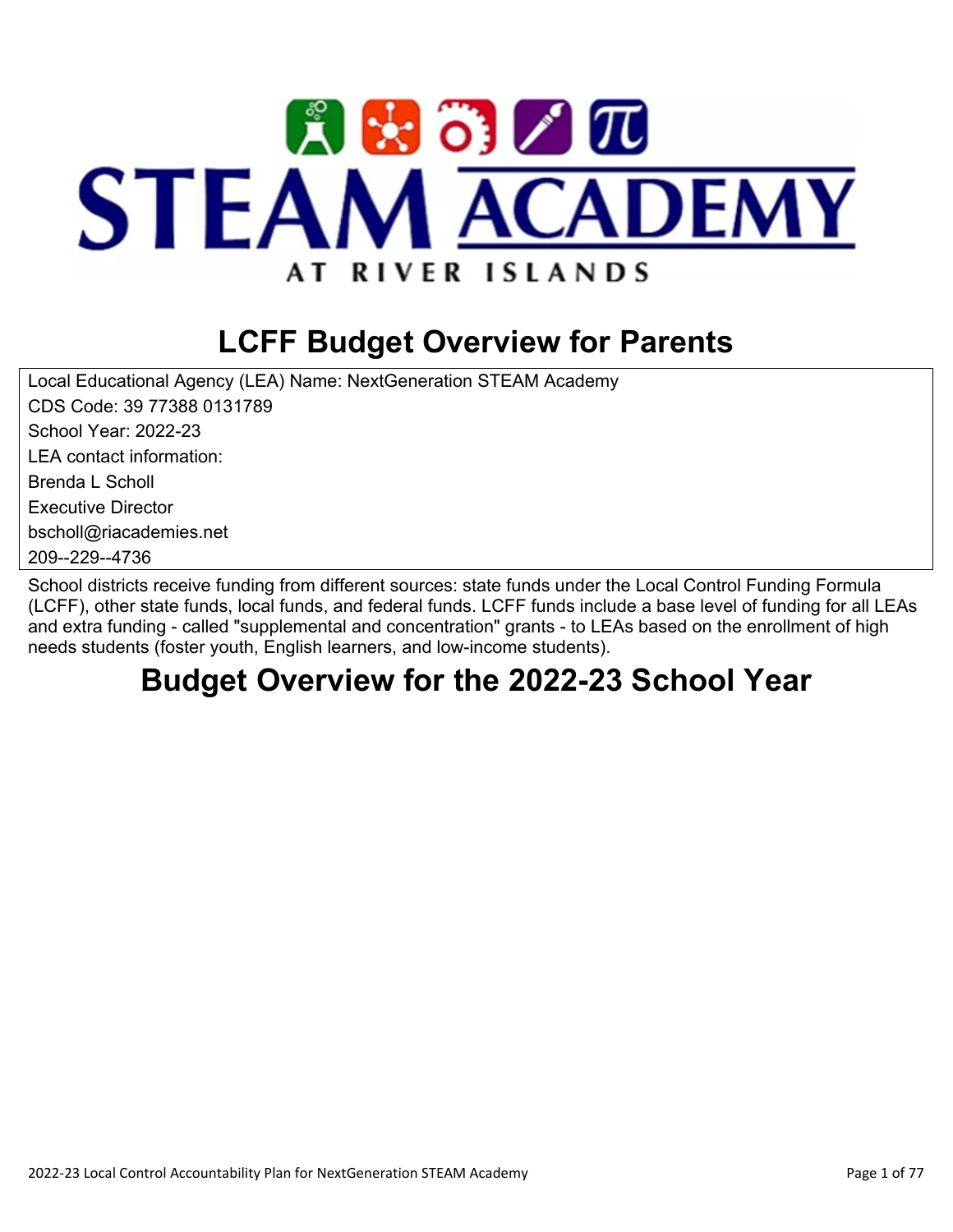

coming year from all sources.

The text description for the above chart is as follows: The total revenue projected for NextGeneration STEAM Academy is \$9,824,760, of which \$7,339,137 is Local Control Funding Formula (LCFF), \$2,093,454 is other state funds, \$67,250 is local funds, and \$324,919 is federal funds. Of the \$7,339,137 in LCFF Funds, \$677,974 is generated based on the enrollment of high needs students (foster youth, English learner, and low-income students).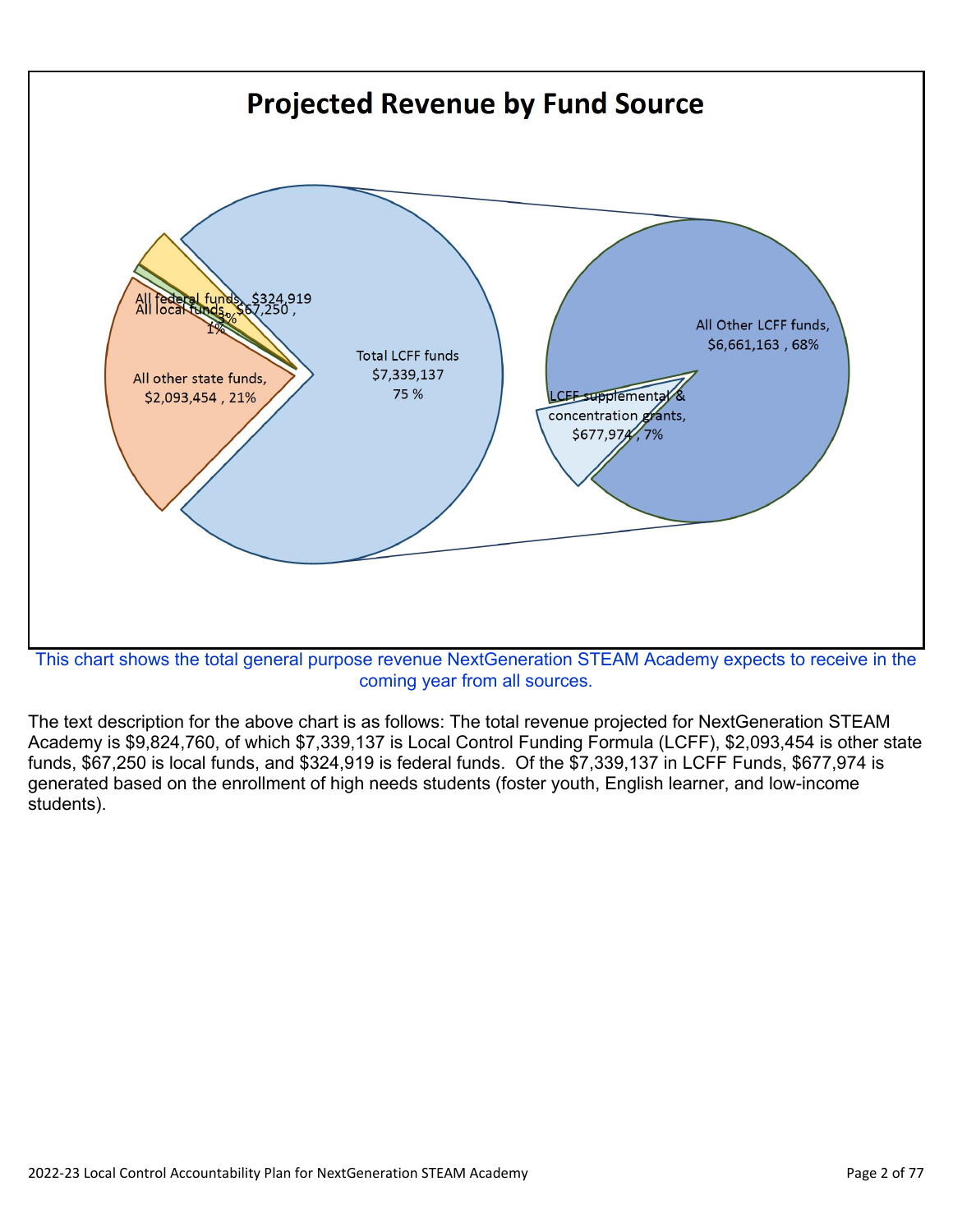## **LCFF Budget Overview for Parents**

The LCFF gives school districts more flexibility in deciding how to use state funds. In exchange, school districts must work with parents, educators, students, and the community to develop a Local Control and Accountability Plan (LCAP) that shows how they will use these funds to serve students.



This chart provides a quick summary of how much NextGeneration STEAM Academy plans to spend for 2022- 23. It shows how much of the total is tied to planned actions and services in the LCAP.

The text description of the above chart is as follows: NextGeneration STEAM Academy plans to spend \$9,525,726 for the 2022-23 school year. Of that amount, \$6,324,214 is tied to actions/services in the LCAP and \$3,201,512 is not included in the LCAP. The budgeted expenditures that are not included in the LCAP will be used for the following:

General Fund Budgeted Expenditures that are not included in the LCAP include:

Salary & Benefits: Non-Classroom Bases employees

- Special Education
- Consultants
- Stipends

Substitute Costs

- permanent Subs for Teachers
- Campus Monitors
- Instructional Aides

Facility Costs & Repairs

#### Banking costs & fees

Leases of equipment

• printing and reproduction

#### Postage and delivery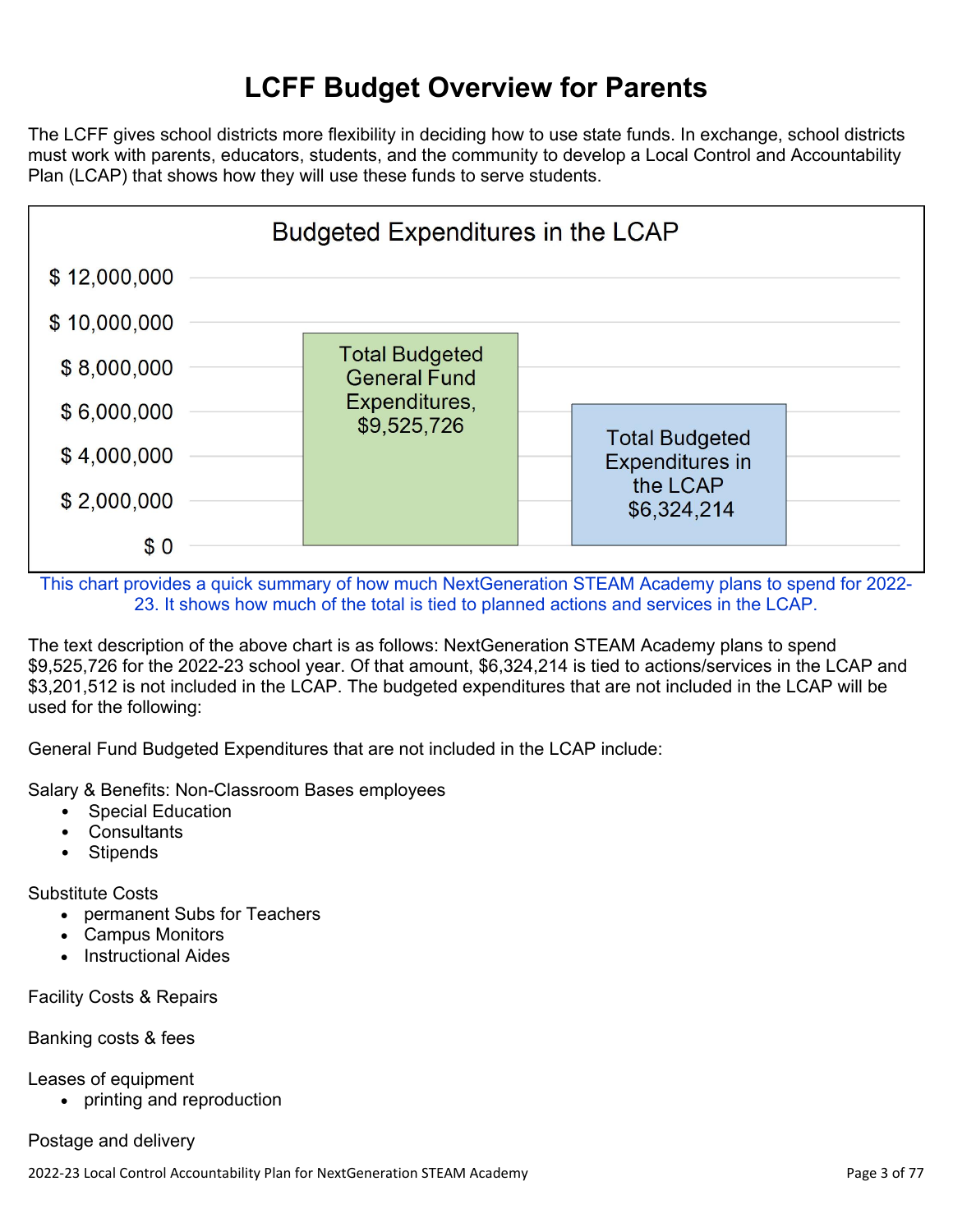Professional Dues & Memberships

**Security** 

School wide events

### **Increased or Improved Services for High Needs Students in the LCAP for the 2022-23 School Year**

In 2022-23, NextGeneration STEAM Academy is projecting it will receive \$677,974 based on the enrollment of foster youth, English learner, and low-income students. NextGeneration STEAM Academy must describe how it intends to increase or improve services for high needs students in the LCAP. NextGeneration STEAM Academy plans to spend \$954,078 towards meeting this requirement, as described in the LCAP.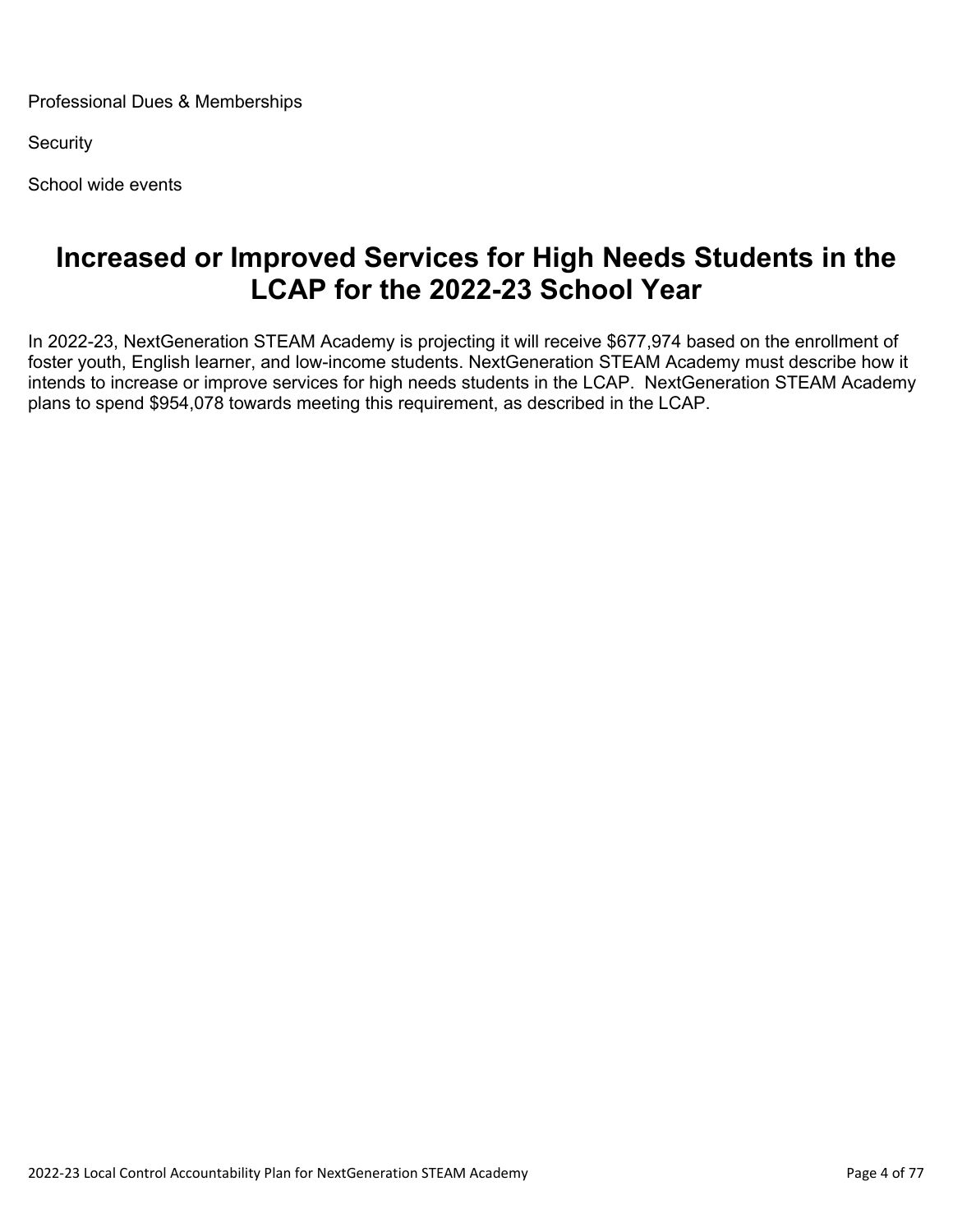## **LCFF Budget Overview for Parents**

## **Update on Increased or Improved Services for High Needs Students in 2021-22**



This chart compares what NextGeneration STEAM Academy budgeted last year in the LCAP for actions and services that contribute to increasing or improving services for high needs students with what NextGeneration STEAM Academy estimates it has spent on actions and services that contribute to increasing or improving services for high needs students in the current year.

The text description of the above chart is as follows: In 2021-22, NextGeneration STEAM Academy's LCAP budgeted \$645,138 for planned actions to increase or improve services for high needs students. NextGeneration STEAM Academy actually spent \$777,351 for actions to increase or improve services for high needs students in 2021-22.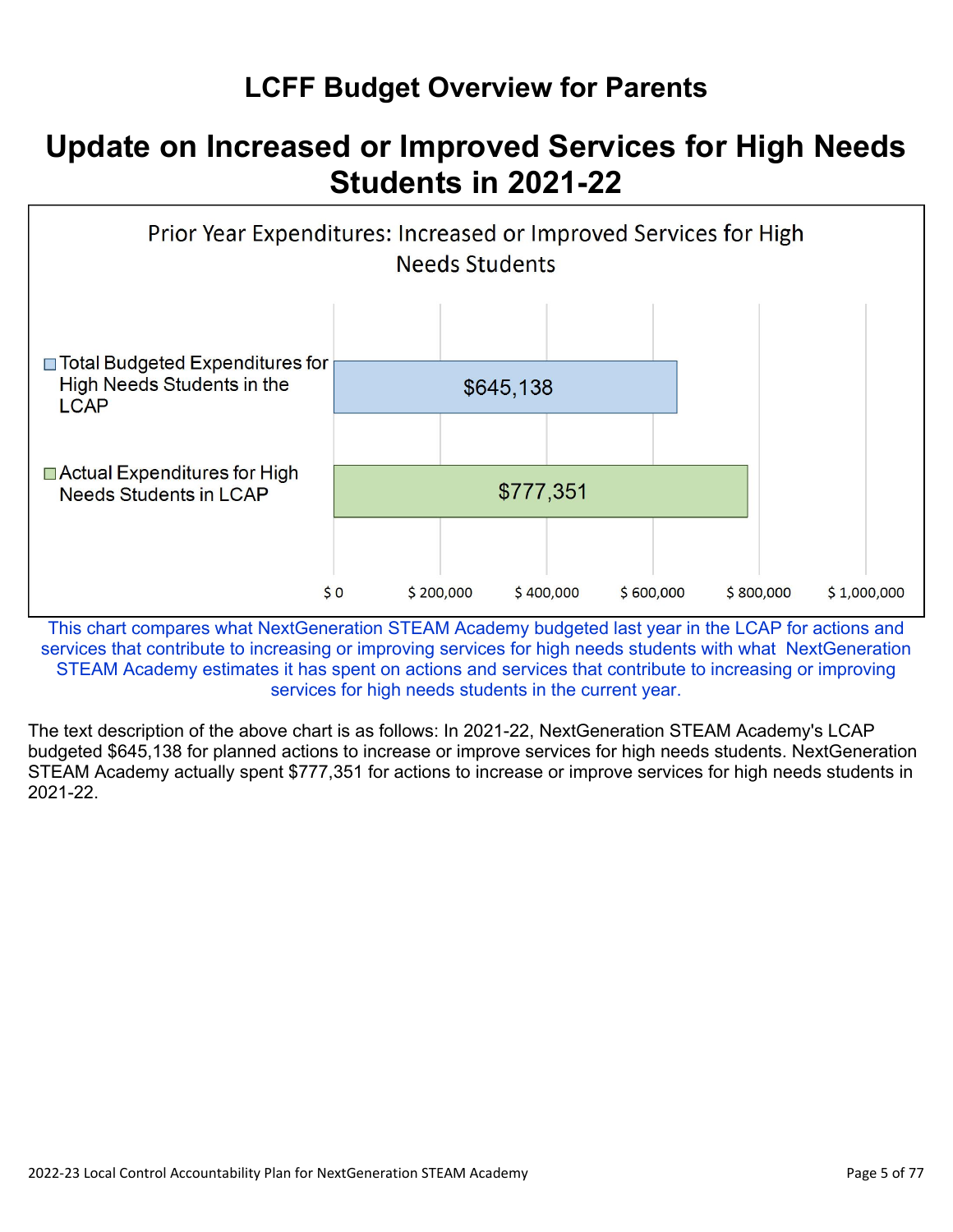

# **Supplement to the Annual Update to the 2021–22 Local Control and Accountability Plan**

| Local Educational Agency (LEA) Name | <b>Contact Name and Title</b> | <b>Email and Phone</b>  |
|-------------------------------------|-------------------------------|-------------------------|
| NextGeneration STEAM Academy        | <sup>∣</sup> Brenda L. Scholl | bscholl@riacademies.net |
|                                     | Executive Director            | 209.229.4700            |

California's 2021–22 Budget Act, the federal American Rescue Plan Act of 2021, and other state and federal relief acts have provided local educational agencies (LEAs) with a significant increase in funding to support students, teachers, staff, and their communities in recovering from the COVID-19 pandemic and to address the impacts of distance learning on students. The following is a one-time mid-year report to the local governing board or body and educational partners related to engagement on, and implementation of, these Acts.

A description of how and when the LEA engaged, or plans to engage, its educational partners on the use of funds provided through the Budget Act of 2021 that were not included in the 2020–21 Local Control and Accountability Plan (LCAP).

Funding provided through the Budget Act of 2021 that was not included in the LCAP was the Expanded Learning Opportunities Grant and Educator Effectiveness money. This funding was included in separate plans which collected and used input from education partners described below:

The Administrative staff began with brainstorming different ideas of how we could address learning loss throughout the summer of 2021 and into the 2021-22 school year. We knew that we needed to determine some additional services for students who potentially could have lags in learning, and social-emotional needs to address as we return to school in a more typical delivery method.

Teachers were included in discussions of what needs they could foresee of students next school year. They were surveyed about whether or not they would like to participate in the summer extended learning program being developed; and those that were, were included in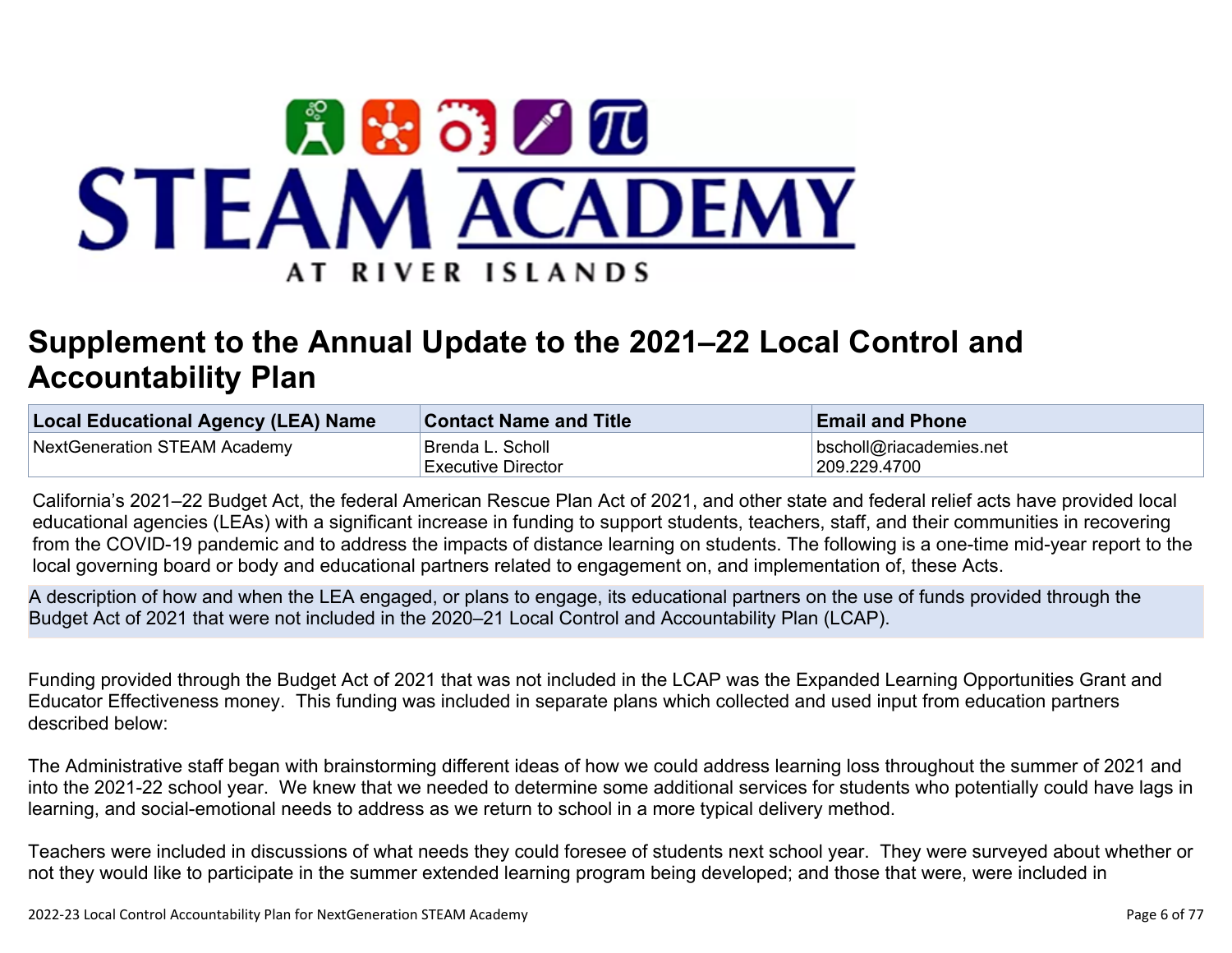discussions about how to craft the program, what instructional materials to use and how to determine which students should be invited to participate.

Parents were surveyed to provide input on how which programs/services they think would be beneficial in addressing learning loss and socialemotional needs. Parents participated in Coffee-Chat sessions where they expressed concerns about their children and needs that they felt the school could help address. Parents provided input at board meetings, and through advisory committees, again expressing needs that they felt should be considered and address as we return to on-campus learning. These results were used in prioritizing the use of funds and crafting of services to put in place for the 2021 summer session, and 2021-22 school year.

A description of how the LEA used, or plans to use, the additional concentration grant add-on funding it received to increase the number of staff who provide direct services to students on school campuses with an enrollment of students who are low-income, English learners, and/or foster youth that is greater than 55 percent.

NextGeneration STEAM Academy did not receive additional concentration grant add-on funding since we do not have an unduplicated count greater that 55%.

A description of how and when the LEA engaged its educational partners on the use of one-time federal funds received that are intended to support recovery from the COVID-19 pandemic and the impacts of distance learning on pupils.

Funding provided through the Budget Act of 2021 that was not included in the LCAP was ESSER III money. This funding was included in a separate plan which included input from education partners described below.

Community and Staff were able to provide input in the development of the ESSER III plan through open forum virtual meetings held through out the first half of the school year (August - November 2021) planning for various plans, situations and needs of our school community.

The LCAP Advisory Group met in the Spring of 2021 to review use of funds included in the LCAP. On October 21, 2021, the Advisory Group met to review the plan for additional Budget Act 2021, ESSER III, funds to provide final input and suggestions for the use of these monies to meet the needs of the students and staff of River Islands Technology Academy.

The ESSER III Expenditure Plan; not included in the LCAP, was presented and approved by the River Islands Academies Governing Board on October 26, 2021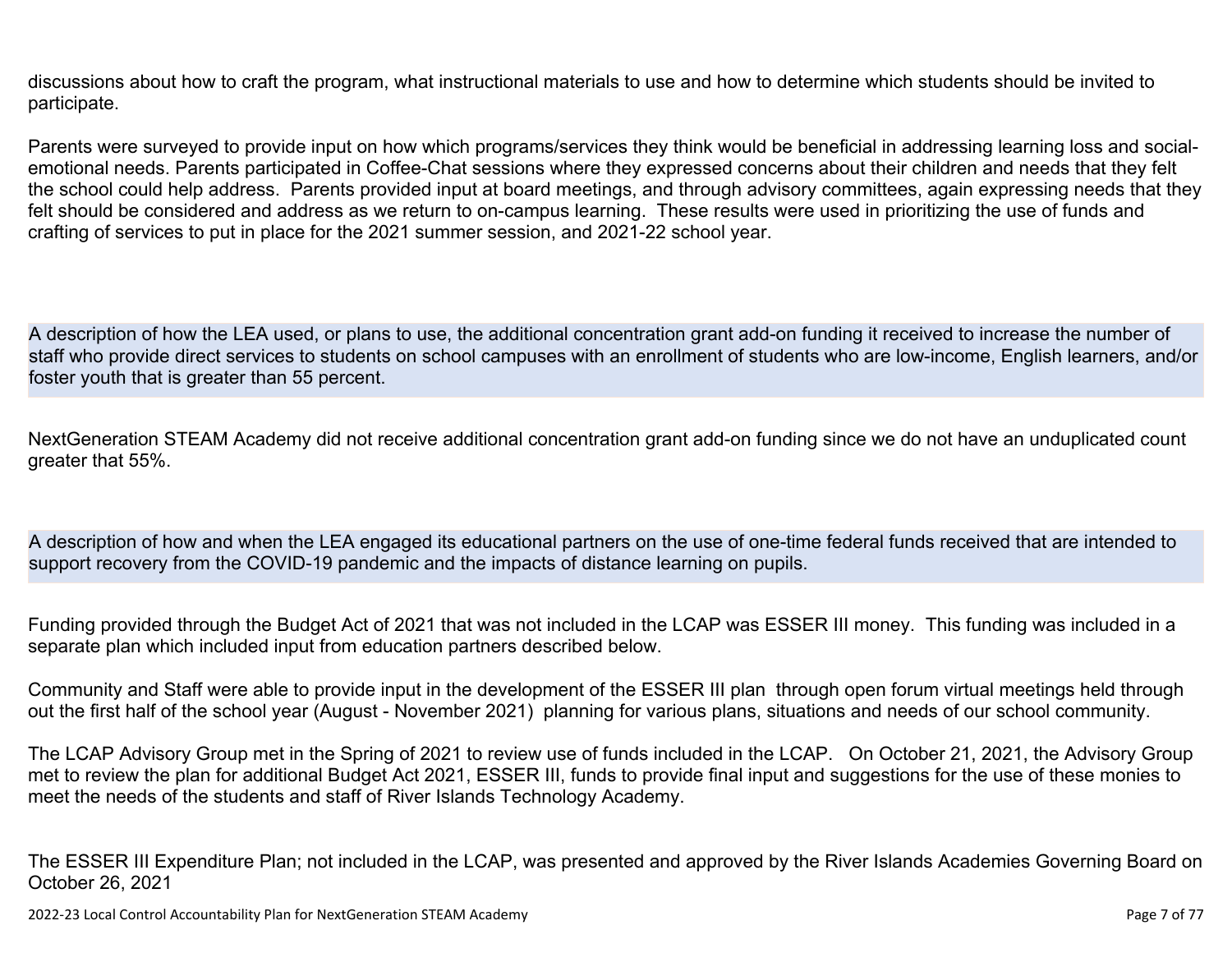Educator Effectiveness Block Grant Plan 2021; approved by the River Islands Academies Governing Board on December 14, 2021

A description of how the LEA is implementing the federal American Rescue Plan Act and federal Elementary and Secondary School Emergency Relief expenditure plan, and the successes and challenges experienced during implementation.

NextGeneration STEAM Academy is working towards implementing the actions/services described in the ESSER III Plan. The funds were planned to support services to address both Continuous and Safe In-person Learning and to address the Impact of Lost Instructional Time. Services in both areas were originally planned to be implemented over the next two school years. Due to issues with lack of staff to run programs, and also because of the need to continue to limit large groups of students from mixing, there are services that may need to be extended into a third year as funding allows since they were either not fully implemented or started at all this school year. Those specific services that have had some delay in implementation are: additional Instructional Aides, Intervention Teacher, and Social Emotional Group Staff. Some success has been seen in the implementation of some Instructional Aides; with the hiring of In-House Substitutes and the start of the digital character program.

The Summer Bridge program is in the planning stages, with the goal of it being implemented this coming June.

The Intervention Teacher and Instructional Coach are services that we plan to implement in the 2022-23 school year, being funded with ESSER III money, if staff for these positions is found.

A description of how the LEA is using its fiscal resources received for the 2021–22 school year in a manner that is consistent with the applicable plans and is aligned with the LEA's 2021–22 LCAP and Annual Update.

NextGeneration STEAM Academy is using all fiscal resources in both the LCAP and the applicable plans to provide comprehensive services to students to meet their academic and social-emotional needs. All efforts are being made to implement the actions, services and ideas within the plans. The items that we have not been able to implement fully, or begin at this point, are related to staffing and social distancing issues.

The goal of coordinating funds through the various plans is to provide or continue: additional staffing to lower student/teacher ratios; have staff on-hand to address teacher absences due to COVID; increase student participation in supplemental/intervention programs; newly added programs/staff in future years; and to offer extended learning opportunities into the month of June.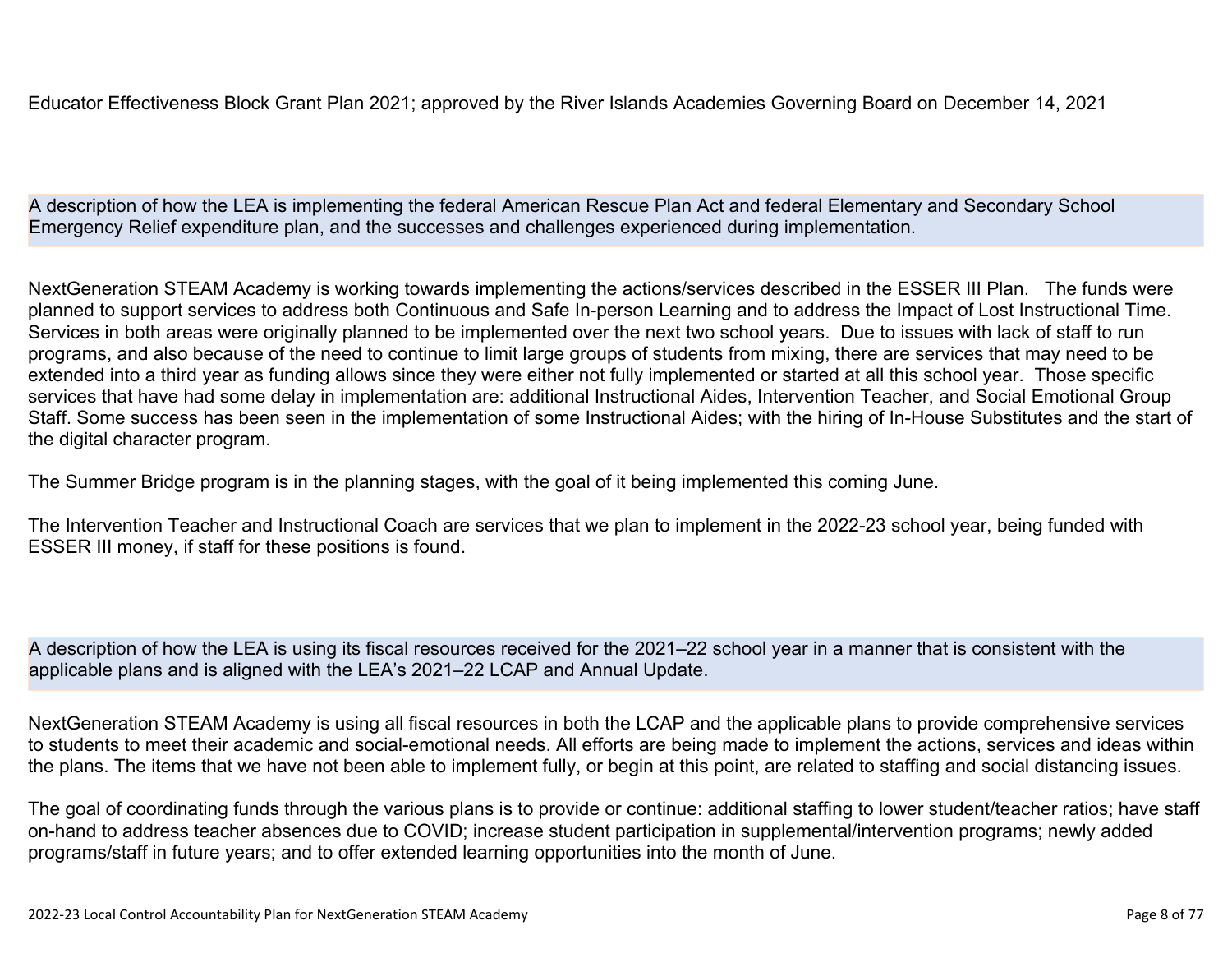Links to the aligned plans:

https://www.riacademies.net/Downloads/2020 Learning Continuity and Attendance Plan NextGeneration STEAM Academy 202009253.p [df](https://www.riacademies.net/Downloads/2020_Learning_Continuity_and_Attendance_Plan_NextGeneration_STEAM_Academy_202009253.pdf)

<https://drive.google.com/file/d/12pcnbtaJPqJ0N80JoOp2L7kbXmWab4sn/view?usp=sharing> : Expanded Learning Plan [https://drive.google.com/file/d/14QprOw2oNOpHwMNox1q408WXf\\_iXcv7C/view?usp=sharing](https://drive.google.com/file/d/14QprOw2oNOpHwMNox1q408WXf_iXcv7C/view?usp=sharing) : Educator Effectiveness Block Grant <https://drive.google.com/file/d/1KTrW4NCKENUmG4X3iE4zZcesr4YJ4Z9m/view?usp=sharing> : ESSER III Plan

# **Instructions for the Supplement to the Annual Update for the 2021–22 Local Control and Accountability Plan Year**

*For additional questions or technical assistance related to the completion of the Supplement to the Annual Update to the 2021–22 Local Control and Accountability Plan (LCAP), please contact the local county office of education (COE), or the California Department of Education's (CDE's)* Local Agency Systems Support Office, by phone at 916-319-0809 or by email at *[lcff@cde.ca.gov](mailto:lcff@cde.ca.gov)*.

## **Introduction**

California's 2021–22 Budget Act, the federal American Rescue Plan Act of 2021, and other state and federal relief acts have provided local educational agencies (LEAs) with a significant increase in funding to support students, teachers, staff, and their communities in recovering from the COVID-19 pandemic and to address the impacts of distance learning on students. Section 124(e) of Assembly Bill 130 requires LEAs to present an update on the Annual Update to the 2021–22 LCAP and Budget Overview for Parents on or before February 28, 2022, at a regularly scheduled meeting of the governing board or body of the LEA. At this meeting, the LEA must include all of the following:

- The Supplement to the Annual Update for the 2021–22 LCAP (2021–22 Supplement);
- All available mid-year outcome data related to metrics identified in the 2021–22 LCAP; and
- Mid-year expenditure and implementation data on all actions identified in the 2021–22 LCAP.

When reporting available mid-year outcome, expenditure, and implementation data, LEAs have flexibility to provide this information as best suits the local context, provided that it is succinct and contains a level of detail that is meaningful and accessible for the LEA's educational partners.

The 2021–22 Supplement is considered part of the 2022–23 LCAP for the purposes of adoption, review, and approval, and must be included with the LCAP as follows:

- The 2022–23 Budget Overview for Parents
- The 2021–22 Supplement
- The 2022-23 LCAP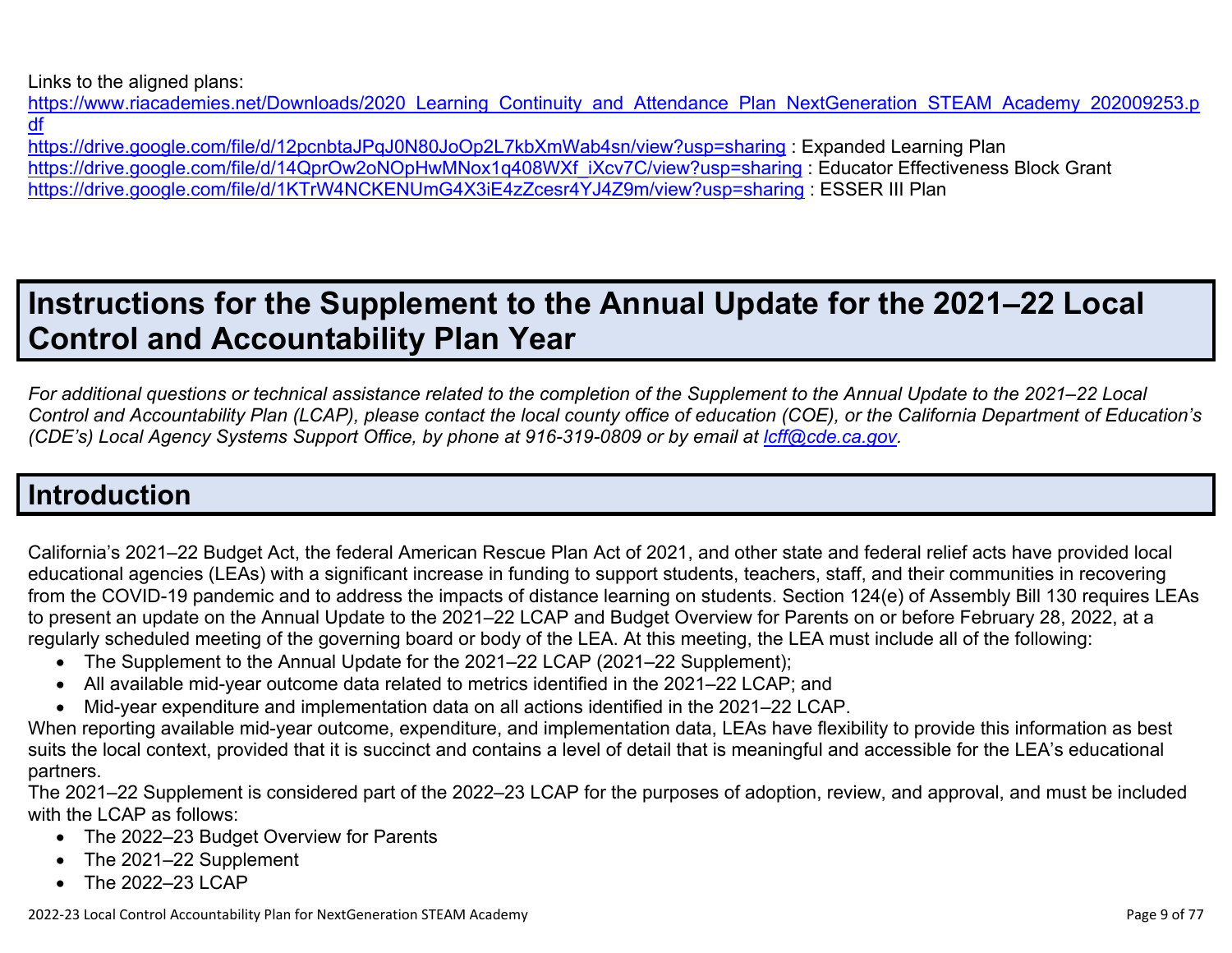- The Action Tables for the 2022–23 LCAP
- The Instructions for the LCAP Template

As such, the 2021–22 Supplement will be submitted for review and approval as part of the LEA's 2022–23 LCAP.

### **Instructions**

Respond to the following prompts, as required. In responding to these prompts, LEAs must, to the greatest extent practicable, provide succinct responses that contain a level of detail that will be meaningful and accessible for the LEA's educational partners and the broader public and must, to the greatest extent practicable, use language that is understandable and accessible to parents.

In responding to these prompts, the LEA has flexibility to reference information provided in other planning documents. An LEA that chooses to reference information provided in other planning documents must identify the plan(s) being referenced, where the plan(s) are located (such as a link to a web page), and where in the plan the information being referenced may be found.

**Prompt 1:** "*A description of how and when the LEA engaged, or plans to engage, its* educational partners *on the use of funds provided through the Budget Act of 2021 that were not included in the 2020–21 Local Control and Accountability Plan (LCAP).*"

In general, LEAs have flexibility in deciding what funds are included in the LCAP and to what extent those funds are included. If the LEA received funding through the Budget Act of 2021 that it would have typically included within its LCAP, identify the funds provided in the Budget Act of 2021 that were not included in the LCAP and provide a description of how the LEA has engaged its educational partners on the use of funds. If an LEA included the applicable funds in its adopted 2021–22 LCAP, provide this explanation.

**Prompt 2:** "*A description of how LEA used, or plans to use, the concentration grant add-on funding it received to increase the number of staff who provide direct services to students on school campuses with an enrollment of students who are low-income, English learners, and/or foster youth that is greater than 55 percent.*"

If LEA does not receive a concentration grant or the concentration grant add-on, provide this explanation.

Describe how the LEA is using, or plans to use, the concentration grant add-on funds received consistent with California *Education Code* Section 42238.02, as amended, to increase the number of certificated staff, classified staff, or both, including custodial staff, who provide direct services to students on school campuses with greater than 55 percent unduplicated pupil enrollment, as compared to schools with an enrollment of unduplicated students that is equal to or less than 55 percent.

In the event that the additional concentration grant add-on is not sufficient to increase the number of staff providing direct services to students at a school with an enrollment of unduplicated students that is greater than 55 percent, describe how the LEA is using the funds to retain staff providing direct services to students at a school with an enrollment of unduplicated students that is greater than 55 percent.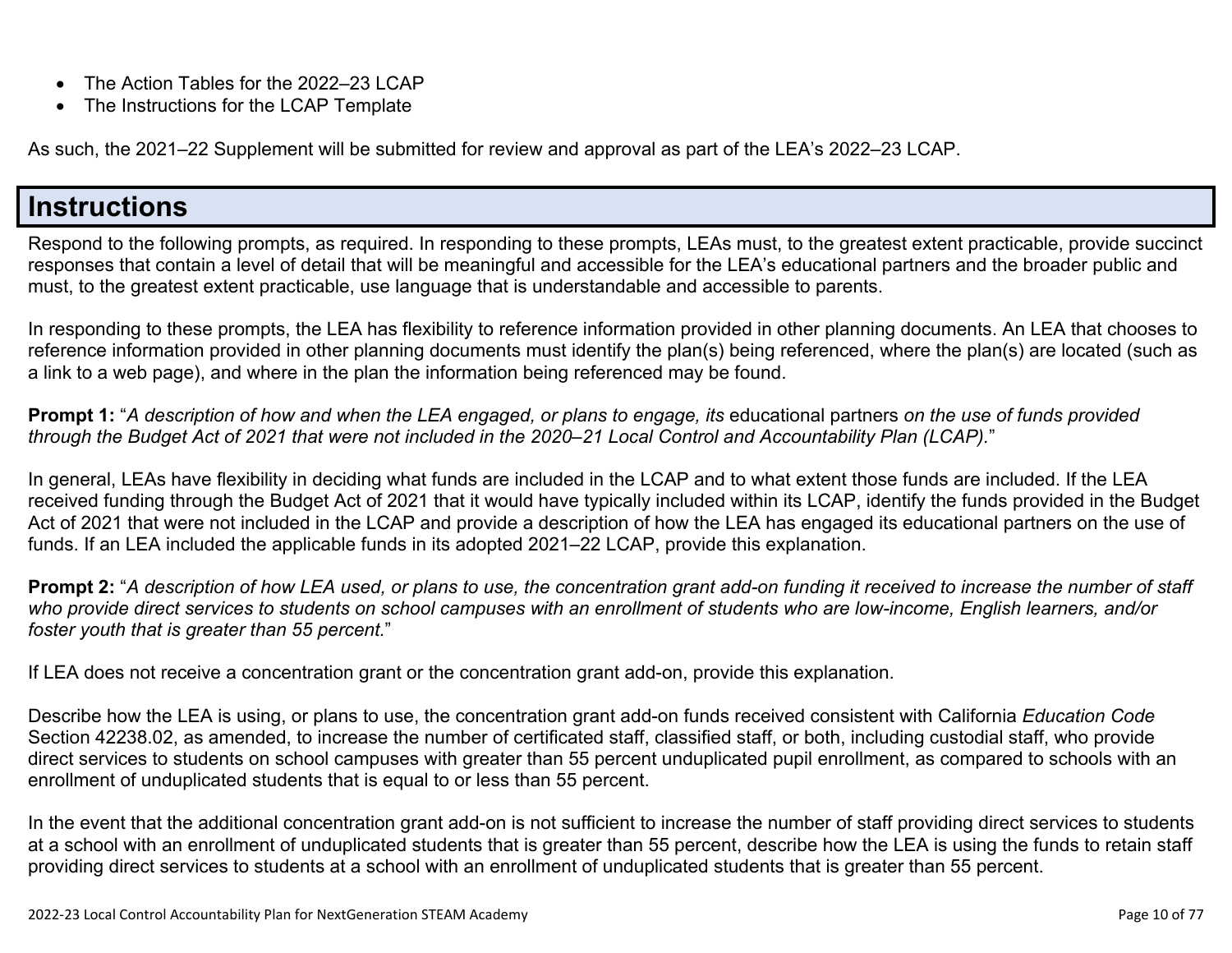**Prompt 3:** "*A description of how and when the LEA engaged its educational partners on the use of one-time federal funds received that are intended to support recovery from the COVID-19 pandemic and the impacts of distance learning on pupils.*"

If the LEA did not receive one-time federal funding to support recovery from the COVID-19 pandemic and the impacts of distance learning on students, provide this explanation.

Describe how and when the LEA engaged its educational partners on the use of one-time federal funds it received that are intended to support recovery from the COVID-19 pandemic and the impacts of distance learning on students. See the COVID-19 Relief Funding Summary Sheet web page [\(https://www.cde.ca.gov/fg/cr/relieffunds.asp\)](https://www.cde.ca.gov/fg/cr/relieffunds.asp) for a listing of COVID-19 relief funding and the Federal Stimulus Funding web page (<https://www.cde.ca.gov/fg/cr/>) for additional information on these funds. The LEA is not required to describe engagement that has taken place related to state funds.

**Prompt 4:** "A description of how the LEA is implementing the federal American Rescue Plan Act and federal Elementary and Secondary School Emergency Relief expenditure plan, and the successes and challenges experienced during implementation."

If an LEA does not receive ESSER III funding, provide this explanation.

Describe the LEA's implementation of its efforts to maintain the health and safety of students, educators, and other staff and ensure the continuity of services, as required by the federal American Rescue Plan Act of 2021, and its implementation of the federal Elementary and Secondary School Emergency Relief (ESSER) expenditure plan to date, including successes and challenges.

**Prompt 5:** "A description of how the LEA is using its fiscal resources received for the 2021–22 school year in a manner that is consistent with the applicable plans and is aligned with the LEA's 2021–22 LCAP and Annual Update."

Summarize how the LEA is using its fiscal resources received for the 2021–22 school year to implement the requirements of applicable plans in a manner that is aligned with the LEA's 2021–22 LCAP. For purposes of responding to this prompt, "applicable plans" include the Safe Return to In-Person Instruction and Continuity of Services Plan and the ESSER III Expenditure Plan.

California Department of Education November 2021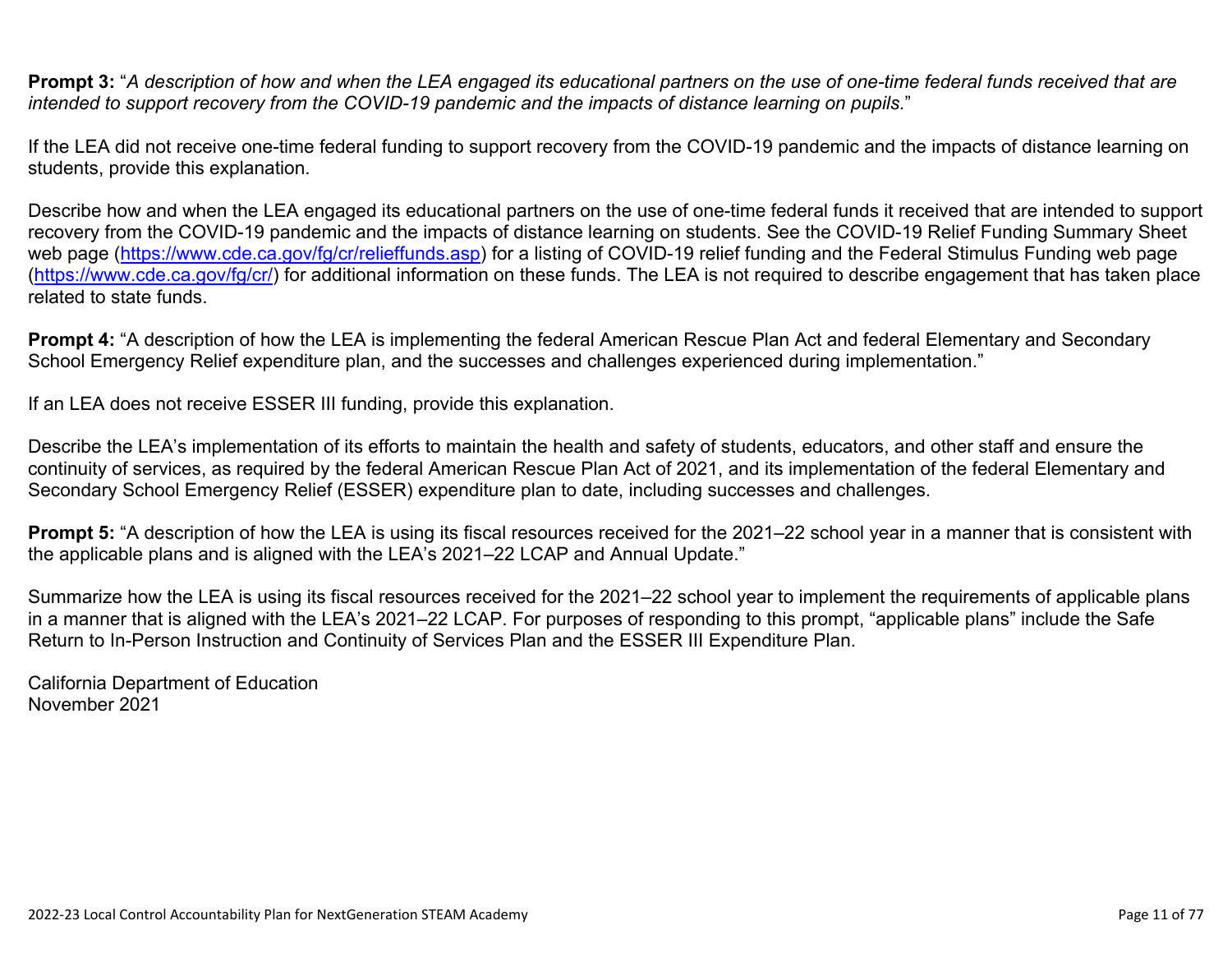

# **Local Control Accountability Plan**

**The instructions for completing the Local Control and Accountability Plan (LCAP) follow the template.**

| Local Educational Agency (LEA) Name | <b>Contact Name and Title</b>                | <b>Email and Phone</b>                    |
|-------------------------------------|----------------------------------------------|-------------------------------------------|
| NextGeneration STEAM Academy        | Brenda L Scholl<br><b>Executive Director</b> | bscholl@riacademies.net<br>209--229--4736 |

# **[Plan Summary \[2022-23\]](http://www.doc-tracking.com/screenshots/22LCAP/Instructions/22LCAPInstructions.htm#PlanSummary)**

### **[General Information](http://www.doc-tracking.com/screenshots/22LCAP/Instructions/22LCAPInstructions.htm#generalinformation)**

A description of the LEA, its schools, and its students in grades transitional kindergarten–12, as applicable to the LEA.

STEAM Academy is a directly-funded charter school that serves students in grades TK--8 in the surrounding neighborhood of the Banta Elementary School District. STEAM academy began its first year in August of 2015. STEAM's goal is to develop students to become leaders in Science, Technology, Engineering, Arts, & Math. Students who enroll at STEAM are culturally diverse pupils who want access to an exemplary program that supports innovation, inquiry, and real -world simulations that have relevance to their lives. In 2020, STEAM Academy Charter was reauthorized by Banta USD and is one of four schools under the River Islands Academies Charter Mangement Organization.

Student Demographics Ethnicity: 0.2% American Indian or Alaskan Native 9.5% Filipino 8% African American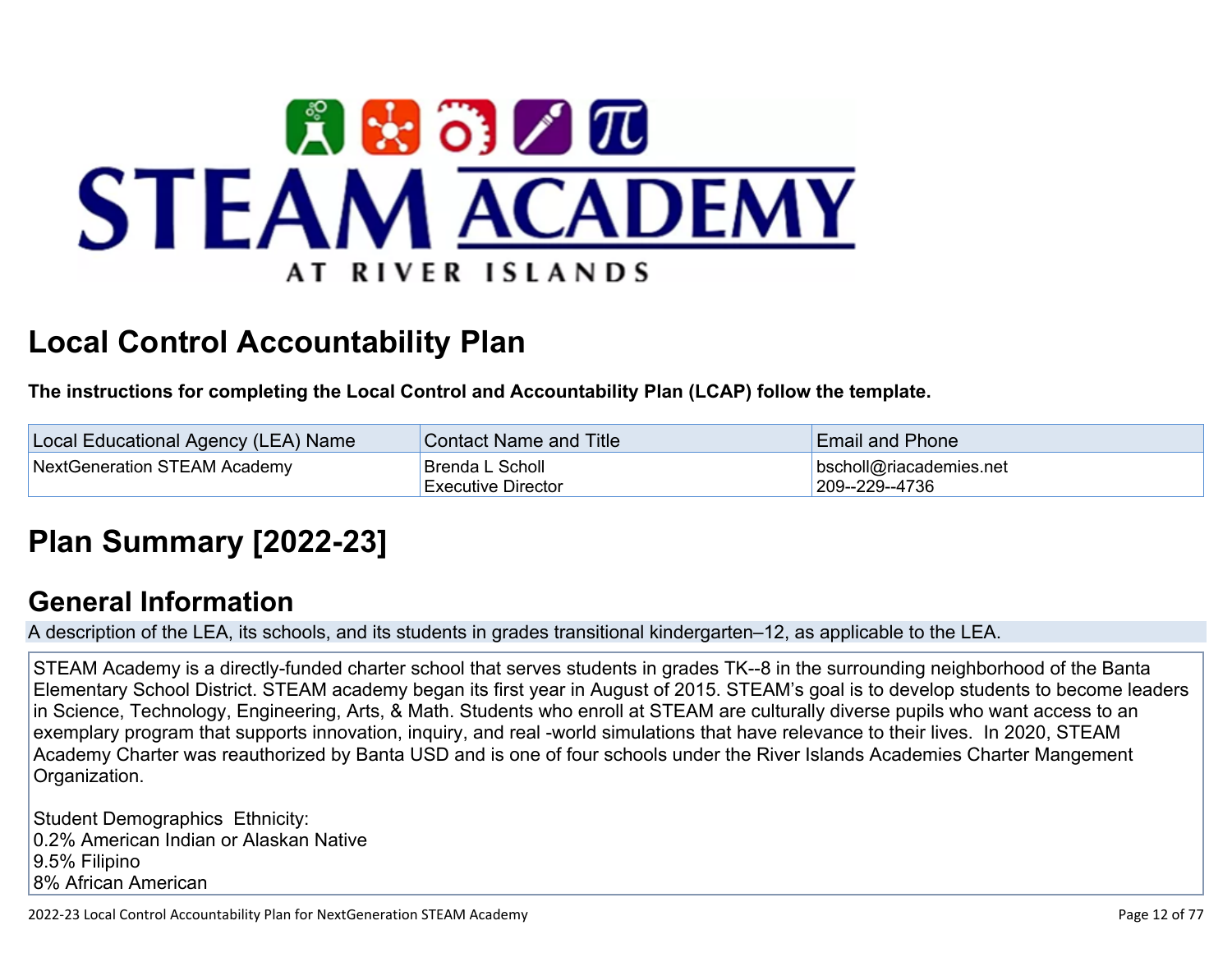11.4% Caucasian 30.9% Hispanic 31.4% Asian 0.8% Pacific Islander 7.3% Two or More

Unduplicated Student Groups: 17.3% English Learners 31.1% Low Socio-Economic 0.48% Foster Youth 51% Unduplicated Students

STEAM's instructional design focuses on bridging five discrete disciplines by integrating them into one cohesive teaching and learning paradigm, strictly adhering to district, local, state standards and expectations through the philosophy of STEAM integrated studies. The instructional design of STEAM focuses on rigorous, interdisciplinary blending of the core subjects using a hands--on, problem based, applied approach where real- world problems enhance learning and engage all students. It promotes critical thinkers, problem solvers, collaboration, and life skills. The assimilation of 21st Century Learning, Project Based Learning, and having a growth mindset strengthens students' aptitudes while emphasizing their ability to become self--motivated, competent, lifelong learners well prepared for the diverse world around them. STEAM meets all state standards requirements by implementing Common Core State Standards and Next Generation Science Standards.

Grades Served:

STEAM: 2020-21: TK-8th

Number of Students:

2020-21: 637 2021-22: 818

## **[Reflections: Successes](http://www.doc-tracking.com/screenshots/22LCAP/Instructions/22LCAPInstructions.htm#ReflectionsSuccesses)**

A description of successes and/or progress based on a review of the California School Dashboard (Dashboard) and local data.

A big success for STEAM Academy program is our attendance rate. As we have returned to all in-person learning, we have had outstanding attendance through the 21-22 school year. Our attendance rate for the for the 2021-22 school year is 91.82%. We can contribute the high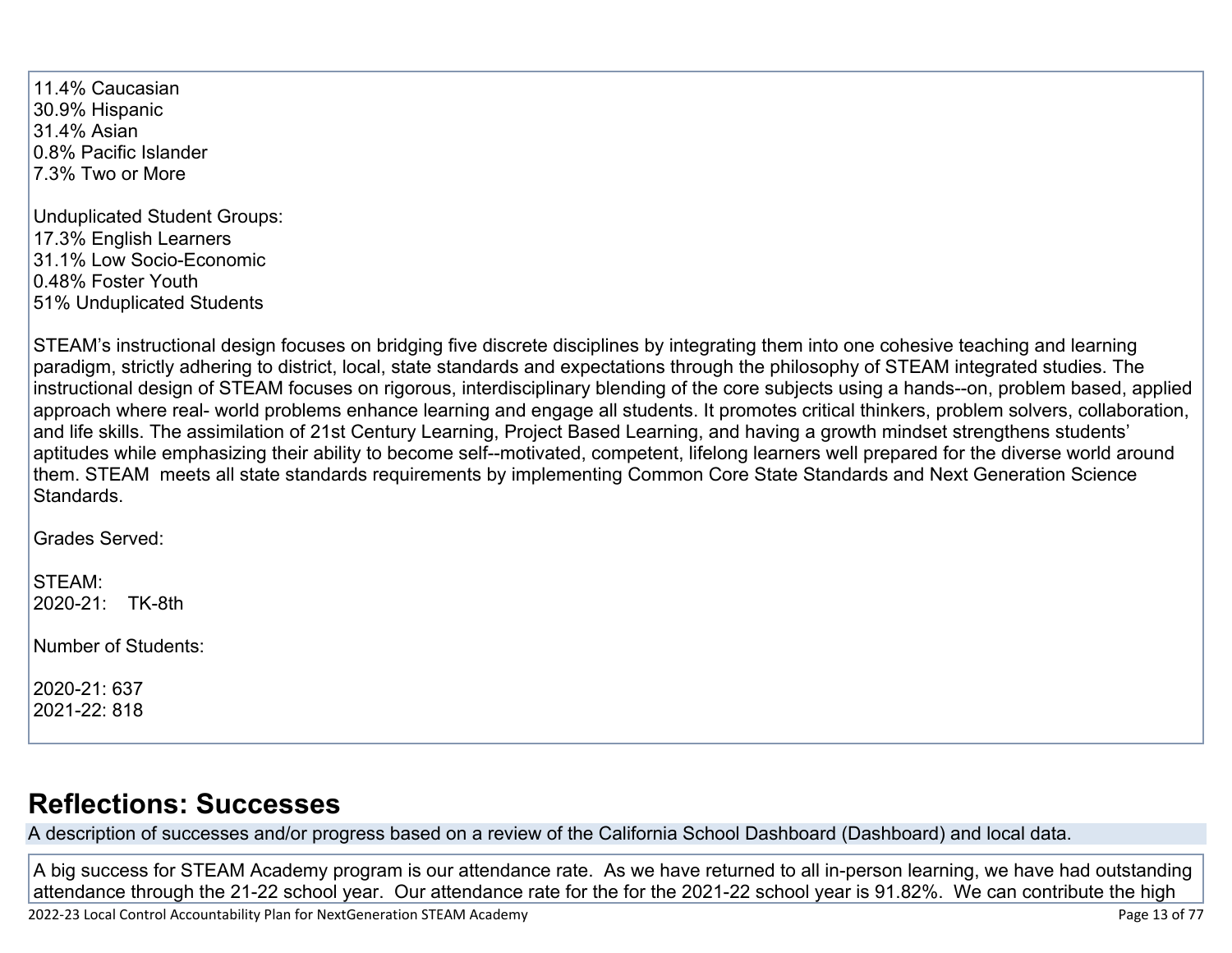attendance rate to the strong teacher, student, family relationships established and maintained by our staff. Relationships are a major focus of our school, and will continue to be in the future.

We have been able to maintain academic areas as verified by state assessment score. While other districts/schools saw significant declines in student performance on state assessments after the years of hybrid learning due to COVID, STEAM was able to produces overall performance levels in the area of ELA and math similar to pre-COVID rates, and did not see significant declines experienced by others throughout the state.

Our CAASPP results from spring 2021 showed that in ELA, 50% of students tested were at or above grade level; and in the area of Math, 42% of students tested were at or above grade level.

We are also proud about beginning to bring back extracurricular services to students as we have come out of Distance and Hybrid learning environments. We had students participate in sports teams, academic teams, and leadership activities. We also have begun to bring volunteers back on site, and while the participation of returning volunteers has been slow, we will continue to focus on encouraging parents and families to come and participate in school activities with the goal of returning to pre-COVID volunteer numbers.

### **[Reflections: Identified Need](http://www.doc-tracking.com/screenshots/22LCAP/Instructions/22LCAPInstructions.htm#ReflectionsIdentifiedNeed)**

A description of any areas that need significant improvement based on a review of Dashboard and local data, including any areas of low performance and significant performance gaps among student groups on Dashboard indicators, and any steps taken to address those areas.

There continues to be no current state calculated Dashboard data for STEAM for 2021-22 school year. The data used to identify areas of need was based on past areas identified and by using data from our Student Information System to calculate current status.

STEAM needs to improve in the following state indicators: chronic absenteeism and suspension rate. The last calculated Dashboard displays the following areas of need:

#### Chronic Absenteeism

The chronic absenteeism rate for 2021-22 is 8.8%. This is an increase from the last state calculated by the state on the dashboard. With the continual quarantining that occurred during the school year, this is explainable, but is an area that will still need focus next school year.

#### Suspension Rate

The suspension rate for 2021-22 is 2.08%. This is a decline of .12% from the last Dashboard calculated rate of 2.2% in 2019-20. We consider this an improvement given that the data point from 19-20 was from a shorten year, due to COVID, therefore doesn't have information for the last 3 months of the year. This will continue to be a focus and we know that one way to improve the suspension rate will be through on-going training and support to teachers to address student behaviors. We will continue to keep suspension rates as an area of focus for improvement while we continue with our discipline practices.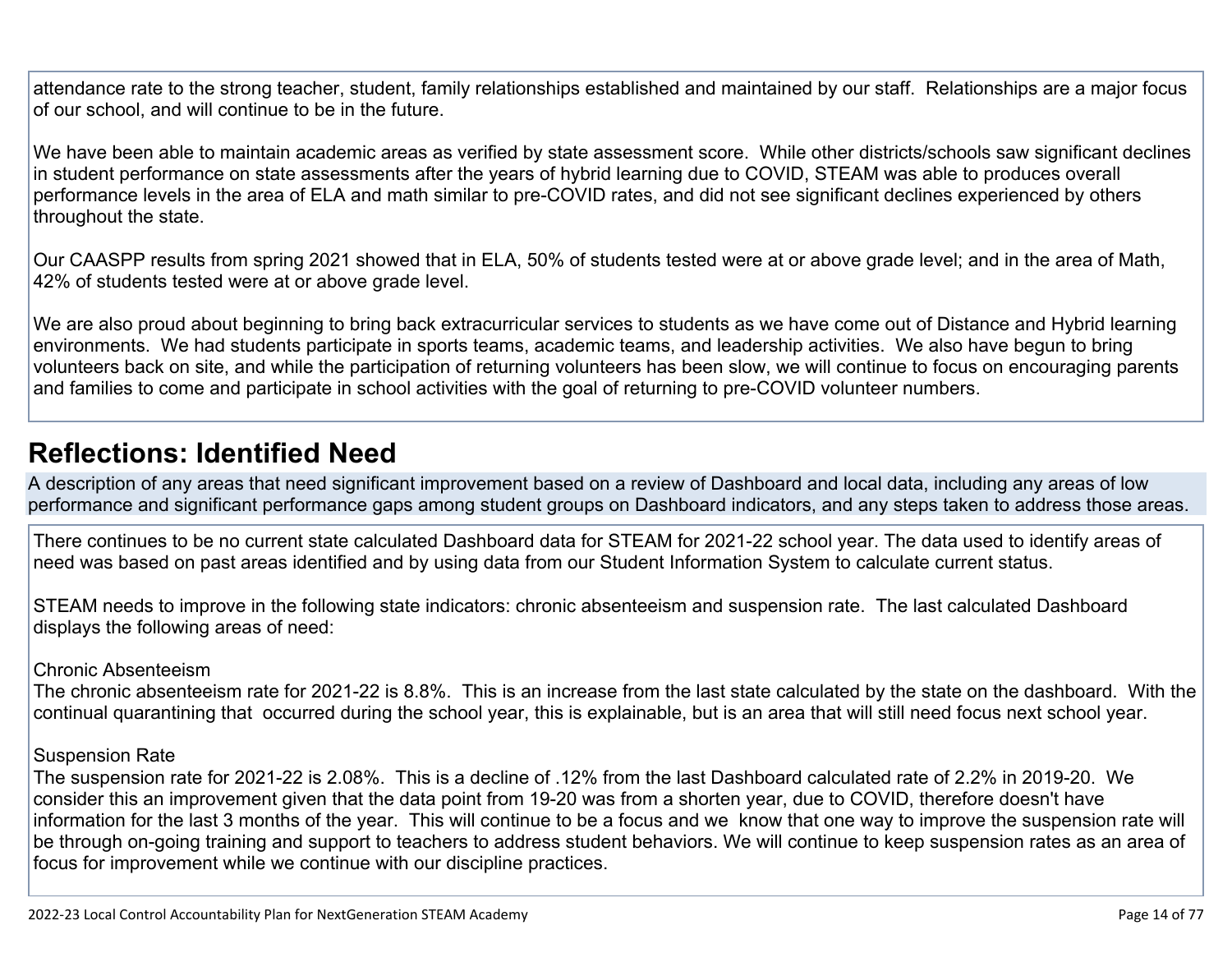Character Education, Parental Involvement, and Parent School relationships all of which we feel strongly are a part of our success with improving student behaviors, therefore avoiding suspensions will be promoted in everything that we do. We practice progressive discipline, and work hard to change student behaviors, when needed, by keeping students here on campus. Our goal is not to suspend students, however, there are times when suspension is appropriate, and we have decided not to change our practices simply to have a positive effect on our dashboard data.

Our Counselor/Therapist services for students will continue to be provided giving students an additional person to talk with when needed, and for staff to refer to when we think that counseling services will help students with student behavior and assisting them with learning to make better choices. Our School-wide character program Mind Up continues to be implemented and refined in all grade levels, continuing with our goal to provide a common school language when talking with students about their behaviors and to give them additional tools to help evaluate their choices.

# **[LCAP Highlights](http://www.doc-tracking.com/screenshots/22LCAP/Instructions/22LCAPInstructions.htm#LCAPHighlights)**

A brief overview of the LCAP, including any key features that should be emphasized.

Most of the actions and services that were in our 2021-22 LCAP will continue in the plan forward for 2022-23 based on feedback from parents, parent advisory groups and staff.

One A/S in Goal 1, A/S 1.6 Food Service: was removed since the expense was included in the other planned for District Oversight fees in A/S 1.4.

We are happy that many of our services have begun to return, and look forward to a full year of on-site implementation of our instructional program and extra services for remediation and extra curricular needs.

New Actions/Services that have been added to the LCAP this year are:

Goal 1:

A/S 1.9 Compliance Program: an on-line program will be used to maintain the state training requirements for staff through out the school year.

A/S1.10- Travel & Conference- has been added to support and report out training and travel of CMO staff.

Goal 2:

no new actions, but A/S 2.9 and 2.15 were combined in one A/S moving forward for all school technology needs.

Goal 3:

A/S 3.18- Parent Trainings & Workshops- has been added to support parents in their understanding of instructional practices, and to better help them assist their children with school work at home.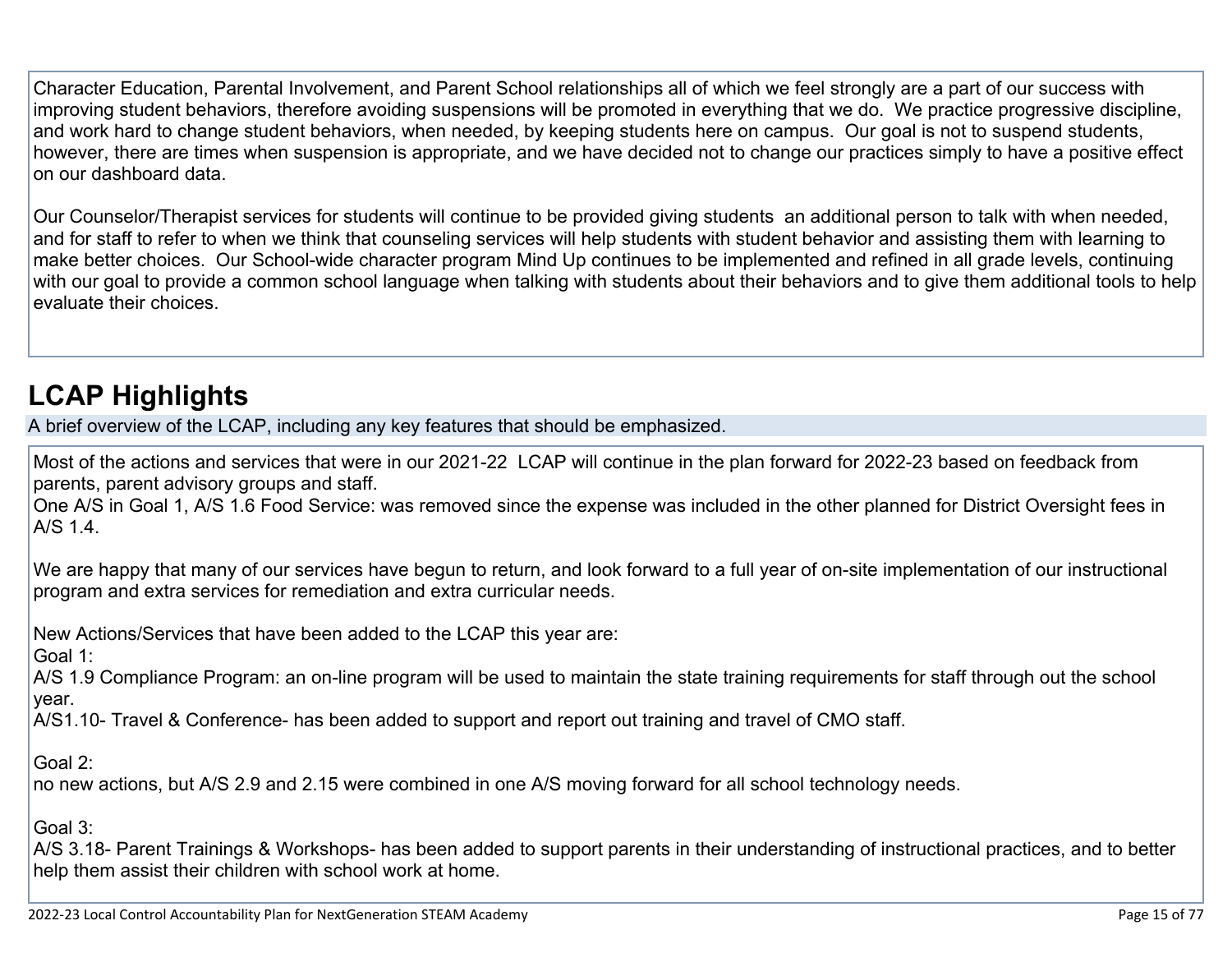We will reintroduce staff in the area of Intervention and have hired a teacher to serve solely in that capacity for the 22-23 school year, A/S:2.15. We have also hired a Music Teacher for STEAM Academy and will support the start up of the music program in A/S 3.15.

The goals, actions and services in this plan indicate our intentions for spending and programming to meet the needs of our students, staff and families.

### **Comprehensive Support and Improvement**

An LEA with a school or schools eligible for comprehensive support and improvement must respond to the following prompts.

#### *[Schools Identified](http://www.doc-tracking.com/screenshots/22LCAP/Instructions/22LCAPInstructions.htm#SchoolsIdentified)*

A list of the schools in the LEA that are eligible for comprehensive support and improvement.

N/A

#### *[Support for Identified Schools](http://www.doc-tracking.com/screenshots/22LCAP/Instructions/22LCAPInstructions.htm#SupportforIdentifiedSchools)*

A description of how the LEA has or will support its eligible schools in developing comprehensive support and improvement plans.

N/A

#### *[Monitoring and Evaluating Effectiveness](http://www.doc-tracking.com/screenshots/22LCAP/Instructions/22LCAPInstructions.htm#MonitoringandEvaluatingEffectiveness)*

A description of how the LEA will monitor and evaluate the plan to support student and school improvement.

N/A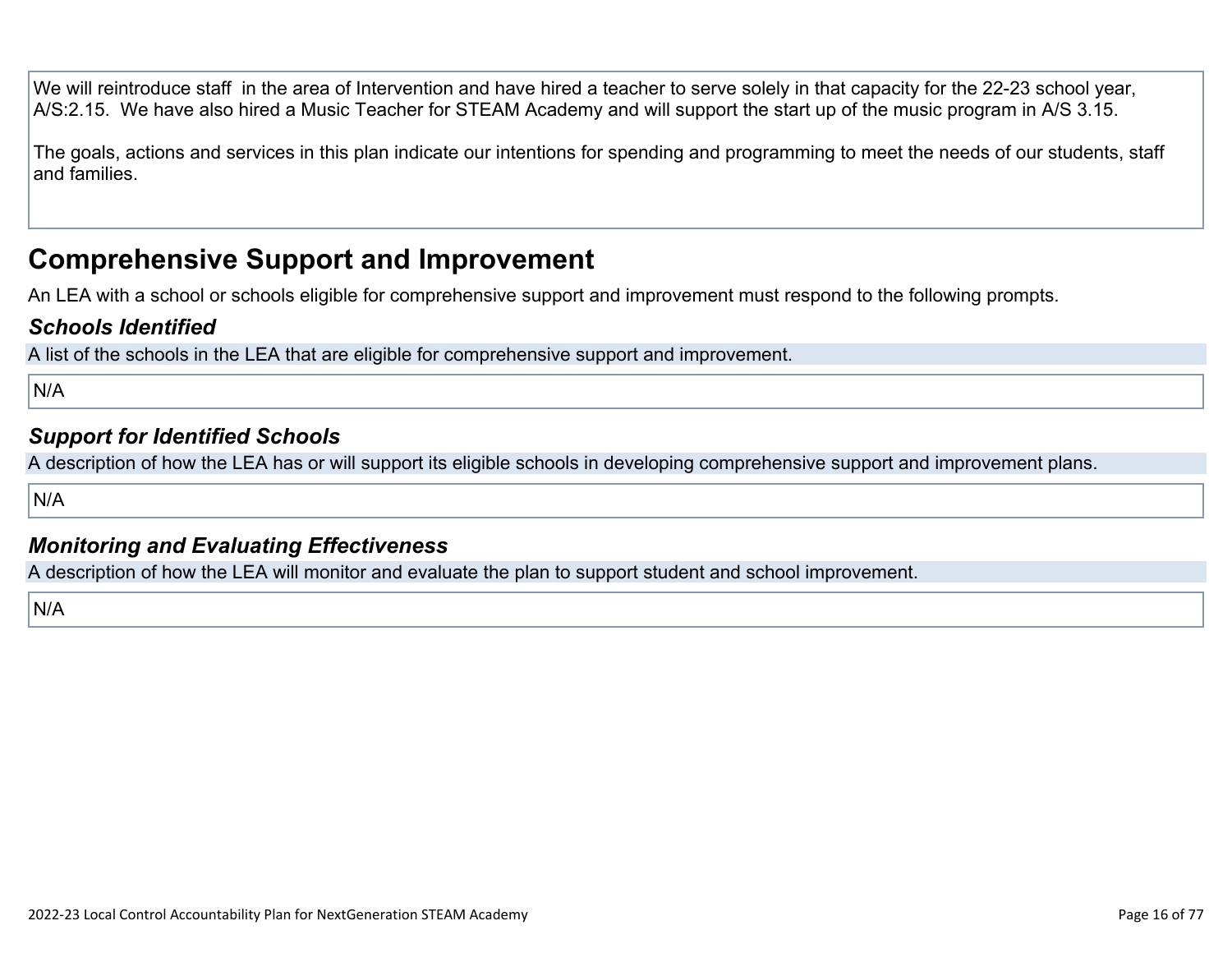# **Engaging Educational Partners**

A summary of the process used to engage educational partners and how this engagement was considered before finalizing the LCAP.

During the 2021-22 school year, a continual review and update process was used where educational partners confirmed goals, discussed the actions that were needed to support the goals and asked if they had any specific suggestions of new new services that they would like to see. When meeting with the Parent Advisory Group (LCAP Committee) members were given the opportunity to report findings and discuss concerns, if any. Each committee member gave input on the progress from their own viewpoint as well as from the viewpoint of their children attending the school.

Educational Partner input and voice was solicited from parents/families continuously throughout the school year as we returned to all oncampus learning. Coffee and Chat sessions were held on 1.27.22, 2.17.22 and 4.21.22. These meetings are designed to be a place/time where parents from both schools come to provide input on various programs and services being offered, and provide suggestions for things to implement or areas to improve. Parents are able to ask for information on various topics, and those requests often drive the agenda for the following meeting, allowing school staff to collect and report out on areas of interest.

Parental input was also sought out through our annual LCAP parent survey, which had an outstanding number of responses. This survey was pushed out to families on April 8, 2022, asking parents about a variety of aspects about the school regarding instruction, program and staff. Parents also had the opportunity to give open feedback or give suggestions on services they would like to see the Academies implement at the end of the survey.

#### Staff:

Staff participated in the self reflection of Priority 2, Implementation of State Academic Standards, providing input by grade level. Weekly feedback and voice is given to the teachers during Wednesday professional development sessions where staff participates in the evaluation and implementation of school programs and services. Annually the staff provides year-end feedback that assists the administration in planning for the next year, and them informs of whether to continue, or adjust programs or practices for the next school year. The draft LCAP was posted on June xx, where they were given the opportunity to review the purposed plan, and offer ideas and suggestions on how to improve or change what was presented.

#### Students:

Students were surveyed in grades (T)K-8. Students in grade 3-8 were given the opportunity to complete the on-line survey independently, while students in grades (T)K-2 completed the survey as a class, led by their teacher who tabulated and reported the results as a class average. The student survey was pushed out May 4th and closed on May 9th. Results from the student survey were shared with School Site Council, the Governing Board, and staff.

Governing Board Consultation: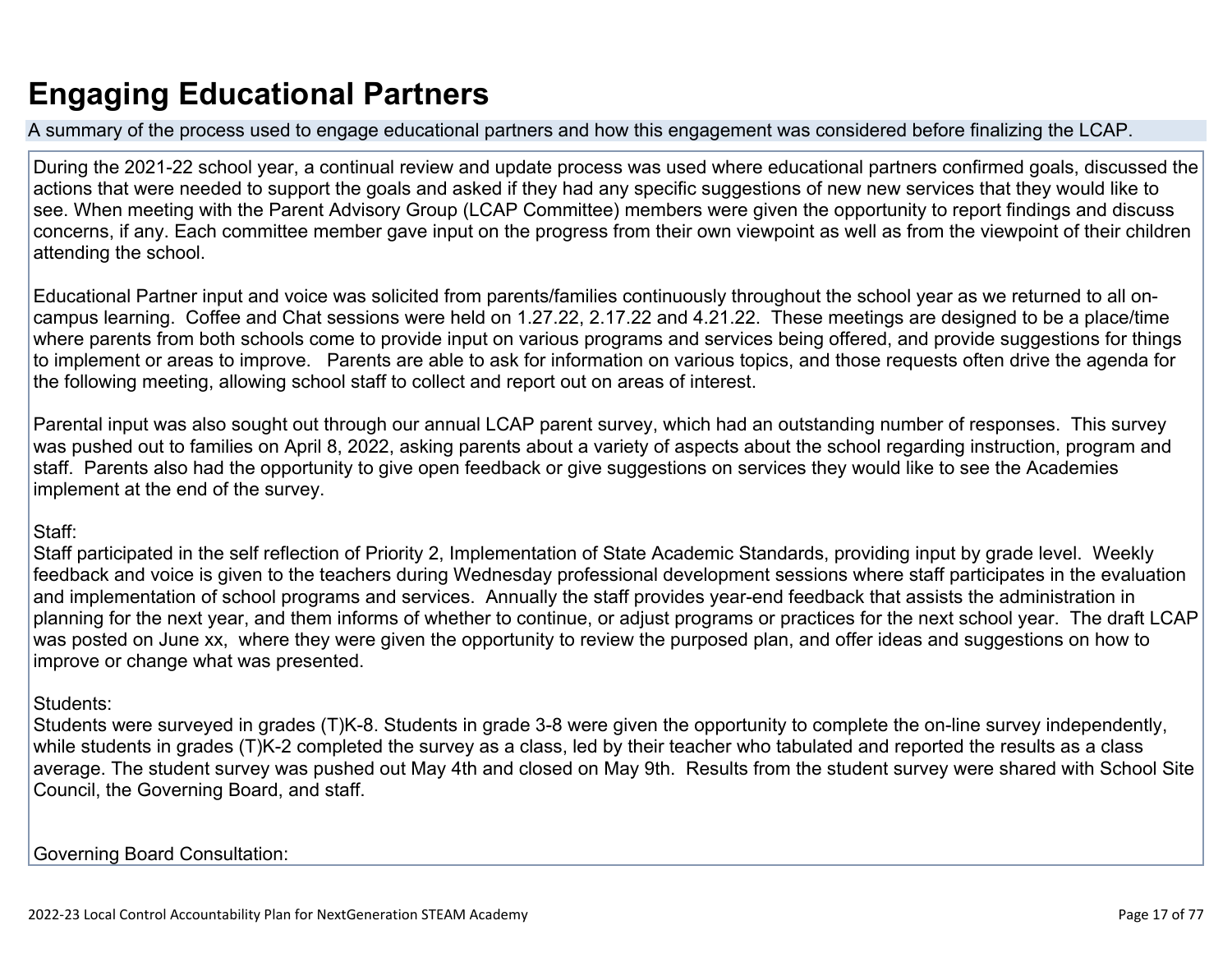There were many plans that were written, reviewed and approved by the Governing Board during the 2021-22 school year as part of the LCAP processes.

Data from the LCAP surveys was shared with the Board at the June 16, 2022 board meeting.

The public hearing for the 21-24 LCAP was held on June 15, 2022. The draft LCAP was shared with the School Site Council on May 26, 2022 and the draft was also posted to the school website on June 8, 2022 for public review.

The final LCAP was presented and approved by the Governing Board on June 16,2022.

LCAP Committee:

The LCAP Committee met on xx to begin discussing the LCAP process for the year, reviewing the purposed goals, actions and services in the 21-24 plan.

A draft of the 21-24 LCAP was presented to the LCAP Committee on May 26, 2022 and discussed. This version is close to completion with only estimated expenditure still needing to be determined for some actions/services.

A summary of the feedback provided by specific educational partners.

In general, stakeholders didn't express the need to change the LCAP goals, actions/services or the direction of the school. Through feedback parents expressed the need for a better understanding of ways that they can assist their students with work at home, especially math. We will work as an instructional staff next year to push out resources and tools across grade levels to address this need. We are continuing and expanding the summer session for certain students in June 2022. We will plan to hold additional parent information sessions periodically during the school year to provide information/support to parents in areas that are identified as interests and needs. STEAM parents have also express desire to see more similar offerings between the two current elementary schools. To address this, we have hired a Music teacher to begin the STEAM music program in 22-23. We have also hired an Intervention teacher to work with students who are below grade level in the area of ELA. We will continue to add expenses identified in the plan (G1) to be transparent about operational costs that are on-going to ensure the success of our programs, staff and facilities as we grow. COVID continued to effect school programs and events, either due to health concerns/guidance, or lack of staff available to implement extra programs or offerings. We hope to return to more normal school business at the start of next school year.

A description of the aspects of the LCAP that were influenced by specific input from educational partners.

As mentioned above, based on feedback we will focus on sharing resources with our partners school wide so parents can easily access support to assist their children as needed. An Action/Service was added in Goal 3, 3.18 to address this request, providing to support to parents as we work to become better educational partners through workshops, meetings and resources. We will continue to promote parent involvement through our volunteer program and working to bringing back school events that have been on hold during the pandemic. Also to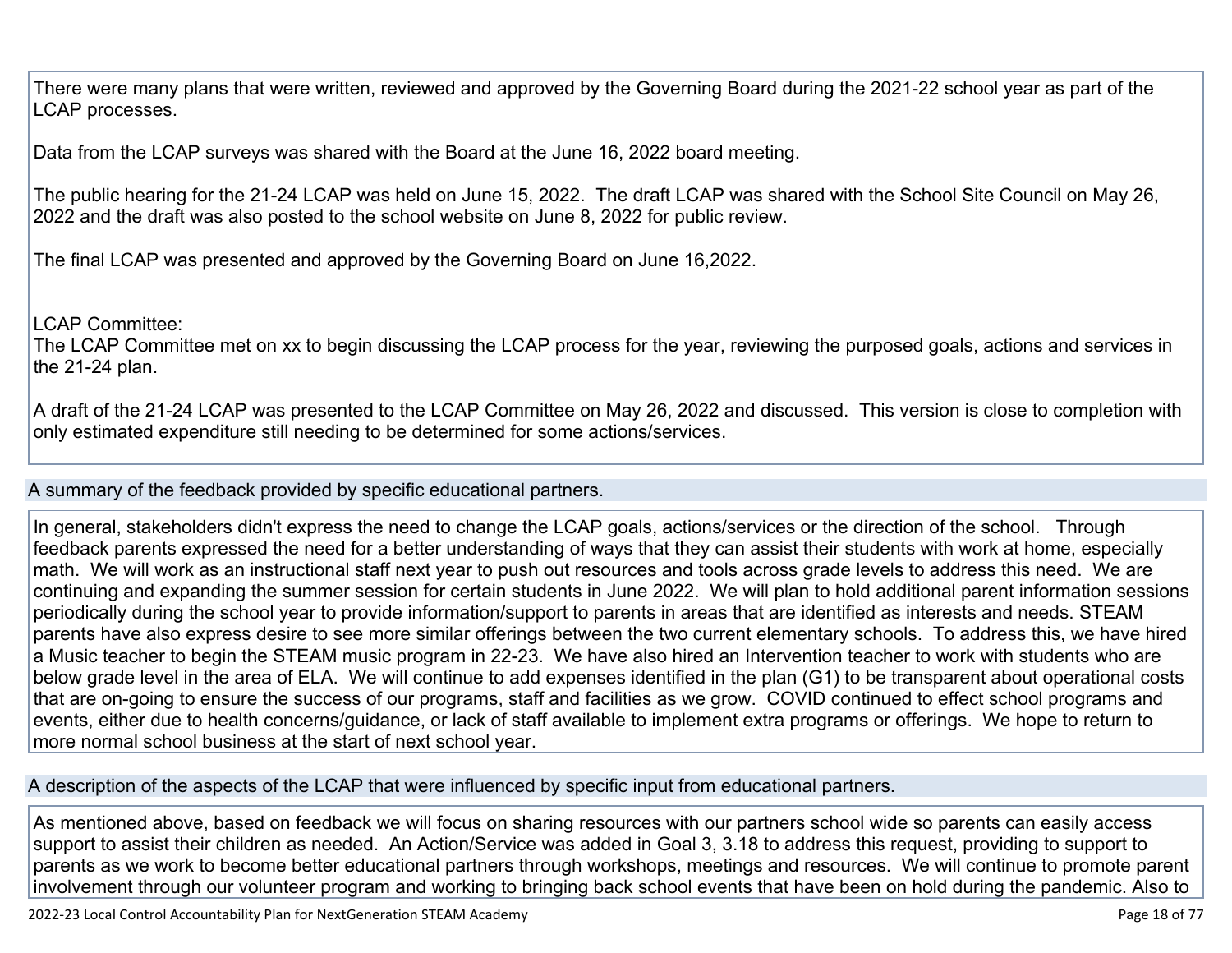address the expressed desire of additional school programs from educational partners, we will be adding staff, a Music program (A/S 3.15) and Intervention Teacher (A/S 2.15) to the STEAM staff for 2022-23 school year.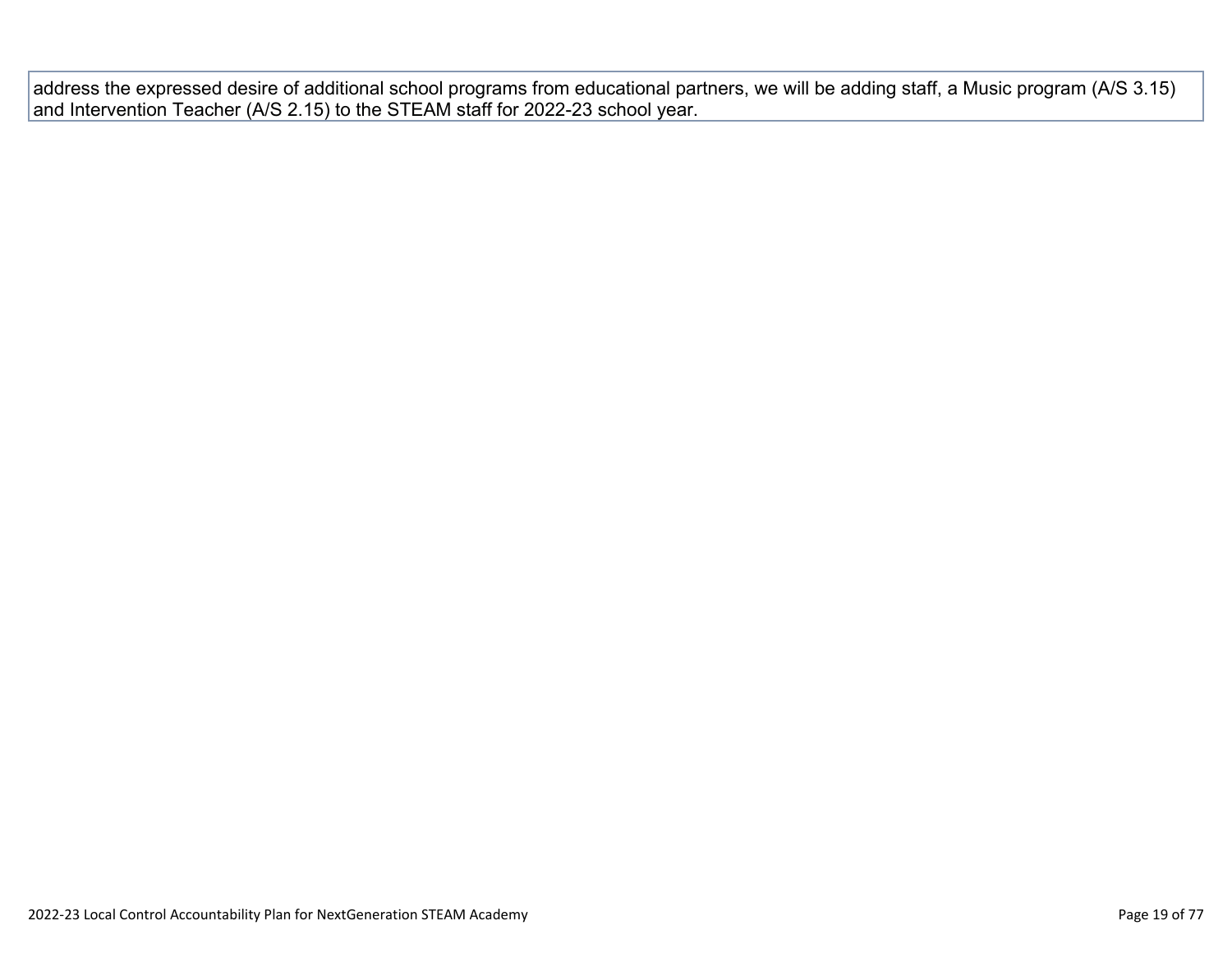# **[Goals and Actions](http://www.doc-tracking.com/screenshots/22LCAP/Instructions/22LCAPInstructions.htm#GoalsandActions)**

## **[Goal](http://www.doc-tracking.com/screenshots/22LCAP/Instructions/22LCAPInstructions.htm#goalDescription)**

| Goal # | <b>Description</b>                                                                                                        |
|--------|---------------------------------------------------------------------------------------------------------------------------|
|        | Goal #1: River Islands Academies (RIA) will strategically, and transparently allocate resources based on their ability to |
|        | sustain dynamic teaching and learning and realize continuous improvement in all areas of our program.                     |

An explanation of why the LEA has developed this goal.

RIA recognizes that maintaining high-quality learning environments and highly competent staffing is necessary to ensure student success. This goal was created to be in each school's LCAP in the Academies to cover shared costs/expenses that we designed to meet the needs of each school and its staff and students.

## **[Measuring and Reporting Results](http://www.doc-tracking.com/screenshots/22LCAP/Instructions/22LCAPInstructions.htm#MeasuringandReportingResults)**

| <b>Metric</b>                                                                       | <b>Baseline</b>                                                                                                                                                                                                                                                               | Year 1 Outcome                                                                                                                                                                                                                                                                                                                                                                                                                               | Year 2 Outcome | <b>Year 3 Outcome</b> | Desired Outcome for<br>$2023 - 24$                                                                                                                                                                                                                 |
|-------------------------------------------------------------------------------------|-------------------------------------------------------------------------------------------------------------------------------------------------------------------------------------------------------------------------------------------------------------------------------|----------------------------------------------------------------------------------------------------------------------------------------------------------------------------------------------------------------------------------------------------------------------------------------------------------------------------------------------------------------------------------------------------------------------------------------------|----------------|-----------------------|----------------------------------------------------------------------------------------------------------------------------------------------------------------------------------------------------------------------------------------------------|
| Priority 1<br>A: Staff<br><b>B:</b> Materials &<br><b>Supplies</b><br>C: Facilities | A: 100% of Teachers<br>were properly<br>credentialed and<br>assigned verified by<br>credential lists.<br><b>B:</b> Sufficient<br><b>Instructional Materials</b><br>classroom, for each<br>student verified by<br>inventory lists.<br>good repair verified by<br>the FIT tool. | A. 88% of teachers<br>were properly<br>credential and<br>assigned verified by<br>credential lists. (of the<br>33 teachers, 19 had<br>preliminary or clear<br>credentials, 10 had<br>were provided to each intern credentials, and<br>4 were on emergency<br>permits)<br><b>B: Sufficient</b><br>C: Facility remained in   Instructional Materials<br>were provided to each<br>classroom, for each<br>student verified by<br>inventory lists. |                |                       | A. 100% appropriately<br>credentialed and<br>assigned teachers<br><b>B.</b> Maintain sufficient<br>instructional supplies<br>for each classroom<br>and student.<br>C. Maintain a Good<br>Repair rating on the<br>FIT tool for site<br>inspections. |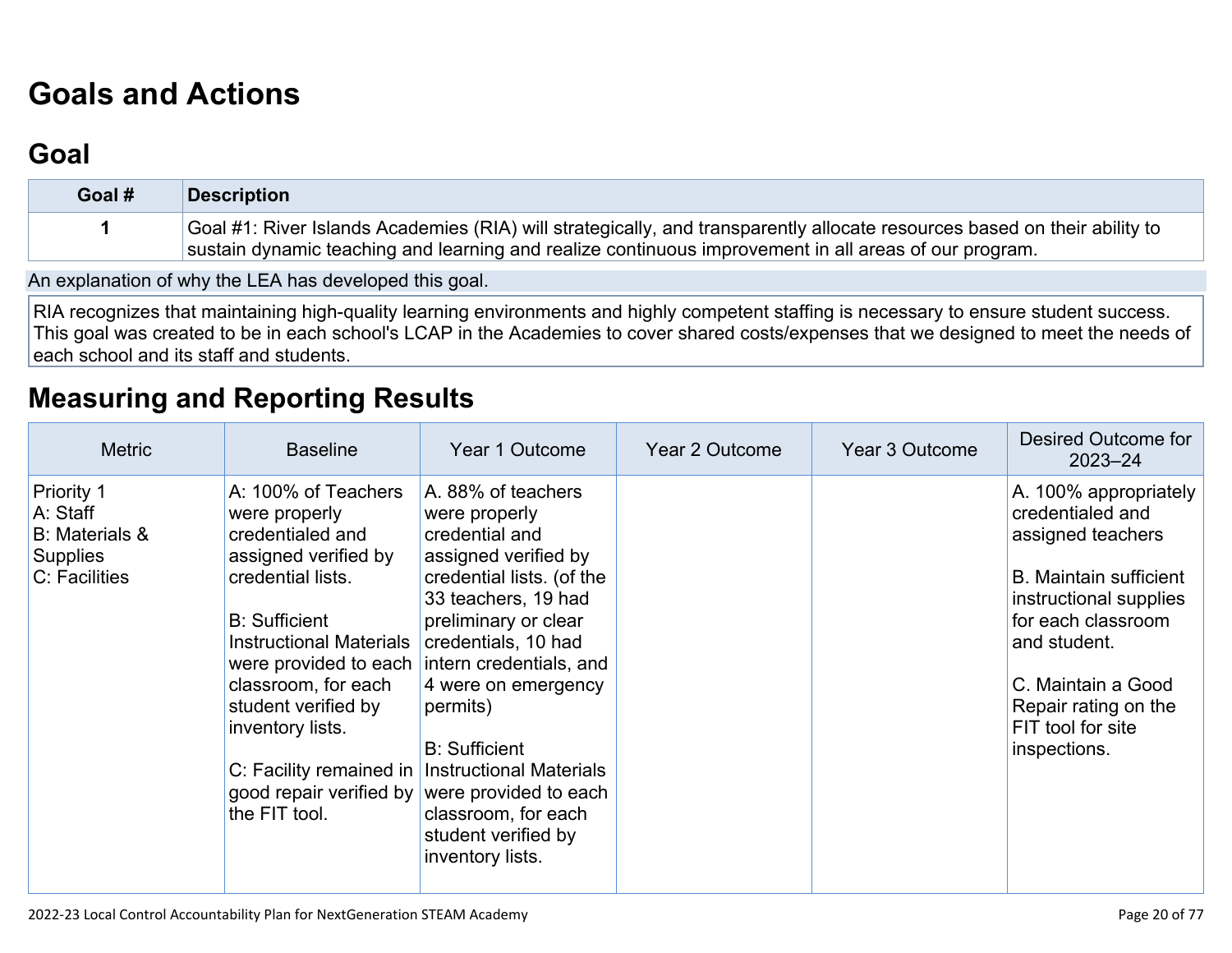| <b>Metric</b> | <b>Baseline</b> | Year 1 Outcome                                                          | Year 2 Outcome | Year 3 Outcome | Desired Outcome for<br>$2023 - 24$ |
|---------------|-----------------|-------------------------------------------------------------------------|----------------|----------------|------------------------------------|
|               |                 | $ C$ : Facility remained in<br>good repair verified by<br>the FIT tool. |                |                |                                    |

## **[Actions](http://www.doc-tracking.com/screenshots/22LCAP/Instructions/22LCAPInstructions.htm#actions)**

| Action # | <b>Title</b>                                           | Description                                                                                      | <b>Total Funds</b> | Contributing |
|----------|--------------------------------------------------------|--------------------------------------------------------------------------------------------------|--------------------|--------------|
| 1.1      | 1.1 Academies Staff                                    | 1.1 Shared costs of staff who service all Academies Schools (Admin,<br>Clerical, IT, Nurse)      | \$487,028.00       | <b>No</b>    |
| 1.2      | 1.2 Academies<br><b>Facilities &amp;</b><br>Operations | 1.2 Rent, water, phone, internet, electricity, waste                                             | \$498,565.00       | <b>No</b>    |
| 1.3      | 1.3 Academies<br><b>Contract Services</b>              | 1.3 Counselor/Therapist, Gardening, Maintenance, Custodial, Student<br>Information System)       | \$162,509.00       | <b>No</b>    |
| 1.4      | 1.4 Service Fees                                       | 1.4 Auditing, Back Office, Legal                                                                 | \$243,377.00       | <b>No</b>    |
| 1.5      | 1.5 Recruitment &<br>Marketing                         | 1.5 Job Fair fees, release time costs, marketing costs of materials to<br>promote the Academies. | \$6,000.00         | <b>No</b>    |
| 1.6      | 1.6 SPED Contract<br><b>Services</b>                   | 1.6 Psych, Speech, OT, behaviorist, Director (BUSD)                                              | \$456,247.00       | <b>No</b>    |
| 1.7      | 1.7 Academies<br><b>Communication Tools</b>            | 1.7 Website, App                                                                                 | \$9,500.00         | <b>No</b>    |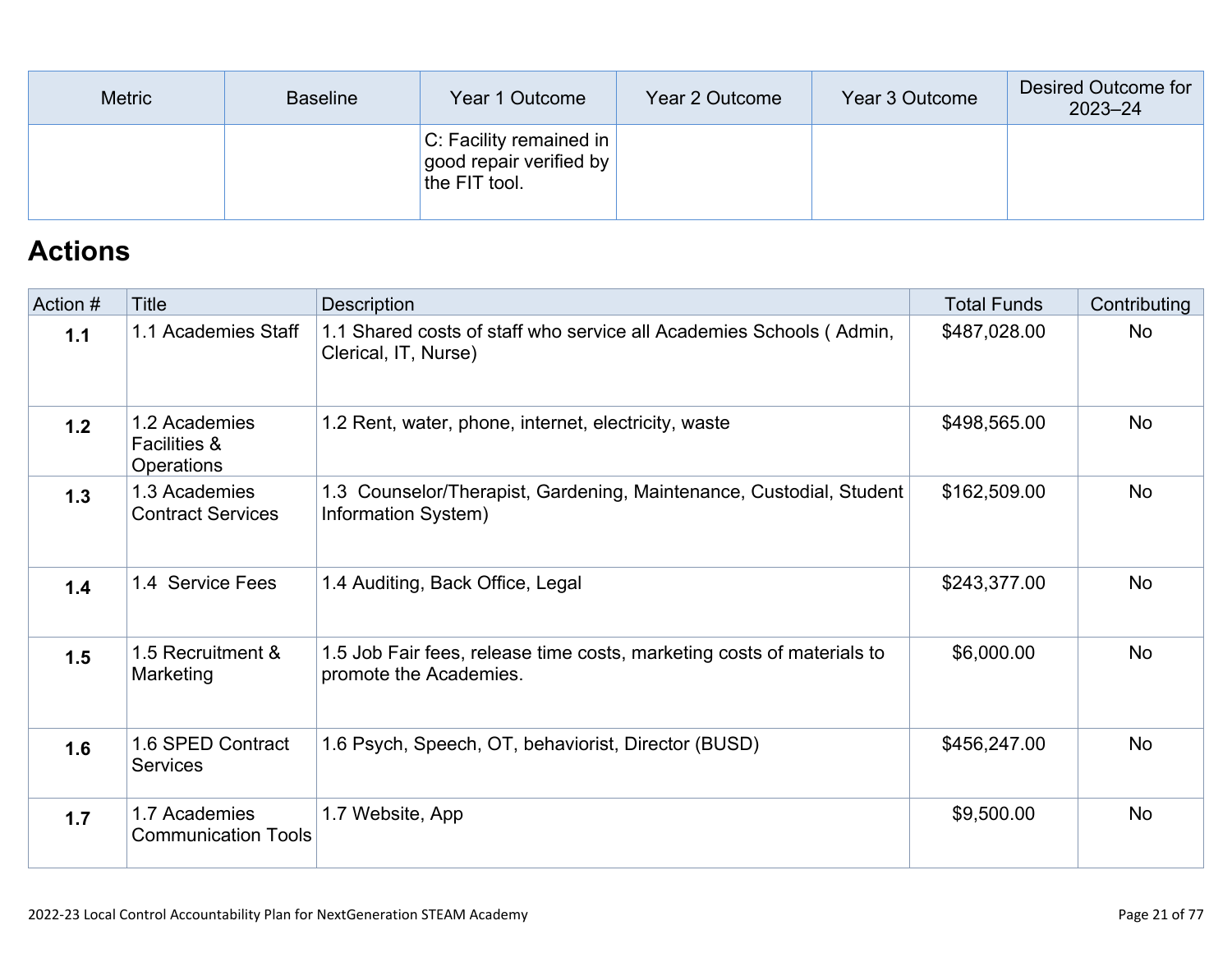| Action # | Title                                           | <b>Description</b>                                                                                                                                                                                                                                 | <b>Total Funds</b> | Contributing |
|----------|-------------------------------------------------|----------------------------------------------------------------------------------------------------------------------------------------------------------------------------------------------------------------------------------------------------|--------------------|--------------|
| 1.8      | 1.8 Professional<br>Development and<br>Coaching | 1.8 Professional Development and Coaching in CCSS Math and<br>ELA/ELD, lesson design, assessment and technology. Maintain<br>continual learning for teachers and paraprofessionals through release<br>time, after school workshops, webinars, etc. | \$76,800.00        | <b>No</b>    |
| 1.9      | 1.9 Compliance<br><b>Training Program</b>       | 1.9 On-line training system to deliver state mandated trainings to staff<br>electronically. The system will enable digital assignment and tracking<br>of completion of courses/trainings.                                                          | \$1,000.00         | <b>No</b>    |
| 1.10     | 1.10Conference &<br>Travel                      | 1.10 Conference & Travel expenses for RIA staff                                                                                                                                                                                                    | \$4,000.00         | <b>No</b>    |

## **[Goal Analysis \[2021-22\]](http://www.doc-tracking.com/screenshots/22LCAP/Instructions/22LCAPInstructions.htm#GoalAnalysis)**

An analysis of how this goal was carried out in the previous year.

A description of any substantive differences in planned actions and actual implementation of these actions.

Goal 1 was fully implemented with no substantive differences.All of the planned actions in Goal 1 were implemented. The professional development in A/S 1.9 focused on Math, reading comprehension, socio-emotional issues and how to better understand the young brain.

An explanation of material differences between Budgeted Expenditures and Estimated Actual Expenditures and/or Planned Percentages of Improved Services and Estimated Actual Percentages of Improved Services.

We have established that any difference of \$50,000 or more between the budgeted expenditure and the actual estimate would be considered a material difference. The following actions/services fall in that category:

A/S 1.3: The actual amount of facility and operations cost was substantially higher than the amount listed as the estimate for 21-22. Looking back at actual costs, they were very close to what was in the adopted budget, so the conclusion is that there was an error in the estimated amount listed in last years plan, and that the estimated actual is an accurate representation of these costs.

A/S 1/.7 The amount of SPED contracts came in lower than originally planned as there were students who did not need services that were previously thought as needs. All SPED student needs were met in accordance to their IEP goals and services

All of the other actions/services in Goal 1 were implemented and provided within the range set for material difference.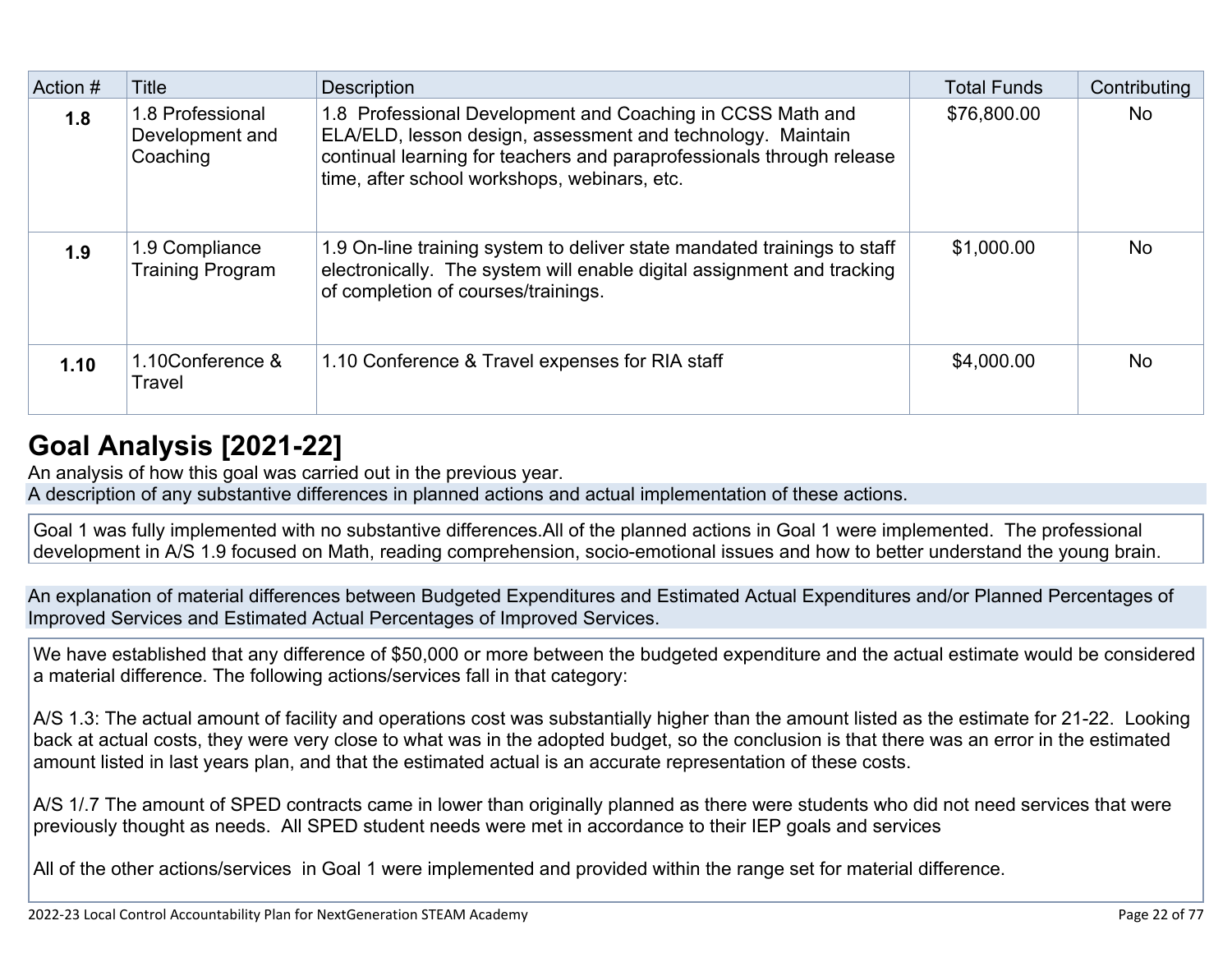An explanation of how effective the specific actions were in making progress toward the goal.

All of the actions were needed and effective in meeting the goal and the needs of the Organization. Transparency continues to be a goal so our partners are fully aware of our programs and the expenditures needed to support them.

A description of any changes made to the planned goal, metrics, desired outcomes, or actions for the coming year that resulted from reflections on prior practice.

There are no changes to the Goal, metrics or desired outcomes.

There is an addition of two action/services: 1.9 that was needed since we are making a change with our insurance affiliation for 2022-23 school year. Because of this, we needed to find a compliance tool to train staff on state required topics/issues. This on-line program will allow us to continue to meet this area of compliance; and 1.10 that was needed to have an avenue to report out conference and travel expenses for RIA head office staff.

Action 1.6 (21-22 ) - Food Service was removed and was included in the District Oversight fees in A/S 1.4. With the change to the national school lunch program during COVID, there were no student balances that needed to be settled since all students received free meals in 21- 22.

**A report of the Total Estimated Actual Expenditures for last year's actions may be found in the Annual Update Table. A report of the Estimated Actual Percentages of Improved Services for last year's actions may be found in the Contributing Actions Annual Update Table.**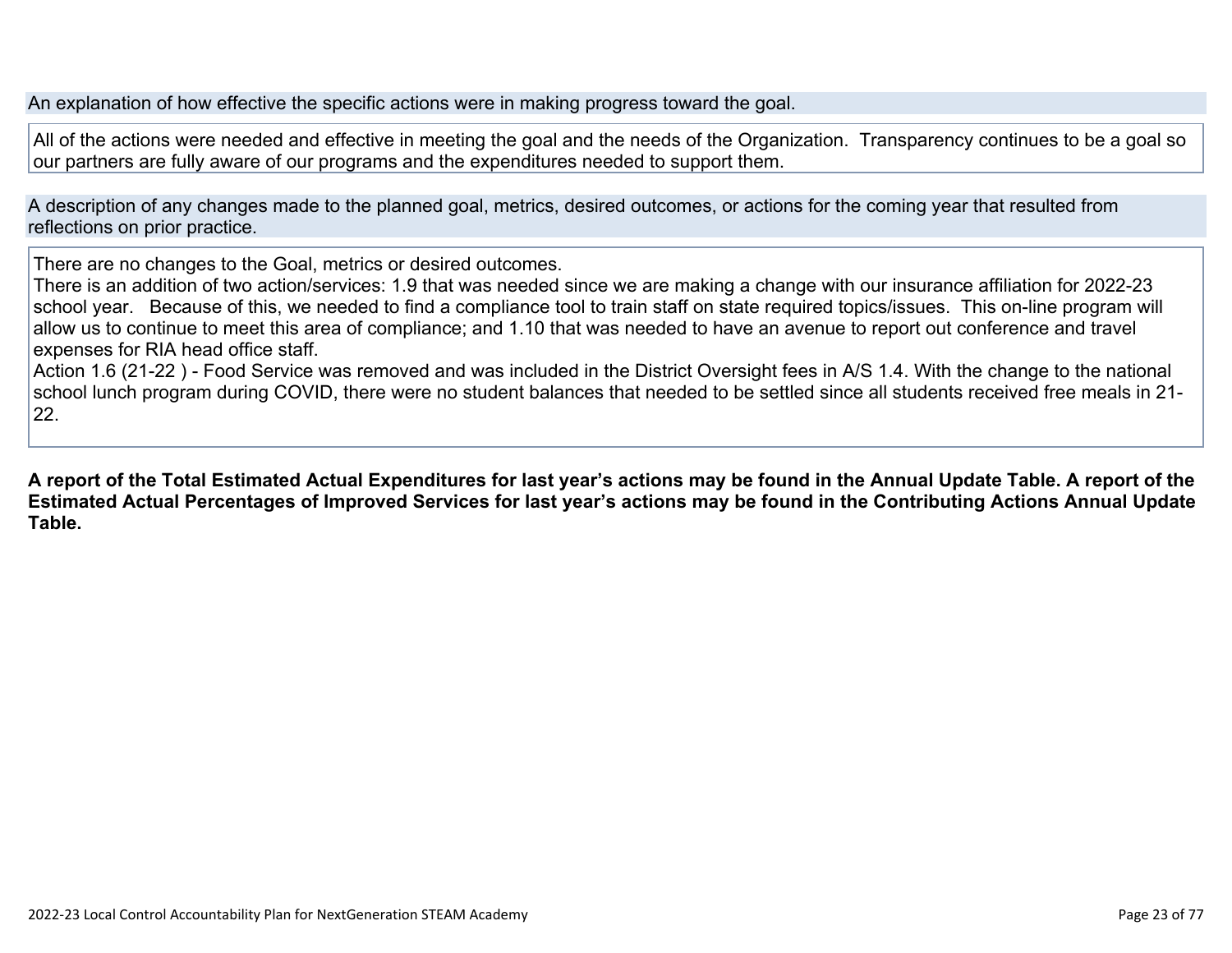# **[Goals and Actions](http://www.doc-tracking.com/screenshots/22LCAP/Instructions/22LCAPInstructions.htm#GoalsandActions)**

## **[Goal](http://www.doc-tracking.com/screenshots/22LCAP/Instructions/22LCAPInstructions.htm#goalDescription)**

| Goal # | <b>Description</b>                                                                                                           |
|--------|------------------------------------------------------------------------------------------------------------------------------|
|        | Goal #2: The STEAM Academy will develop, sustain and enhance quality instructional programs to raise student<br>achievement. |

An explanation of why the LEA has developed this goal.

The goal of RIA schools is to improve and support student learning in order to raise student achievement for all students. Providing a strong supportive learning program will ensure that students are prepared for secondary education.

### **[Measuring and Reporting Results](http://www.doc-tracking.com/screenshots/22LCAP/Instructions/22LCAPInstructions.htm#MeasuringandReportingResults)**

| <b>Metric</b>                                                                                                                    | <b>Baseline</b>                                                                                                                                                                                                     | Year 1 Outcome                                                                                                                                                                                              | Year 2 Outcome | Year 3 Outcome | Desired Outcome for<br>$2023 - 24$                                                                                                      |
|----------------------------------------------------------------------------------------------------------------------------------|---------------------------------------------------------------------------------------------------------------------------------------------------------------------------------------------------------------------|-------------------------------------------------------------------------------------------------------------------------------------------------------------------------------------------------------------|----------------|----------------|-----------------------------------------------------------------------------------------------------------------------------------------|
| State Priority 1: Basic<br><b>Services</b><br>A. Teachers<br>appropriately<br>assigned and fully<br>credentialed<br>B. Access to | 97% of teachers are<br>appropriately<br>assigned and fully<br>credentialed in the<br>subject areas, and for<br>the students, they are<br>teaching. Teachers<br>are verified by the<br><b>STEAM Academy</b>          | A. 88% of teachers<br>were properly<br>credential and<br>assigned verified by<br>credential lists. (of the<br>33 teachers, 19 had<br>preliminary or clear<br>credentials, 10 had<br>intern credentials, and |                |                | A: 100% of teachers<br>will be appropriately<br>assigned.<br>B: 100% of students<br>will have access to<br>curriculum and<br>materials. |
| <b>Instructional Materials</b><br>C. Facilities are<br>maintained                                                                | internal audits of<br>credentials.<br>All students have<br>sufficient access to<br>standards-aligned<br>instructional materials.<br>New materials were<br>purchased this year in<br>the area of math and<br>science | 4 were on emergency<br>permits)<br><b>B:</b> Sufficient<br><b>Instructional Materials</b><br>were provided to each<br>classroom, for each<br>student verified by<br>inventory lists.                        |                |                | $C: 100\%$ of the<br>facilities will be in<br>good-repair.                                                                              |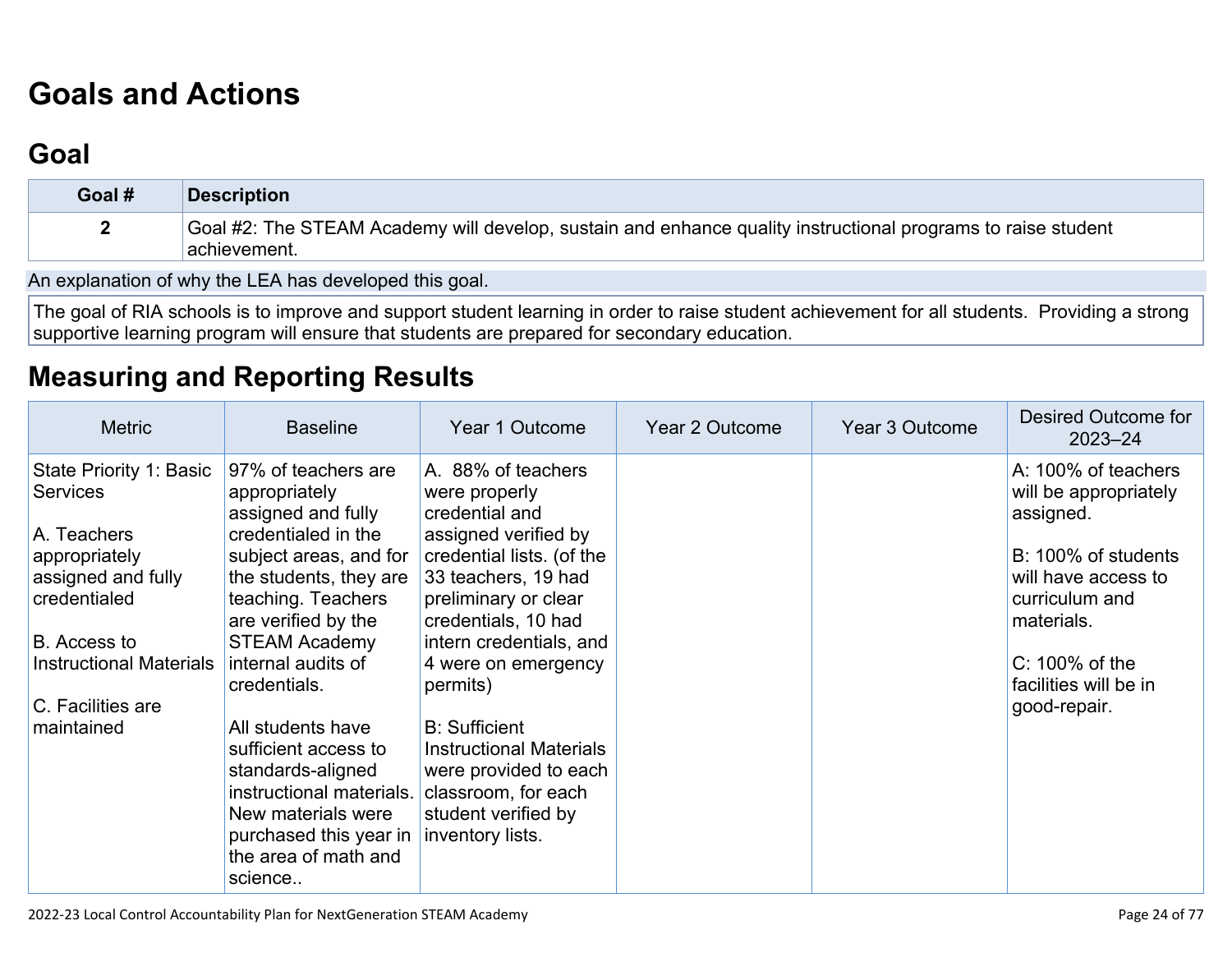| <b>Metric</b>                                                                                                                                                                                               | <b>Baseline</b>                                                                                                                                                                                                                                                                                                                                                                                                                                                                   | Year 1 Outcome                                                                                                                                                                                                                                                                                                                                                                                                                                                        | <b>Year 2 Outcome</b> | Year 3 Outcome | Desired Outcome for<br>$2023 - 24$                                                                                                                                                                                                                                                                                                                                                                                                                                                 |
|-------------------------------------------------------------------------------------------------------------------------------------------------------------------------------------------------------------|-----------------------------------------------------------------------------------------------------------------------------------------------------------------------------------------------------------------------------------------------------------------------------------------------------------------------------------------------------------------------------------------------------------------------------------------------------------------------------------|-----------------------------------------------------------------------------------------------------------------------------------------------------------------------------------------------------------------------------------------------------------------------------------------------------------------------------------------------------------------------------------------------------------------------------------------------------------------------|-----------------------|----------------|------------------------------------------------------------------------------------------------------------------------------------------------------------------------------------------------------------------------------------------------------------------------------------------------------------------------------------------------------------------------------------------------------------------------------------------------------------------------------------|
|                                                                                                                                                                                                             | All of the school<br>facilities are<br>maintained and in<br>good repair. This<br>information was<br>verified by the<br><b>Williams Report/FIT</b><br>Report.                                                                                                                                                                                                                                                                                                                      | C: Facility remained in<br>good repair verified by<br>the FIT tool.                                                                                                                                                                                                                                                                                                                                                                                                   |                       |                |                                                                                                                                                                                                                                                                                                                                                                                                                                                                                    |
| State Priority 2:<br>Implementation of<br><b>State Standards</b><br>A. Implementation of<br>adopted standards<br><b>B.</b> English Learners to<br>access the CA state<br>standards and the EL<br>Standards. | State Priority 2:<br>Implementation of<br><b>State Standards</b><br>A. 100% of students,<br>including English<br>Learners, have<br>access to Instructional B: Teachers used<br>materials that are<br>aligned to the<br>Common Core and<br>standards-based<br>Curriculum. Training<br>for teachers on<br>curriculum and<br>teaching strategies is<br>provided.<br><b>B. STEAM Academy</b><br>provides English<br>Learners both<br>integrated and<br>designated English<br>Language | A: Aligned curriculum<br>and Professional<br>Development was<br>provided, verified by<br>inventory lists and PD<br>schedules.<br>technology to deliver<br>daily CC aligned<br>lessons and<br>assignments, verified<br>by teacher lesson<br>plans and student<br>work.<br>C: English Learners<br>were provided with<br>integrated ELD within<br>their classrooms<br>through the use of<br>adopted curriculum.<br>Students also<br>received weekly<br>designated ELD in |                       |                | A. 100% of teacher<br>will have access to<br><b>CCSS</b> aligned<br>instructional materials<br>and Professional<br>Development in order<br>to teach mandated<br>state standards.<br>A. Training for<br>teachers on<br>curriculum and<br>teaching strategies<br>will be verified by<br>professional<br>Development<br>schedules/sign-in<br>sheets/ and<br>conference<br>registrations.<br><b>B.</b> Authorized<br>teachers will teach<br>ELD, with standards-<br>aligned materials, |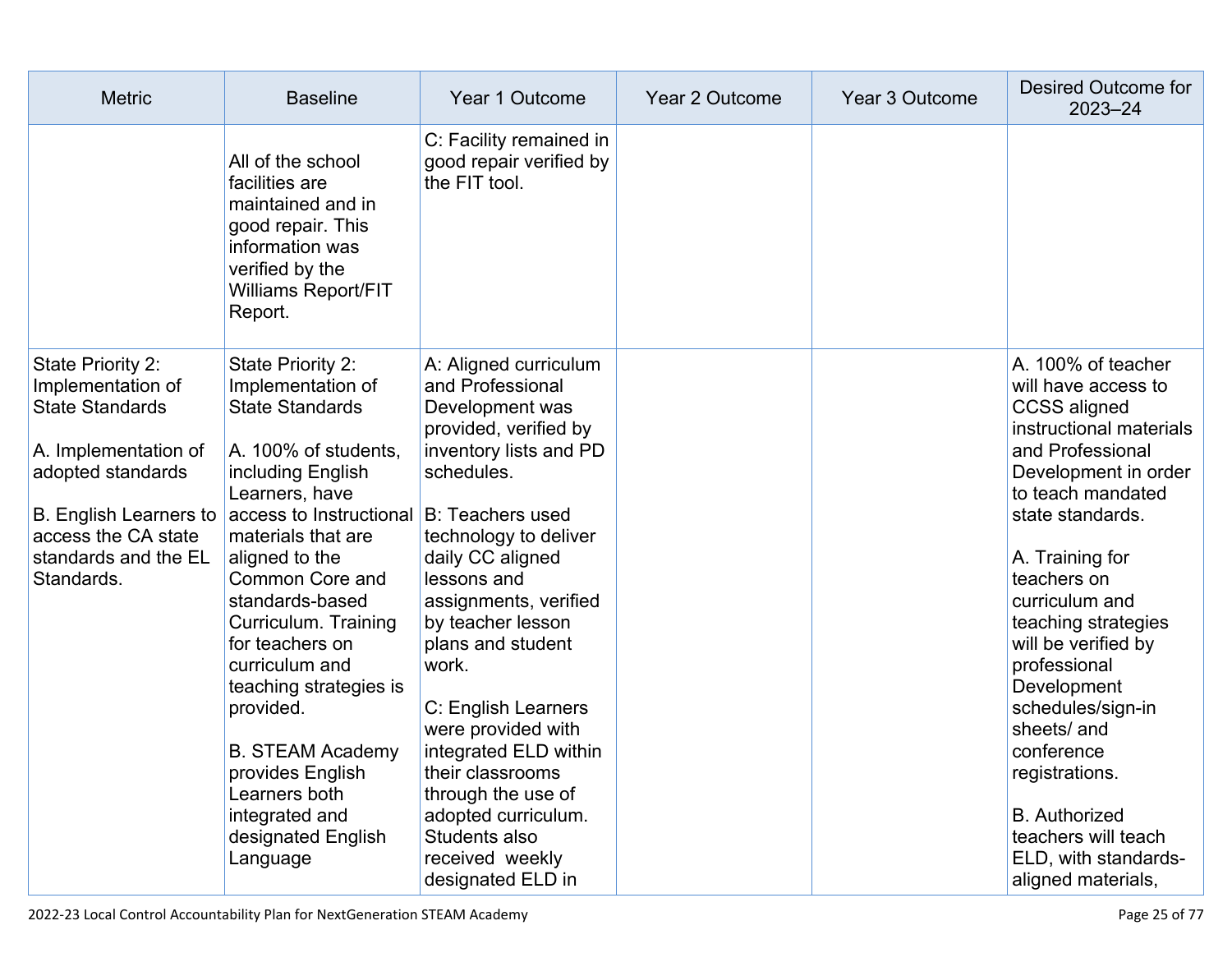| <b>Metric</b>                                                                                                                                                                                                                                                                                             | <b>Baseline</b>                                                                                                                                                                                                                                                                                                                                                                                                                                                                                                                                                                             | Year 1 Outcome                                                                                                                                                                                                                                                                                                                                                                                                           | <b>Year 2 Outcome</b> | Year 3 Outcome | Desired Outcome for<br>$2023 - 24$                                                                                                                                                                                                                                                                                                                                                                                                                                                                                         |
|-----------------------------------------------------------------------------------------------------------------------------------------------------------------------------------------------------------------------------------------------------------------------------------------------------------|---------------------------------------------------------------------------------------------------------------------------------------------------------------------------------------------------------------------------------------------------------------------------------------------------------------------------------------------------------------------------------------------------------------------------------------------------------------------------------------------------------------------------------------------------------------------------------------------|--------------------------------------------------------------------------------------------------------------------------------------------------------------------------------------------------------------------------------------------------------------------------------------------------------------------------------------------------------------------------------------------------------------------------|-----------------------|----------------|----------------------------------------------------------------------------------------------------------------------------------------------------------------------------------------------------------------------------------------------------------------------------------------------------------------------------------------------------------------------------------------------------------------------------------------------------------------------------------------------------------------------------|
|                                                                                                                                                                                                                                                                                                           | Development<br>instruction daily.                                                                                                                                                                                                                                                                                                                                                                                                                                                                                                                                                           | small group lessons<br>with our EL<br>Instructional Aide.                                                                                                                                                                                                                                                                                                                                                                |                       |                | which were<br>specifically designed<br>and appropriate for EL<br>instruction.                                                                                                                                                                                                                                                                                                                                                                                                                                              |
| State Priority 4: Pupil<br>Achievement<br>A. State assessments<br>D. Percentage of<br><b>English Learner pupils</b><br>that make progress<br>toward English<br>Proficiency.<br>E. English Learner<br>reclassification rate<br>$NA: B)$ $API, C)$<br>College and Career,<br>F) AP exams, G) EAP<br>results | State Priority 4: Pupil<br>Achievement<br>A. Increase the<br>percentage of all<br>students and<br>subgroups of students 2020-21 SBAC Math<br>meeting standards in<br>ELA and Math,<br>verified CAASPP<br>reports. We did not<br>administer the SBAC<br>exams in 19.20 due to<br>COVID-19 so there is<br>no SBAC data to<br>report in this area as a Dashboard. All EL<br>baseline.<br>2020-21 MAP ELA<br>Assessments show<br>that: 55% of students<br>assessed were at<br>grade level.<br>2020-21 MAP Math<br>Assessments show<br>that: 52% of students<br>assessed were at<br>grade level. | A: 2020-21 SBAC<br><b>ELA Assessments</b><br>show that: 50% of<br>students assessed<br>were at grade level<br>Assessments show<br>that: 42% of students<br>assessed were at<br>grade level.<br>D: EL Progress: This<br>data point was not<br>configured on the CA<br>students completed<br>Initial and Summative<br>ELPAC testing.<br>E: EL Reclassification<br>Rate: 15 students<br>were reclassified in<br>$21 - 22$ . |                       |                | A: ELA standard met<br>or exceeded: we will<br>maintain or exceed<br>the baseline CAASPP<br>scores set from spring<br>2021.<br>A: Math standard met<br>or exceeded: we will<br>maintain or exceed<br>the base line CAASPP<br>scores set from spring<br>2021.<br>D: EL Progress:<br><b>English Learners will</b><br>continue to show<br>progress annually<br>verified on the<br>Dashboard.<br>E. English Learners<br>will be reclassified and<br>the rate reported,<br>verified by the ELD<br>Language skills<br>Appraisal. |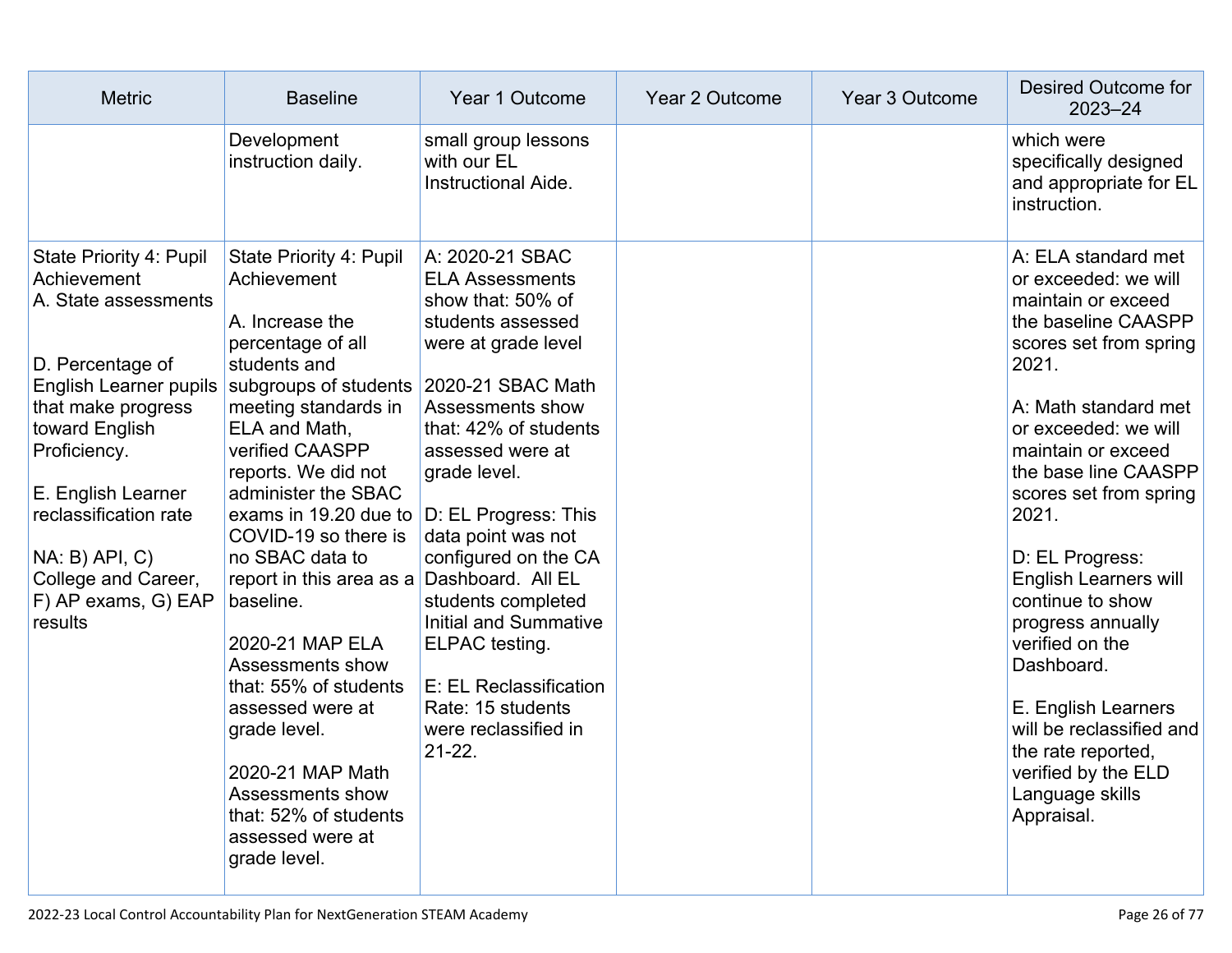| <b>Metric</b>                                                                                                                                                                                                                                          | <b>Baseline</b>                                                                                                                                                                                                                                           | Year 1 Outcome                                                                                                                               | Year 2 Outcome | Year 3 Outcome | <b>Desired Outcome for</b><br>$2023 - 24$                                                                                                                                                  |
|--------------------------------------------------------------------------------------------------------------------------------------------------------------------------------------------------------------------------------------------------------|-----------------------------------------------------------------------------------------------------------------------------------------------------------------------------------------------------------------------------------------------------------|----------------------------------------------------------------------------------------------------------------------------------------------|----------------|----------------|--------------------------------------------------------------------------------------------------------------------------------------------------------------------------------------------|
|                                                                                                                                                                                                                                                        | D: EL Progress: This<br>data point was not<br>configured on the CA<br>Dashboard due to<br>COVID-19<br>E. Increase the<br>percentage of English<br>Language Learners<br>that will be<br>reclassified, verified<br>by the ELD Language<br>skills Appraisal. |                                                                                                                                              |                |                |                                                                                                                                                                                            |
| State Priority 5: Pupil<br>Engagement<br>A. School Attendance<br><b>B.</b> Chronic<br>absenteeism<br>C. Middle school<br>dropout rate<br>D, E). High school<br>dropout and High<br>school graduation<br>rates are not<br>applicable to a K-8<br>school | A. Attendance rate for   A. Attendance rate for<br>2019-20 was 96%<br><b>B.</b> Chronic<br>absenteeism rate for<br>2019-20 was 5%.<br>C.Middle school<br>dropout rate 2019-20<br>was $0\%$                                                                | 2021-22 was 91.82%<br><b>B.</b> Chronic<br>absenteeism rate for<br>2021-22 was 8.8%.<br>C.Middle school<br>dropout rate 2021-22<br>was $0\%$ |                |                | A. Maintain or<br>increase the<br>Attendance rate<br>baseline of 96%<br>B. Maintain or<br>decrease a Chronic<br>Absence 5%<br>C. Maintain Middle<br><b>School Dropout Rate</b><br>of $0\%$ |
| State Priority 7:<br><b>Course Access</b><br>A. Abroad course of<br>study<br><b>B. Programs/Services</b><br>developed and                                                                                                                              | State Priority 7:<br><b>Course Access</b><br>A, B, C: All students,<br>including unduplicated<br>and students with<br>exceptional needs,                                                                                                                  | A, B, C: Class<br>assignments and<br>schedules verify that<br>all students, including<br>unduplicated and<br>students with                   |                |                | A, B, C: all students<br>will continue to have<br>access to a broad<br>course of study,<br>rigorous curriculum<br>and assignments as                                                       |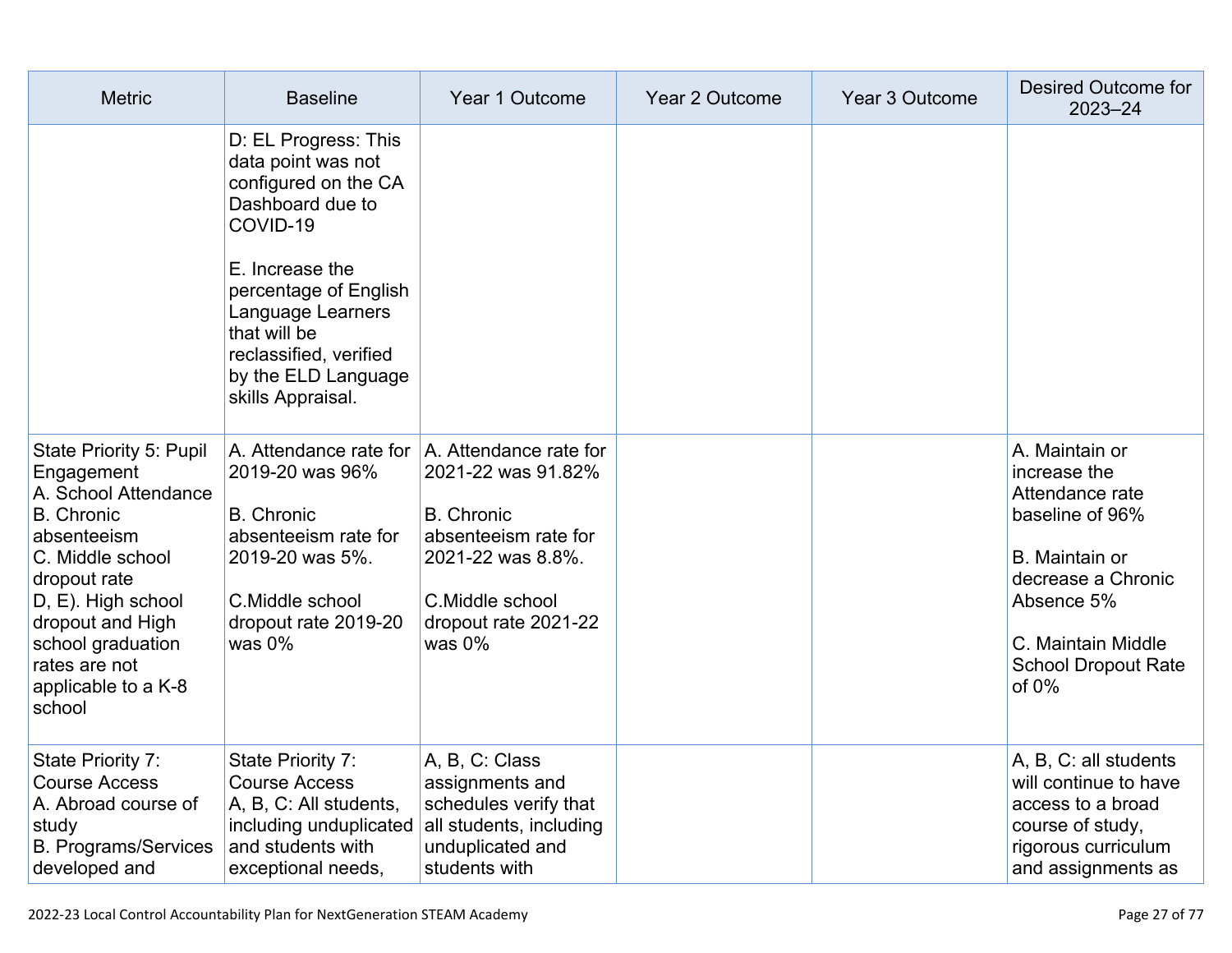| <b>Metric</b>                                                                                                                                           | <b>Baseline</b>                                                                                                                           | Year 1 Outcome                                                                                                            | Year 2 Outcome | Year 3 Outcome | Desired Outcome for<br>$2023 - 24$                 |
|---------------------------------------------------------------------------------------------------------------------------------------------------------|-------------------------------------------------------------------------------------------------------------------------------------------|---------------------------------------------------------------------------------------------------------------------------|----------------|----------------|----------------------------------------------------|
| provided to<br>unduplicated pupils<br>C. Programs/Services<br>developed and<br>provided to individuals individual devices,<br>with exceptional<br>needs | have access to the<br>rigorous curriculum<br>and assignments<br>through their<br>verified by class<br>assignments and<br>class schedules. | exceptional needs,<br>had access to the<br>rigorous curriculum<br>and assignments<br>through their<br>individual devices. |                |                | verified by<br>assignments and<br>class schedules. |

# **[Actions](http://www.doc-tracking.com/screenshots/22LCAP/Instructions/22LCAPInstructions.htm#actions)**

| Action # | <b>Title</b>                                    | <b>Description</b>                                                                                                                                                                                                                                                      | <b>Total Funds</b> | Contributing |
|----------|-------------------------------------------------|-------------------------------------------------------------------------------------------------------------------------------------------------------------------------------------------------------------------------------------------------------------------------|--------------------|--------------|
| 2.1      | 2.1 Professional<br>Development and<br>Coaching | 2.1 Professional Development and Coaching in CCSS Math and<br>ELA/ELD, lesson design, assessment and technology. Maintain<br>continual learning for teachers and paraprofessionals through release<br>time, after school workshops, webinars, etc.                      | \$0.00             | <b>No</b>    |
| 2.2      | 2.2 Conference and<br><b>Workshop Expenses</b>  | 2.2 Conference Expenses:<br>TK-8 teachers and administrators will attend conferences, workshops<br>and trainings to increase knowledge and skills in a variety of content<br>areas. Information learned will be shared with the other staff and the<br>Governing Board. | \$5,000.00         | <b>No</b>    |
| 2.3      | 2.3 Certificated Staff                          | 2.3 Retain/Maintain number of certificated teachers to maintain class<br>sizes. Teachers will be hired to accommodate growth and replace<br>leaving staff as needed. (salaries & benefits)                                                                              | \$2,637,826.00     | <b>No</b>    |
| 2.4      | 2.4 Job Fairs and<br>Recruitment                | 2.4 Recruit qualified teachers. Attend job and recruitment fairs to seek<br>and hire teachers/staff as needed.                                                                                                                                                          | \$1,000.00         | <b>No</b>    |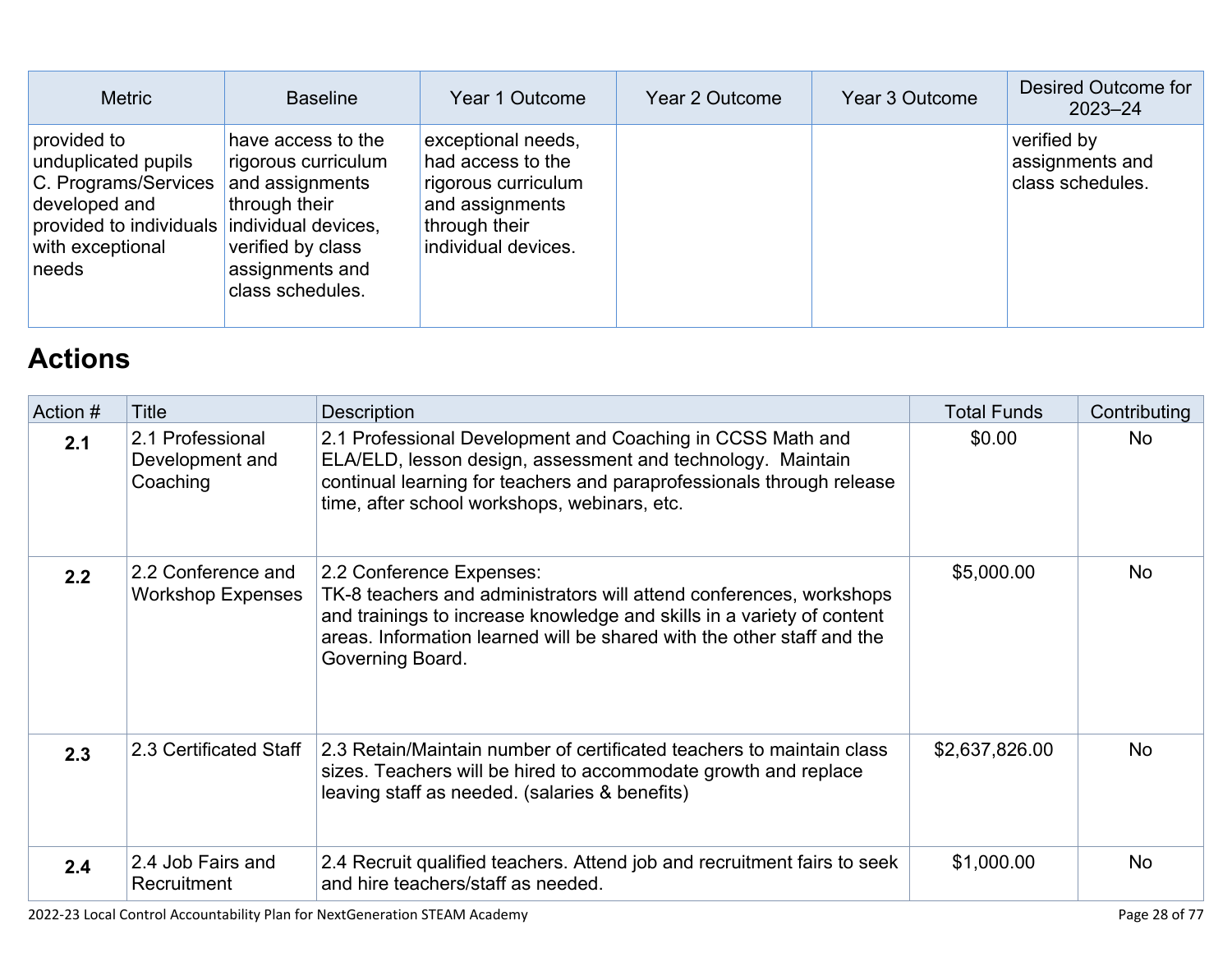| Action # | <b>Title</b>                                                                              | <b>Description</b>                                                                                                                                                                                                                                                                                                                                                                                                                                   | <b>Total Funds</b> | Contributing |
|----------|-------------------------------------------------------------------------------------------|------------------------------------------------------------------------------------------------------------------------------------------------------------------------------------------------------------------------------------------------------------------------------------------------------------------------------------------------------------------------------------------------------------------------------------------------------|--------------------|--------------|
|          |                                                                                           |                                                                                                                                                                                                                                                                                                                                                                                                                                                      |                    |              |
| 2.5      | and Instructional<br>Aides                                                                | 2.5 Paraprofessionals 2.5 Classroom paraprofessionals and instructional aides to support<br>classrooms and school programs, as needed. To include training and<br>materials                                                                                                                                                                                                                                                                          | \$399,158.00       | Yes          |
| 2.6      | 2.6 Residents &<br><b>Induction Program</b>                                               | 2.6 Resident Program for potential teachers:<br><b>Resident Stipend</b><br><b>Materials &amp; Supplies</b><br>Induction Program for new teachers:<br>County fees for Induction Program<br><b>Stipends for Induction Support Providers</b><br><b>Stipends for Intern Teacher Support Providers</b>                                                                                                                                                    | \$8,000.00         | <b>No</b>    |
| 2.7      | 2.7 Core and<br>Supplement<br>Curriculum;<br>Program/license<br>Subscriptions             | 2.7 Purchase core and supplemental curriculum and renew<br>subscriptions as data indicates. Ensure that new classrooms, to<br>accommodate growth, are set up and equip with grade appropriate<br>instructional materials                                                                                                                                                                                                                             | \$164,800.00       | <b>No</b>    |
| 2.8      | 2.8 Support<br>Personnel<br>training/shadow time                                          | 2.8 costs to provide training and shadow time for support personnel                                                                                                                                                                                                                                                                                                                                                                                  | \$2,500.00         | <b>No</b>    |
| 2.9      | 2.9 School<br>Technology (student<br>devices) (Classroom,<br>Teacher, Office &<br>Campus) | 2.9 Maintain reliable one-to-one device inventory and software for<br>student access to core and supplemental curriculum. Purchase<br>student devices and software to accommodate replacements as<br>needed.<br>Maintain classroom technology, updates as needed (to include the<br>installation of new boards and professional development for staff use)<br>including Teacher technology. Office/Admin staff technology; campus<br>wide technology | \$128,000.00       | <b>No</b>    |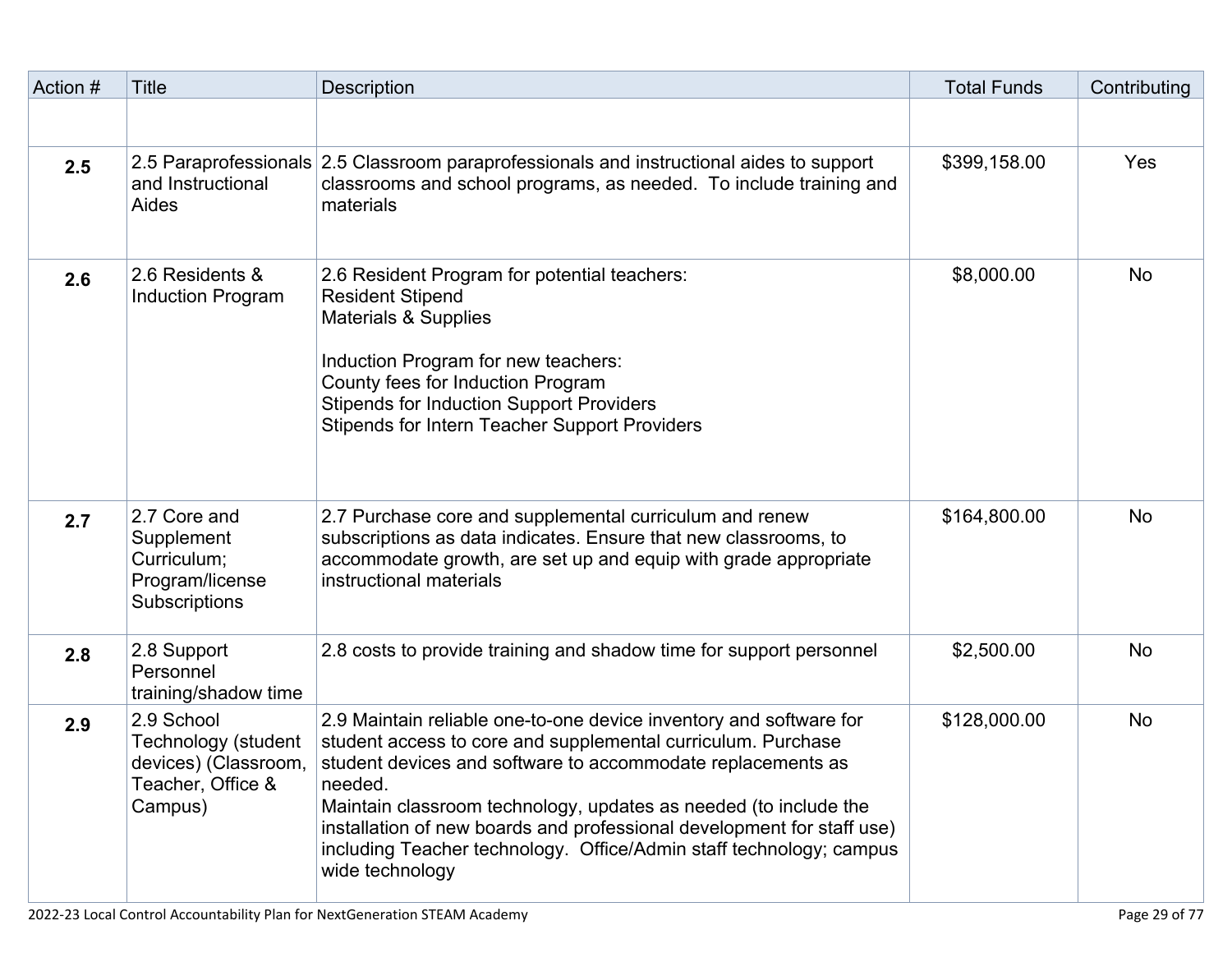| Action # | <b>Title</b>                                                     | Description                                                                                                                                                                                                                                                                         | <b>Total Funds</b> | Contributing |
|----------|------------------------------------------------------------------|-------------------------------------------------------------------------------------------------------------------------------------------------------------------------------------------------------------------------------------------------------------------------------------|--------------------|--------------|
|          |                                                                  |                                                                                                                                                                                                                                                                                     |                    |              |
| 2.10     | 2.10 EL Services                                                 | 2.10 Personnel to provide EL Services, and Professional<br>Development/Coaching to assist with implementation of research<br>based effective instruction to English Learners. Program materials to<br>use with English Learners in individual and small group settings.             | \$25,000.00        |              |
| 2.11     | 2.11 Release time<br>expenses for<br>Professional<br>Development | 2.11 Provide substitutes for release time for teachers as needed to<br>participate in Lesson Study, Professional Learning Community<br>Opportunities in the all curricular areas                                                                                                    | \$3,000.00         | <b>No</b>    |
| 2.12     | 2.12 After School<br><b>Student Support</b>                      | 2.12 After School tutoring:<br>Additional intensive tutoring will be provided for 2 additional days per<br>week for students identified as needed additional support.                                                                                                               | \$7,300.00         | <b>No</b>    |
| 2.13     | 2.13 Local<br>Assessment<br>Program/System                       | 2.13 Gain historical on-going student academic data; maintain<br>computer based assessment program.                                                                                                                                                                                 | \$8,000.00         | <b>No</b>    |
| 2.14     | 2.14 Instructional<br><b>Material &amp; Supplies</b>             | 2.14 Consumable materials for classroom and school wide<br>events/projects                                                                                                                                                                                                          | \$25,750.00        |              |
| 2.15     | 2.15 Intervention<br><b>Staff</b>                                | 2.15 Intervention Teacher to provide specialized instruction for<br>students who are below grade level and at risk for retention. This<br>teacher will work in coordination with our Education Specialist and<br>Classroom Teachers to determine student participation eligibility. | \$90,000.00        | Yes          |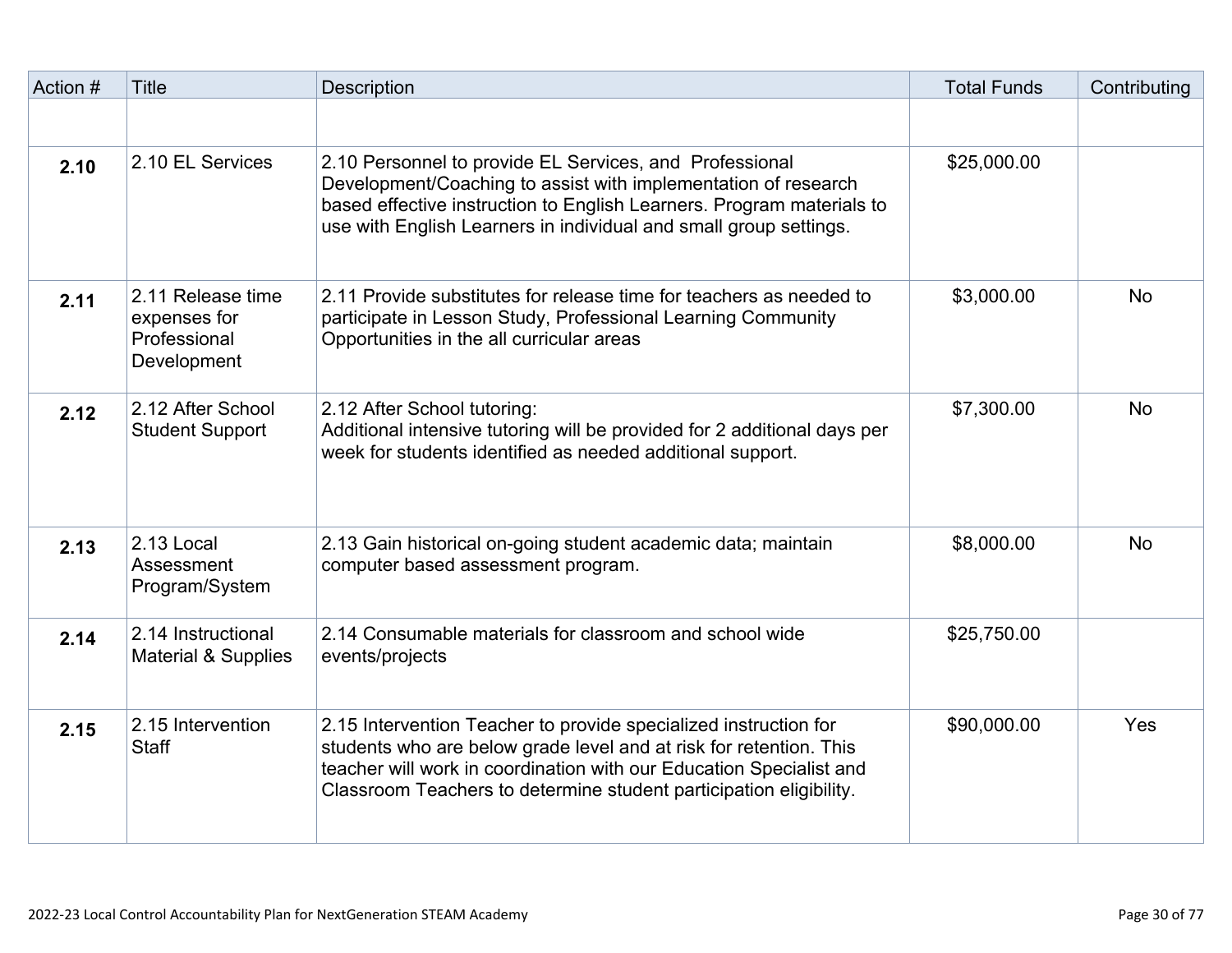| Action # | <b>Title</b>                  | <b>Description</b>                                                                                                                                                                                | <b>Total Funds</b> | Contributing |
|----------|-------------------------------|---------------------------------------------------------------------------------------------------------------------------------------------------------------------------------------------------|--------------------|--------------|
| 2.16     | 2.16 After school<br>Tutoring | 2.16 All instructional Staff provides after school tutoring to identified<br>students within their classes. Students will receive intensive support<br>to address student learning needs.         | \$273,169.00       | Yes          |
| 2.17     | 2.17 Program<br>Administrator | 2.17 Administrator/instructional coach to assist staff with curriculum<br>and instructional strategy implementation, coordination of professional<br>development and other administrative duties. | \$56,000.00        | Yes          |

### **[Goal Analysis \[2021-22\]](http://www.doc-tracking.com/screenshots/22LCAP/Instructions/22LCAPInstructions.htm#GoalAnalysis)**

An analysis of how this goal was carried out in the previous year.

A description of any substantive differences in planned actions and actual implementation of these actions.

The majority of Actions/Services in Goal 2 were implemented as planned and without interruption. The following A/S had a change or delay from the original plan:

2.12- After School Student support was orignally planned to provide a space and support to students to complete homework a couple of times a week. We did not implement this A/S because we could not find staff. We will keep the A/S in the plan again next year with hopes that we can staff the program moving forward.

2.17- After School Tutoring was modified in its implementation based on the COVID guidance and rates at the start of the school year. In the fall, teachers used after school time to check in with students who were on quarantines due to COVID, or COVID exposures, making sure the students stayed connected to the educational program, and provided assistance as needed on work assigned. Regular after school weekly tutoring began in March once COVID guidance lifted restrictions between different student groups.

An explanation of material differences between Budgeted Expenditures and Estimated Actual Expenditures and/or Planned Percentages of Improved Services and Estimated Actual Percentages of Improved Services.

We have established that any difference of \$50,000 or more between the budgeted expenditure and the actual estimate would be considered a material difference. The following actions/services fall in that category:

A/S 2.3 The cost for certificated staff was lower than originally estimated due to staff changes and open positions being filled by teachers at a lower rate of pay.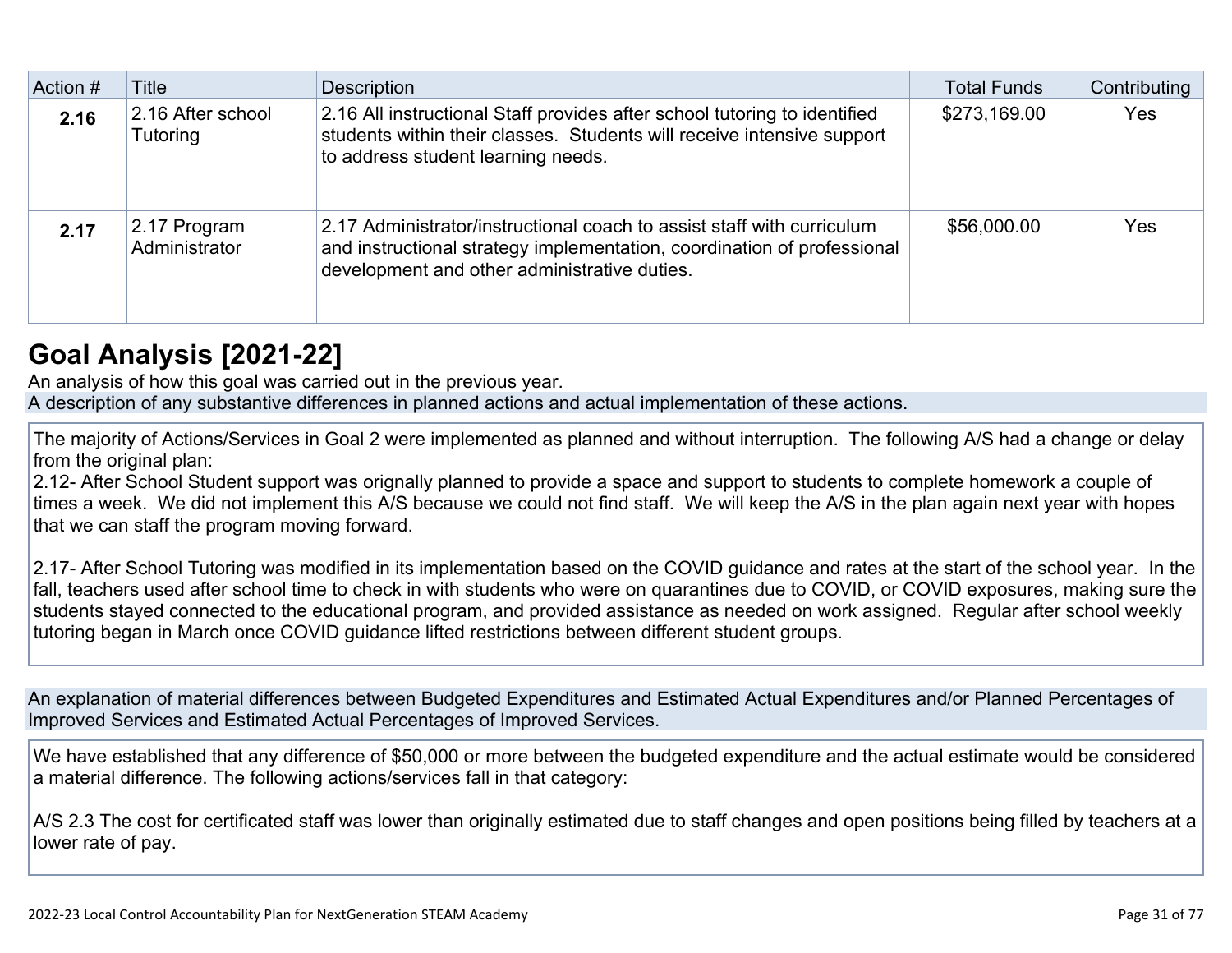A/S 2.6 The cost for Intervention staff was budgeted at \$0 since there was not a staff member hired at the time the LCAP was approved to provide this service to students. After the school year began, we were able to use TK teachers to provide intervention services in the afternoons to students in need, and therefore are reporting a portion of their salaries in this action to represent the cost accrued for 21-22.

All of the other actions/services in Goal 2 were implemented and provided within the range set for material difference.

An explanation of how effective the specific actions were in making progress toward the goal.

All of the Actions/Services were effective towards making progress on Goal 2, and will continue them in our LCAP. There are no new additions to this goal for 22-23.

A description of any changes made to the planned goal, metrics, desired outcomes, or actions for the coming year that resulted from reflections on prior practice.

The one metric area that we will continue to adapt and focus on is in priority 1, the credential and assignment of teachers. With the continued teacher shortage we have had some teaching assignments that we have not been able to staff with fully credentialed teachers. Our goal is to always hire fully credentialed teachers whenever possible, but we do think that the Intern teachers we have hired are strong educators who are committed to excelling in their classrooms. We have made extra efforts to recruit teachers by hosting 2 job fairs, attending job fairs in our county and adjacent county, and offering a finders fee for staff who recommend a person for a teaching position, who follows through with an interview.

We have hired, and will continue to hire Intern teachers when needed, and will work with them through their programs to be effective teachers for our students.

A new action/service added to Goal 2 this year is A/S 2.17- Program Administrator. This staff member has been working with new teachers, instructional aides and campus monitors for STEAM already this year in a split position between the two schools, but STEAM will now assume part of the cost of the position beginning in 22-23 school year. A/S 2.9 and 2.14 were combined into one action/service to address the technology needs of the school.

**A report of the Total Estimated Actual Expenditures for last year's actions may be found in the Annual Update Table. A report of the Estimated Actual Percentages of Improved Services for last year's actions may be found in the Contributing Actions Annual Update Table.**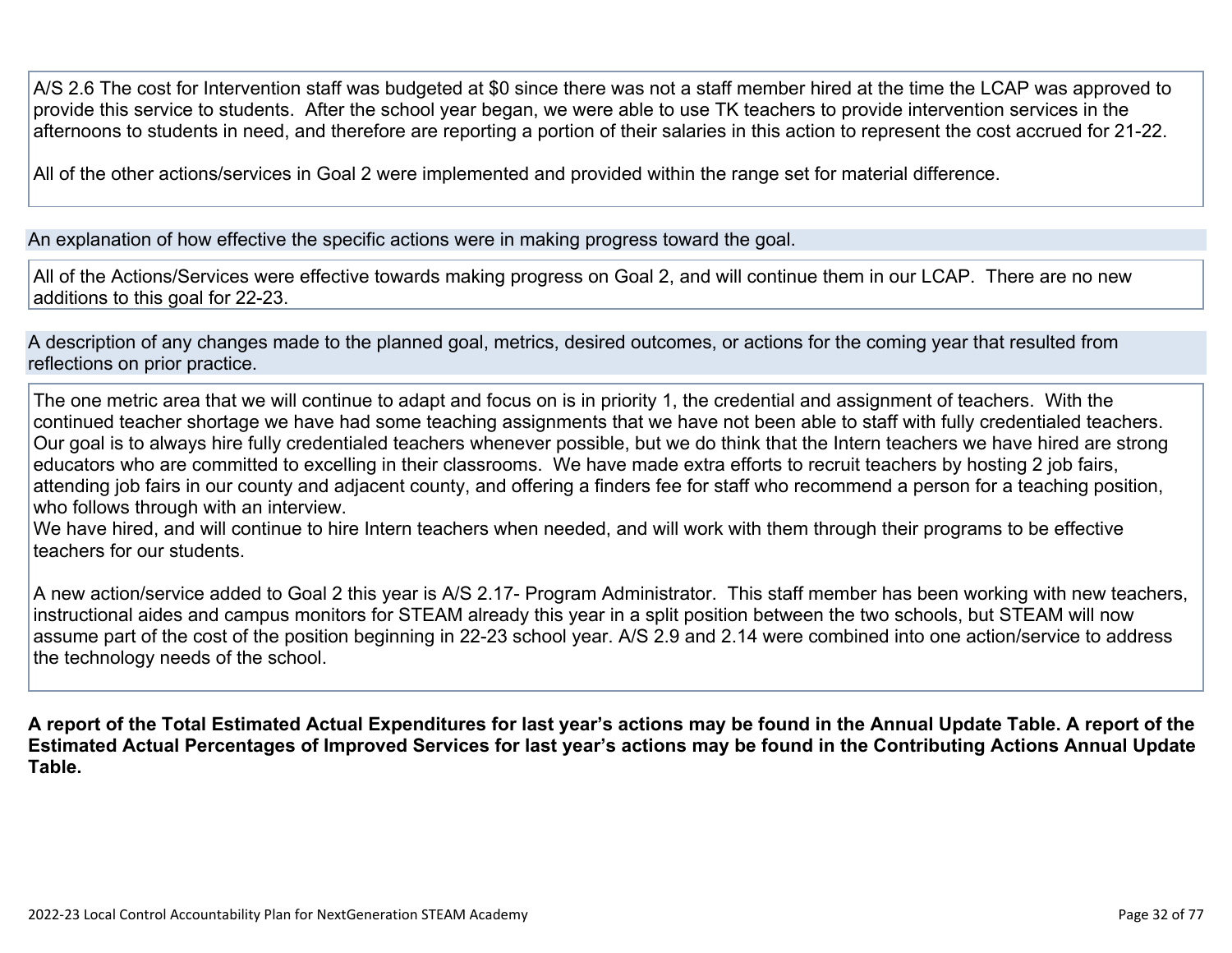# **[Goals and Actions](http://www.doc-tracking.com/screenshots/22LCAP/Instructions/22LCAPInstructions.htm#GoalsandActions)**

## **[Goal](http://www.doc-tracking.com/screenshots/22LCAP/Instructions/22LCAPInstructions.htm#goalDescription)**

| Goal # | <b>Description</b>                                                                                                                                                        |
|--------|---------------------------------------------------------------------------------------------------------------------------------------------------------------------------|
|        | Goal #3-The STEAM Academy will provide a safe and welcoming learning environment that fosters a respectful and<br>collaborative culture for students, parents, and staff. |

An explanation of why the LEA has developed this goal.

River Islands Technology Academy knows that by fostering a respectful, inclusive and collaborative culture, it will ensure the social emotional well-being, and a safe environment for all children. Creating such an environment takes the help of many parties working together; staff, parents and students working together towards common goals and ideas.

## **[Measuring and Reporting Results](http://www.doc-tracking.com/screenshots/22LCAP/Instructions/22LCAPInstructions.htm#MeasuringandReportingResults)**

| <b>Metric</b>                                                                   | <b>Baseline</b>                                                                                                                                                                                                                                                                                                                                                     | Year 1 Outcome                                                                                                                                                                                                                                                                                   | Year 2 Outcome | <b>Year 3 Outcome</b> | Desired Outcome for<br>$2023 - 24$                                                                                                                                                                                                                                                                                                                                     |
|---------------------------------------------------------------------------------|---------------------------------------------------------------------------------------------------------------------------------------------------------------------------------------------------------------------------------------------------------------------------------------------------------------------------------------------------------------------|--------------------------------------------------------------------------------------------------------------------------------------------------------------------------------------------------------------------------------------------------------------------------------------------------|----------------|-----------------------|------------------------------------------------------------------------------------------------------------------------------------------------------------------------------------------------------------------------------------------------------------------------------------------------------------------------------------------------------------------------|
| Priority 6<br><b>Suspension Rate</b><br><b>Expulsion Rate</b><br>Survey results | A. Suspension rates<br>decreased for all<br>students and<br>subgroups of<br>students, verified by<br>CALPADS reports.<br>2019 Dashboard:<br>2.2%<br>B. Maintained a 0%<br>expulsion rate, verified feedback on school<br>by CALPADS reports.<br>C. School safety and<br>school<br>connectedness:<br>Improved climate of<br>the school site in<br>regards to student | A: Suspension for<br>2021-22 was 2.08%<br><b>B: Expulsion Rate:</b><br>maintained at less<br>than $0\%$<br>C: Student Survey:<br>students will be<br>annually surveyed for<br>climate:<br>74% of students<br>surveyed like coming<br>to school at STEAM.<br>69% of students<br>surveyed reported |                |                       | A. Suspension rates<br>will continue to<br>decline.<br>B. Maintain a 0%<br>expulsion rate.<br>C. This was an area<br>with many moving<br>parts. We worked on<br>student climate and<br>morale, by<br>implementing a new<br>mascot, changing the<br>school colors, and<br>adding colorful games<br>on the playground.<br>For teachers and staff,<br>we implemented more |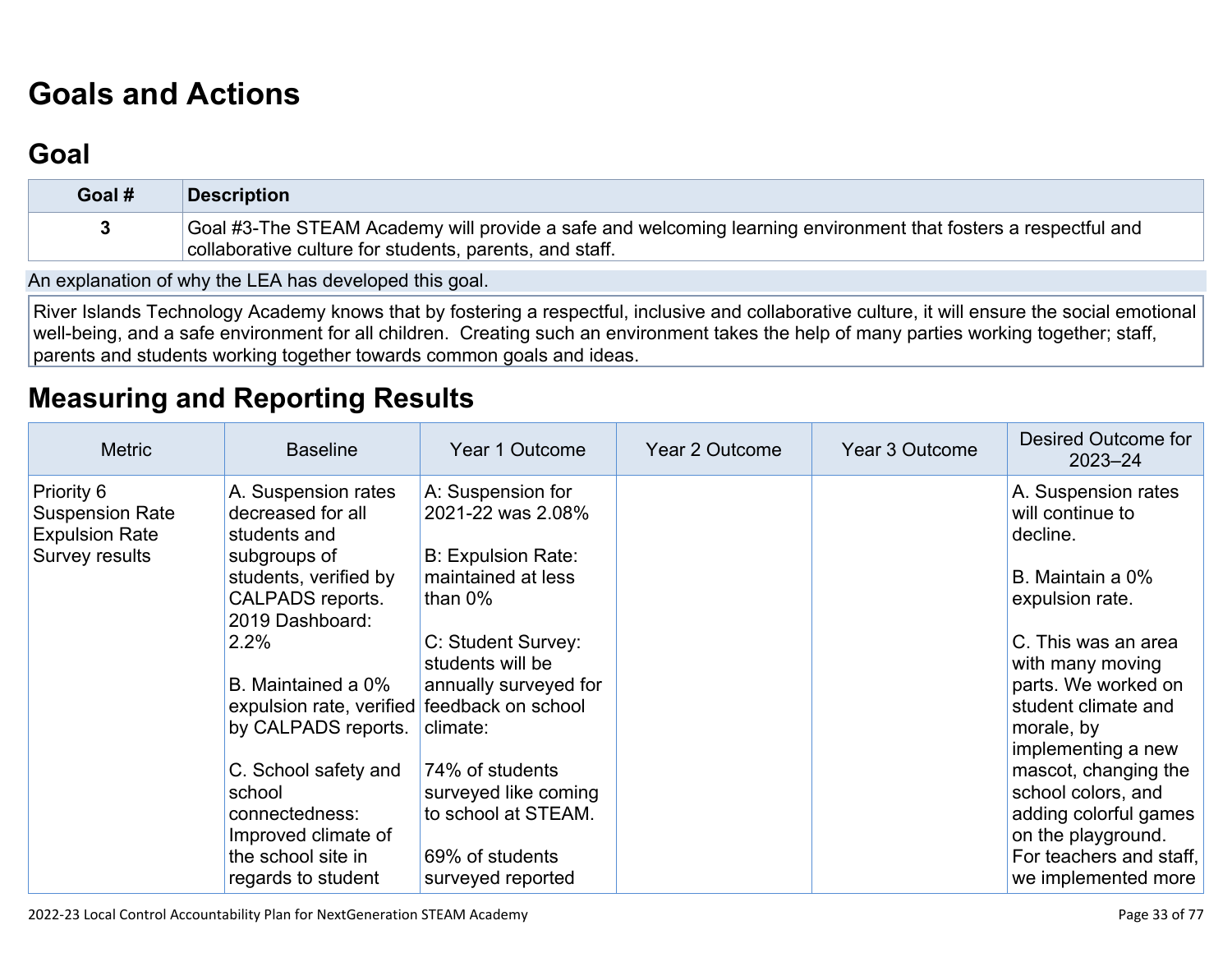| <b>Metric</b>                                    | <b>Baseline</b>                                                                                                                                                                                                                                                                                                                                                                                                                                                                                                      | Year 1 Outcome                                                                                                                                                                                                                                                                                                                                      | Year 2 Outcome | Year 3 Outcome | Desired Outcome for<br>$2023 - 24$                                                                                                                                                                                                                                                        |
|--------------------------------------------------|----------------------------------------------------------------------------------------------------------------------------------------------------------------------------------------------------------------------------------------------------------------------------------------------------------------------------------------------------------------------------------------------------------------------------------------------------------------------------------------------------------------------|-----------------------------------------------------------------------------------------------------------------------------------------------------------------------------------------------------------------------------------------------------------------------------------------------------------------------------------------------------|----------------|----------------|-------------------------------------------------------------------------------------------------------------------------------------------------------------------------------------------------------------------------------------------------------------------------------------------|
|                                                  | behavior, verified by<br>parent, student, staff<br>surveys, California<br>Healthy Kids survey,<br>and counseling<br>participation roster.                                                                                                                                                                                                                                                                                                                                                                            | being comfortable with<br>talking with school<br>staff.<br>76% of students<br>surveyed reported<br>feeling safe at school.                                                                                                                                                                                                                          |                |                | communication, as<br>well as fun incentives<br>during staff meetings<br>to increase school<br>culture.                                                                                                                                                                                    |
| <b>Priority 3</b><br><b>Parental Involvement</b> | A. Increase parent<br>participation, verified<br>by participation sign-in<br>sheets, SIS Parent<br>Portal Enrollment, and unduplicated and<br>attendance at events.<br><b>Parents of STEAM</b><br>Academy students are to regular levels of<br>given opportunities<br>and encouraged to<br>participate in:<br>• Parent/Teach<br>er<br>conferences<br>Back-to-<br>$\bullet$<br><b>School Night</b><br>Open House<br>Parent-<br>Teacher<br>Association<br>(PTA)<br><b>LCAP</b><br>Committee<br>Classroom<br>volunteers | A, B, C: Parent<br>volunteer<br>participation, including<br>parents of<br>exceptional needs<br>students, continued,<br>and is slowly returning<br>participation, as<br>verified by Parent<br>Volunteer logs,<br>Attendance at School<br>events, Parent<br><b>Teacher Conferences,</b><br>IEP meetings, SSTs<br>and other meeting<br>sign-in sheets. |                |                | A. B. STEAM<br>academy would like to<br>see 90% participation<br>of parents at events.<br>(like meet the teacher,<br>parent-teacher<br>conferences and open<br>house)<br>C. Maintain parent<br>participation in student<br>IEP meetings, verified<br>by IEP, SST, 504<br>parent meetings. |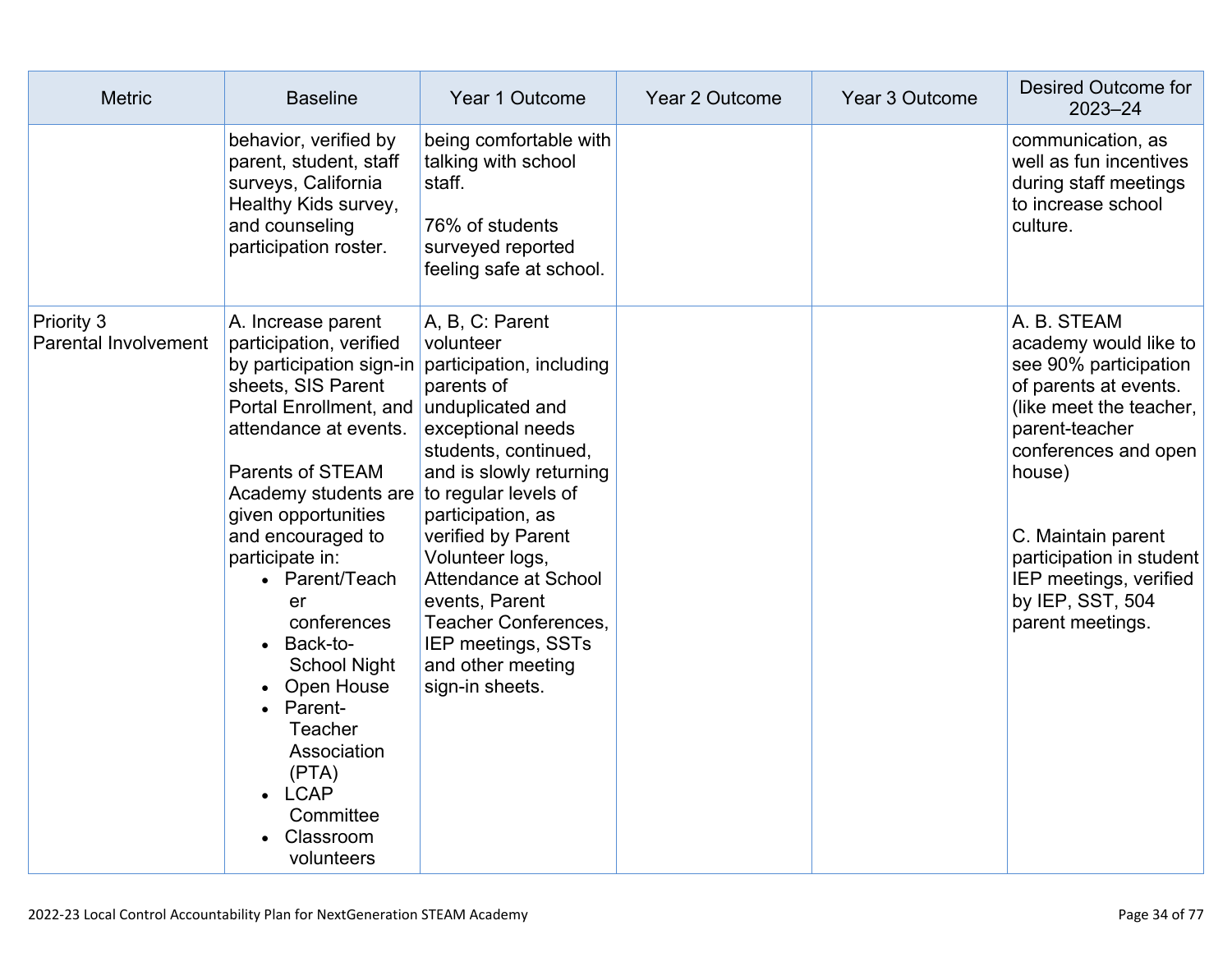| <b>Metric</b> | <b>Baseline</b>                                                                                                                                                                                                         | Year 1 Outcome | Year 2 Outcome | Year 3 Outcome | Desired Outcome for<br>$2023 - 24$ |
|---------------|-------------------------------------------------------------------------------------------------------------------------------------------------------------------------------------------------------------------------|----------------|----------------|----------------|------------------------------------|
|               | • A number of<br>other<br>community<br>and school-<br>based events<br>• Parents are<br>encouraged<br>to use the<br><b>District</b><br><b>Parent Portal</b>                                                              |                |                |                |                                    |
|               | <b>STEAM Academy</b><br>continues to expand<br>approaches to<br>Communication with<br>parents, including the<br>school website,<br>Facebook page, Alert<br>Solutions messaging<br>service, and School<br>Newsletters.   |                |                |                |                                    |
|               | B. In addition to the<br>involvement<br>opportunities listed in<br>Priority 3 A and C:<br>• Parents of<br>unduplicated<br>pupils are<br>encouraged<br>to participate<br>in parent<br>advisory<br>groups,<br>verified by |                |                |                |                                    |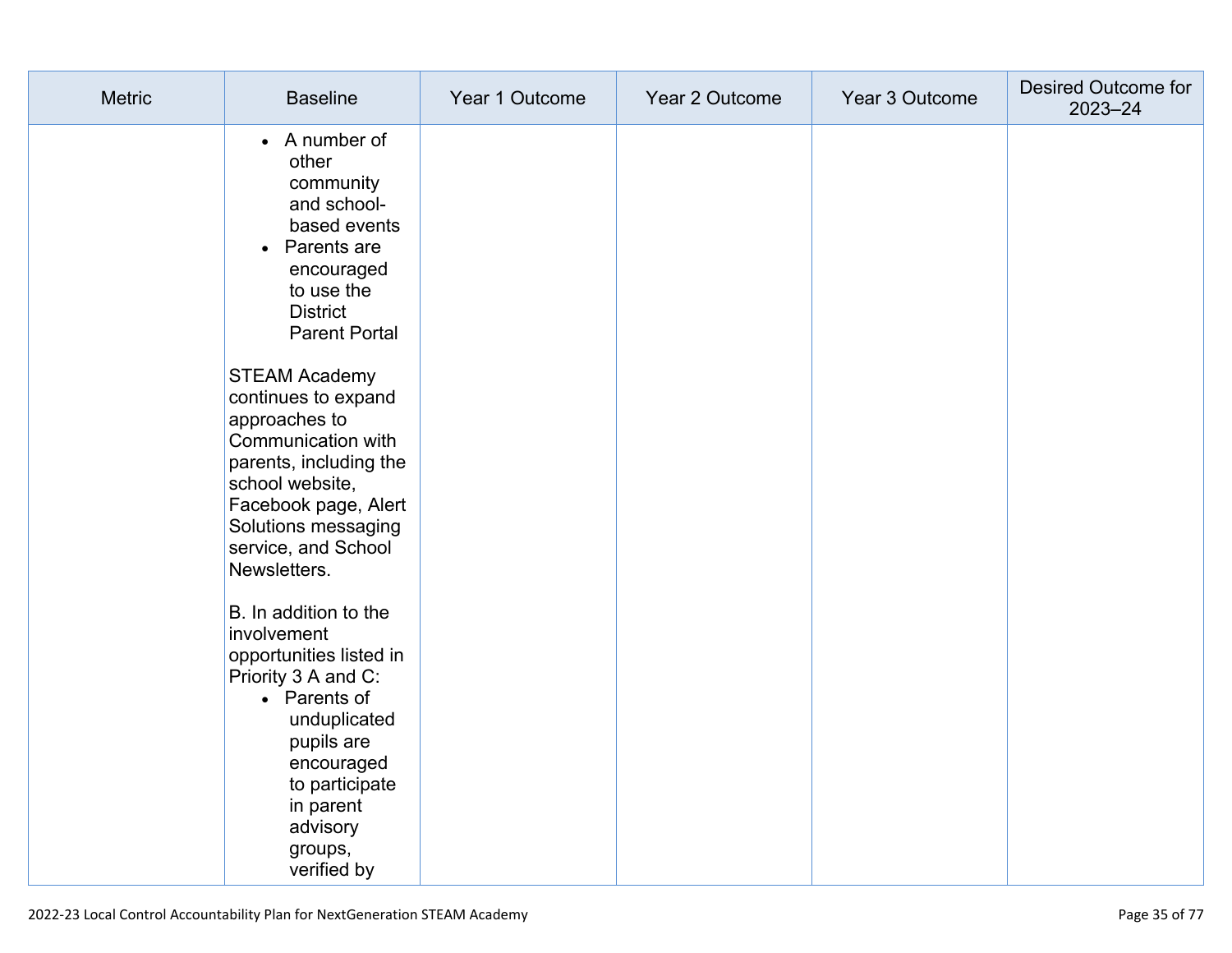| <b>Metric</b>                                    | <b>Baseline</b>                                                                                                                                                                                                                                                                                                                                                                                                                                                 | Year 1 Outcome                  | Year 2 Outcome | Year 3 Outcome | Desired Outcome for<br>2023-24                                |
|--------------------------------------------------|-----------------------------------------------------------------------------------------------------------------------------------------------------------------------------------------------------------------------------------------------------------------------------------------------------------------------------------------------------------------------------------------------------------------------------------------------------------------|---------------------------------|----------------|----------------|---------------------------------------------------------------|
|                                                  | sign-in<br>sheets<br>Increase<br>$\bullet$<br>parent<br>participation<br>in Parent<br>Club<br>activities and<br>fundraising,<br>verified by<br>sign-in<br>sheets,<br>school<br>calendar.<br>C. In addition to the<br>involvement<br>opportunities listed in<br>Priority 3 A and B:<br>• Parents of<br>students with<br>exceptional<br>needs are<br>invited and<br>encouraged<br>to participate<br>in the<br>Student<br>Study Team,<br>504 and IEP<br>processes. |                                 |                |                |                                                               |
| State Priority 8: Other<br><b>Pupil Outcomes</b> | State Priority 8: Other<br><b>Pupil Outcomes:</b>                                                                                                                                                                                                                                                                                                                                                                                                               | <b>Other Pupil</b><br>Outcomes: |                |                | maintain the baseline<br>percentage of<br>students who attend |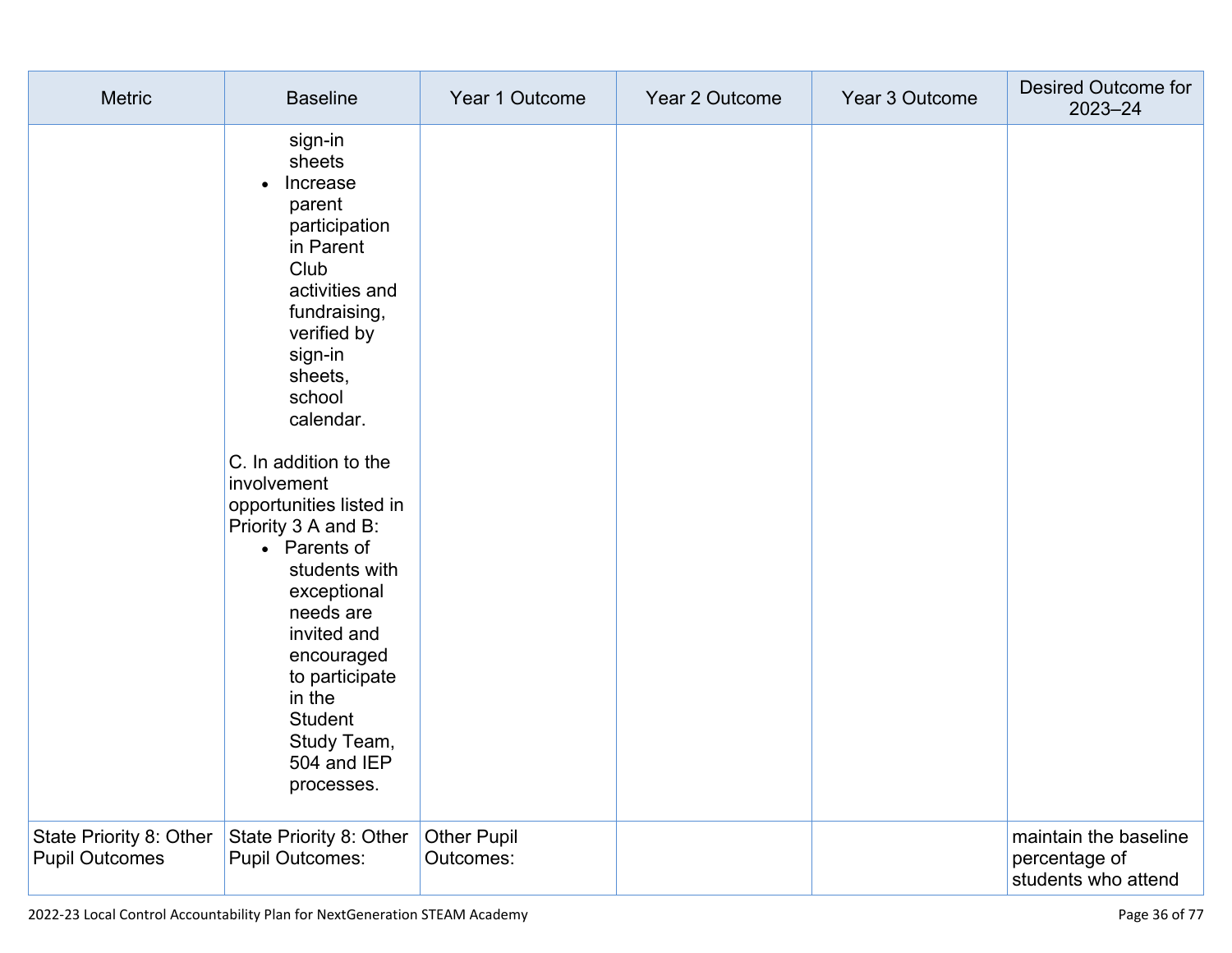| <b>Metric</b> | <b>Baseline</b>                                                                                                                                                                                              | Year 1 Outcome                                                                                                                                                                                                              | Year 2 Outcome | Year 3 Outcome | Desired Outcome for<br>$2023 - 24$        |
|---------------|--------------------------------------------------------------------------------------------------------------------------------------------------------------------------------------------------------------|-----------------------------------------------------------------------------------------------------------------------------------------------------------------------------------------------------------------------------|----------------|----------------|-------------------------------------------|
|               | Students attending<br>Camps:<br>$# 5$ th graders<br>$# 6th$ graders<br>No students were able this school year, so<br>to attend camps in<br>2019, 2020 or 2021.<br>We will establish a<br>baseline in 2021-22 | There were still no<br>students who<br>attended Camps in<br>either 5th or 6th grade<br>there is no data to<br>report. We are<br>hopeful to establish a<br>baseline from the 22-<br>23 school year<br>participation numbers. |                |                | camps after it is<br>established in 22-23 |

## **[Actions](http://www.doc-tracking.com/screenshots/22LCAP/Instructions/22LCAPInstructions.htm#actions)**

| Action # | Title                                           | <b>Description</b>                                                                                                                                                                                                                                                                                                                                                                                                                                                                                                                                                                                                                                                                                                                                                                                                                           | <b>Total Funds</b> | Contributing |
|----------|-------------------------------------------------|----------------------------------------------------------------------------------------------------------------------------------------------------------------------------------------------------------------------------------------------------------------------------------------------------------------------------------------------------------------------------------------------------------------------------------------------------------------------------------------------------------------------------------------------------------------------------------------------------------------------------------------------------------------------------------------------------------------------------------------------------------------------------------------------------------------------------------------------|--------------------|--------------|
| 3.1      | 3.1 Student<br><b>Character Program</b>         | 3.1 Character education program with all staff participating in<br>recognizing students good character. Instructional materials will be<br>purchased for staff, as needed. Teachers will provide instructional time<br>for character education on a daily or weekly basis. Prizes for good<br>character recognition will be given. "Brag Tags" will be used school-<br>wide, to recognize good student behavior/character within classroom<br>or on the school grounds on an on-going monthly basis. Assemblies to<br>support the Character program will be scheduled.<br>3.2 Continue to work with office staff on public relations and creating a<br>welcoming culture encouraging parent volunteerism.<br>3.3 Support school wide enrichment programs such as: Art,<br>assemblies, STEM and music. Provide opportunities for after school |                    | <b>No</b>    |
| 3.2      | 3.2 Office Staff<br>Professional<br>Development |                                                                                                                                                                                                                                                                                                                                                                                                                                                                                                                                                                                                                                                                                                                                                                                                                                              | \$1,500.00         | <b>No</b>    |
| 3.3      | 3.3 Afterschool<br><b>Enrichment Programs</b>   | programs such as sports, science olympiad, robotics, chess club, and                                                                                                                                                                                                                                                                                                                                                                                                                                                                                                                                                                                                                                                                                                                                                                         | \$55,560.00        | <b>No</b>    |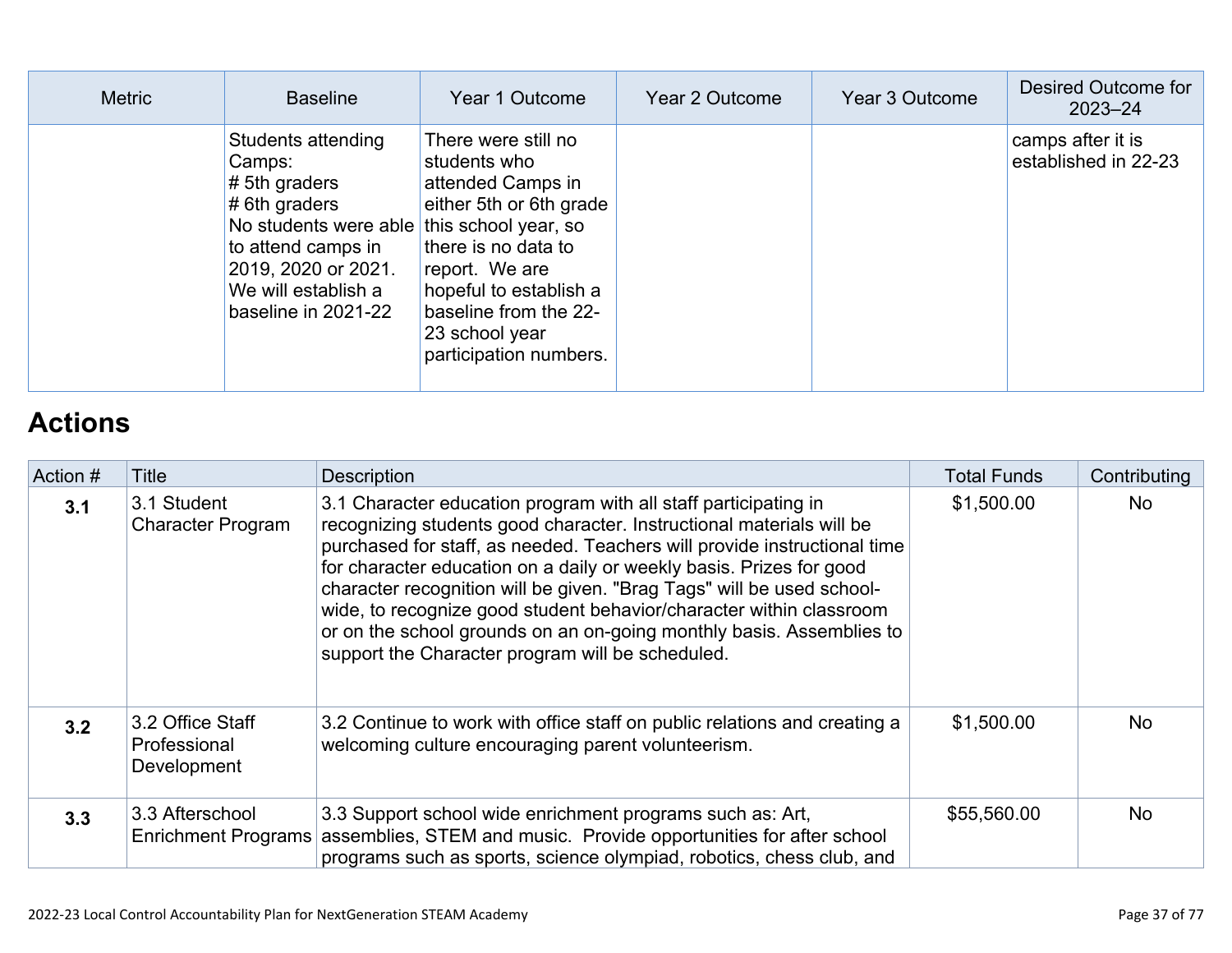| Action # | <b>Title</b>                                                  | Description                                                                                                                                                                                                                                                                                                  | <b>Total Funds</b> | Contributing |
|----------|---------------------------------------------------------------|--------------------------------------------------------------------------------------------------------------------------------------------------------------------------------------------------------------------------------------------------------------------------------------------------------------|--------------------|--------------|
|          |                                                               | running club. Materials, resources and stipends/pay for staff running<br>programs.                                                                                                                                                                                                                           |                    |              |
| 3.4      | 3.4 Physical<br>education                                     | 3.4 Health/Physical Education Program Curriculum/Equipment                                                                                                                                                                                                                                                   | \$10,000.00        | <b>No</b>    |
| 3.5      | 3.5 Counseling &<br>Therapy                                   | 3.5 Support students social and emotional well-being with individual,<br>small group counseling and individual therapy.                                                                                                                                                                                      | \$0.00             | <b>No</b>    |
| 3.6      | 3.6 Middle School<br><b>Success Classes</b>                   | 3.6 Expenses for middle school success classes and enrichment                                                                                                                                                                                                                                                | \$7,000.00         | <b>No</b>    |
| 3.7      | 3.7 School Safety<br>Equipment                                | 3.7 Review, monitor, implement and maintain a school safety plan and<br>purchase security equipment as needed.                                                                                                                                                                                               | \$4,000.00         | <b>No</b>    |
| 3.8      | 3.8 Parent<br>Volunteers/Appreciati<br>on, Staff Appreciation | 3.8 Continue to communicate with parent volunteers regarding needs<br>and responsibilities. Staff demonstrates appreciation of volunteers<br>through positive interaction and End of Year Appreciation Celebration.<br>Staff appreciation costs to acknowledge the staff's hard work through<br>out the year | \$3,000.00         | <b>No</b>    |
| 3.9      | 3.9 Student Awards<br>and Recognition                         | 3.9 Provide opportunities to acknowledge/reward student success in<br>academics and extracurricular activities.                                                                                                                                                                                              | \$1,000.00         | <b>No</b>    |
| 3.10     | 3.10 School Nurse                                             | 3.10 A school Nurse will be on site 2 days a week to address the<br>health needs of students, create medical plans as needed and train<br>the staff as needed. The nurse will be able to follow up with families<br>regarding medical issues and impact said issues have on the                              | \$0.00             | <b>No</b>    |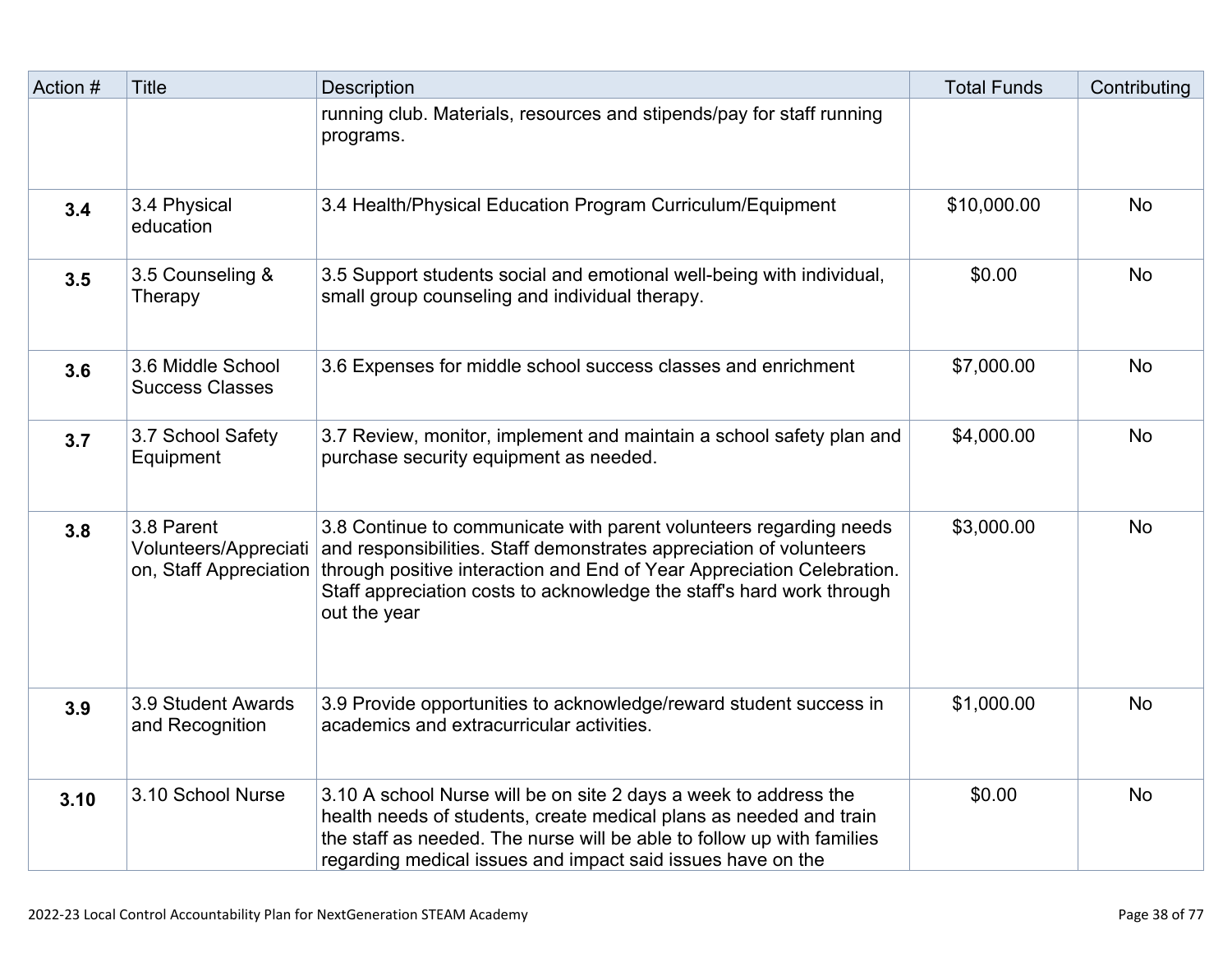| Action # | <b>Title</b>                                             | <b>Description</b>                                                                                                                                                                                                                                                                                                | <b>Total Funds</b> | Contributing |
|----------|----------------------------------------------------------|-------------------------------------------------------------------------------------------------------------------------------------------------------------------------------------------------------------------------------------------------------------------------------------------------------------------|--------------------|--------------|
|          |                                                          | education of students. A School Nurse will add an additional facet to<br>our team, enabling us to better address the needs of the whole child.                                                                                                                                                                    |                    |              |
| 3.11     | 3.11 Student<br><b>Incentives</b>                        | 3.11 Expenses for student incentive programs and events (AR goals,<br>end of season sports)                                                                                                                                                                                                                       | \$1,400.00         | <b>No</b>    |
| 3.12     | 3.12 Field Trips &<br><b>Student Camps</b>               | 3.12 Expenses for grade level field trips: transportation, admission<br>fees, supplies                                                                                                                                                                                                                            | \$20,000.00        | <b>No</b>    |
| 3.13     | 3.13 Virtual Student<br>management system                | 3.13 Go Guardian costs/license                                                                                                                                                                                                                                                                                    | \$8,000.00         | <b>No</b>    |
| 3.14     | 3.14 Classified Staff                                    | 3.14 Cost to maintain classified personnel needed to ensure a<br>smoothly run office and school site, encourage attendance, foster<br>good home-school relationships.                                                                                                                                             | \$421,225.00       | Yes          |
| 3.15     | 3.15 School check in<br>system                           | 3.15 A self check-in system will be supported for school<br>visitors/volunteers. The system emergency component will be utilized<br>with staff during emergency procedures/situations.                                                                                                                            | \$500.00           | <b>No</b>    |
| 3.16     | 3.16 Parent Support<br>Trainings and<br><b>Resources</b> | 3.16 Coordinated support will be provided to parents to better support<br>their students with the instructional program at home.<br>Workshop/Speakers will be planned to provide parents with<br>information on how to best support their children and how to engage<br>with the school as partners in education. | \$10,000.00        | <b>No</b>    |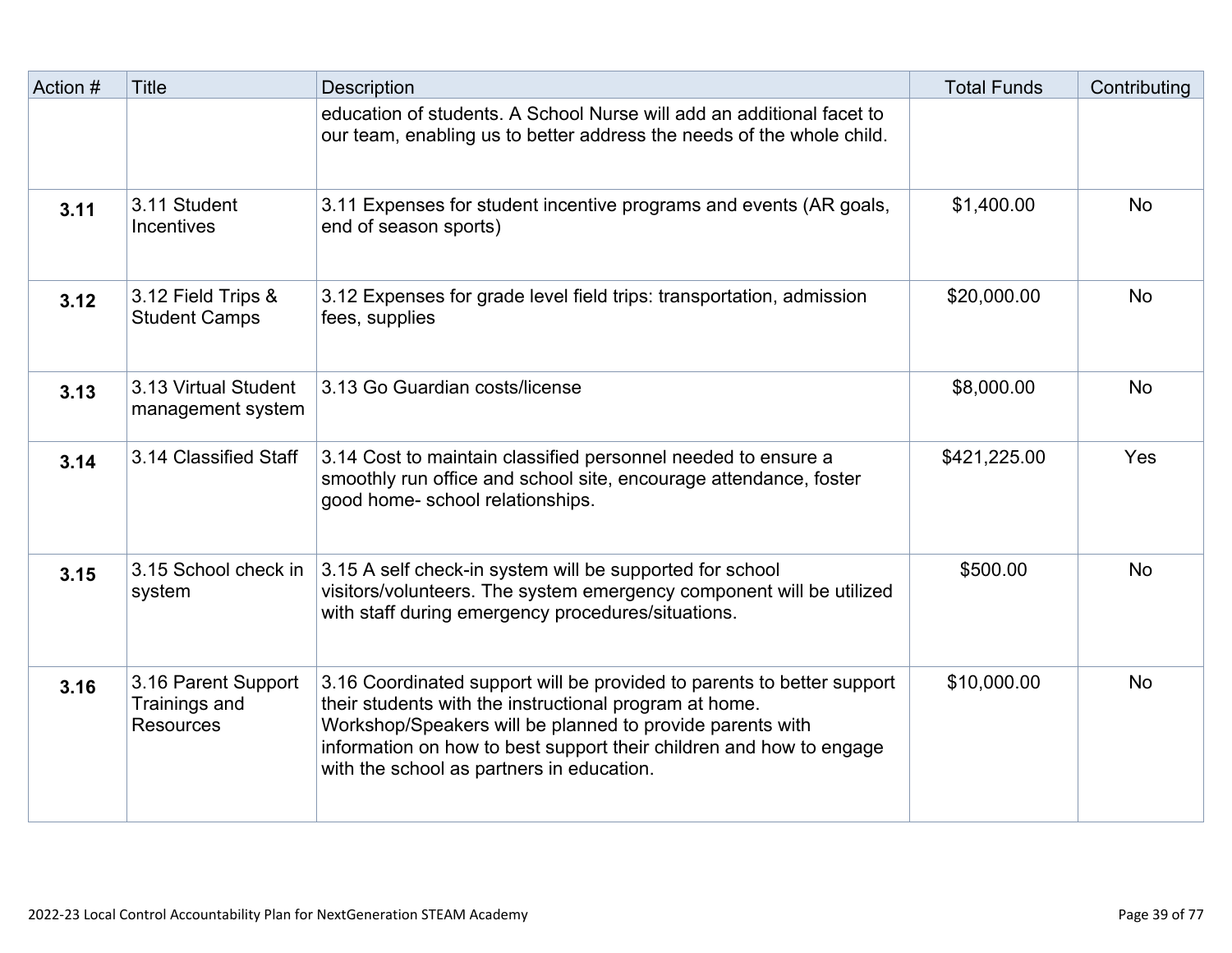## **[Goal Analysis \[2021-22\]](http://www.doc-tracking.com/screenshots/22LCAP/Instructions/22LCAPInstructions.htm#GoalAnalysis)**

An analysis of how this goal was carried out in the previous year.

A description of any substantive differences in planned actions and actual implementation of these actions.

The majority of Actions/Services in Goal 3 were implemented as planned and without interruption. The following A/S had a change or delay from the original plan:

3.3 After School Enrichment- we were able to bring back several of our after school programs for students. Some of new programs such as: lego, running and robotic clubs were not able to start this year due to distancing and mixing of group restrictions that were in place for the first half of the school year. We plan on introducing them at the start of next school year and will continue in the plan.

3.8 Parent Volunteer Appreciation was not held this school year since we did not have a normal volunteer program running for the entire year. We did invite volunteers back beginning in January 2022, and the return has been slow, but continues to be an area of focus for the academies.

3.12 Field Trips & Student Camps- while it was our plan to have these two events return for students, it was not possible for students to attend camps due to the uncertainty of the COVID guidance and availability of open dates/spots at camps. Attempts were made by all grade levels to plan/attend field trips this year, and about half were successful with actually booking the transportation needed to travel to locations. Both a delay in the approval to move forward with attending due to guidance, and the lack of bus drivers contributed to low number of field trips that occurred this school year.

An explanation of material differences between Budgeted Expenditures and Estimated Actual Expenditures and/or Planned Percentages of Improved Services and Estimated Actual Percentages of Improved Services.

We have established that any difference of \$50,000 or more between the budgeted expenditure and the actual estimate would be considered a material difference. The following actions/services fall in that category:

All of the actions/services in Goal 3 were implemented and provided within the range set for material difference.

An explanation of how effective the specific actions were in making progress toward the goal.

All of actions/services were determined to be effective towards reaching Goal 3. We will continue them all in the next year of the plan. There are some a/s that we not fully implemented (3.3, 3.8 and 3.12) and will be a focus to return to normal in the 2022-23 school year.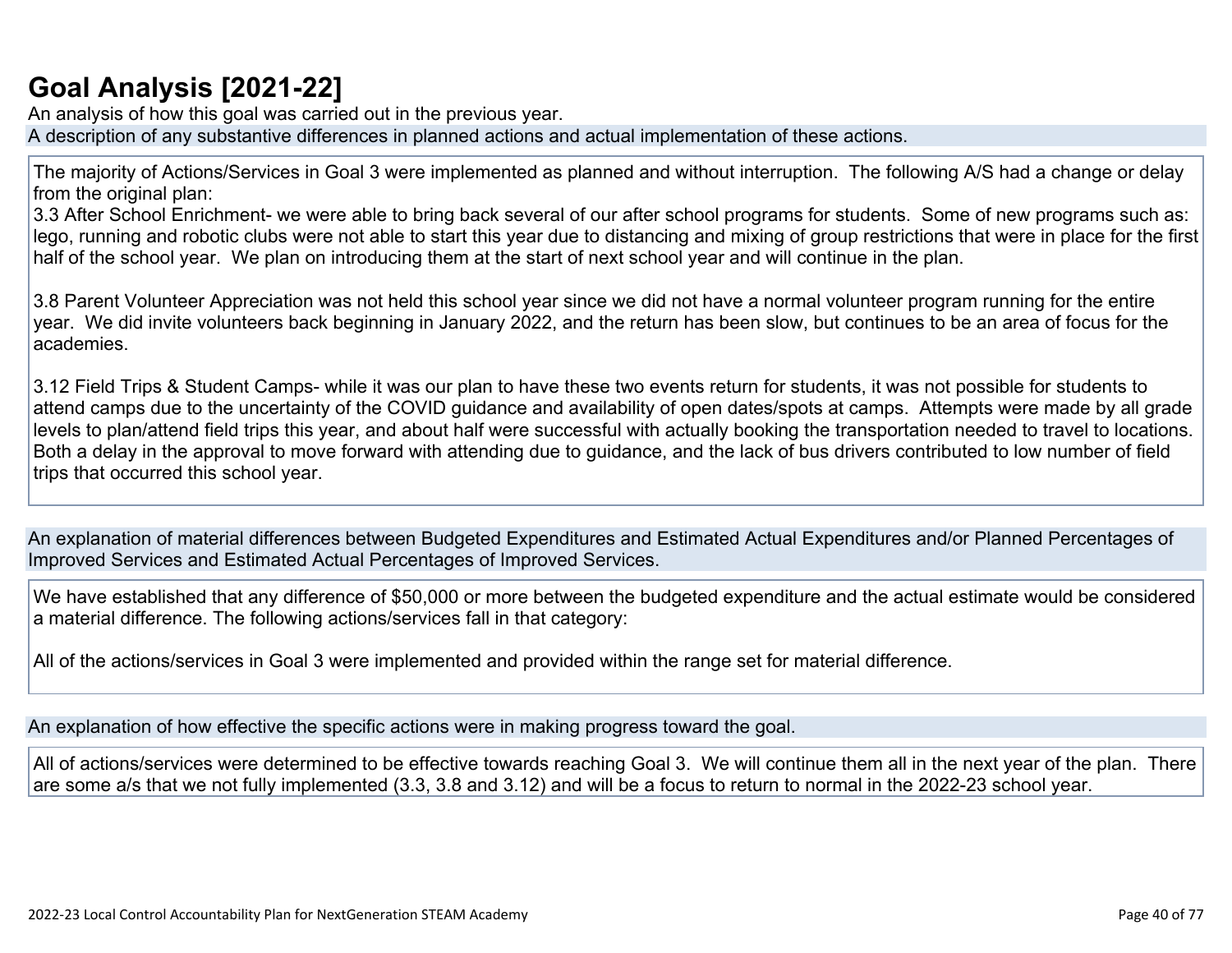A description of any changes made to the planned goal, metrics, desired outcomes, or actions for the coming year that resulted from reflections on prior practice.

Changes made to Goal 3 moving forward are:

A/S 3.3 & A/S 3.15 will be combined into one action and service to support and fund enrichment activities for students. Instead of breaking them apart between during and after school, the enrichment activities will all be budgeted together and tracked together moving forward.

The addition of action 3.16 was a direct result of input from parents and their expressed desire to be better able to assist their children with school work at home. We will work to push out coordinated resources to families to help them with this effort. We will also continue to hold Coffee & Chat events to gather input and arrange for speakers to come and talk with parents about ways to best to support their children at home and at school.

**A report of the Total Estimated Actual Expenditures for last year's actions may be found in the Annual Update Table. A report of the Estimated Actual Percentages of Improved Services for last year's actions may be found in the Contributing Actions Annual Update Table.**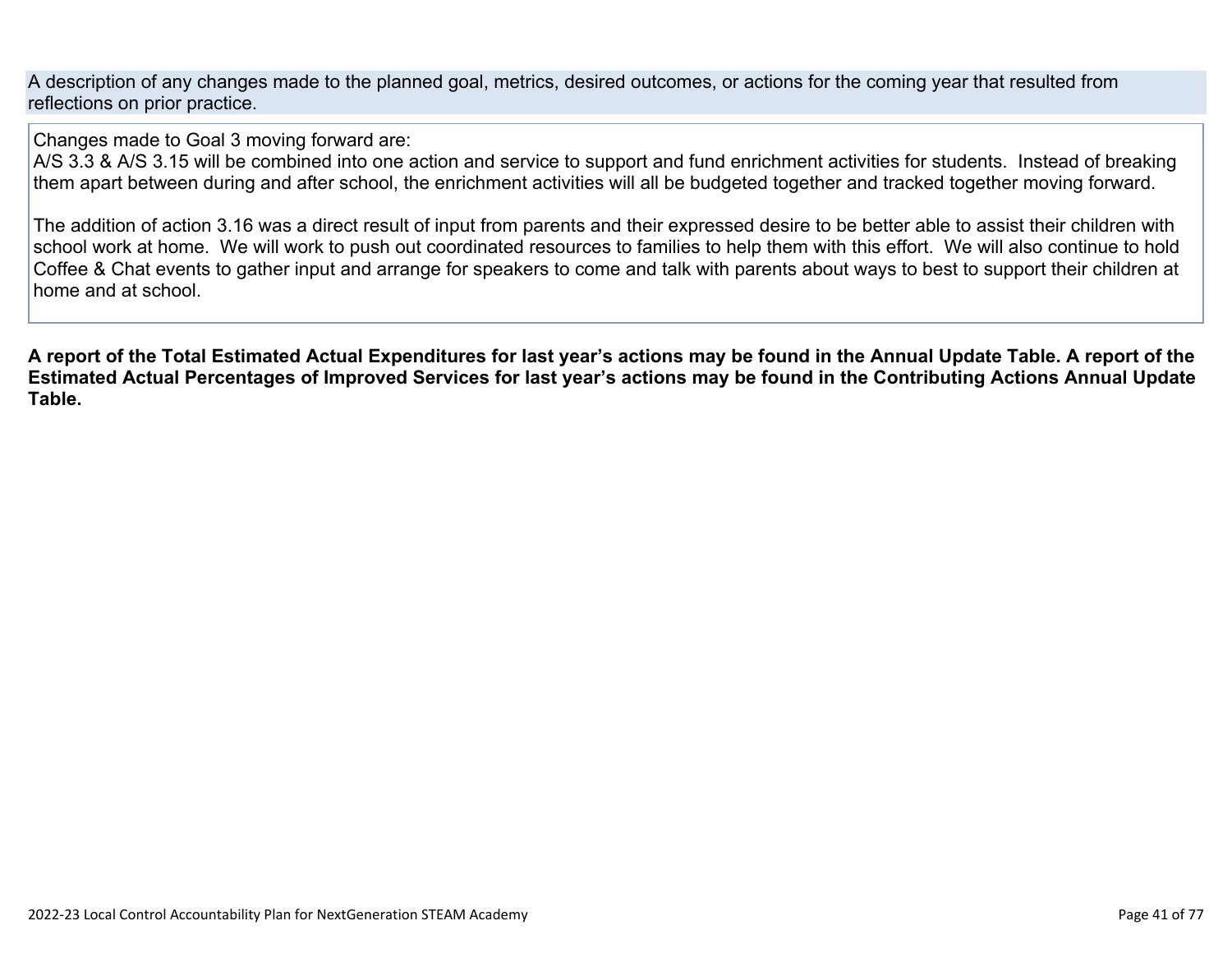## **[Increased or Improved Services for Foster Youth, English Learners, and Low-](http://www.doc-tracking.com/screenshots/22LCAP/Instructions/22LCAPInstructions.htm#IncreasedImprovedServices)[Income Students \[2022-23\]](http://www.doc-tracking.com/screenshots/22LCAP/Instructions/22LCAPInstructions.htm#IncreasedImprovedServices)**

| Projected LCFF Supplemental and/or Concentration Grants | Projected Additional LCFF Concentration Grant (15 percent) |
|---------------------------------------------------------|------------------------------------------------------------|
| \$677,974                                               |                                                            |

#### **Required Percentage to Increase or Improve Services for the LCAP Year**

| Projected Percentage to Increase<br>or Improve Services for the<br>Coming School Year | <b>LCFF Carryover — Percentage</b> | <b>ILCFF Carryover — Dollar</b> | Total Percentage to Increase or<br>Improve Services for the Coming<br>School Year |
|---------------------------------------------------------------------------------------|------------------------------------|---------------------------------|-----------------------------------------------------------------------------------|
| 10.18%                                                                                | $0.00\%$                           | \$0.00                          | $^{\backprime}$ 10.18%                                                            |

### **The Budgeted Expenditures for Actions identified as Contributing may be found in the Contributing Actions Table.**

### **[Required Descriptions](http://www.doc-tracking.com/screenshots/22LCAP/Instructions/22LCAPInstructions.htm#RequiredDescriptions)**

For each action being provided to an entire school, or across the entire school district or county office of education (COE), an explanation of (1) how the needs of foster youth, English learners, and low-income students were considered first, and (2) how these actions are effective in meeting the goals for these students.

#### 2022-23

The STEAM Academy is a single-school Charter with 818 students in grades TK-8. For the 2021-23 school year, the demographics of the student body are: 31% Low Soci-economic; 17% English Learners; and .4% Foster Youth. We do not currently have any students identified as homeless; however, we have policies and funds should the need for services arise. Being a single school district, the unduplicated pupil percentage is 50%, and the majority of the Actions and Services in our LCAP are provided on a school-wide basis.

The Actions/Services in Goal 2 and Goal 3 described below, are principally directed and most effective in meeting the individual and specific needs of our EL and Low-Income students. In our experience, classroom teachers are best able to meet the needs of the students they have within their, class and we are equipping them to do so by providing specialized professional development; keeping class sizes small, providing supplemental curriculum, instructional aides (where warranted) and providing weekly tutoring to their own students to make it intentionally directed towards each students' needs. Additional support with extra tutoring opportunities, Intervention Teacher and an English Learner Paraprofessional all increase the quality of programs school-wide and improve learning services provided to unduplicated students because of additional personnel and related services. In Goal 3, classified staff works to enhance the school-home relationship and free up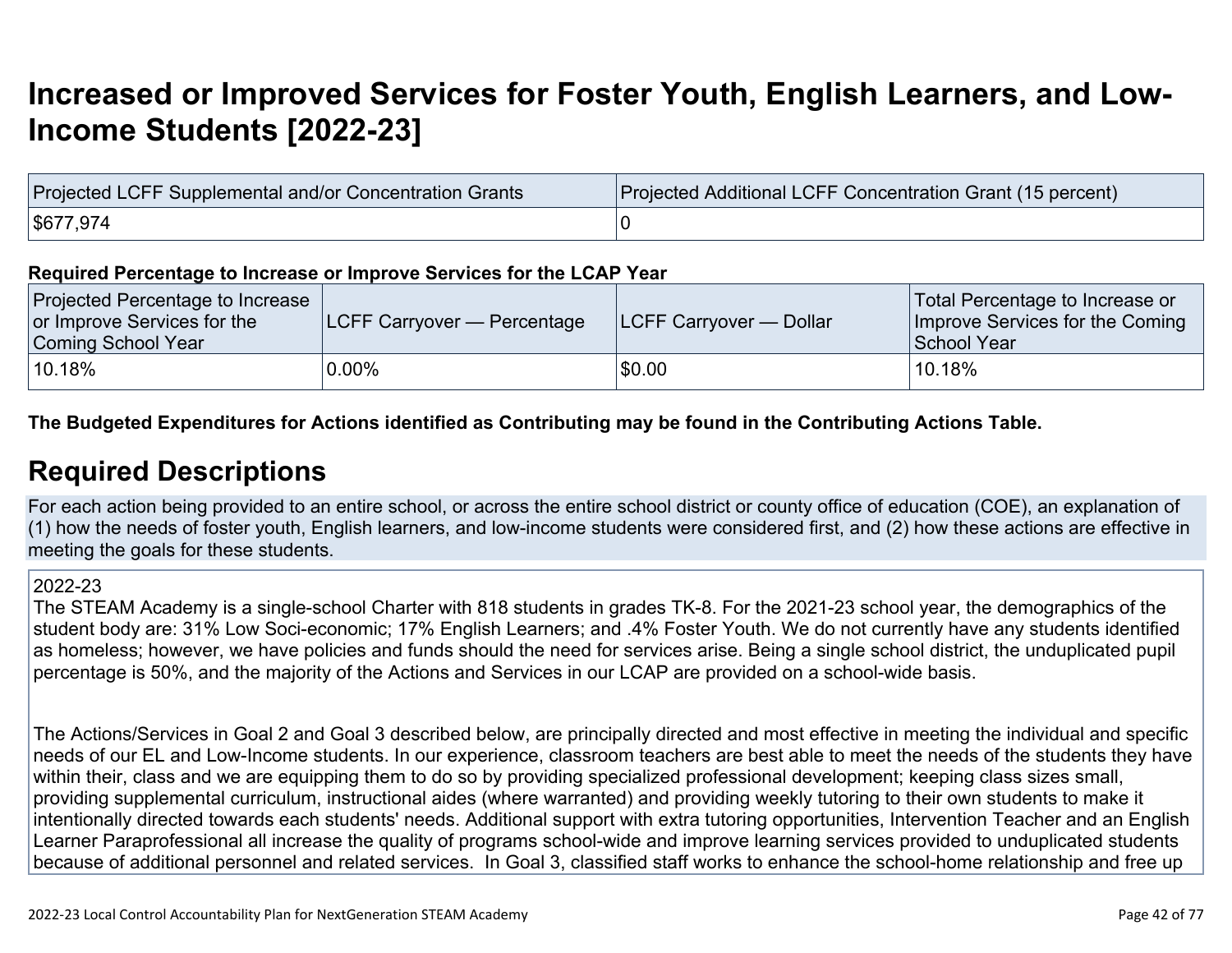time for classroom teachers to work with students in their classrooms to best meet the ends of all students, including high need students as well.

Supplemental Funds are used to provide Actions and Services to help accomplish both Goal 2 and. Goal 3. The Actions and Services specifically targeted towards Unduplicated Students from both goals can be grouped in 3 main categories: Training/Professional Development, Staff, and Programs/Materials.

Supplemental funds used for Training/Professional Development:

A/S 2.10 English Learner Services & Professional Development: After reviewing student data, it was determined that English learners were performing below the level of all students in the area of ELA throughout grade levels. English Learners have unique needs to help them acquire the english language which is needed for accessing the curriculum in the classrooms. An English Learner paraprofessional will provide services to EL students for the purpose of meeting their language acquisition goals through a weekly pull-out program. Students will have services provided at their individual levels in small group settings. A variety of professional learning opportunities will be provided for all staff. Some professional learning is paid with Base some with Supplemental funds, and for that reason this is considered school-wide use. School-wide use is justified because these services are designed to increase learning for, and specific to, English learner pupils and will be paid for with supplemental funds. School-wide is the most effective use of funds because students benefit from teacher growth and these services are principally directed toward meeting the district's goals for unduplicated pupils in state priority two, access to Academic Standards. Weiss & Pasley state, "Ongoing, intensive professional development that focuses on supporting teachers' planning and instruction has a greater chance of influencing teaching practice and in turn, raising student achievement

Supplemental funds used for Staff:

A/S 2.5 Paraprofessionals and Instructional Aides: After examining data, it was determined in many classrooms, that our English Learners and low soci-economic students performed lower than the rate of all students. To address this, paraprofessionals are utilized to support students within the classroom, who need the additional support including English Learners, Low Income and Foster Youth as appropriate. School-wide is the most effective use of funds for this A/S because students benefit from additional instructional support and these services are principally directed toward meeting the district's goals for unduplicated pupils in state priority two, access to Academic Standards, and priority four Pupil Achievement. Additional staff has been used to further continue to support our unduplicated students within the classroom to improve overall student achievement.

A/S 2.15 Intervention Staff: Examining student reading data identified a need for intensive intervention for students below grade level. After looking at the students who fall in this category, it was determined that many were unduplicated students. To address this need, an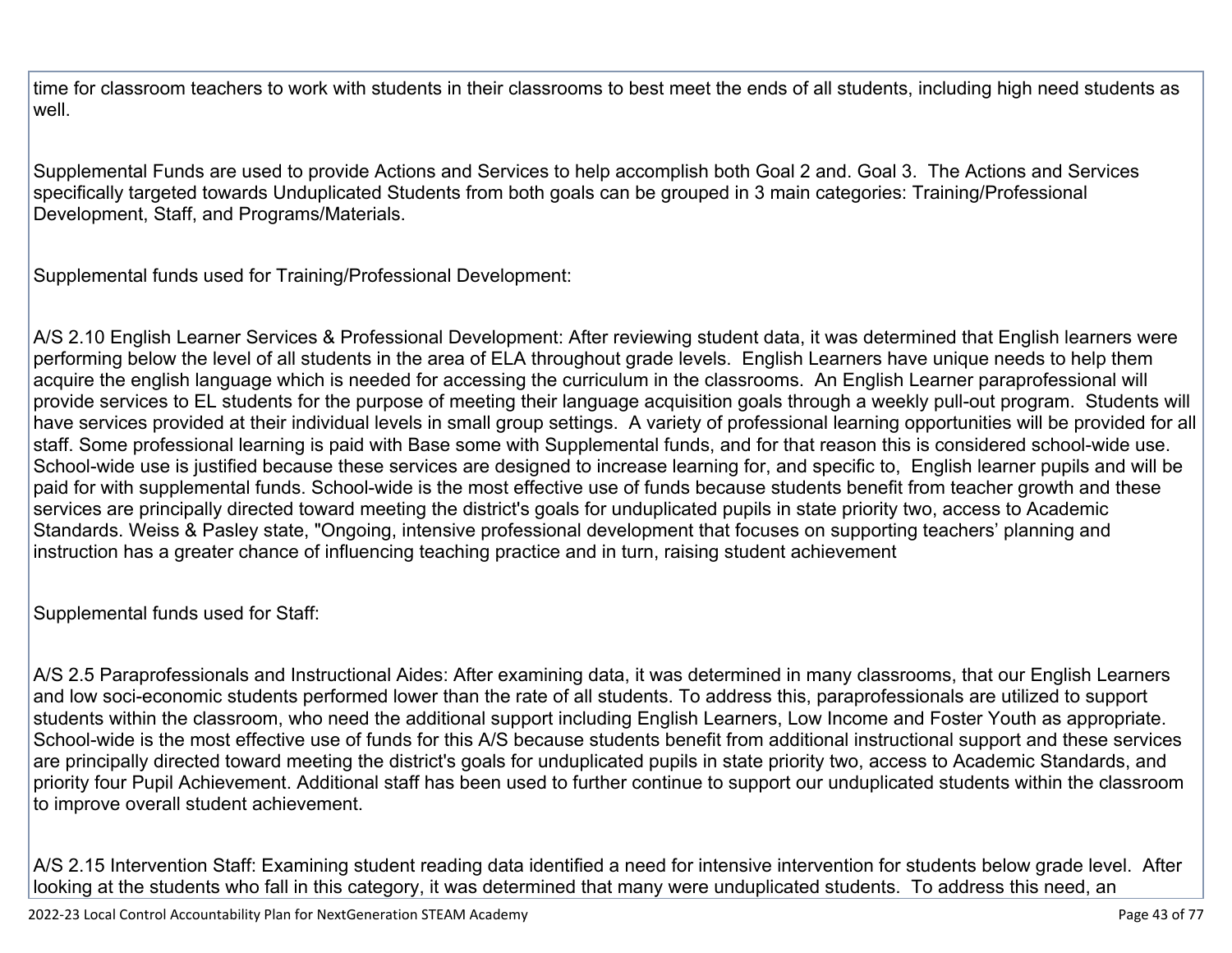Intervention Teacher will provide specialized instruction for students who are below grade level and at risk for retention. This teacher will work in coordination with our Education Specialist and Classroom Teachers to determine student participation eligibility. School-wide is the most effective use of funds because students benefit from specialized instruction designed to address areas of specific need enabling them to make academic growth. This addresses priority four, Pupil Achievement as experience tells us that targeting students in small groups to address areas that they are behind, will enable them to make growth more quickly than if the same needs are addressed within the regular classroom during regular instruction. An additional Intervention Teacher enables students to be grouped appropriately to maximize the time spent within this type of instruction so all students in the group are working on remediating the same skill, or skill set.

A/S 2.17 Program Administrator: After looking at both student and teacher data, it was determined that an additional Program Administrator will be provided using supplemental funds due to the large number of new teachers and students. The Program Administrator will provide hands-on in class support to teachers to help them improve instruction to best serve all our students, including English Learners, Low Income and Foster Youth students. School-wide is the most effective use of funds because students benefit from teacher growth and these services are principally directed toward meeting the district's goals for unduplicated pupils in state priority two, Academic Standards. Weiss & Pasley state, "Ongoing, intensive professional development that focuses on supporting teachers' planning and instruction has a greater chance of influencing teaching practice and in turn, raising student achievement, priority four.

A/S 3.14 Classified Staff: After reviewing student survey data, it was found that unduplicated students felt less connected to their school than students as a whole. To address this issue of connectivity, Office and Campus Monitor Staff will be funded with supplemental funds with the purpose of fostering the home-school relationship with families through the front office and around campus. Campus Monitors will provide services to all students that will free up Teachers to provide student specific services throughout the school day. High Need students benefit from these employees by more targeted focus of instructional staff and by the creation of a welcoming safe learning environment. This will enable us to address state priority 6. School Connectedness and Safety by providing more staff to reach out and make students feel welcome, connected and safe in their environment. Additional staff will be able to pass along concerns to teachers, and school administrators so they can also work with students, and connect them with resources and services as needed.

Supplemental funds used for Programs

A/S 2.17 After school Tutoring: After school Tutoring, is being provided from supplemental funds for identified students within each class, including at-risk students, English Learners, Low- Income and Foster Youth students. Students will receive intensive support to address student learning needs from their own classroom teacher once a week. School-wide is the most effective use of funds because high need students who attend weekly tutoring receive additional learning opportunities to best meet their needs. This action is principally directed toward meeting the district's goals for unduplicated pupils in state priority four, Pupil Achievement by gaining time to have class concepts and standards retaught as needed in small group settings.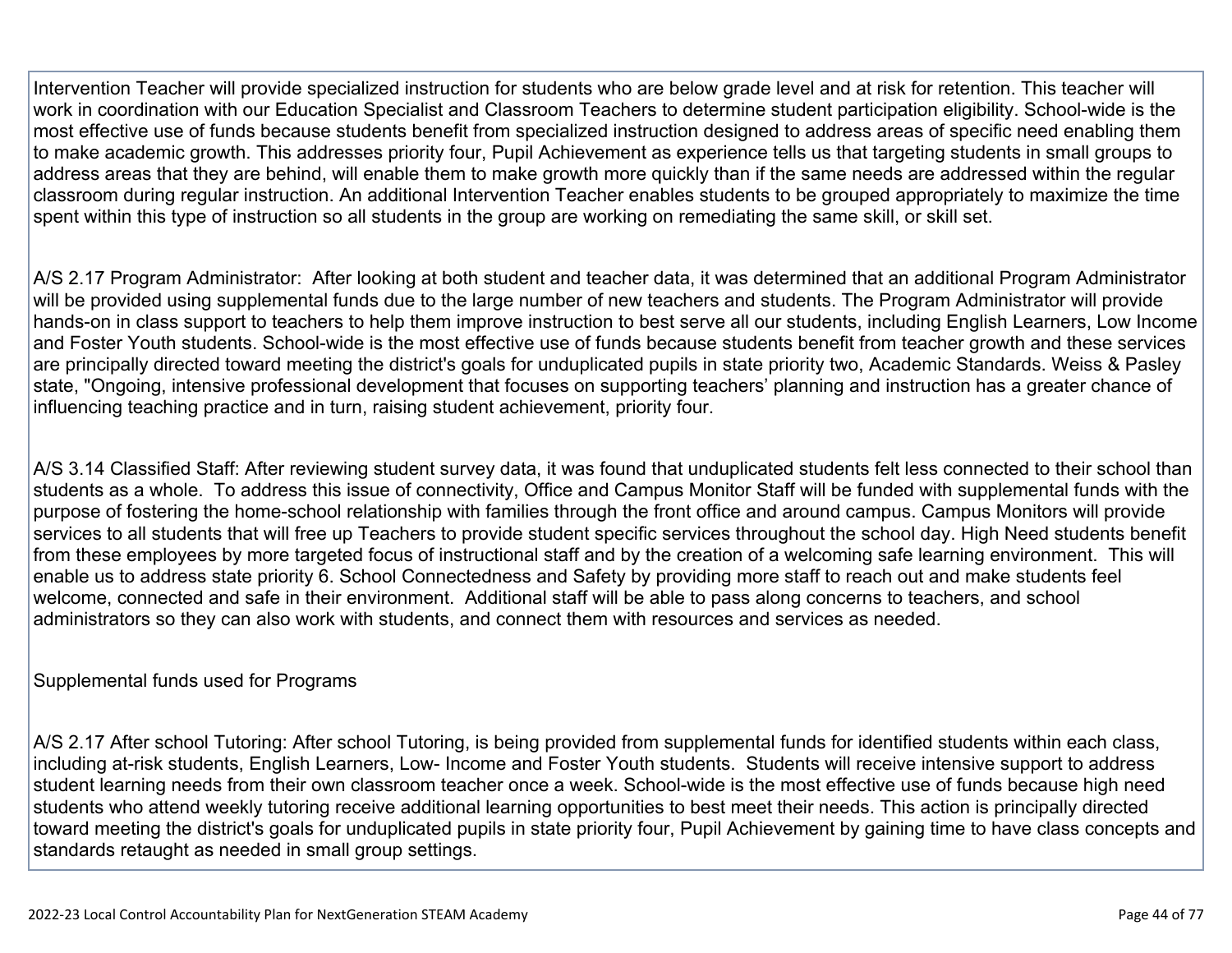A description of how services for foster youth, English learners, and low-income students are being increased or improved by the percentage required.

Based on the Goals and actions as well as the LEA-wide actions described above, NextGeneration STEAM Academy is meeting the minimum percentage requirement.

A description of the plan for how the additional concentration grant add-on funding identified above will be used to increase the number of staff providing direct services to students at schools that have a high concentration (above 55 percent) of foster youth, English learners, and lowincome students, as applicable.

NextGeneration STEAM Academy does not have an Unduplicated population above 55%

| <b>Staff-to-student ratios by</b><br>type of school and<br><b>concentration of</b><br>unduplicated students | Schools with a student concentration of 55 percent or<br>less | Schools with a student concentration of greater than 55<br>percent |
|-------------------------------------------------------------------------------------------------------------|---------------------------------------------------------------|--------------------------------------------------------------------|
| Staff-to-student ratio of<br>classified staff providing<br>direct services to students                      |                                                               |                                                                    |
| Staff-to-student ratio of<br>certificated staff providing<br>direct services to students                    |                                                               |                                                                    |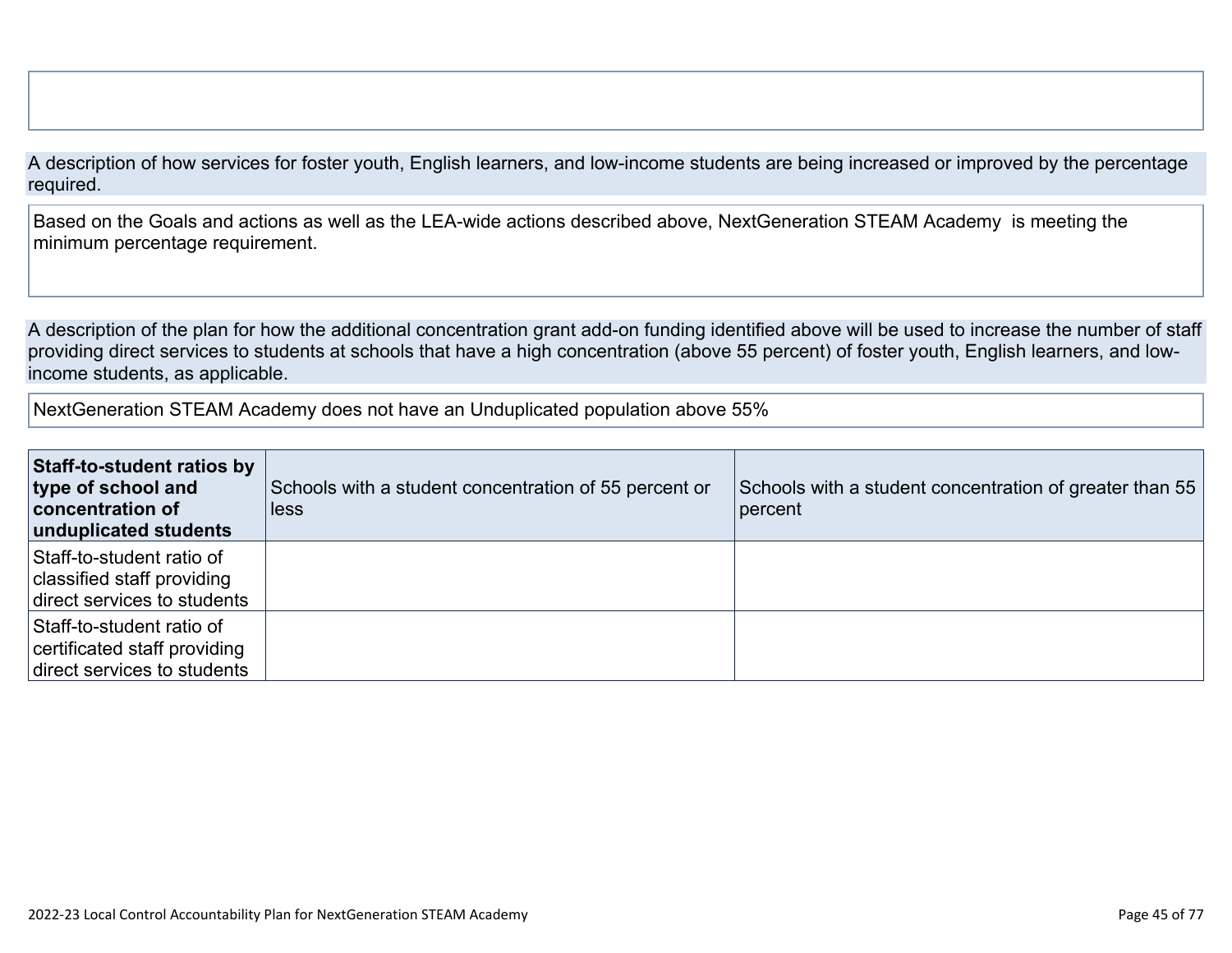### **2022-23 Total Expenditures Table**

| <b>Totals</b>  |                 | <b>LCFF Funds</b>                     |                                                | <b>Other State</b><br><b>Funds</b> |                                      | <b>Local Funds</b>      |                   | <b>Federal Funds</b> | <b>Total Funds</b>       | <b>Total Personnel</b> | <b>Total Non-</b><br>personnel |                    |
|----------------|-----------------|---------------------------------------|------------------------------------------------|------------------------------------|--------------------------------------|-------------------------|-------------------|----------------------|--------------------------|------------------------|--------------------------------|--------------------|
| <b>Totals</b>  |                 | \$5,998,740.00                        |                                                | \$300,474.00                       |                                      |                         |                   | \$25,000.00          | \$6,324,214.00           | \$4,193,537.00         | \$2,130,677.00                 |                    |
| Goal           | <b>Action #</b> |                                       | <b>Action Title</b>                            |                                    |                                      | <b>Student Group(s)</b> | <b>LCFF Funds</b> |                      | <b>Other State Funds</b> | <b>Local Funds</b>     | <b>Federal Funds</b>           | <b>Total Funds</b> |
| $\mathbf{1}$   | $1.1$           |                                       | 1.1 Academies Staff                            | All                                |                                      |                         | \$487,028.00      |                      |                          |                        |                                | \$487,028.00       |
| $\mathbf{1}$   | $1.2$           | <b>Facilities &amp;</b><br>Operations | 1.2 Academies                                  | All                                |                                      |                         | \$498,565.00      |                      |                          |                        |                                | \$498,565.00       |
| $\mathbf 1$    | 1.3             |                                       | 1.3 Academies<br><b>Contract Services</b>      | All                                |                                      |                         | \$162,509.00      |                      |                          |                        |                                | \$162,509.00       |
| $\mathbf{1}$   | $1.4$           |                                       | 1.4 Service Fees                               | All                                |                                      |                         | \$243,377.00      |                      |                          |                        |                                | \$243,377.00       |
| $\mathbf 1$    | $1.5$           | Marketing                             | 1.5 Recruitment &                              | All                                |                                      |                         | \$6,000.00        |                      |                          |                        |                                | \$6,000.00         |
| $\mathbf 1$    | 1.6             | <b>Services</b>                       | 1.6 SPED Contract                              |                                    | Students with<br><b>Disabilities</b> |                         | \$456,247.00      |                      |                          |                        |                                | \$456,247.00       |
| $\mathbf{1}$   | $1.7$           |                                       | 1.7 Academies<br><b>Communication Tools</b>    | All                                |                                      |                         | \$9,500.00        |                      |                          |                        |                                | \$9,500.00         |
| $\mathbf{1}$   | 1.8             | Coaching                              | 1.8 Professional<br>Development and            | All                                |                                      |                         | \$61,800.00       |                      | \$15,000.00              |                        |                                | \$76,800.00        |
| $\mathbf 1$    | 1.9             |                                       | 1.9 Compliance<br><b>Training Program</b>      | All                                |                                      |                         | \$1,000.00        |                      |                          |                        |                                | \$1,000.00         |
| $\mathbf 1$    | 1.10            | <b>Travel</b>                         | 1.10Conference &                               | All                                |                                      |                         | \$4,000.00        |                      |                          |                        |                                | \$4,000.00         |
| $\overline{2}$ | 2.1             | Coaching                              | 2.1 Professional<br>Development and            | All                                |                                      |                         |                   |                      |                          |                        |                                | \$0.00             |
| $\overline{2}$ | 2.2             |                                       | 2.2 Conference and<br><b>Workshop Expenses</b> | All                                |                                      |                         | \$5,000.00        |                      |                          |                        |                                | \$5,000.00         |
| $\overline{2}$ | 2.3             |                                       | 2.3 Certificated Staff                         | All                                | Students with<br><b>Disabilities</b> |                         | \$2,637,826.00    |                      |                          |                        |                                | \$2,637,826.00     |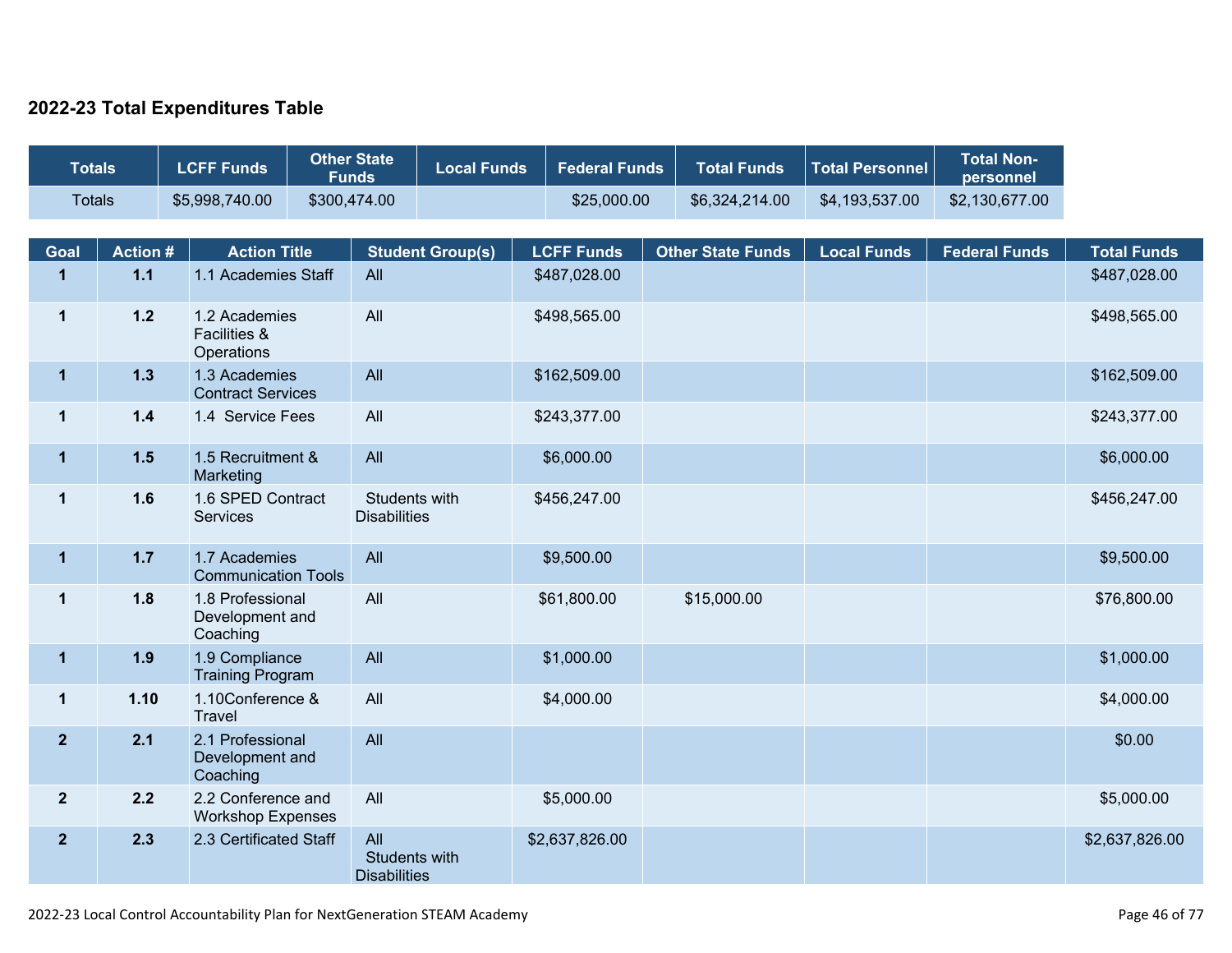| Goal           | <b>Action #</b> | <b>Action Title</b>                                                                       | <b>Student Group(s)</b>                                      | <b>LCFF Funds</b> | <b>Other State Funds</b> | <b>Local Funds</b> | <b>Federal Funds</b> | <b>Total Funds</b> |
|----------------|-----------------|-------------------------------------------------------------------------------------------|--------------------------------------------------------------|-------------------|--------------------------|--------------------|----------------------|--------------------|
| $\mathbf{2}$   | 2.4             | 2.4 Job Fairs and<br>Recruitment                                                          | All                                                          | \$1,000.00        |                          |                    |                      | \$1,000.00         |
| 2 <sub>2</sub> | 2.5             | 2.5 Paraprofessionals<br>and Instructional<br>Aides                                       | <b>English Learners</b><br><b>Foster Youth</b><br>Low Income | \$149,684.00      | \$249,474.00             |                    |                      | \$399,158.00       |
| 2 <sup>2</sup> | 2.6             | 2.6 Residents &<br>Induction Program                                                      | All                                                          | \$8,000.00        |                          |                    |                      | \$8,000.00         |
| 2 <sub>2</sub> | 2.7             | 2.7 Core and<br>Supplement<br>Curriculum;<br>Program/license<br>Subscriptions             | All                                                          | \$164,800.00      |                          |                    |                      | \$164,800.00       |
| $\mathbf{2}$   | 2.8             | 2.8 Support<br>Personnel<br>training/shadow time                                          | All                                                          | \$2,500.00        |                          |                    |                      | \$2,500.00         |
| 2 <sup>2</sup> | 2.9             | 2.9 School<br>Technology (student<br>devices) (Classroom,<br>Teacher, Office &<br>Campus) | All                                                          | \$128,000.00      |                          |                    |                      | \$128,000.00       |
| 2 <sup>2</sup> | 2.10            | 2.10 EL Services                                                                          |                                                              |                   |                          |                    | \$25,000.00          | \$25,000.00        |
| 2 <sup>2</sup> | 2.11            | 2.11 Release time<br>expenses for<br>Professional<br>Development                          | All                                                          | \$3,000.00        |                          |                    |                      | \$3,000.00         |
| 2 <sup>2</sup> | 2.12            | 2.12 After School<br><b>Student Support</b>                                               | All                                                          | \$7,300.00        |                          |                    |                      | \$7,300.00         |
| 2 <sup>2</sup> | 2.13            | 2.13 Local<br>Assessment<br>Program/System                                                | All                                                          | \$8,000.00        |                          |                    |                      | \$8,000.00         |
| $\mathbf{2}$   | 2.14            | 2.14 Instructional<br>Material & Supplies                                                 |                                                              | \$25,750.00       |                          |                    |                      | \$25,750.00        |
| 2 <sup>2</sup> | 2.15            | 2.15 Intervention Staff                                                                   | <b>English Learners</b><br><b>Foster Youth</b><br>Low Income | \$54,000.00       | \$36,000.00              |                    |                      | \$90,000.00        |
| $\mathbf{2}$   | 2.16            | 2.16 After school<br>Tutoring                                                             | <b>English Learners</b><br><b>Foster Youth</b><br>Low Income | \$273,169.00      |                          |                    |                      | \$273,169.00       |
| 2 <sub>2</sub> | 2.17            | 2.17 Program<br>Administrator                                                             | <b>English Learners</b><br><b>Foster Youth</b><br>Low Income | \$56,000.00       |                          |                    |                      | \$56,000.00        |

2022-23 Local Control Accountability Plan for NextGeneration STEAM Academy **Page 47** of 77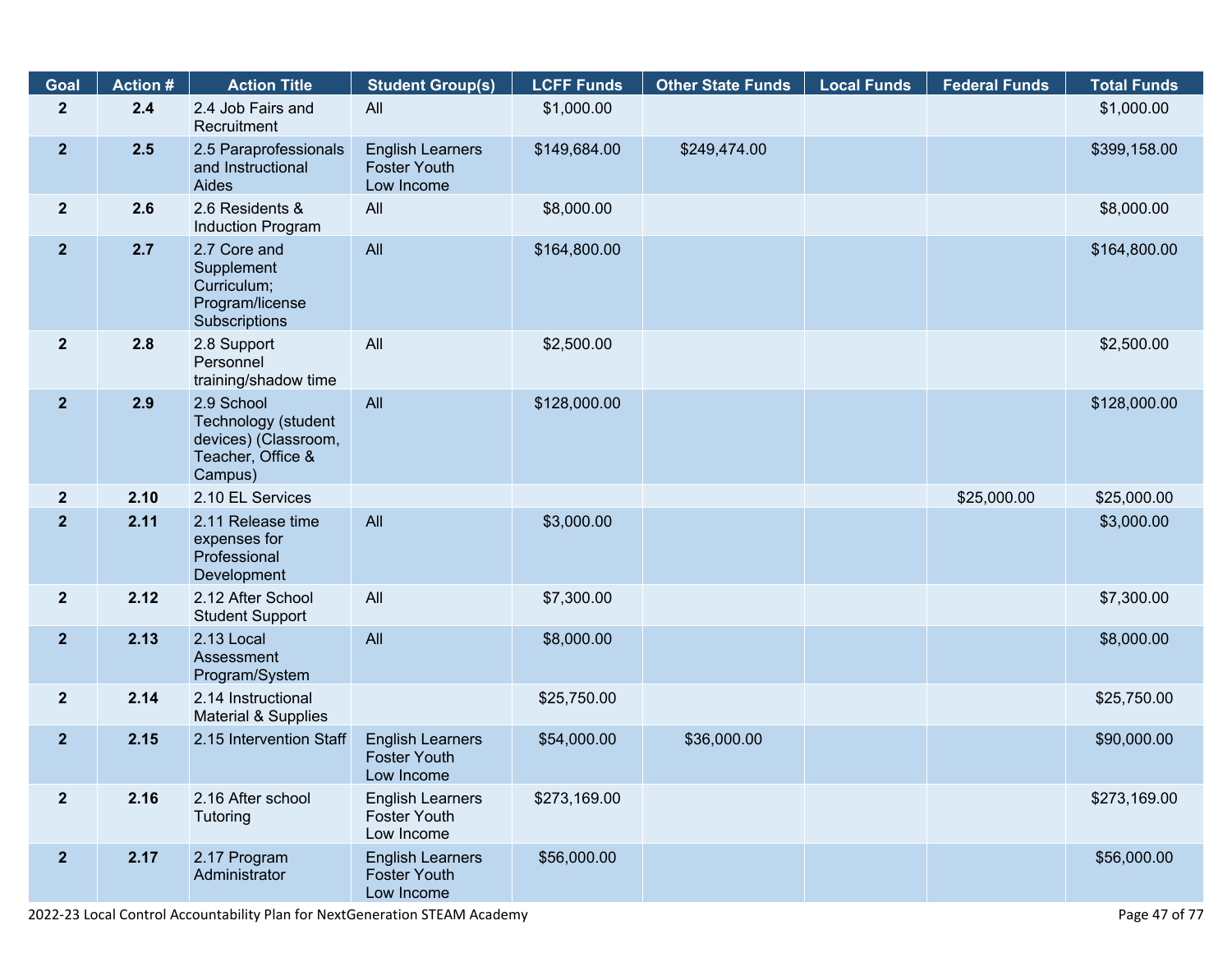| <b>Goal</b>     | <b>Action #</b> | <b>Action Title</b>                                           | <b>Student Group(s)</b>                                      | <b>LCFF Funds</b> | <b>Other State Funds</b> | <b>Local Funds</b> | <b>Federal Funds</b> | <b>Total Funds</b> |
|-----------------|-----------------|---------------------------------------------------------------|--------------------------------------------------------------|-------------------|--------------------------|--------------------|----------------------|--------------------|
| $3\overline{3}$ | 3.1             | 3.1 Student Character<br>Program                              | All                                                          | \$1,500.00        |                          |                    |                      | \$1,500.00         |
| $\mathbf{3}$    | 3.2             | 3.2 Office Staff<br>Professional<br>Development               | All                                                          | \$1,500.00        |                          |                    |                      | \$1,500.00         |
| 3 <sup>1</sup>  | 3.3             | 3.3 Afterschool<br><b>Enrichment Programs</b>                 | All                                                          | \$55,560.00       |                          |                    |                      | \$55,560.00        |
| $3\phantom{a}$  | 3.4             | 3.4 Physical<br>education                                     | All                                                          | \$10,000.00       |                          |                    |                      | \$10,000.00        |
| 3 <sup>5</sup>  | 3.5             | 3.5 Counseling &<br>Therapy                                   | All                                                          |                   |                          |                    |                      | \$0.00             |
| $3\phantom{a}$  | 3.6             | 3.6 Middle School<br><b>Success Classes</b>                   | All                                                          | \$7,000.00        |                          |                    |                      | \$7,000.00         |
| $3\phantom{a}$  | 3.7             | 3.7 School Safety<br>Equipment                                | All                                                          | \$4,000.00        |                          |                    |                      | \$4,000.00         |
| $\mathbf{3}$    | 3.8             | 3.8 Parent<br>Volunteers/Appreciati<br>on, Staff Appreciation | All                                                          | \$3,000.00        |                          |                    |                      | \$3,000.00         |
| 3 <sup>1</sup>  | 3.9             | 3.9 Student Awards<br>and Recognition                         | All                                                          | \$1,000.00        |                          |                    |                      | \$1,000.00         |
| $\mathbf{3}$    | 3.10            | 3.10 School Nurse                                             | All                                                          |                   |                          |                    |                      | \$0.00             |
| $\mathbf{3}$    | 3.11            | 3.11 Student<br>Incentives                                    | All                                                          | \$1,400.00        |                          |                    |                      | \$1,400.00         |
| $3\phantom{a}$  | 3.12            | 3.12 Field Trips &<br><b>Student Camps</b>                    | All                                                          | \$20,000.00       |                          |                    |                      | \$20,000.00        |
| $3\phantom{a}$  | 3.13            | 3.13 Virtual Student<br>management system                     | All                                                          | \$8,000.00        |                          |                    |                      | \$8,000.00         |
| $\mathbf{3}$    | 3.14            | 3.14 Classified Staff                                         | <b>English Learners</b><br><b>Foster Youth</b><br>Low Income | \$421,225.00      |                          |                    |                      | \$421,225.00       |
| $3\phantom{a}$  | 3.15            | 3.15 School check in<br>system                                | All                                                          | \$500.00          |                          |                    |                      | \$500.00           |
| $3\phantom{a}$  | 3.16            | 3.16 Parent Support<br>Trainings and<br>Resources             | All                                                          | \$10,000.00       |                          |                    |                      | \$10,000.00        |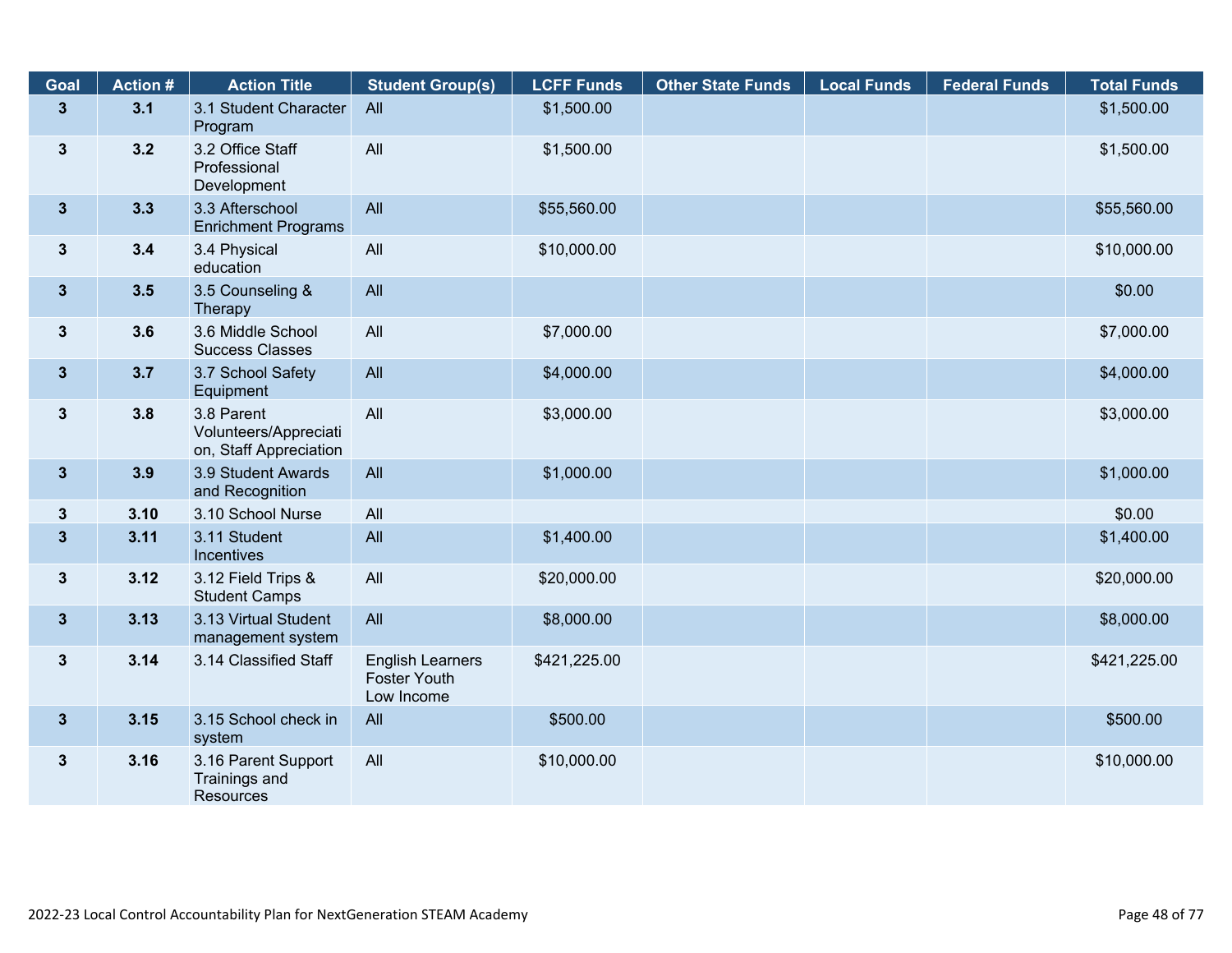### **2022-23 Contributing Actions Table**

| 1. Projected<br><b>LCFF Base</b><br>Grant | 2. Projected<br><b>LCFF</b><br><b>Supplemental</b><br>and/or<br><b>Concentration</b><br>Grants | 3. Projected<br><b>Percentage to</b><br>Increase or<br><b>Improve</b><br><b>Services for</b><br>the Coming<br><b>School Year</b><br>(2 divided by | <b>LCFF</b><br><b>Carryover</b> —<br><b>Percentage</b><br>(Percentage<br>from Prior<br>Year) | <b>Total</b><br><b>Percentage to</b><br>Increase or<br><b>Improve</b><br><b>Services for</b><br>the Coming<br><b>School Year</b><br>$(3 +$ Carryover<br>%) | 4. Total<br><b>Planned</b><br><b>Contributing</b><br><b>Expenditures</b><br>(LCFF Funds) | 5. Total<br><b>Planned</b><br><b>Percentage of</b><br><b>Improved</b><br><b>Services</b><br>(%) | <b>Planned</b><br><b>Percentage to</b><br>Increase or<br><b>Improve</b><br><b>Services for</b><br>the Coming<br><b>School Year</b><br>(4 divided by<br>$1$ , plus $5$ ) | <b>Totals by</b><br>Type    | <b>Total LCFF</b><br><b>Funds</b> |
|-------------------------------------------|------------------------------------------------------------------------------------------------|---------------------------------------------------------------------------------------------------------------------------------------------------|----------------------------------------------------------------------------------------------|------------------------------------------------------------------------------------------------------------------------------------------------------------|------------------------------------------------------------------------------------------|-------------------------------------------------------------------------------------------------|-------------------------------------------------------------------------------------------------------------------------------------------------------------------------|-----------------------------|-----------------------------------|
| \$6,661,163                               | \$677,974                                                                                      | 10.18%                                                                                                                                            | $0.00\%$                                                                                     | 10.18%                                                                                                                                                     | \$954,078.00                                                                             | $0.00\%$                                                                                        | 14.32 %                                                                                                                                                                 | Total:                      | \$954,078.00                      |
|                                           |                                                                                                |                                                                                                                                                   |                                                                                              |                                                                                                                                                            |                                                                                          |                                                                                                 |                                                                                                                                                                         | <b>LEA-wide</b><br>Total:   | \$954,078.00                      |
|                                           |                                                                                                |                                                                                                                                                   |                                                                                              |                                                                                                                                                            |                                                                                          |                                                                                                 |                                                                                                                                                                         | <b>Limited Total:</b>       | \$0.00                            |
|                                           |                                                                                                |                                                                                                                                                   |                                                                                              |                                                                                                                                                            |                                                                                          |                                                                                                 |                                                                                                                                                                         | <b>Schoolwide</b><br>Total: | \$0.00                            |

| <b>Goal</b>    | <b>Action #</b> | <b>Action Title</b>                                     | <b>Contributing to</b><br>Increased or<br><b>Improved</b><br>Services? | Scope    | <b>Unduplicated</b><br><b>Student Group(s)</b>               | <b>Location</b>    | <b>Planned</b><br><b>Expenditures for</b><br><b>Contributing</b><br><b>Actions (LCFF</b><br>Funds) | <b>Planned</b><br>Percentage of<br><b>Improved</b><br>Services (%) |
|----------------|-----------------|---------------------------------------------------------|------------------------------------------------------------------------|----------|--------------------------------------------------------------|--------------------|----------------------------------------------------------------------------------------------------|--------------------------------------------------------------------|
| $\overline{2}$ | 2.5             | 2.5 Paraprofessionals and<br><b>Instructional Aides</b> | <b>Yes</b>                                                             | LEA-wide | <b>English Learners</b><br><b>Foster Youth</b><br>Low Income | <b>All Schools</b> | \$149,684.00                                                                                       |                                                                    |
| $\overline{2}$ | 2.15            | 2.15 Intervention Staff                                 | <b>Yes</b>                                                             | LEA-wide | <b>English Learners</b><br><b>Foster Youth</b><br>Low Income | <b>All Schools</b> | \$54,000.00                                                                                        |                                                                    |
| $\overline{2}$ | 2.16            | 2.16 After school Tutoring                              | <b>Yes</b>                                                             | LEA-wide | <b>English Learners</b><br><b>Foster Youth</b><br>Low Income | All Schools        | \$273,169.00                                                                                       |                                                                    |
| $\overline{2}$ | 2.17            | 2.17 Program Administrator                              | <b>Yes</b>                                                             | LEA-wide | <b>English Learners</b><br><b>Foster Youth</b><br>Low Income |                    | \$56,000.00                                                                                        |                                                                    |
| 3              | 3.14            | 3.14 Classified Staff                                   | <b>Yes</b>                                                             | LEA-wide | <b>English Learners</b><br><b>Foster Youth</b><br>Low Income |                    | \$421,225.00                                                                                       |                                                                    |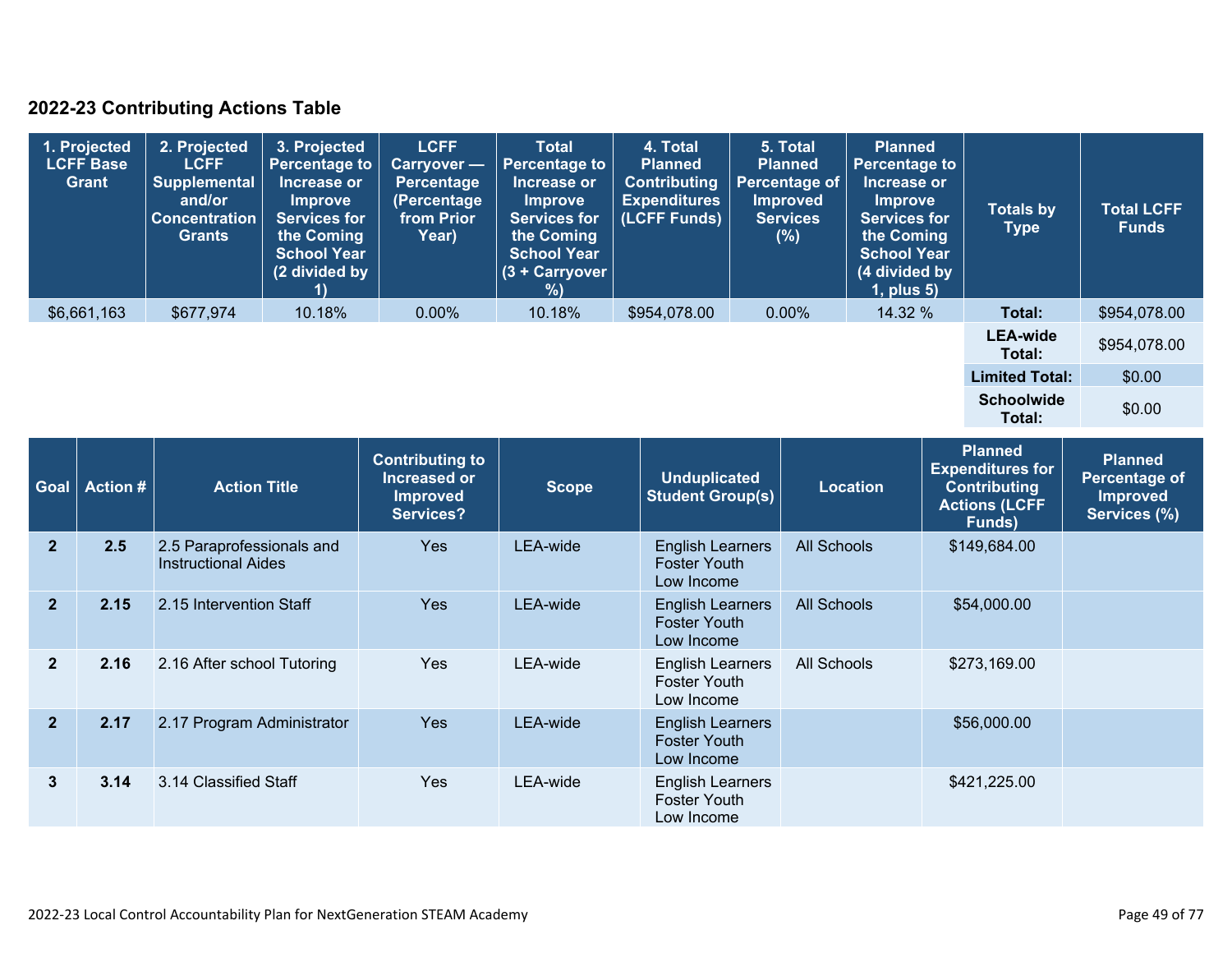### **2021-22 Annual Update Table**

| <b>Totals</b> | <b>Last Year's</b><br><b>Total Planned</b><br><b>Expenditures</b><br>(Total Funds) | <b>Total Estimated</b><br><b>Expenditures</b><br>(Total Funds) |
|---------------|------------------------------------------------------------------------------------|----------------------------------------------------------------|
| <b>Totals</b> | \$5,735,133.00                                                                     | \$5,698,245.40                                                 |

| <b>Last Year's</b><br>Goal # | <b>Last Year's Action</b><br># | <b>Prior Action/Service Title</b>               | <b>Contributed to Increased</b><br>or Improved Services? | <b>Last Year's Planned</b><br><b>Expenditures</b><br>(Total Funds) | <b>Estimated Actual</b><br><b>Expenditures</b><br>(Input Total Funds) |
|------------------------------|--------------------------------|-------------------------------------------------|----------------------------------------------------------|--------------------------------------------------------------------|-----------------------------------------------------------------------|
| $\mathbf{1}$                 | $1.1$                          | 1.1 Academies Staff                             | <b>No</b>                                                | \$278,840.00                                                       | \$295,396.00                                                          |
| $\overline{1}$               | $1.2$                          | 1.2 Academies Facilities &<br><b>Operations</b> | <b>No</b>                                                | \$505,555.00                                                       | \$474,361.00                                                          |
| $\overline{1}$               | $1.3$                          | 1.3 Academies Contract Services                 | <b>No</b>                                                | \$141,110.00                                                       | \$319,526.00                                                          |
| $\overline{1}$               | 1.4                            | 1.4 Service Fees                                | <b>No</b>                                                | \$240,098.00                                                       | \$256,425.00                                                          |
| $\overline{1}$               | 1.5                            | 1.5 Recruitment & Marketing                     |                                                          | \$6,000.00                                                         | \$4,643.20                                                            |
|                              | 1.6                            | 1.6 Food Service                                | <b>No</b>                                                | \$3,000.00                                                         | \$0                                                                   |
| $\overline{1}$               | $1.7$                          | 1.7 SPED Contract Services                      | <b>No</b>                                                | \$441,047.00                                                       | \$341,619.00                                                          |
| $\overline{1}$               | 1.8                            | 1.8 Academies Communication<br><b>Tools</b>     | <b>No</b>                                                | \$9,500.00                                                         | \$3,850.00                                                            |
| $\overline{1}$               | 1.9                            | 1.9 Professional Development and<br>Coaching    | <b>No</b>                                                | \$80,795.00                                                        | \$78,800.00                                                           |
| $\overline{2}$               | 2.1                            | 2.1 Professional Development and<br>Coaching    | <b>No</b>                                                | \$0.00                                                             | \$0                                                                   |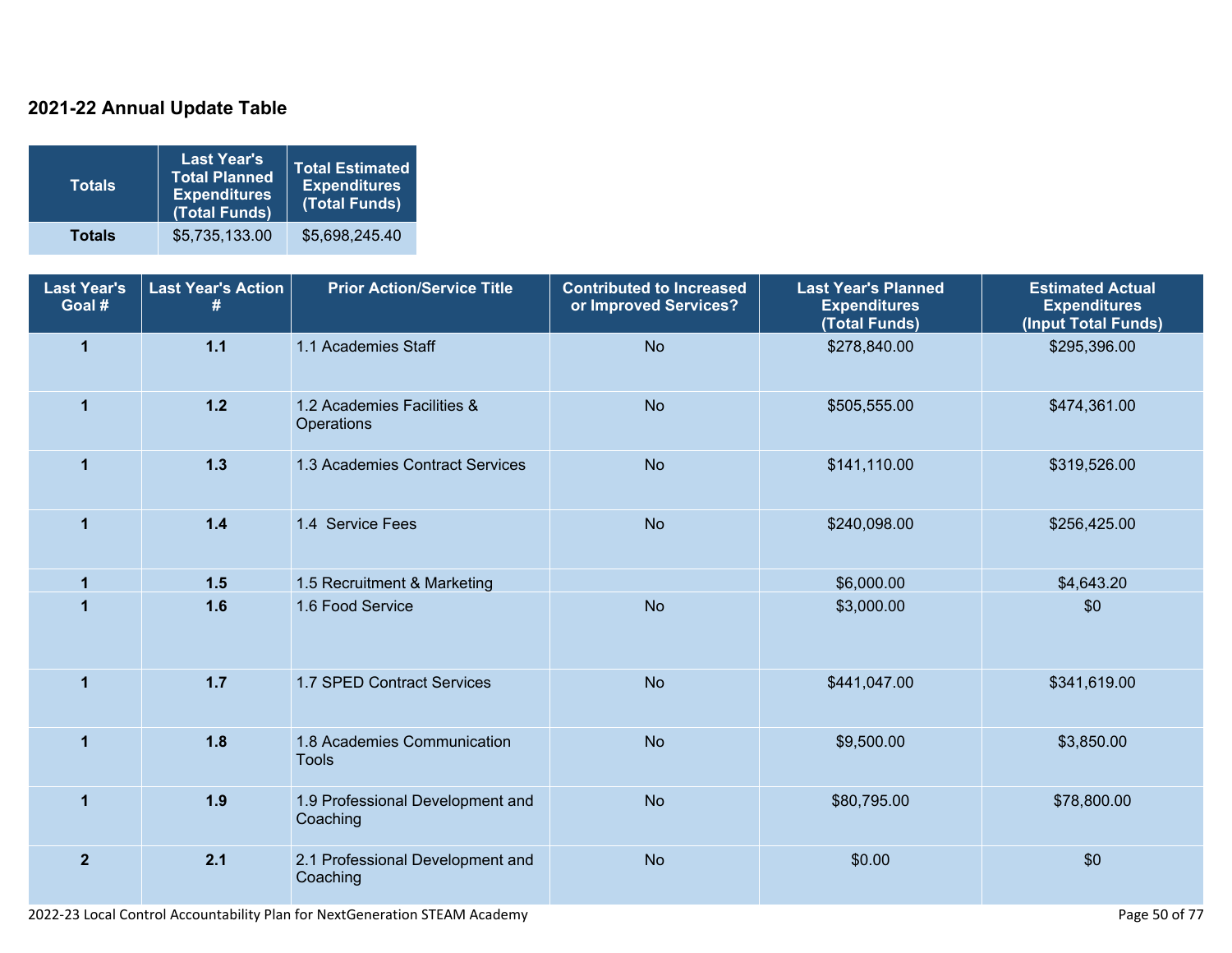| <b>Last Year's</b><br>Goal # | <b>Last Year's Action</b> | <b>Prior Action/Service Title</b>                                       | <b>Contributed to Increased</b><br>or Improved Services? | <b>Last Year's Planned</b><br><b>Expenditures</b><br>(Total Funds) | <b>Estimated Actual</b><br><b>Expenditures</b><br>(Input Total Funds) |  |
|------------------------------|---------------------------|-------------------------------------------------------------------------|----------------------------------------------------------|--------------------------------------------------------------------|-----------------------------------------------------------------------|--|
| $\overline{\mathbf{2}}$      | 2.2                       | 2.2 Conference and Workshop<br><b>Expenses</b>                          | <b>No</b>                                                | \$5,000.00                                                         | \$8,050.00                                                            |  |
| $\overline{2}$               | 2.3                       | 2.3 Certificated Staff                                                  | <b>No</b>                                                | \$2,747,375.00                                                     | \$2,530,821.05                                                        |  |
| $\overline{2}$               | 2.4                       | 2.4 Job Fairs and Recruitment                                           | <b>No</b>                                                | \$1,000.00                                                         | \$1,406.00                                                            |  |
| $\overline{2}$               | 2.5                       | 2.5 Paraprofessionals and<br><b>Instructional Aides</b>                 | Yes                                                      | \$338,509.00                                                       | \$330,241.00                                                          |  |
| $\overline{2}$               | 2.6                       | 2.6 Residents & Induction Program                                       | <b>No</b>                                                | \$8,000.00                                                         | \$7,100.00                                                            |  |
| $\mathbf{2}$                 | 2.7                       | 2.7 Core and Supplement<br>Curriculum; Program/license<br>Subscriptions | <b>No</b>                                                | \$150,410.00                                                       | \$195,000.00                                                          |  |
| $\mathbf{2}$                 | 2.8                       | 2.8 Support Personnel<br>training/shadow time                           | <b>No</b>                                                | \$2,500.00                                                         | \$0                                                                   |  |
| $\overline{2}$               | 2.9                       | 2.9 Student Technology (devices)                                        | <b>No</b>                                                | \$108,000.00                                                       | \$136,000.00                                                          |  |
| $\overline{2}$               | 2.10                      | 2.10 EL Services & Professional<br>Development                          | <b>No</b>                                                | \$24,607.00                                                        | \$21,346.00                                                           |  |
| $\overline{2}$               | 2.11                      | 2.11 Release time expenses for<br><b>Professional Development</b>       | <b>No</b>                                                | \$3,000.00                                                         | \$2,000.00                                                            |  |
| $\overline{2}$               | 2.12                      | 2.12 After School Student Support                                       | <b>No</b>                                                | \$7,300.00                                                         | \$0.0                                                                 |  |
| $\overline{2}$               | 2.13                      | 2.13 Local Assessment<br>Program/System                                 | <b>No</b>                                                | \$7,000.00                                                         | \$8,712.00                                                            |  |
| $\overline{\mathbf{2}}$      | 2.14                      | 2.14 School Technology<br>(Classroom, Teacher, Office &<br>Campus)      | <b>No</b>                                                | \$20,000.00                                                        | \$15,000.00                                                           |  |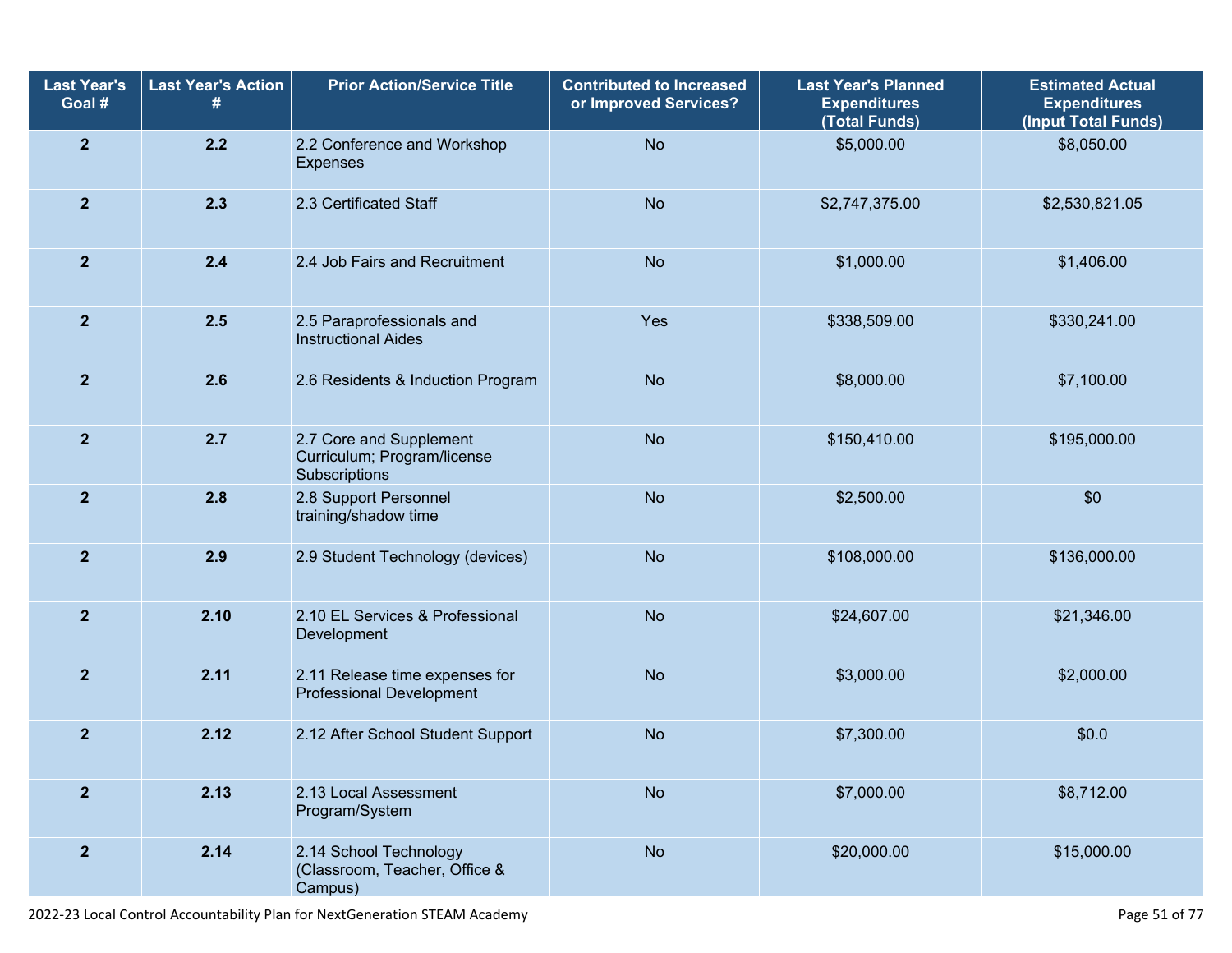| <b>Last Year's</b><br>Goal # | <b>Last Year's Action</b><br># | <b>Prior Action/Service Title</b>                                | <b>Contributed to Increased</b><br>or Improved Services? | <b>Last Year's Planned</b><br><b>Expenditures</b><br>(Total Funds) | <b>Estimated Actual</b><br><b>Expenditures</b><br>(Input Total Funds) |
|------------------------------|--------------------------------|------------------------------------------------------------------|----------------------------------------------------------|--------------------------------------------------------------------|-----------------------------------------------------------------------|
| $\overline{2}$               | 2.15                           | 2.15 Instructional Material &<br>Supplies                        |                                                          | \$25,000.00                                                        | \$16,300.00                                                           |
| $\overline{\mathbf{2}}$      | 2.16                           | 2.16 Intervention Staff                                          | Yes                                                      | \$0.00                                                             | \$99,076.50                                                           |
| $\mathbf{2}$                 | 2.17                           | 2.17 After school Tutoring                                       | Yes                                                      | \$289,972.00                                                       | \$274,014.10                                                          |
| $\mathbf{3}$                 | 3.1                            | 3.1 Student Character Program                                    | <b>No</b>                                                | \$1,500.00                                                         | \$1,146.82                                                            |
| $\mathbf{3}$                 | 3.2                            | 3.2 Office Staff Professional<br>Development                     | <b>No</b>                                                | \$1,500.00                                                         | \$0                                                                   |
| $\mathbf{3}$                 | 3.3                            | 3.3 Afterschool Enrichment<br>Programs                           | <b>No</b>                                                | \$10,060.00                                                        | \$4,300                                                               |
| $\mathbf{3}$                 | 3.4                            | 3.4 Physical education                                           | <b>No</b>                                                | \$10,000.00                                                        | \$3,945.00                                                            |
| $\mathbf{3}$                 | 3.5                            | 3.5 Counseling & Therapy                                         | <b>No</b>                                                | \$0.00                                                             | \$0                                                                   |
| $\mathbf{3}$                 | 3.6                            | 3.6 Middle School Success Classes                                | <b>No</b>                                                | \$2,500.00                                                         | \$2,215.17                                                            |
| $\mathbf{3}$                 | 3.7                            | 3.7 School Safety Equipment                                      | <b>No</b>                                                | \$2,000.00                                                         | \$6,268.87                                                            |
| $\mathbf{3}$                 | 3.8                            | 3.8 Parent Volunteers/Appreciation,<br><b>Staff Appreciation</b> | <b>No</b>                                                | \$3,000.00                                                         | \$2,400.35                                                            |
| 3                            | 3.9                            | 3.9 Student Awards and<br>Recognition                            | <b>No</b>                                                | \$1,000.00                                                         | \$1,505.42                                                            |
| $\mathbf{3}$                 | 3.10                           | 3.10 School Nurse                                                | <b>No</b><br>\$0.00                                      |                                                                    | \$0.0\$                                                               |
| $\mathbf{3}$                 | 3.11                           | 3.11 Student Incentives                                          | No                                                       | \$1,400.00                                                         | \$300.00                                                              |

2022-23 Local Control Accountability Plan for NextGeneration STEAM Academy **Page 52** of 77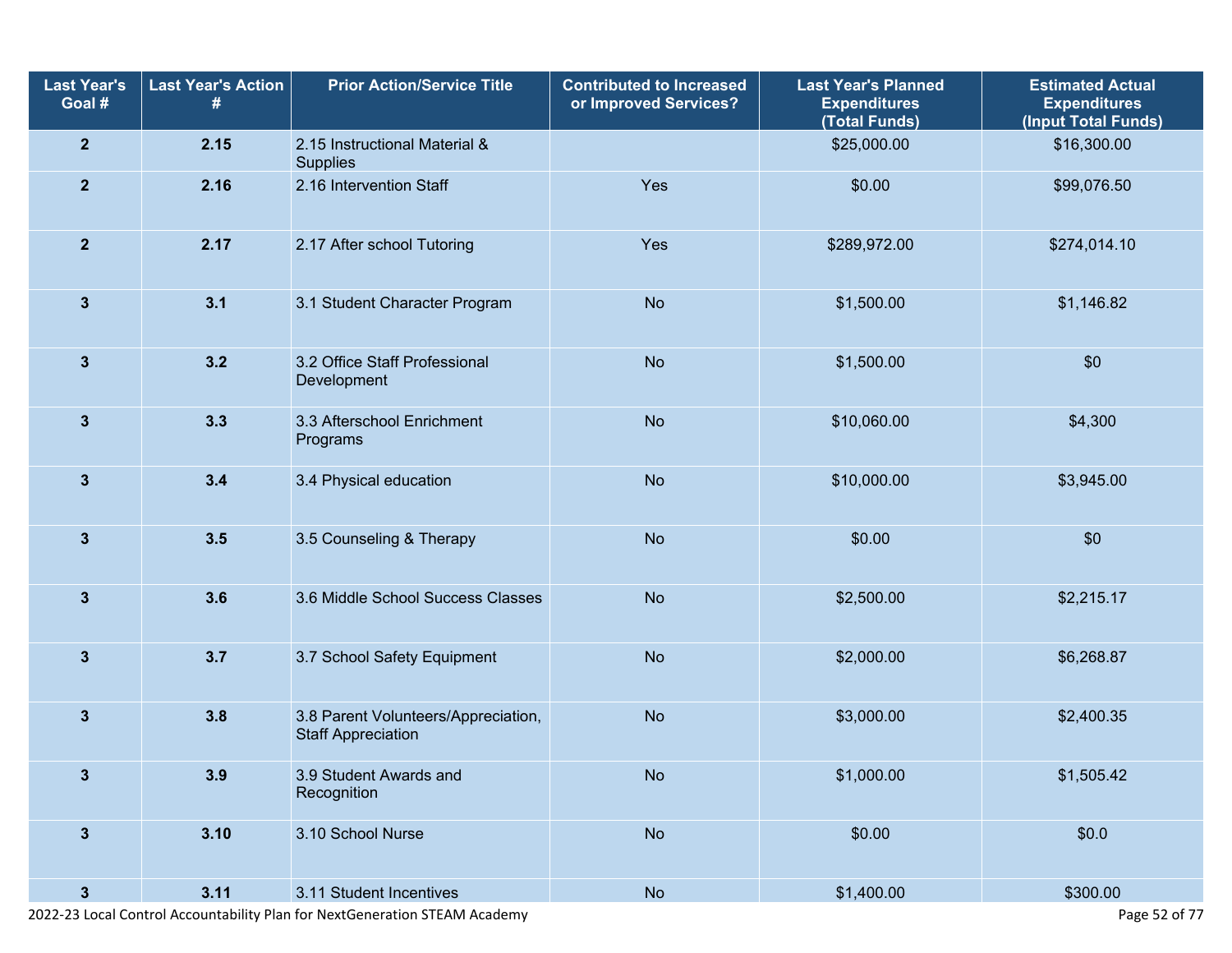| <b>Last Year's</b><br>Goal # | <b>Last Year's Action</b><br># | <b>Prior Action/Service Title</b>         | <b>Contributed to Increased</b><br>or Improved Services? | <b>Last Year's Planned</b><br><b>Expenditures</b><br>(Total Funds) | <b>Estimated Actual</b><br><b>Expenditures</b><br>(Input Total Funds) |  |
|------------------------------|--------------------------------|-------------------------------------------|----------------------------------------------------------|--------------------------------------------------------------------|-----------------------------------------------------------------------|--|
|                              |                                |                                           |                                                          |                                                                    |                                                                       |  |
| $\overline{3}$               | 3.12                           | 3.12 Field Trips & Student Camps          | <b>No</b>                                                | \$20,000.00                                                        | \$21,027.50                                                           |  |
| $\mathbf{3}$                 | 3.13                           | 3.13 Virtual Student management<br>system | <b>No</b>                                                | \$10,000.00                                                        | \$7,638.00                                                            |  |
| $\overline{3}$               | 3.14                           | 1.14 Classified Staff                     | <b>Yes</b>                                               | \$207,555.00                                                       | \$206,116.00                                                          |  |
| 3                            | 3.15                           | 3.15 Enrichment Programs                  | <b>No</b>                                                | \$20,500.00                                                        | \$21,402.46                                                           |  |
| 3                            | 3.16                           | 3.16 School check in system               | <b>No</b>                                                | \$500.00                                                           | \$292.96                                                              |  |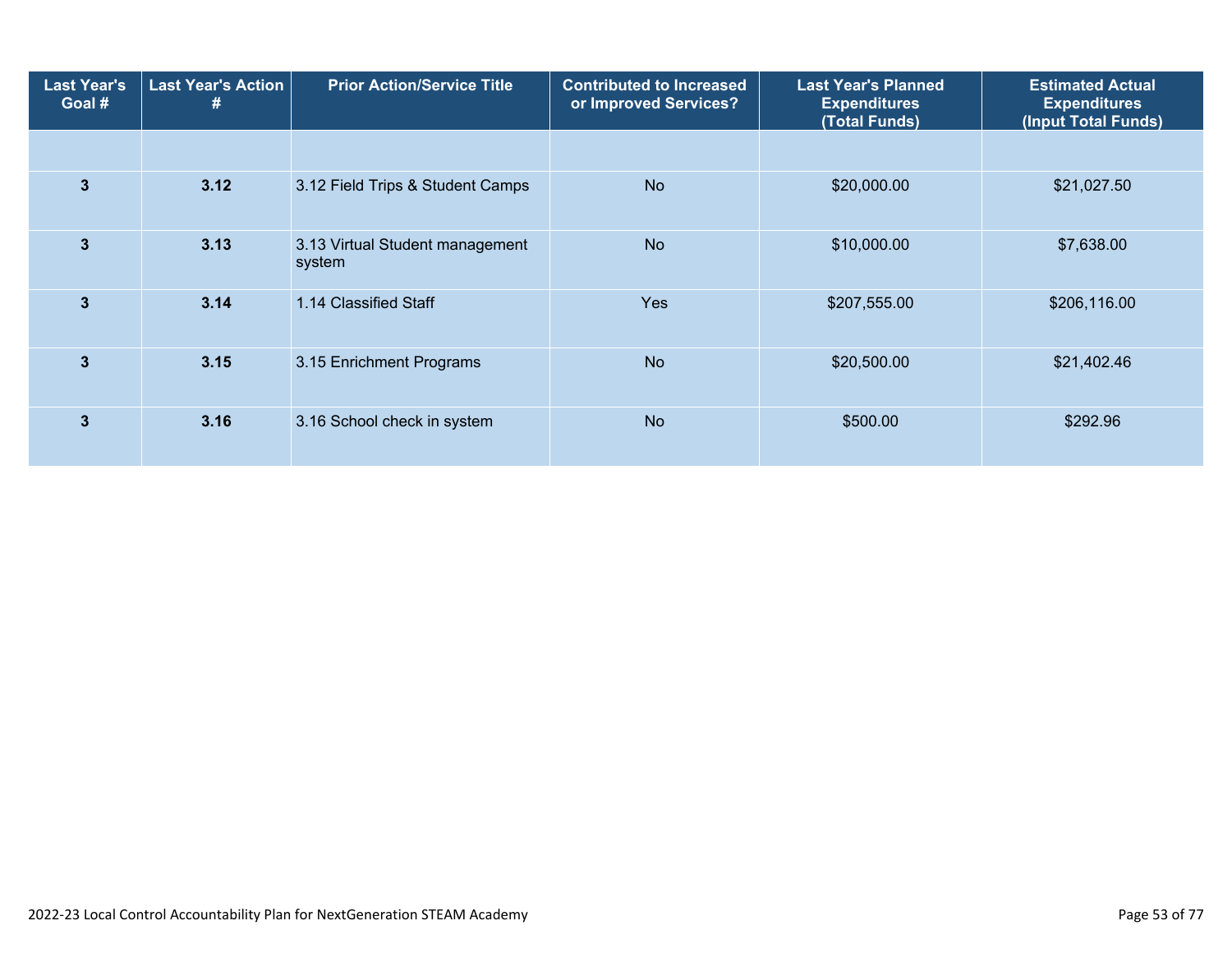### **2021-22 Contributing Actions Annual Update Table**

| 6. Estimated             | <b>LCFF</b><br><b>Supplemental</b><br>and/or<br><b>Concentration</b><br><b>Grants</b><br>(Input Dollar<br><b>Amount)</b> | 4. Total Planned<br><b>Contributing</b><br><b>Expenditures</b><br>(LCFF Funds) | 7. Total Estimated<br><b>Expenditures for</b><br><b>Contributing</b><br><b>Actions</b><br>(LCFF Funds) | <b>Difference</b><br><b>Between Planned</b><br>and Estimated<br><b>Expenditures for</b><br><b>Contributing</b><br><b>Actions</b><br>(Subtract 7 from<br>4) | <b>5. Total Planned</b><br>Percentage of<br><b>Improved</b><br>Services (%)                                    | <b>8. Total Estimated</b><br>Percentage of<br><b>Improved</b><br><b>Services</b><br>(%)                           | <b>Difference</b><br><b>Between Planned</b><br>and Estimated<br>Percentage of<br><b>Improved</b><br><b>Services</b><br><b>Subtract 5 from</b><br>8) |                                                                                            |
|--------------------------|--------------------------------------------------------------------------------------------------------------------------|--------------------------------------------------------------------------------|--------------------------------------------------------------------------------------------------------|------------------------------------------------------------------------------------------------------------------------------------------------------------|----------------------------------------------------------------------------------------------------------------|-------------------------------------------------------------------------------------------------------------------|-----------------------------------------------------------------------------------------------------------------------------------------------------|--------------------------------------------------------------------------------------------|
|                          | 704,268.00                                                                                                               | \$645,138.00                                                                   | \$777,351.20                                                                                           | (\$132,213.20)                                                                                                                                             | 0.00%                                                                                                          | $0.00\%$                                                                                                          | $0.00\%$                                                                                                                                            |                                                                                            |
| Last<br>Year's<br>Goal # | Last<br>Year's<br><b>Action #</b>                                                                                        | <b>Prior Action/Service Title</b>                                              |                                                                                                        | <b>Contributing to</b><br>Increased or<br><b>Improved Services?</b>                                                                                        | <b>Last Year's Planned</b><br><b>Expenditures for</b><br><b>Contributing</b><br><b>Actions (LCFF</b><br>Funds) | <b>Estimated Actual</b><br><b>Expenditures for</b><br><b>Contributing</b><br><b>Actions</b><br>(Input LCFF Funds) | <b>Planned Percentage</b><br>of Improved<br><b>Services</b>                                                                                         | <b>Estimated Actual</b><br>Percentage of<br><b>Improved Services</b><br>(Input Percentage) |
| 2 <sup>1</sup>           | 2.5                                                                                                                      | 2.5 Paraprofessionals and<br><b>Instructional Aides</b>                        |                                                                                                        | <b>Yes</b>                                                                                                                                                 | \$147,611.00                                                                                                   | 198,144.60                                                                                                        |                                                                                                                                                     |                                                                                            |
| $\mathbf{2}$             | 2.16                                                                                                                     | 2.16 Intervention Staff                                                        |                                                                                                        | <b>Yes</b>                                                                                                                                                 |                                                                                                                | \$99,076.50                                                                                                       |                                                                                                                                                     |                                                                                            |
| 2 <sup>1</sup>           | 2.17                                                                                                                     | 2.17 After school Tutoring                                                     |                                                                                                        | Yes                                                                                                                                                        | \$289,972.00                                                                                                   | \$274,014.10                                                                                                      |                                                                                                                                                     |                                                                                            |
| 3                        | 3.14                                                                                                                     | 1.14 Classified Staff                                                          |                                                                                                        | <b>Yes</b>                                                                                                                                                 | \$207,555.00                                                                                                   | \$206,116.00                                                                                                      |                                                                                                                                                     |                                                                                            |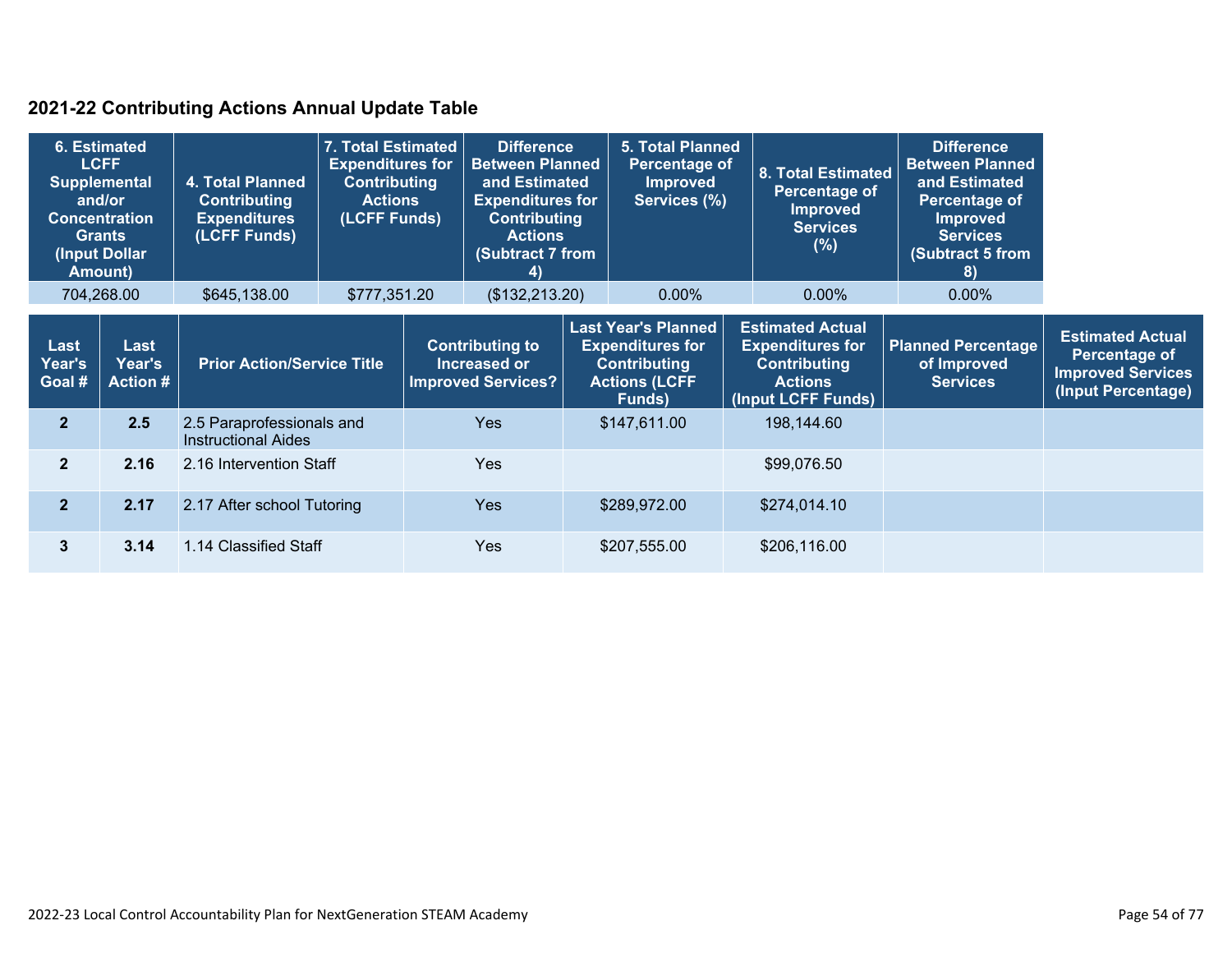### **2021-22 LCFF Carryover Table**

| 9. Estimated<br><b>Actual LCFF</b><br><b>Base Grant</b><br>(Input Dollar)<br>Amount) | 6. Estimated<br><b>Actual LCFF</b><br><b>Supplemental</b><br>and/or<br><b>Concentration</b><br><b>Grants</b> | <b>LCFF</b><br>Carryover —<br><b>Percentage</b><br>(Percentage<br>from Prior<br>Year) | 10. Total<br><b>Percentage to</b><br>Increase or<br><b>Improve</b><br><b>Services for</b><br>the Current<br><b>School Year</b><br>(6 divided by $9$ $ $<br>+ Carryover<br>% | 7. Total<br><b>Estimated</b><br><b>Actual</b><br><b>Expenditures</b><br>for<br><b>Contributing</b><br><b>Actions</b><br>(LCFF Funds) | 8. Total<br><b>Estimated</b><br><b>Actual</b><br>Percentage of<br><b>Improved</b><br><b>Services</b><br>(%) | 11. Estimated<br><b>Actual</b><br>Percentage of<br>Increased or<br><b>Improved</b><br><b>Services</b><br>(7 divided by<br><b>9, plus 8)</b> | <b>12. LCFF</b><br>$Carryover -$<br>Dollar Amount<br>(Subtract 11<br>from 10 and<br>multiply by 9) | <b>13. LCFF</b><br>Carryover -<br><b>Percentage</b><br>(12 divided by<br>9) |
|--------------------------------------------------------------------------------------|--------------------------------------------------------------------------------------------------------------|---------------------------------------------------------------------------------------|-----------------------------------------------------------------------------------------------------------------------------------------------------------------------------|--------------------------------------------------------------------------------------------------------------------------------------|-------------------------------------------------------------------------------------------------------------|---------------------------------------------------------------------------------------------------------------------------------------------|----------------------------------------------------------------------------------------------------|-----------------------------------------------------------------------------|
| 6,967,426.00                                                                         | 704,268.00                                                                                                   | $0.00\%$                                                                              | 10.11%                                                                                                                                                                      | \$777,351.20                                                                                                                         | $0.00\%$                                                                                                    | 11.16%                                                                                                                                      | \$0.00                                                                                             | $0.00\%$                                                                    |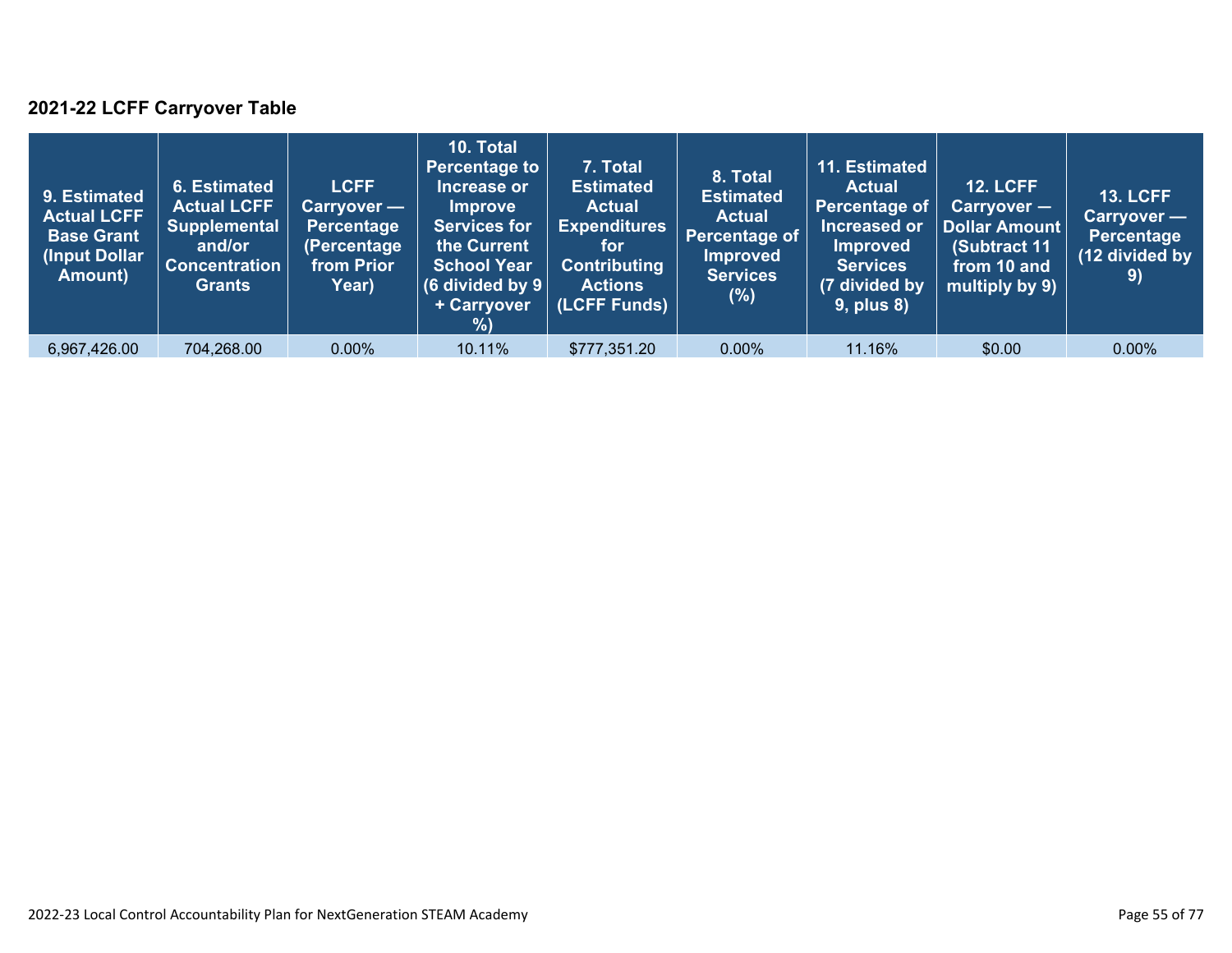# **Instructions**

Plan Summary

Engaging Educational Partners

Goals and Actions

Increased or Improved Services for Foster Youth, English Learners, and Low-Income Students

*For additional questions or technical assistance related to the completion of the Local Control and Accountability Plan (LCAP) template, please contact the local county office of education (COE), or the California Department of Education's (CDE's) Local Agency Systems Support Office, by phone at 916-319-0809 or by email at [lcff@cde.ca.gov](mailto:lcff@cde.ca.gov).*

# **Introduction and Instructions**

The Local Control Funding Formula (LCFF) requires local educational agencies (LEAs) to engage their local educational partners in an annual planning process to evaluate their progress within eight state priority areas encompassing all statutory metrics (COEs have 10 state priorities). LEAs document the results of this planning process in the LCAP using the template adopted by the State Board of Education.

The LCAP development process serves three distinct, but related functions:

- **Comprehensive Strategic Planning:** The process of developing and annually updating the LCAP supports comprehensive strategic planning (California *Education Code* [*EC*] Section 52064[e][1]). Strategic planning that is comprehensive connects budgetary decisions to teaching and learning performance data. LEAs should continually evaluate the hard choices they make about the use of limited resources to meet student and community needs to ensure opportunities and outcomes are improved for all students.
- **Meaningful Engagement of Educational Partners:** The LCAP development process should result in an LCAP that reflects decisions made through meaningful engagement (*EC* Section 52064[e][1]). Local educational partners possess valuable perspectives and insights about an LEA's programs and services. Effective strategic planning will incorporate these perspectives and insights in order to identify potential goals and actions to be included in the LCAP.
- **Accountability and Compliance:** The LCAP serves an important accountability function because aspects of the LCAP template require LEAs to show that they have complied with various requirements specified in the LCFF statutes and regulations, most notably:
	- o Demonstrating that LEAs are increasing or improving services for foster youth, English learners, and low-income students in proportion to the amount of additional funding those students generate under LCFF (*EC* Section 52064[b][4-6]).
	- o Establishing goals, supported by actions and related expenditures, that address the statutory priority areas and statutory metrics (*EC* sections 52064[b][1] and [2]).
	- o Annually reviewing and updating the LCAP to reflect progress toward the goals (*EC* Section 52064[b][7]).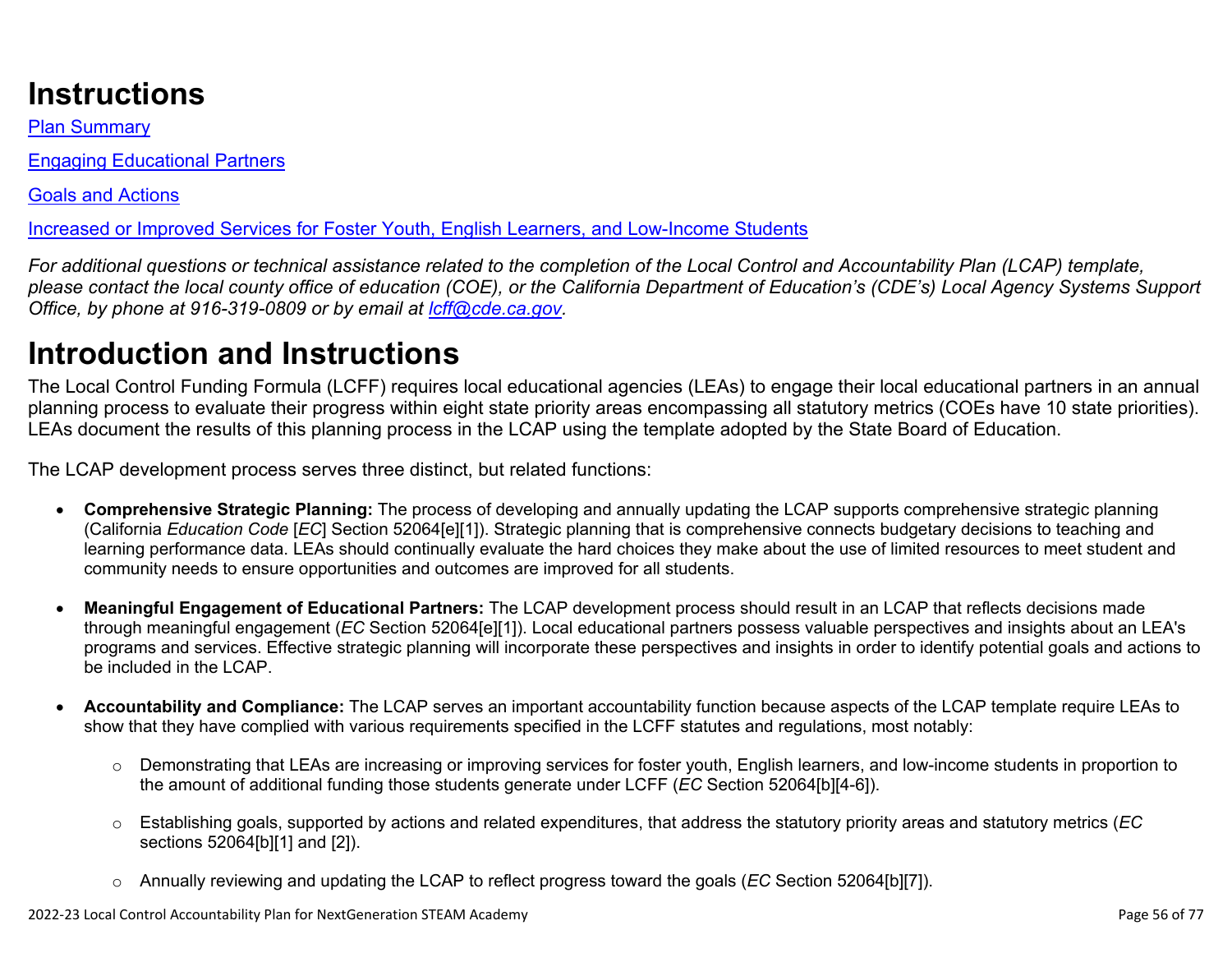The LCAP template, like each LEA's final adopted LCAP, is a document, not a process. LEAs must use the template to memorialize the outcome of their LCAP development process, which should: (a) reflect comprehensive strategic planning (b) through meaningful engagement with educational partners that (c) meets legal requirements, as reflected in the final adopted LCAP. The sections included within the LCAP template do not and cannot reflect the full development process, just as the LCAP template itself is not intended as a tool for engaging educational partners.

If a county superintendent of schools has jurisdiction over a single school district, the county board of education and the governing board of the school district may adopt and file for review and approval a single LCAP consistent with the requirements in *EC* sections 52060, 52062, 52066, 52068, and 52070. The LCAP must clearly articulate to which entity's budget (school district or county superintendent of schools) all budgeted and actual expenditures are aligned.

The revised LCAP template for the 2021–22, 2022–23, and 2023–24 school years reflects statutory changes made through Assembly Bill 1840 (Committee on Budget), Chapter 243, Statutes of 2018. These statutory changes enhance transparency regarding expenditures on actions included in the LCAP, including actions that contribute to meeting the requirement to increase or improve services for foster youth, English learners, and low-income students, and to streamline the information presented within the LCAP to make adopted LCAPs more accessible for educational partners and the public.

At its most basic, the adopted LCAP should attempt to distill not just what the LEA is doing for students in transitional kindergarten through grade twelve (TK–12), but also allow educational partners to understand why, and whether those strategies are leading to improved opportunities and outcomes for students. LEAs are strongly encouraged to use language and a level of detail in their adopted LCAPs intended to be meaningful and accessible for the LEA's diverse educational partners and the broader public.

In developing and finalizing the LCAP for adoption, LEAs are encouraged to keep the following overarching frame at the forefront of the strategic planning and educational partner engagement functions:

Given present performance across the state priorities and on indicators in the California School Dashboard (Dashboard), how is the LEA using its budgetary resources to respond to TK–12 student and community needs, and address any performance gaps, including by meeting its obligation to increase or improve services for foster youth, English learners, and low-income students?

LEAs are encouraged to focus on a set of metrics and actions that the LEA believes, based on input gathered from educational partners, research, and experience, will have the biggest impact on behalf of its TK–12 students.

These instructions address the requirements for each section of the LCAP, but may include information about effective practices when developing the LCAP and completing the LCAP itself. Additionally, information is included at the beginning of each section emphasizing the purpose that each section serves.

# **Plan Summary Purpose**

2022-23 Local Control Accountability Plan for NextGeneration STEAM Academy Page 57 of 77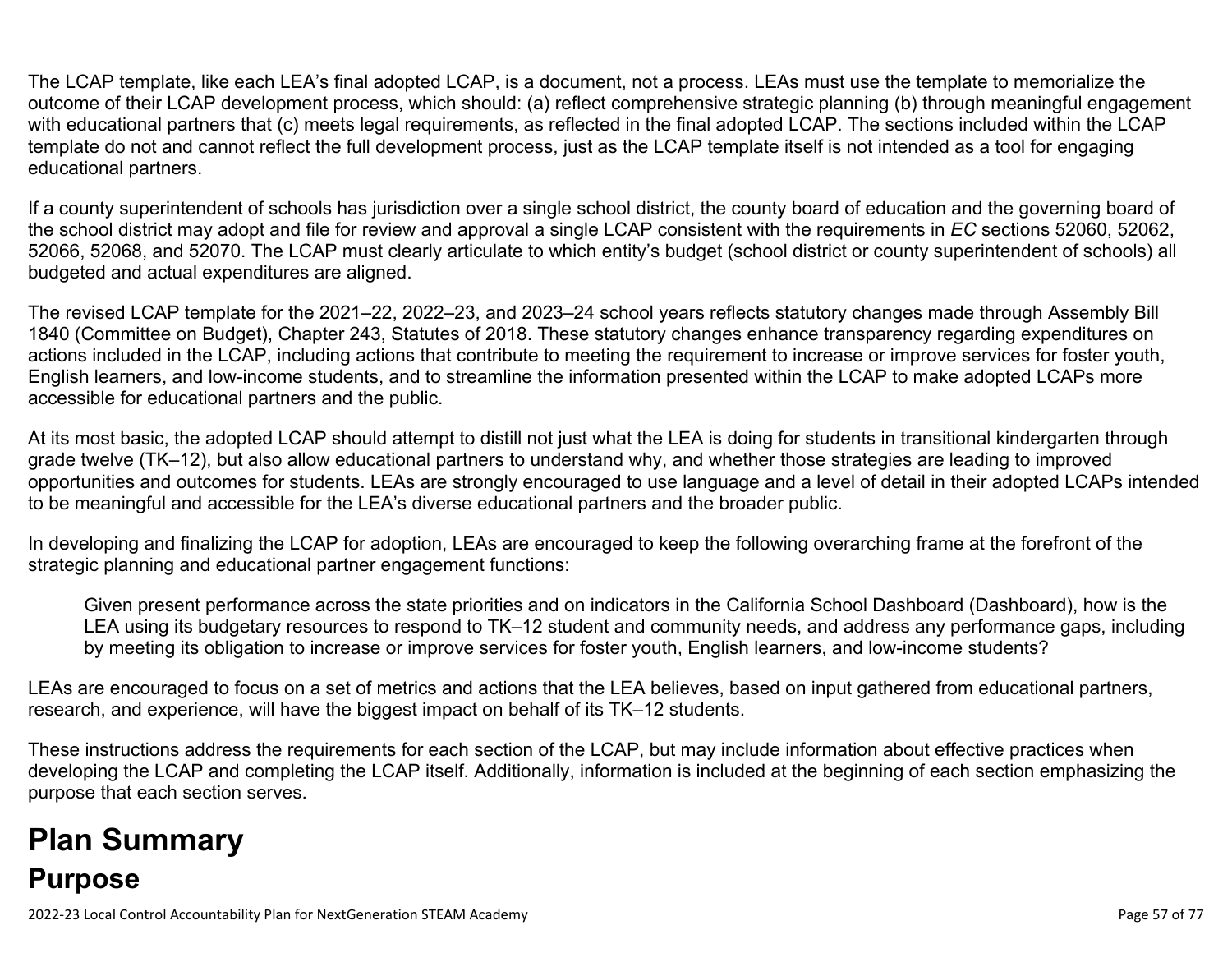A well-developed Plan Summary section provides a meaningful context for the LCAP. This section provides information about an LEA's community as well as relevant information about student needs and performance. In order to provide a meaningful context for the rest of the LCAP, the content of this section should be clearly and meaningfully related to the content included in the subsequent sections of the LCAP.

### **Requirements and Instructions**

*General Information* – Briefly describe the LEA, its schools, and its students in grades TK–12, as applicable to the LEA. For example, information about an LEA in terms of geography, enrollment, or employment, the number and size of specific schools, recent community challenges, and other such information as an LEA wishes to include can enable a reader to more fully understand an LEA's LCAP.

*Reflections: Successes* – Based on a review of performance on the state indicators and local performance indicators included in the Dashboard, progress toward LCAP goals, local self-assessment tools, input from educational partners, and any other information, what progress is the LEA most proud of and how does the LEA plan to maintain or build upon that success? This may include identifying specific examples of how past increases or improvements in services for foster youth, English learners, and low-income students have led to improved performance for these students.

*Reflections: Identified Need* – Referring to the Dashboard, identify: (a) any state indicator for which overall performance was in the "Red" or "Orange" performance category or any local indicator where the LEA received a "Not Met" or "Not Met for Two or More Years" rating AND (b) any state indicator for which performance for any student group was two or more performance levels below the "all student*"* performance. What steps is the LEA planning to take to address these areas of low performance and performance gaps? An LEA that is required to include a goal to address one or more consistently low-performing student groups or low-performing schools must identify that it is required to include this goal and must also identify the applicable student group(s) and/or school(s). Other needs may be identified using locally collected data including data collected to inform the self-reflection tools and reporting local indicators on the Dashboard.

*LCAP Highlights* – Identify and briefly summarize the key features of this year's LCAP.

*Comprehensive Support and Improvement* – An LEA with a school or schools identified for comprehensive support and improvement (CSI) under the Every Student Succeeds Act must respond to the following prompts:

- **Schools Identified**: Identify the schools within the LEA that have been identified for CSI.
- **Support for Identified Schools**: Describe how the LEA has or will support the identified schools in developing CSI plans that included a school-level needs assessment, evidence-based interventions, and the identification of any resource inequities to be addressed through the implementation of the CSI plan.
- **Monitoring and Evaluating Effectiveness**: Describe how the LEA will monitor and evaluate the implementation and effectiveness of the CSI plan to support student and school improvement.

# **Engaging Educational Partners**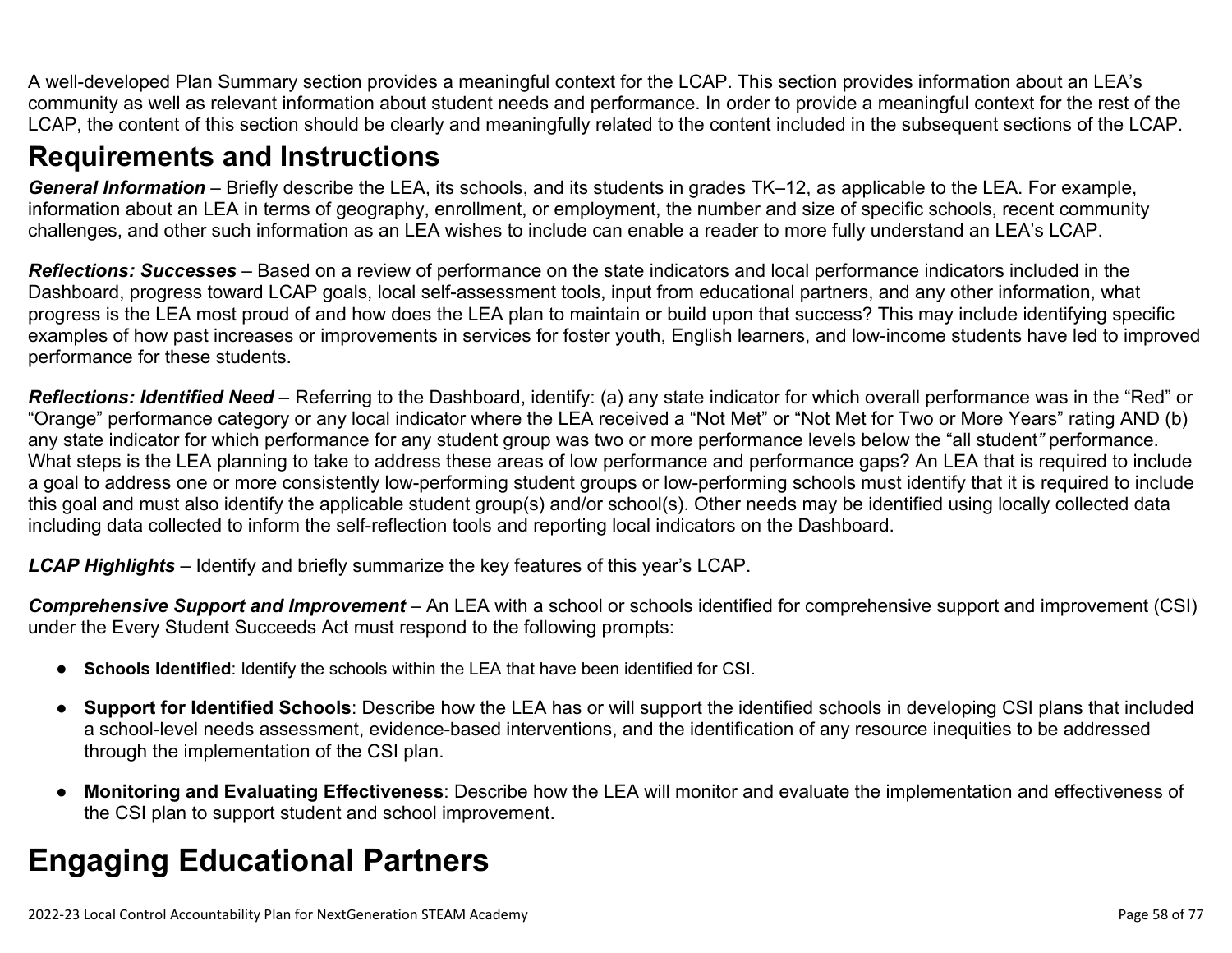### **Purpose**

Significant and purposeful engagement of parents, students, educators, and other educational partners, including those representing the student groups identified by LCFF, is critical to the development of the LCAP and the budget process. Consistent with statute, such engagement should support comprehensive strategic planning, accountability, and improvement across the state priorities and locally identified priorities (*EC* Section 52064[e][1]). Engagement of educational partners is an ongoing, annual process.

This section is designed to reflect how the engagement of educational partners influenced the decisions reflected in the adopted LCAP. The goal is to allow educational partners that participated in the LCAP development process and the broader public understand how the LEA engaged educational partners and the impact of that engagement. LEAs are encouraged to keep this goal in the forefront when completing this section.

Statute and regulations specify the educational partners that school districts and COEs must consult when developing the LCAP: teachers, principals, administrators, other school personnel, local bargaining units of the LEA, parents, and students. Before adopting the LCAP, school districts and COEs must share it with the Parent Advisory Committee and, if applicable, to its English Learner Parent Advisory Committee. The superintendent is required by statute to respond in writing to the comments received from these committees. School districts and COEs must also consult with the special education local plan area administrator(s) when developing the LCAP.

Statute requires charter schools to consult with teachers, principals, administrators, other school personnel, parents, and students in developing the LCAP. The LCAP should also be shared with, and LEAs should request input from, schoolsite-level advisory groups, as applicable (e.g., schoolsite councils, English Learner Advisory Councils, student advisory groups, etc.), to facilitate alignment between schoolsite and district-level goals and actions.

Information and resources that support effective engagement, define student consultation, and provide the requirements for advisory group composition, can be found under Resources on the following web page of the CDE's website: <https://www.cde.ca.gov/re/lc/>.

### **Requirements and Instructions**

Below is an excerpt from the 2018–19 *Guide for Annual Audits of K–12 Local Education Agencies and State Compliance Reporting*, which is provided to highlight the legal requirements for engagement of educational partners in the LCAP development process:

### **Local Control and Accountability Plan:**

For county offices of education and school districts only, verify the LEA:

- a) Presented the local control and accountability plan to the parent advisory committee in accordance with Education Code section 52062(a)(1) or 52068(a)(1), as appropriate.
- b) If applicable, presented the local control and accountability plan to the English learner parent advisory committee, in accordance with Education Code section 52062(a)(2) or 52068(a)(2), as appropriate.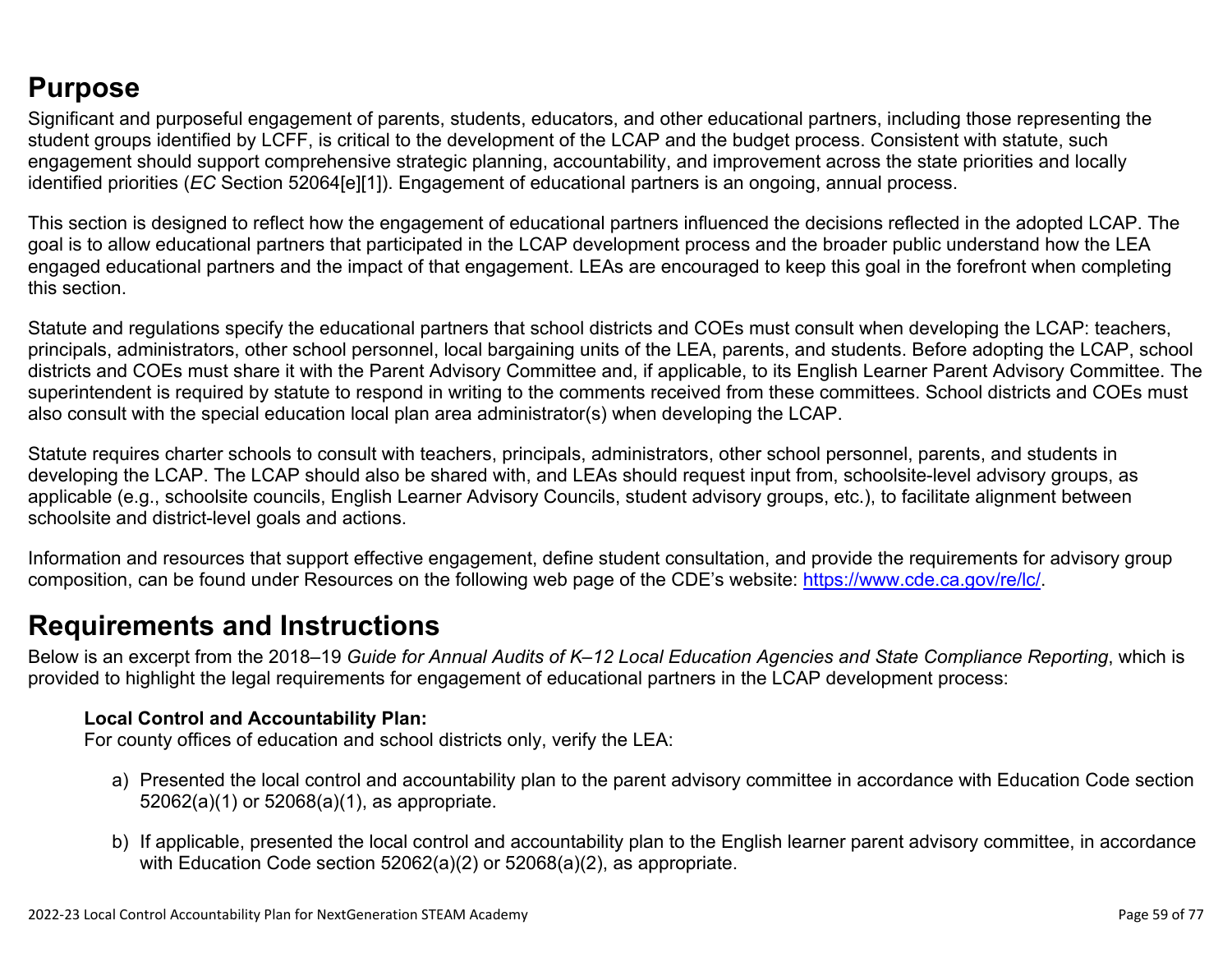- c) Notified members of the public of the opportunity to submit comments regarding specific actions and expenditures proposed to be included in the local control and accountability plan in accordance with Education Code section 52062(a)(3) or 52068(a)(3), as appropriate.
- d) Held at least one public hearing in accordance with Education Code section 52062(b)(1) or 52068(b)(1), as appropriate.
- e) Adopted the local control and accountability plan in a public meeting in accordance with Education Code section 52062(b)(2) or 52068(b)(2), as appropriate.

**Prompt 1**: "A summary of the process used to engage educational partners and how this engagement was considered before finalizing the LCAP."

Describe the engagement process used by the LEA to involve educational partners in the development of the LCAP, including, at a minimum, describing how the LEA met its obligation to consult with all statutorily required educational partners as applicable to the type of LEA. A sufficient response to this prompt must include general information about the timeline of the process and meetings or other engagement strategies with educational partners. A response may also include information about an LEA's philosophical approach to engaging its educational partners.

**Prompt 2:** "A summary of the feedback provided by specific educational partners."

Describe and summarize the feedback provided by specific educational partners. A sufficient response to this prompt will indicate ideas, trends, or inputs that emerged from an analysis of the feedback received from educational partners.

**Prompt 3**: "A description of the aspects of the LCAP that were influenced by specific input from educational partners."

A sufficient response to this prompt will provide educational partners and the public with clear, specific information about how the engagement process influenced the development of the LCAP. The response must describe aspects of the LCAP that were influenced by or developed in response to the educational partner feedback described in response to Prompt 2. This may include a description of how the LEA prioritized requests of educational partners within the context of the budgetary resources available or otherwise prioritized areas of focus within the LCAP. For the purposes of this prompt, "aspects" of an LCAP that may have been influenced by educational partner input can include, but are not necessarily limited to:

- Inclusion of a goal or decision to pursue a Focus Goal (as described below)
- Inclusion of metrics other than the statutorily required metrics
- Determination of the desired outcome on one or more metrics
- Inclusion of performance by one or more student groups in the Measuring and Reporting Results subsection
- Inclusion of action(s) or a group of actions
- Elimination of action(s) or group of actions
- Changes to the level of proposed expenditures for one or more actions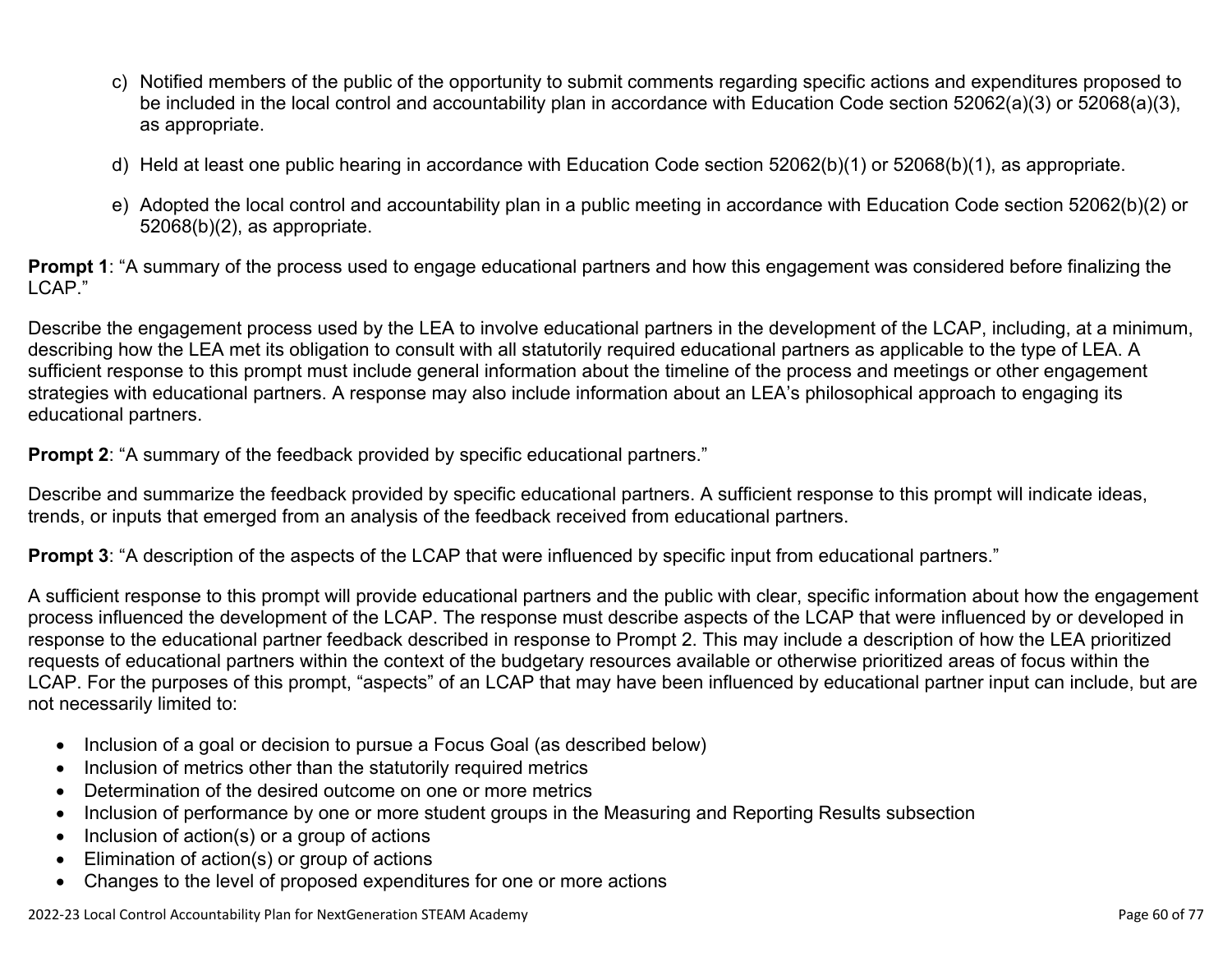- Inclusion of action(s) as contributing to increased or improved services for unduplicated services
- Determination of effectiveness of the specific actions to achieve the goal
- Determination of material differences in expenditures
- Determination of changes made to a goal for the ensuing LCAP year based on the annual update process
- Determination of challenges or successes in the implementation of actions

# **Goals and Actions**

## **Purpose**

Well-developed goals will clearly communicate to educational partners what the LEA plans to accomplish, what the LEA plans to do in order to accomplish the goal, and how the LEA will know when it has accomplished the goal. A goal statement, associated metrics and expected outcomes, and the actions included in the goal should be in alignment. The explanation for why the LEA included a goal is an opportunity for LEAs to clearly communicate to educational partners and the public why, among the various strengths and areas for improvement highlighted by performance data and strategies and actions that could be pursued, the LEA decided to pursue this goal, and the related metrics, expected outcomes, actions, and expenditures.

A well-developed goal can be focused on the performance relative to a metric or metrics for all students, a specific student group(s), narrowing performance gaps, or implementing programs or strategies expected to impact outcomes. LEAs should assess the performance of their student groups when developing goals and the related actions to achieve such goals.

## **Requirements and Instructions**

LEAs should prioritize the goals, specific actions, and related expenditures included within the LCAP within one or more state priorities. LEAs should consider performance on the state and local indicators, including their locally collected and reported data for the local indicators that are included in the Dashboard in determining whether and how to prioritize its goals within the LCAP.

In order to support prioritization of goals, the LCAP template provides LEAs with the option of developing three different kinds of goals:

- Focus Goal: A Focus Goal is relatively more concentrated in scope and may focus on a fewer number of metrics to measure improvement. A Focus Goal statement will be time bound and make clear how the goal is to be measured.
- Broad Goal: A Broad Goal is relatively less concentrated in its scope and may focus on improving performance across a wide range of metrics.
- Maintenance of Progress Goal: A Maintenance of Progress Goal includes actions that may be ongoing without significant changes and allows an LEA to track performance on any metrics not addressed in the other goals of the LCAP.

At a minimum, the LCAP must address all LCFF priorities and associated metrics.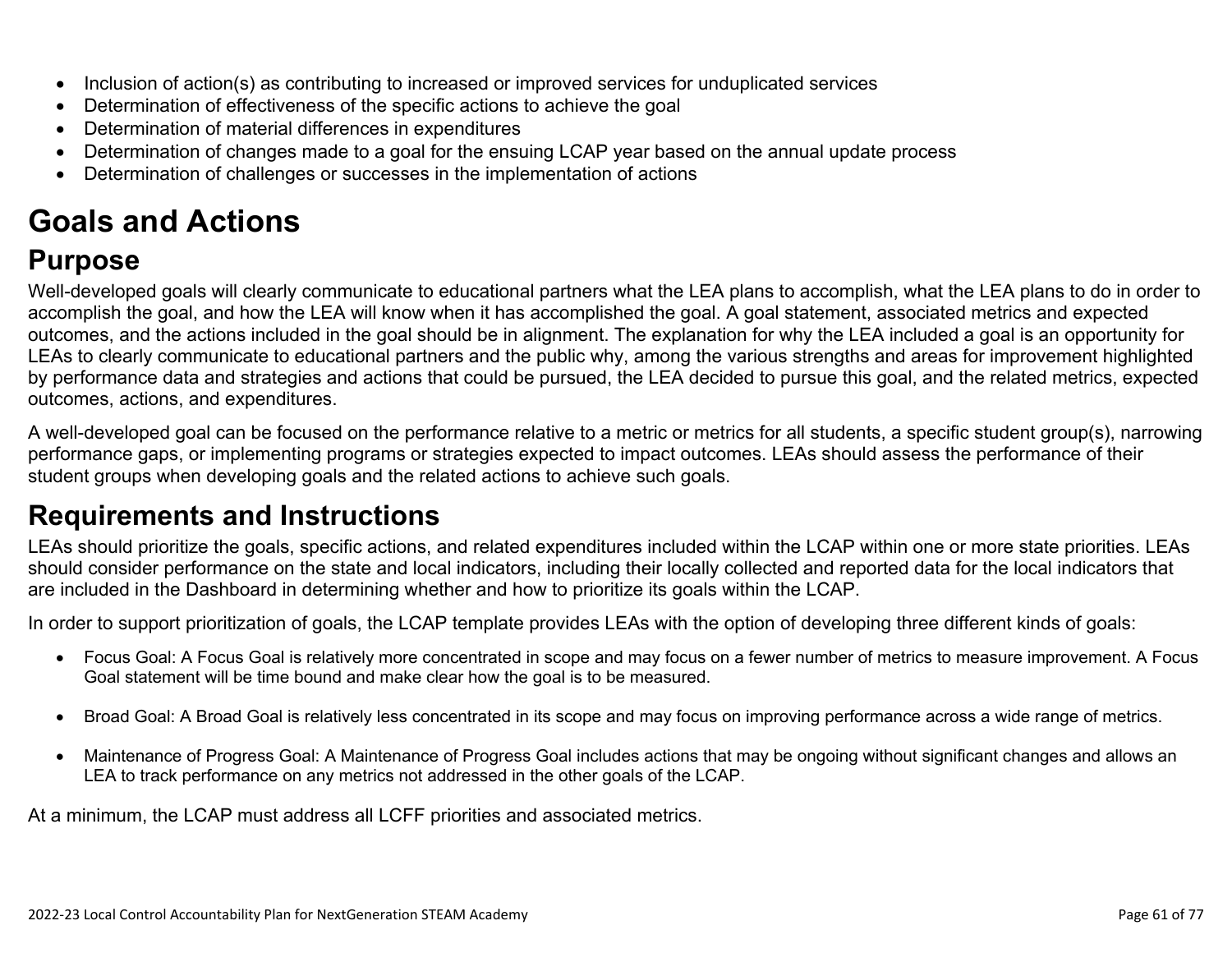### **Focus Goal(s)**

**Goal Description:** The description provided for a Focus Goal must be specific, measurable, and time bound. An LEA develops a Focus Goal to address areas of need that may require or benefit from a more specific and data intensive approach. The Focus Goal can explicitly reference the metric(s) by which achievement of the goal will be measured and the time frame according to which the LEA expects to achieve the goal.

**Explanation of why the LEA has developed this goal:** Explain why the LEA has chosen to prioritize this goal. An explanation must be based on Dashboard data or other locally collected data. LEAs must describe how the LEA identified this goal for focused attention, including relevant consultation with educational partners. LEAs are encouraged to promote transparency and understanding around the decision to pursue a focus goal.

#### **Broad Goal**

Goal Description: Describe what the LEA plans to achieve through the actions included in the goal. The description of a broad goal will be clearly aligned with the expected measurable outcomes included for the goal. The goal description organizes the actions and expected outcomes in a cohesive and consistent manner. A goal description is specific enough to be measurable in either quantitative or qualitative terms. A broad goal is not as specific as a focus goal. While it is specific enough to be measurable, there are many different metrics for measuring progress toward the goal.

**Explanation of why the LEA has developed this goal:** Explain why the LEA developed this goal and how the actions and metrics grouped together will help achieve the goal.

#### **Maintenance of Progress Goal**

**Goal Description:** Describe how the LEA intends to maintain the progress made in the LCFF State Priorities not addressed by the other goals in the LCAP. Use this type of goal to address the state priorities and applicable metrics not addressed within the other goals in the LCAP. The state priorities and metrics to be addressed in this section are those for which the LEA, in consultation with educational partners, has determined to maintain actions and monitor progress while focusing implementation efforts on the actions covered by other goals in the LCAP.

**Explanation of why the LEA has developed this goal**: Explain how the actions will sustain the progress exemplified by the related metrics.

#### **Required Goals**

In general, LEAs have flexibility in determining what goals to include in the LCAP and what those goals will address; however, beginning with the development of the 2022–23 LCAP, LEAs that meet certain criteria are required to include a specific goal in their LCAP.

**Consistently low-performing student group(s) criteria:** An LEA is eligible for Differentiated Assistance for three or more consecutive years based on the performance of the same student group or groups in the Dashboard. A list of the LEAs required to include a goal in the LCAP based on student group performance, and the student group(s) that lead to identification, may be found on the CDE's Local Control Funding Formula web page at [https://www.cde.ca.gov/fg/aa/lc/.](https://www.cde.ca.gov/fg/aa/lc/)

2022-23 Local Control Accountability Plan for NextGeneration STEAM Academy **Page 62** of 77 • **Consistently low-performing student group(s) goal requirement:** An LEA meeting the consistently low-performing student group(s) criteria must include a goal in its LCAP focused on improving the performance of the student group or groups that led to the LEA's eligibility for Differentiated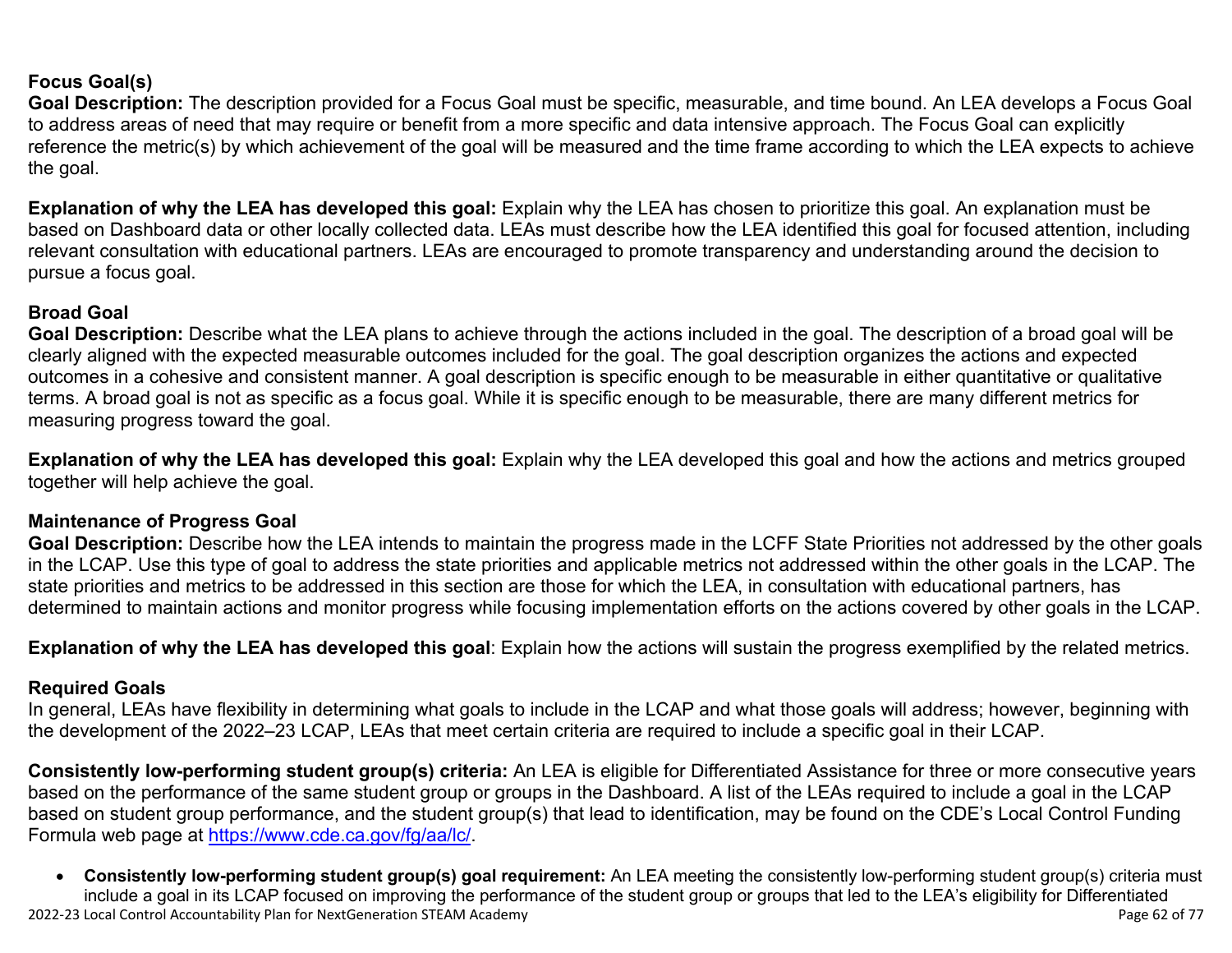Assistance. This goal must include metrics, outcomes, actions, and expenditures specific to addressing the needs of, and improving outcomes for, this student group or groups. An LEA required to address multiple student groups is not required to have a goal to address each student group; however, each student group must be specifically addressed in the goal. This requirement may not be met by combining this required goal with another goal.

- **Goal Description:** Describe the outcomes the LEA plans to achieve to address the needs of, and improve outcomes for, the student group or groups that led to the LEA's eligibility for Differentiated Assistance.
- **Explanation of why the LEA has developed this goal**: Explain why the LEA is required to develop this goal, including identifying the student group(s) that lead to the LEA being required to develop this goal, how the actions and associated metrics included in this goal differ from previous efforts to improve outcomes for the student group(s), and why the LEA believes the actions, metrics, and expenditures included in this goal will help achieve the outcomes identified in the goal description.

**Low-performing school(s) criteria:** The following criteria only applies to a school district or COE with two or more schools; it does not apply to a single-school district. A school district or COE has one or more schools that, for two consecutive years, received the two lowest performance levels on all but one of the state indicators for which the school(s) receive performance levels in the Dashboard and the performance of the "All Students" student group for the LEA is at least one performance level higher in all of those indicators. A list of the LEAs required to include a goal in the LCAP based on school performance, and the school(s) that lead to identification, may be found on the CDE's Local Control Funding Formula web page at [https://www.cde.ca.gov/fg/aa/lc/.](https://www.cde.ca.gov/fg/aa/lc/)

- **Low-performing school(s) goal requirement:** A school district or COE meeting the low-performing school(s) criteria must include a goal in its LCAP focusing on addressing the disparities in performance between the school(s) and the LEA as a whole. This goal must include metrics, outcomes, actions, and expenditures specific to addressing the needs of, and improving outcomes for, the students enrolled at the low-performing school or schools. An LEA required to address multiple schools is not required to have a goal to address each school; however, each school must be specifically addressed in the goal. This requirement may not be met by combining this goal with another goal.
- **Goal Description:** Describe what outcomes the LEA plans to achieve to address the disparities in performance between the students enrolled at the low-performing school(s) and the students enrolled at the LEA as a whole.
- **Explanation of why the LEA has developed this goal**: Explain why the LEA is required to develop this goal, including identifying the schools(s) that lead to the LEA being required to develop this goal; how the actions and associated metrics included in this goal differ from previous efforts to improve outcomes for the school(s); and why the LEA believes the actions, metrics, and expenditures included in this goal will help achieve the outcomes for students enrolled at the low-performing school or schools identified in the goal description.

### **Measuring and Reporting Results:**

For each LCAP year, identify the metric(s) that the LEA will use to track progress toward the expected outcomes. LEAs are encouraged to identify metrics for specific student groups, as appropriate, including expected outcomes that would reflect narrowing of any existing performance gaps.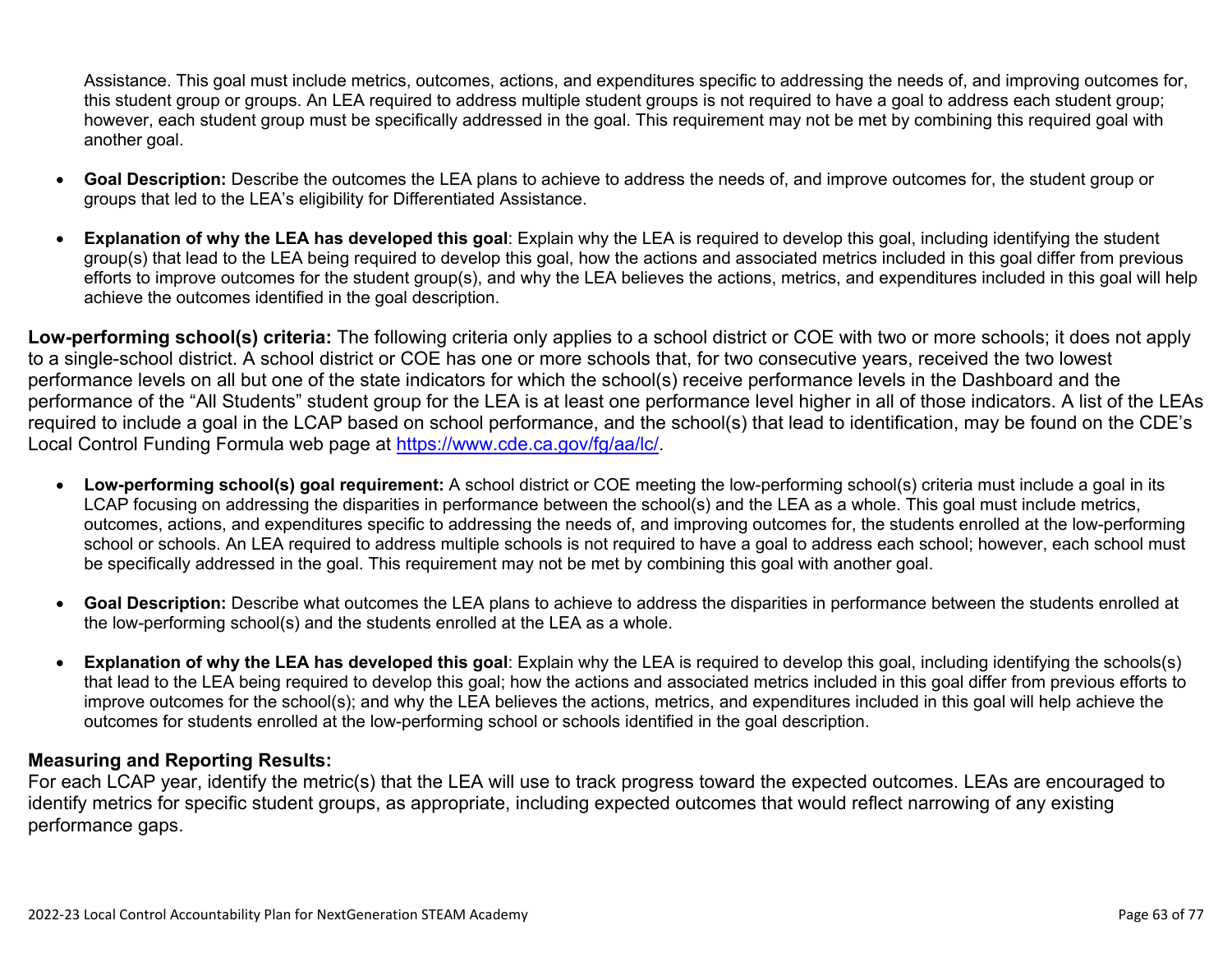Include in the baseline column the most recent data associated with this metric available at the time of adoption of the LCAP for the first year of the three-year plan. LEAs may use data as reported on the 2019 Dashboard for the baseline of a metric only if that data represents the most recent available (e.g., high school graduation rate).

Using the most recent data available may involve reviewing data the LEA is preparing for submission to the California Longitudinal Pupil Achievement Data System (CALPADS) or data that the LEA has recently submitted to CALPADS. Because final 2020–21 outcomes on some metrics may not be computable at the time the 2021–24 LCAP is adopted (e.g., graduation rate, suspension rate), the most recent data available may include a point in time calculation taken each year on the same date for comparability purposes.

The baseline data shall remain unchanged throughout the three-year LCAP.

Complete the table as follows:

- **Metric**: Indicate how progress is being measured using a metric.
- **Baseline**: Enter the baseline when completing the LCAP for 2021–22. As described above, the baseline is the most recent data associated with a metric. Indicate the school year to which the data applies, consistent with the instructions above.
- **Year 1 Outcome**: When completing the LCAP for 2022–23, enter the most recent data available. Indicate the school year to which the data applies, consistent with the instructions above.
- **Year 2 Outcome**: When completing the LCAP for 2023–24, enter the most recent data available. Indicate the school year to which the data applies, consistent with the instructions above.
- **Year 3 Outcome**: When completing the LCAP for 2024–25, enter the most recent data available. Indicate the school year to which the data applies, consistent with the instructions above. The 2024–25 LCAP will be the first year in the next three-year cycle. Completing this column will be part of the Annual Update for that year.
- **Desired Outcome for 2023**–**24**: When completing the first year of the LCAP, enter the desired outcome for the relevant metric the LEA expects to achieve by the end of the 2023–24 LCAP year.

Timeline for completing the "**Measuring and Reporting Results**" part of the Goal.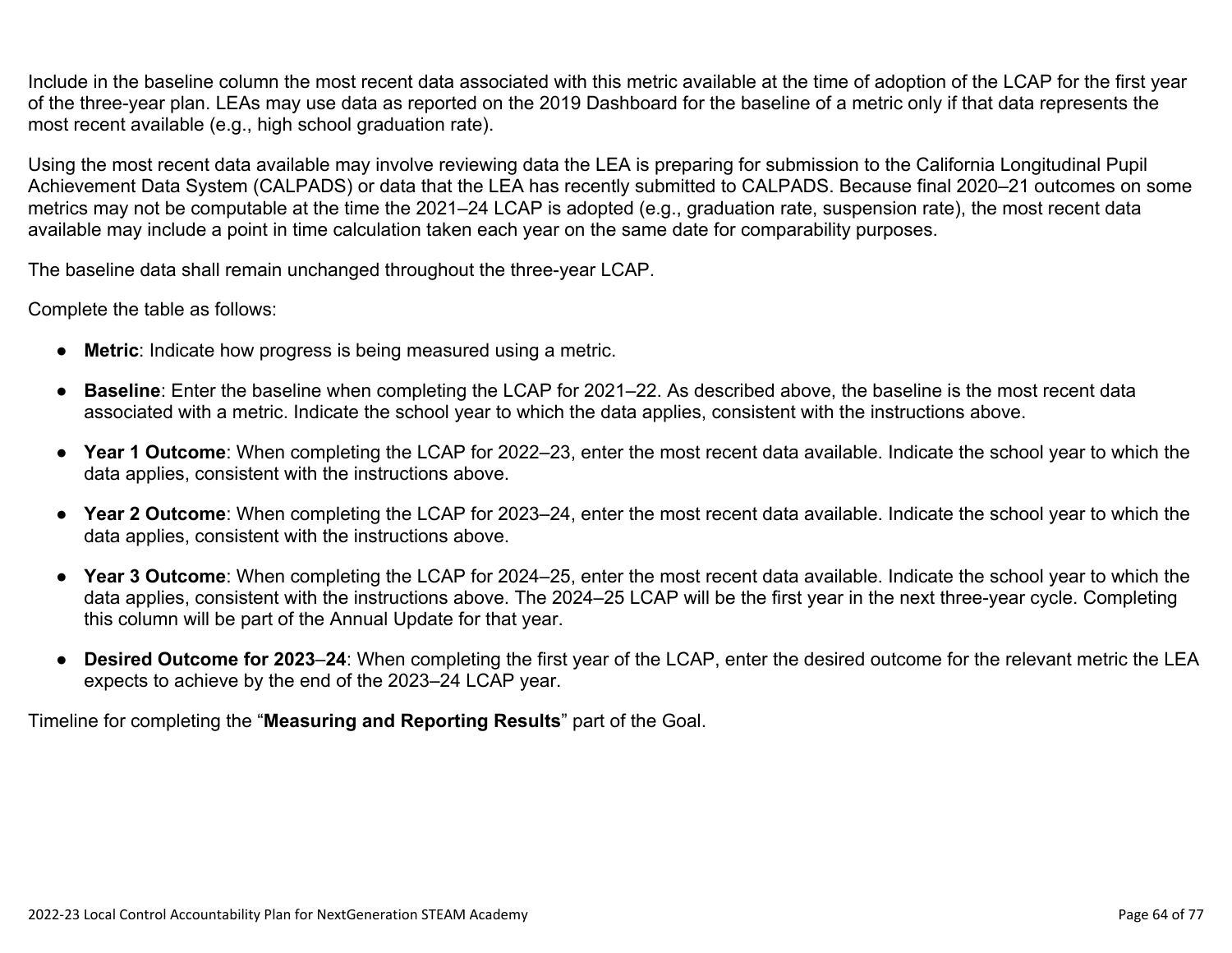| <b>Metric</b>                                                                    | <b>Baseline</b>                                                                  | Year 1 Outcome                                                                                              | Year 2 Outcome                                                                                              | Year 3 Outcome                                                                                              | <b>Desired Outcome</b><br>for Year 3<br>$(2023 - 24)$                                                              |
|----------------------------------------------------------------------------------|----------------------------------------------------------------------------------|-------------------------------------------------------------------------------------------------------------|-------------------------------------------------------------------------------------------------------------|-------------------------------------------------------------------------------------------------------------|--------------------------------------------------------------------------------------------------------------------|
| Enter information<br>in this box when<br>completing the<br>LCAP for 2021-<br>22. | Enter information<br>in this box when<br>completing the<br>LCAP for 2021-<br>22. | Enter information<br>in this box when<br>completing the<br>LCAP for 2022-<br>23. Leave blank<br>until then. | Enter information<br>in this box when<br>completing the<br>LCAP for 2023-<br>24. Leave blank<br>until then. | Enter information<br>in this box when<br>completing the<br>LCAP for 2024-<br>25. Leave blank<br>until then. | Enter information<br>in this box when<br>completing the<br>LCAP for 2021-<br>22 or when<br>adding a new<br>metric. |

The metrics may be quantitative or qualitative; but at minimum, an LEA's LCAP must include goals that are measured using all of the applicable metrics for the related state priorities, in each LCAP year as applicable to the type of LEA. To the extent a state priority does not specify one or more metrics (e.g., implementation of state academic content and performance standards), the LEA must identify a metric to use within the LCAP. For these state priorities, LEAs are encouraged to use metrics based on or reported through the relevant self-reflection tool for local indicators within the Dashboard.

*Actions*: Enter the action number. Provide a short title for the action. This title will also appear in the action tables. Provide a description of the action. Enter the total amount of expenditures associated with this action. Budgeted expenditures from specific fund sources will be provided in the summary tables. Indicate whether the action contributes to meeting the increase or improved services requirement as described in the Increased or Improved Services section using a "Y" for Yes or an "N" for No. (**Note:** for each such action offered on an LEA-wide or schoolwide basis, the LEA will need to provide additional information in the Increased or Improved Summary Section to address the requirements in *California Code of Regulations*, Title 5 [5 *CCR*] Section 15496(b) in the Increased or Improved Services Section of the LCAP).

*Actions for English Learners:* School districts, COEs, and charter schools that have a numerically significant English learner student subgroup must include specific actions in the LCAP related to, at a minimum, the language acquisition programs, as defined in *EC* Section 306, provided to students and professional development activities specific to English learners.

*Actions for Foster Youth*: School districts, COEs, and charter schools that have a numerically significant Foster Youth student subgroup are encouraged to include specific actions in the LCAP designed to meet needs specific to Foster Youth students.

#### **Goal Analysis:**

Enter the LCAP Year.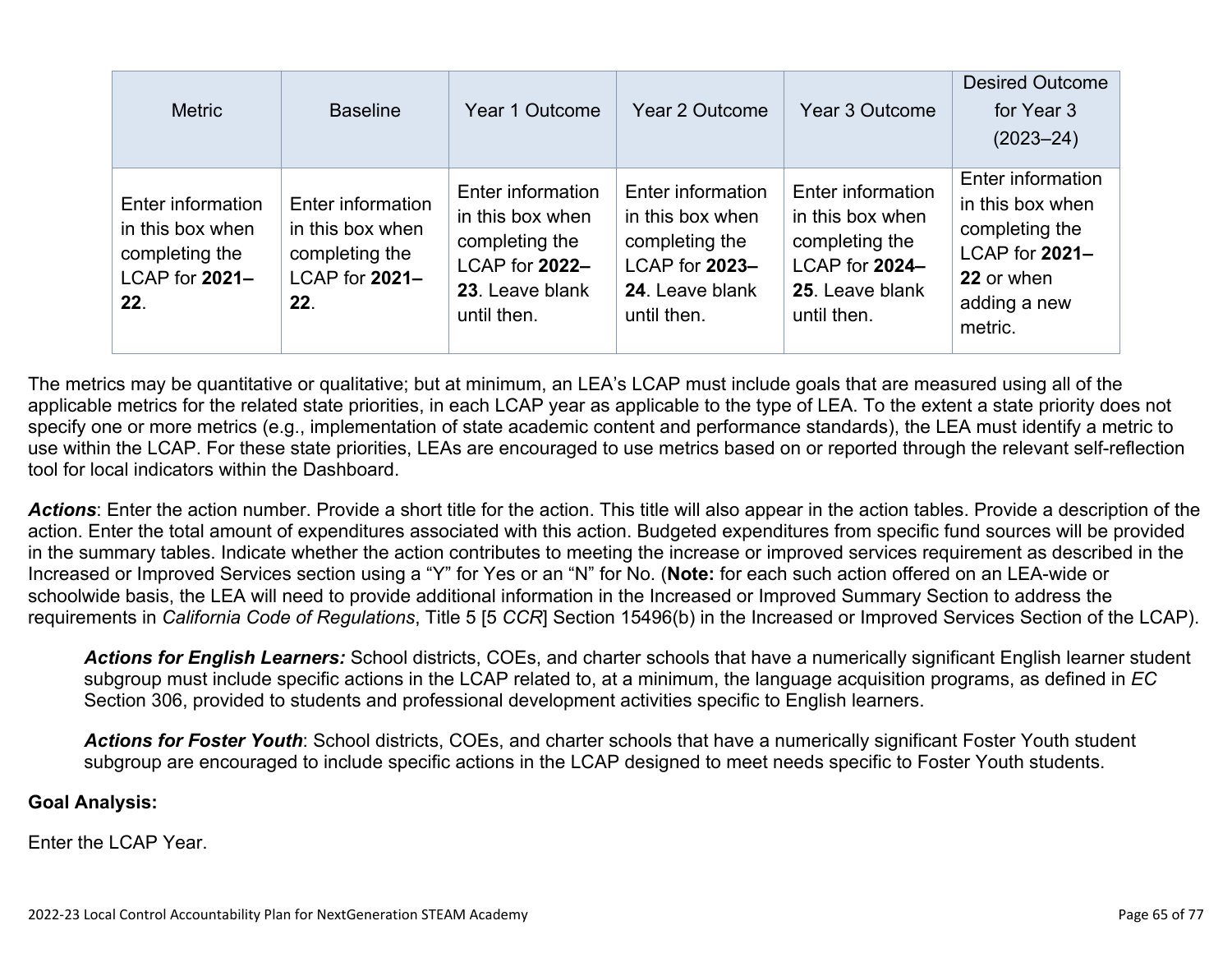Using actual annual measurable outcome data, including data from the Dashboard, analyze whether the planned actions were effective in achieving the goal. Respond to the prompts as instructed.

- Describe the overall implementation of the actions to achieve the articulated goal. Include a discussion of relevant challenges and successes experienced with the implementation process. This must include any instance where the LEA did not implement a planned action or implemented a planned action in a manner that differs substantively from how it was described in the adopted LCAP.
- Explain material differences between Budgeted Expenditures and Estimated Actual Expenditures and between the Planned Percentages of Improved Services and Estimated Actual Percentages of Improved Services, as applicable. Minor variances in expenditures or percentages do not need to be addressed, and a dollar-for-dollar accounting is not required.
- Describe the effectiveness of the specific actions to achieve the articulated goal as measured by the LEA. In some cases, not all actions in a goal will be intended to improve performance on all of the metrics associated with the goal. When responding to this prompt, LEAs may assess the effectiveness of a single action or group of actions within the goal in the context of performance on a single metric or group of specific metrics within the goal that are applicable to the action(s). Grouping actions with metrics will allow for more robust analysis of whether the strategy the LEA is using to impact a specified set of metrics is working and increase transparency for educational partners. LEAs are encouraged to use such an approach when goals include multiple actions and metrics that are not closely associated.
- Describe any changes made to this goal, expected outcomes, metrics, or actions to achieve this goal as a result of this analysis and analysis of the data provided in the Dashboard or other local data, as applicable.

# **Increased or Improved Services for Foster Youth, English Learners, and Low-Income Students**

## **Purpose**

A well-written Increased or Improved Services section provides educational partners with a comprehensive description, within a single dedicated section, of how an LEA plans to increase or improve services for its unduplicated students in grades TK–12 as compared to all students in grades TK–12, as applicable, and how LEA-wide or schoolwide actions identified for this purpose meet regulatory requirements. Descriptions provided should include sufficient detail yet be sufficiently succinct to promote a broader understanding of educational partners to facilitate their ability to provide input. An LEA's description in this section must align with the actions included in the Goals and Actions section as contributing.

## **Requirements and Instructions**

*Projected LCFF Supplemental and/or Concentration Grants*: Specify the amount of LCFF supplemental and concentration grant funds the LEA estimates it will receive in the coming year based on the number and concentration of low income, foster youth, and English learner students.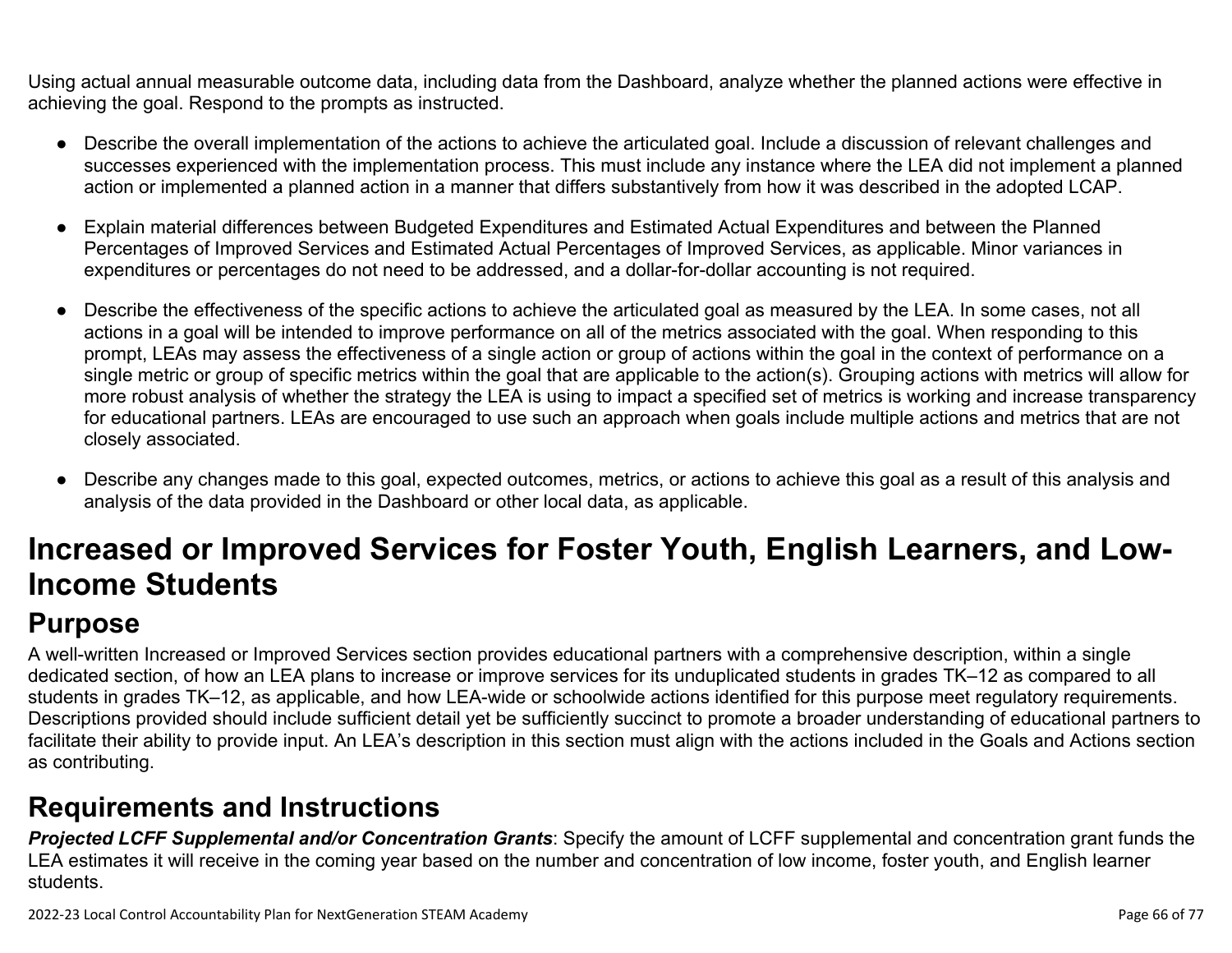**Projected Additional LCFF Concentration Grant (15 percent):** Specify the amount of additional LCFF concentration grant add-on funding, as described in *EC* Section 42238.02, that the LEA estimates it will receive in the coming year.

*Projected Percentage to Increase or Improve Services for the Coming School Year***:** Specify the estimated percentage by which services for unduplicated pupils must be increased or improved as compared to the services provided to all students in the LCAP year as calculated pursuant to 5 *CCR* Section 15496(a)(7).

*LCFF Carryover — Percentage:* Specify the LCFF Carryover — Percentage identified in the LCFF Carryover Table. If a carryover percentage is not identified in the LCFF Carryover Table, specify a percentage of zero (0.00%).

*LCFF Carryover — Dollar:* Specify the LCFF Carryover — Dollar amount identified in the LCFF Carryover Table. If a carryover amount is not identified in the LCFF Carryover Table, specify an amount of zero (\$0).

**Total Percentage to Increase or Improve Services for the Coming School Year:** Add the Projected Percentage to Increase or Improve Services for the Coming School Year and the Proportional LCFF Required Carryover Percentage and specify the percentage. This is the LEAs percentage by which services for unduplicated pupils must be increased or improved as compared to the services provided to all students in the LCAP year, as calculated pursuant to 5 *CCR* Section 15496(a)(7).

#### *Required Descriptions:*

**For each action being provided to an entire school, or across the entire school district or COE, an explanation of (1) how the needs of foster youth, English learners, and low-income students were considered first, and (2) how these actions are effective in meeting the goals for these students.**

For each action included in the Goals and Actions section as contributing to the increased or improved services requirement for unduplicated pupils and provided on an LEA-wide or schoolwide basis, the LEA must include an explanation consistent with 5 *CCR* Section 15496(b). For any such actions continued into the 2021–24 LCAP from the 2017–2020 LCAP, the LEA must determine whether or not the action was effective as expected, and this determination must reflect evidence of outcome data or actual implementation to date.

**Principally Directed and Effective:** An LEA demonstrates how an action is principally directed towards and effective in meeting the LEA's goals for unduplicated students when the LEA explains how:

- It considers the needs, conditions, or circumstances of its unduplicated pupils;
- The action, or aspect(s) of the action (including, for example, its design, content, methods, or location), is based on these considerations; and
- The action is intended to help achieve an expected measurable outcome of the associated goal.

As such, the response provided in this section may rely on a needs assessment of unduplicated students.

2022-23 Local Control Accountability Plan for NextGeneration STEAM Academy Page 67 of 77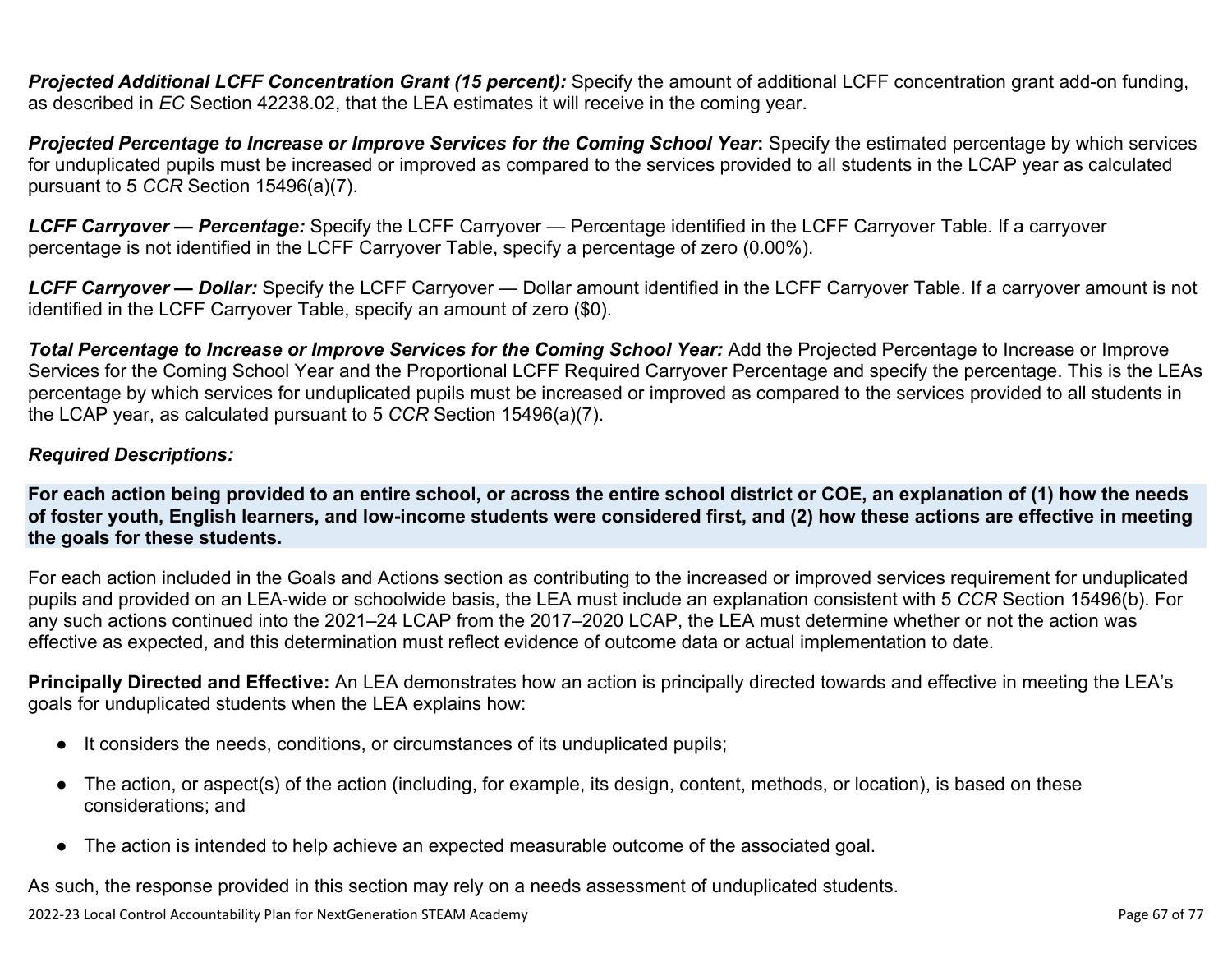Conclusory statements that a service will help achieve an expected outcome for the goal, without an explicit connection or further explanation as to how, are not sufficient. Further, simply stating that an LEA has a high enrollment percentage of a specific student group or groups does not meet the increase or improve services standard because enrolling students is not the same as serving students.

For example, if an LEA determines that low-income students have a significantly lower attendance rate than the attendance rate for all students, it might justify LEA-wide or schoolwide actions to address this area of need in the following way:

After assessing the needs, conditions, and circumstances of our low-income students, we learned that the attendance rate of our lowincome students is 7 percent lower than the attendance rate for all students. (Needs, Conditions, Circumstances [Principally Directed])

In order to address this condition of our low-income students, we will develop and implement a new attendance program that is designed to address some of the major causes of absenteeism, including lack of reliable transportation and food, as well as a school climate that does not emphasize the importance of attendance. Goal N, Actions X, Y, and Z provide additional transportation and nutritional resources as well as a districtwide educational campaign on the benefits of high attendance rates. (Contributing Action[s])

These actions are being provided on an LEA-wide basis and we expect/hope that all students with less than a 100 percent attendance rate will benefit. However, because of the significantly lower attendance rate of low-income students, and because the actions meet needs most associated with the chronic stresses and experiences of a socio-economically disadvantaged status, we expect that the attendance rate for our low-income students will increase significantly more than the average attendance rate of all other students. (Measurable Outcomes [Effective In])

**COEs and Charter Schools**: Describe how actions included as contributing to meeting the increased or improved services requirement on an LEA-wide basis are principally directed to and effective in meeting its goals for unduplicated pupils in the state and any local priorities as described above. In the case of COEs and charter schools, schoolwide and LEA-wide are considered to be synonymous.

### **For School Districts Only:**

### **Actions Provided on an LEA-Wide Basis:**

*Unduplicated Percentage > 55 percent:* For school districts with an unduplicated pupil percentage of 55 percent or more, describe how these actions are principally directed to and effective in meeting its goals for unduplicated pupils in the state and any local priorities as described above.

*Unduplicated Percentage < 55 percent:* For school districts with an unduplicated pupil percentage of less than 55 percent, describe how these actions are principally directed to and effective in meeting its goals for unduplicated pupils in the state and any local priorities. Also describe how the actions **are the most effective use of the funds** to meet these goals for its unduplicated pupils. Provide the basis for this determination, including any alternatives considered, supporting research, experience, or educational theory.

### **Actions Provided on a Schoolwide Basis:**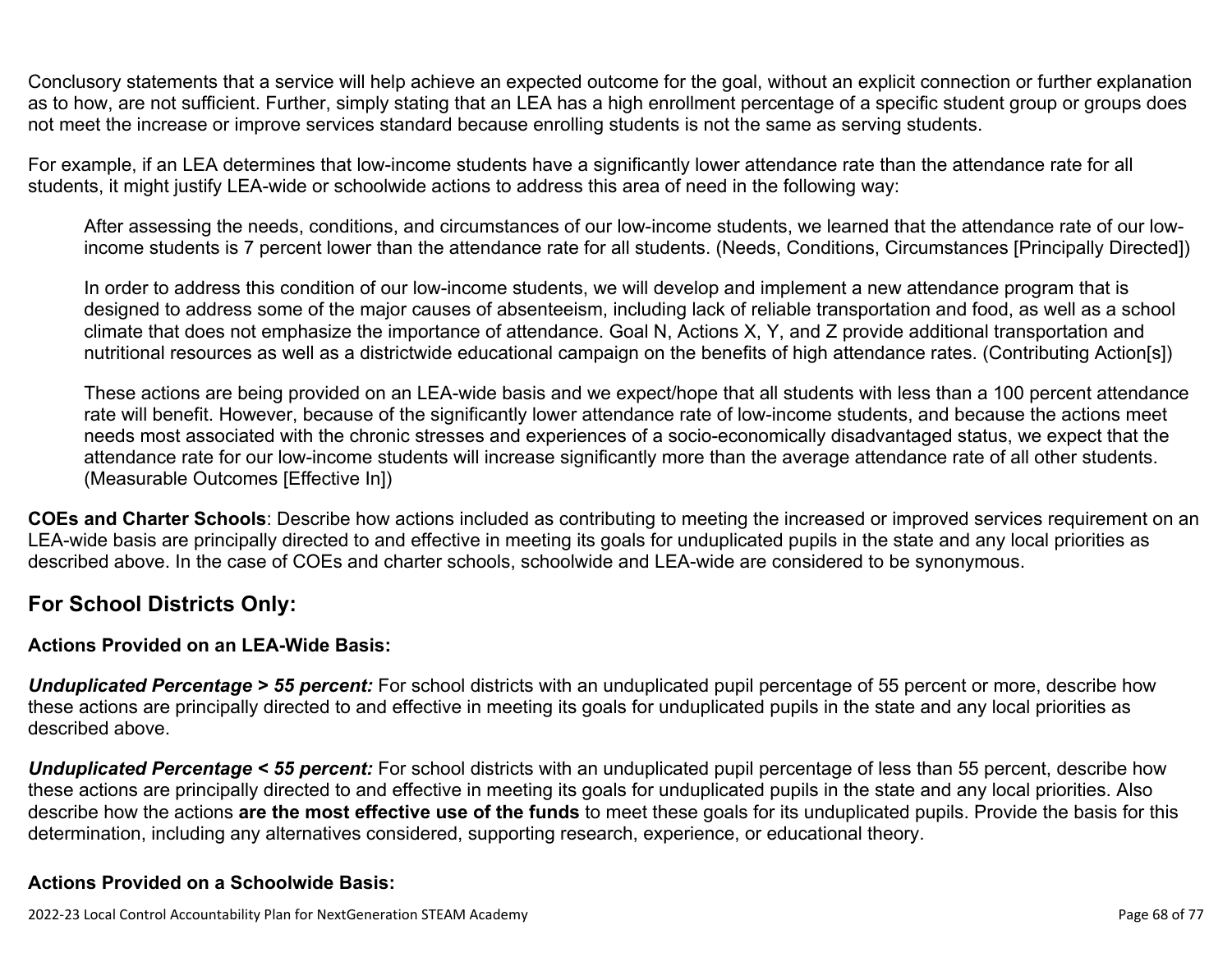School Districts must identify in the description those actions being funded and provided on a schoolwide basis, and include the required description supporting the use of the funds on a schoolwide basis.

**For schools with 40 percent or more enrollment of unduplicated pupils:** Describe how these actions are principally directed to and effective in meeting its goals for its unduplicated pupils in the state and any local priorities.

**For school districts expending funds on a schoolwide basis at a school with less than 40 percent enrollment of unduplicated pupils:** Describe how these actions are principally directed to and how the actions are the most effective use of the funds to meet its goals for foster youth, English learners, and low-income students in the state and any local priorities.

#### **A description of how services for foster youth, English learners, and low-income students are being increased or improved by the percentage required.**

Consistent with the requirements of 5 *CCR* Section 15496, describe how services provided for unduplicated pupils are increased or improved by at least the percentage calculated as compared to the services provided for all students in the LCAP year. To improve services means to grow services in quality and to increase services means to grow services in quantity. Services are increased or improved by those actions in the LCAP that are included in the Goals and Actions section as contributing to the increased or improved services requirement, whether they are provided on an LEA-wide or schoolwide basis or provided on a limited basis to unduplicated students. A limited action is an action that only serves foster youth, English learners, and/or low-income students. This description must address how these action(s) are expected to result in the required proportional increase or improvement in services for unduplicated pupils as compared to the services the LEA provides to all students for the relevant LCAP year.

For any action contributing to meeting the increased or improved services requirement that is associated with a Planned Percentage of Improved Services in the Contributing Summary Table rather than an expenditure of LCFF funds, describe the methodology that was used to determine the contribution of the action towards the proportional percentage. See the instructions for determining the Planned Percentage of Improved Services for information on calculating the Percentage of Improved Services.

#### **A description of the plan for how the additional concentration grant add-on funding identified above will be used to increase the number of staff providing direct services to students at schools that have a high concentration (above 55 percent) of foster youth, English learners, and low-income students, as applicable.**

An LEA that receives the additional concentration grant add-on described in *EC* Section 42238.02 is required to demonstrate how it is using these funds to increase the number of staff who provide direct services to students at schools with an enrollment of unduplicated students that is greater than 55 percent as compared to the number of staff who provide direct services to students at schools with an enrollment of unduplicated students that is equal to or less than 55 percent. The staff who provide direct services to students must be certificated staff and/or classified staff employed by the LEA; classified staff includes custodial staff.

Provide the following descriptions, as applicable to the LEA: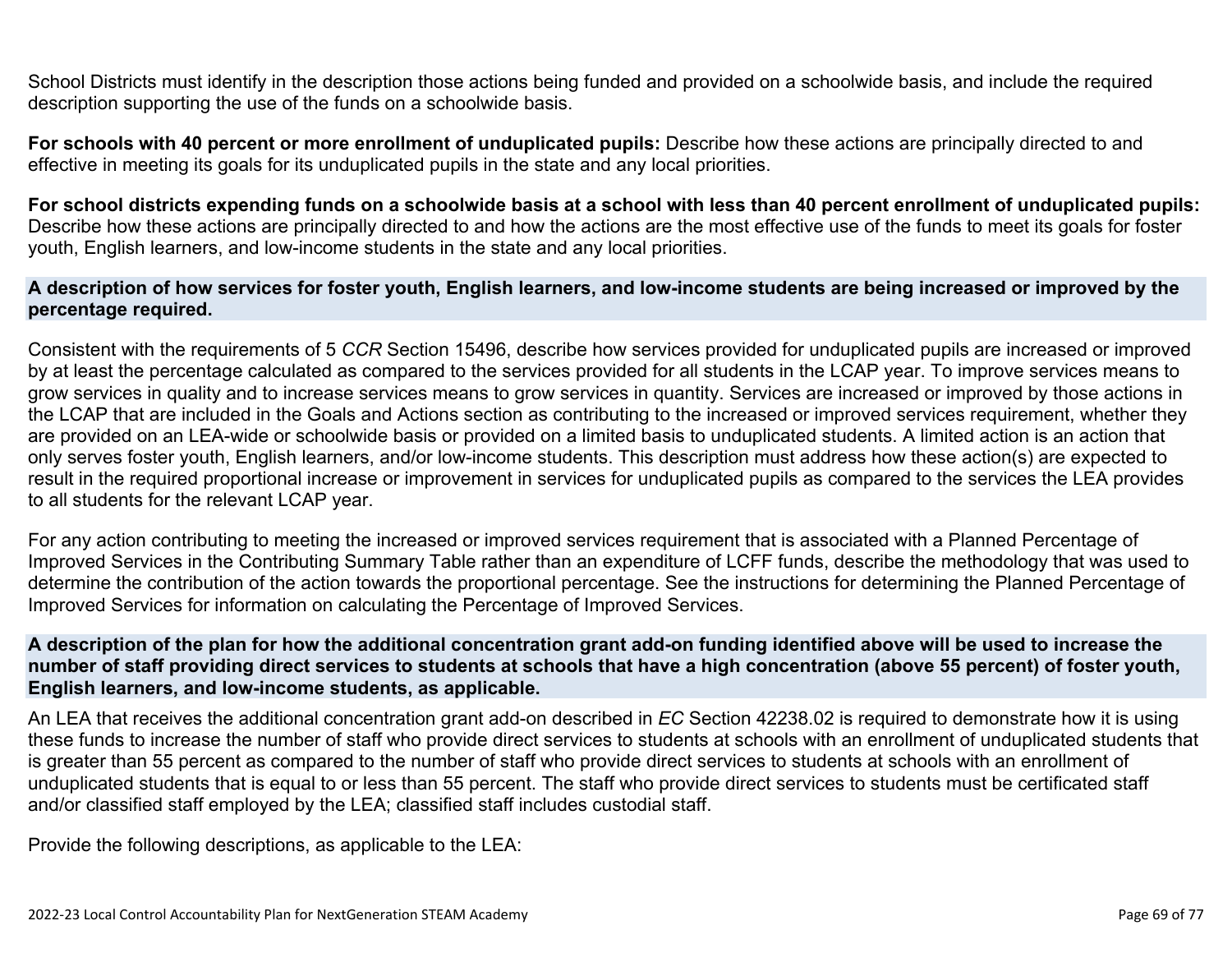An LEA that does not receive a concentration grant or the concentration grant add-on must indicate that a response to this prompt is not applicable.

Identify the goal and action numbers of the actions in the LCAP that the LEA is implementing to meet the requirement to increase the number of staff who provide direct services to students at schools with an enrollment of unduplicated students that is greater than 55 percent.

An LEA that does not have comparison schools from which to describe how it is using the concentration grant add-on funds, such as an LEA that only has schools with an enrollment of unduplicated students that is greater than 55 percent, must describe how it is using the funds to increase the number of credentialed staff, classified staff, or both, including custodial staff, who provide direct services to students at selected schools and the criteria used to determine which schools require additional staffing support.

In the event that an additional concentration grant add-on is not sufficient to increase staff providing direct services to students at a school with an enrollment of unduplicated students that is greater than 55 percent, the LEA must describe how it is using the funds to retain staff providing direct services to students at a school with an enrollment of unduplicated students that is greater than 55 percent.

Complete the table as follows:

- Provide the staff-to-student ratio of classified staff providing direct services to students with a concentration of unduplicated students that is 55 percent or less and the staff-to-student ratio of classified staff providing direct services to students at schools with a concentration of unduplicated students that is greater than 55 percent, as applicable to the LEA. The LEA may group its schools by grade span (Elementary, Middle/Junior High, and High Schools), as applicable to the LEA. The staff-to-student ratio must be based on the number of full time equivalent (FTE) staff and the number of enrolled students as counted on the first Wednesday in October of each year.
- Provide the staff-to-student ratio of certificated staff providing direct services to students at schools with a concentration of unduplicated students that is 55 percent or less and the staff-to-student ratio of certificated staff providing direct services to students at schools with a concentration of unduplicated students that is greater than 55 percent, as applicable to the LEA. The LEA may group its schools by grade span (Elementary, Middle/Junior High, and High Schools), as applicable to the LEA. The staff-to-student ratio must be based on the number of FTE staff and the number of enrolled students as counted on the first Wednesday in October of each year.

## **Action Tables**

Complete the Data Entry Table for each action in the LCAP. The information entered into this table will automatically populate the other Action Tables. Information is only entered into the Data Entry Table, the Annual Update Table, the Contributing Actions Annual Update Table, and the LCFF Carryover Table. With the exception of the Data Entry Table, the word "input" has been added to column headers to aid in identifying the column(s) where information will be entered. Information is not entered on the remaining Action tables.

The following tables are required to be included as part of the LCAP adopted by the local governing board or governing body:

• Table 1: Total Planned Expenditures Table (for the coming LCAP Year)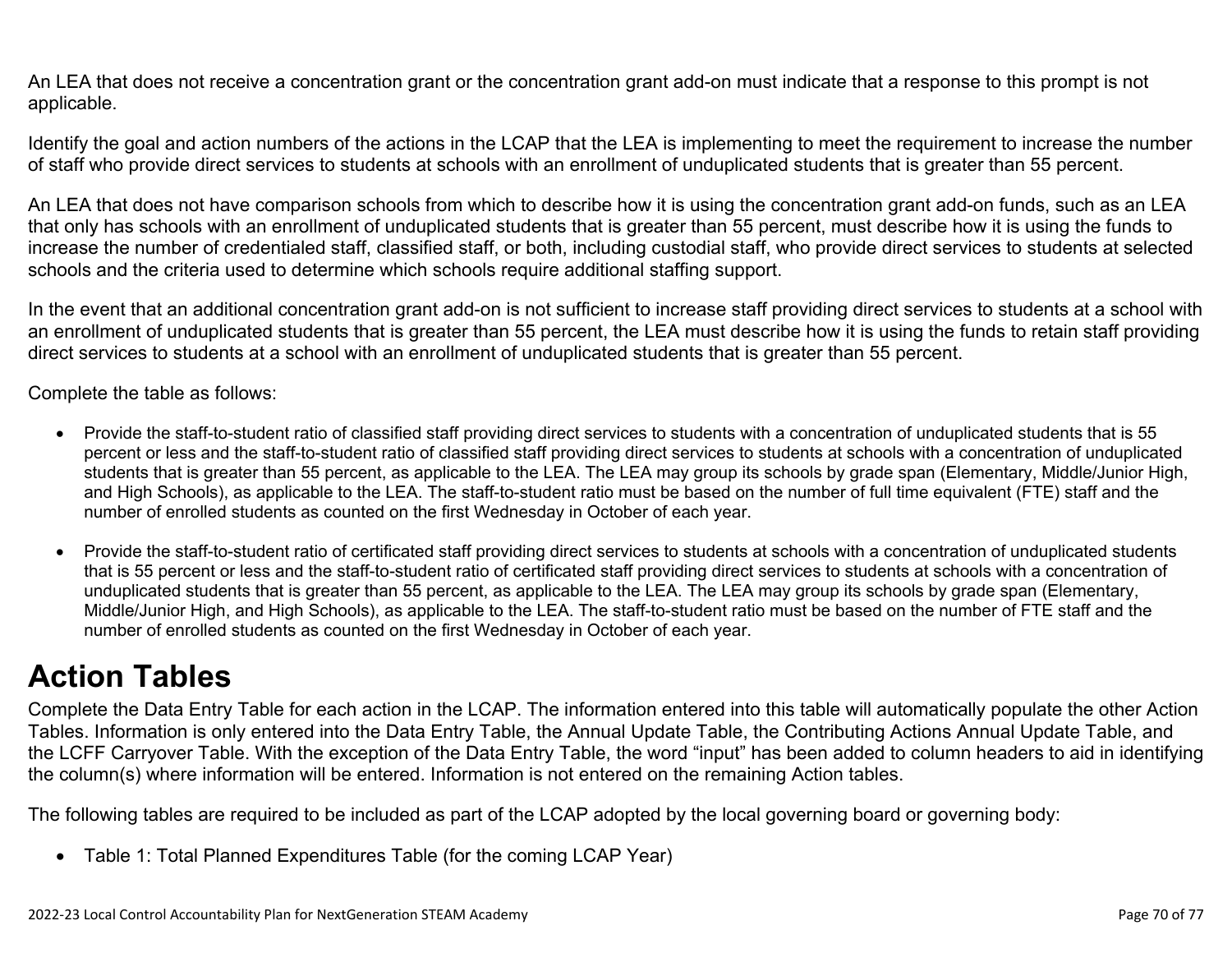- Table 2: Contributing Actions Table (for the coming LCAP Year)
- Table 3: Annual Update Table (for the current LCAP Year)
- Table 4: Contributing Actions Annual Update Table (for the current LCAP Year)
- Table 5: LCFF Carryover Table (for the current LCAP Year)

Note: The coming LCAP Year is the year that is being planned for, while the current LCAP year is the current year of implementation. For example, when developing the 2022–23 LCAP, 2022–23 will be the coming LCAP Year and 2021–22 will be the current LCAP Year.

## **Data Entry Table**

The Data Entry Table may be included in the LCAP as adopted by the local governing board or governing body, but is not required to be included. In the Data Entry Table, input the following information for each action in the LCAP for that applicable LCAP year:

- **LCAP Year**: Identify the applicable LCAP Year.
- **1. Projected LCFF Base Grant**: Provide the total amount of LCFF funding the LEA estimates it will receive for the coming school year, excluding the supplemental and concentration grants and the add-ons for the Targeted Instructional Improvement Grant Program and the Home to School Transportation Program, pursuant to 5 *CCR* Section 15496(a)(8).

See *EC* sections 2574 (for COEs) and 42238.02 (for school districts and charter schools), as applicable, for LCFF apportionment calculations.

- **2. Projected LCFF Supplemental and/or Concentration Grants:** Provide the total amount of LCFF supplemental and concentration grants the LEA estimates it will receive on the basis of the number and concentration of unduplicated students for the coming school year.
- **3. Projected Percentage to Increase or Improve Services for the Coming School Year:** This percentage will not be entered; it is calculated based on the Projected LCFF Base Grant and the Projected LCFF Supplemental and/or Concentration Grants, pursuant to 5 *CCR* Section 15496(a)(8). This is the percentage by which services for unduplicated pupils must be increased or improved as compared to the services provided to all students in the coming LCAP year.
- **LCFF Carryover Percentage:** Specify the LCFF Carryover Percentage identified in the LCFF Carryover Table from the prior LCAP year. If a carryover percentage is not identified in the LCFF Carryover Table, specify a percentage of zero (0.00%).
- **Total Percentage to Increase or Improve Services for the Coming School Year:** This percentage will not be entered; it is calculated based on the Projected Percentage to Increase or Improve Services for the Coming School Year and the LCFF Carryover —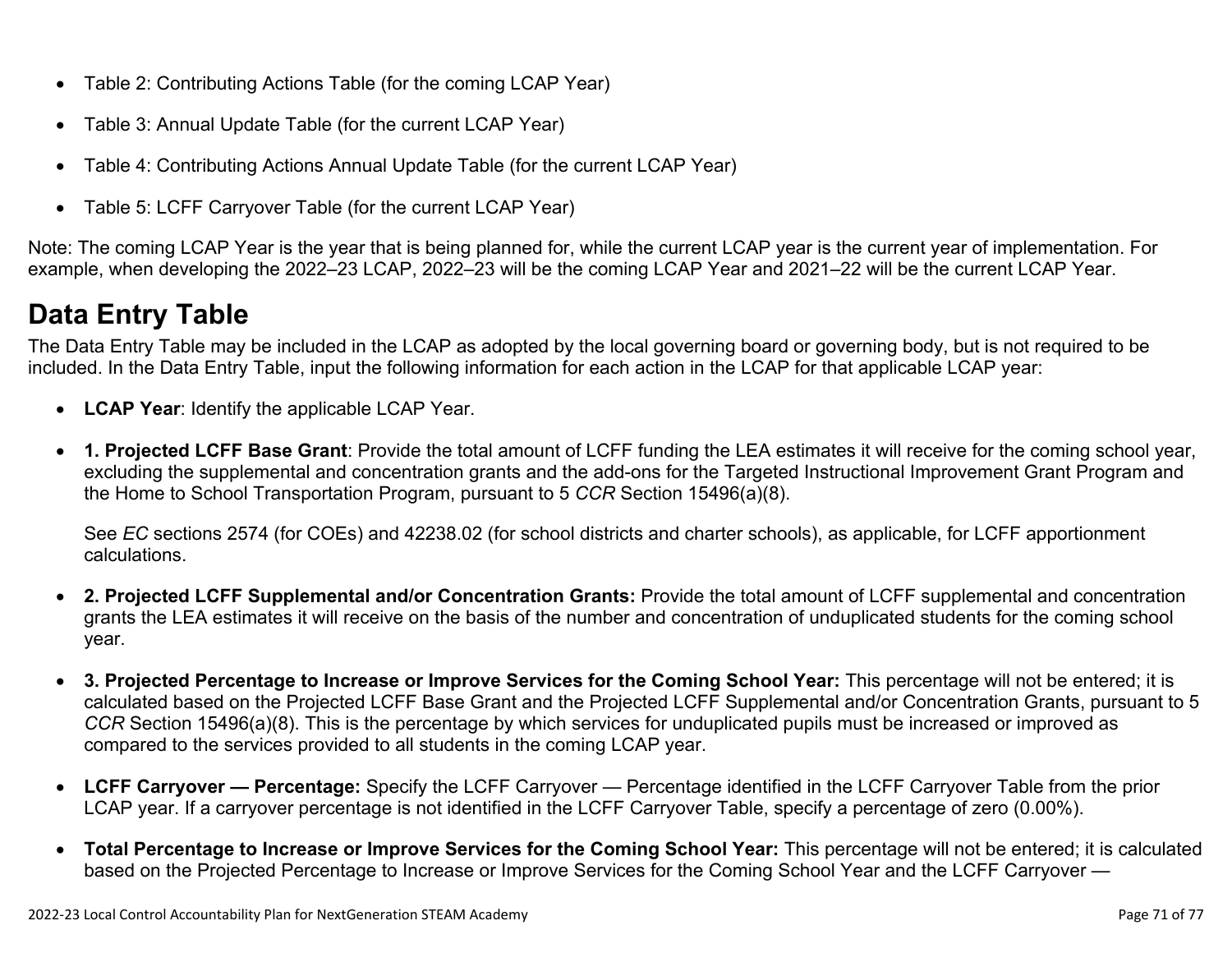Percentage. This is the percentage by which the LEA must increase or improve services for unduplicated pupils as compared to the services provided to all students in the coming LCAP year.

- **Goal #**: Enter the LCAP Goal number for the action.
- **Action #**: Enter the action's number as indicated in the LCAP Goal.
- **Action Title**: Provide a title of the action.
- **Student Group(s)**: Indicate the student group or groups who will be the primary beneficiary of the action by entering "All," or by entering a specific student group or groups.
- **Contributing to Increased or Improved Services?:** Type "Yes" if the action **is** included as contributing to meeting the increased or improved services; OR, type "No" if the action is **not** included as contributing to meeting the increased or improved services.
- If "Yes" is entered into the Contributing column, then complete the following columns:
	- o **Scope**: The scope of an action may be LEA-wide (i.e., districtwide, countywide, or charterwide), schoolwide, or limited. An action that is LEA-wide in scope upgrades the entire educational program of the LEA. An action that is schoolwide in scope upgrades the entire educational program of a single school. An action that is limited in its scope is an action that serves only one or more unduplicated student groups.
	- o **Unduplicated Student Group(s)**: Regardless of scope, contributing actions serve one or more unduplicated student groups. Indicate one or more unduplicated student groups for whom services are being increased or improved as compared to what all students receive.
	- o **Location**: Identify the location where the action will be provided. If the action is provided to all schools within the LEA, the LEA must indicate "All Schools." If the action is provided to specific schools within the LEA or specific grade spans only, the LEA must enter "Specific Schools" or "Specific Grade Spans." Identify the individual school or a subset of schools or grade spans (e.g., all high schools or grades transitional kindergarten through grade five), as appropriate.
- **Time Span**: Enter "ongoing" if the action will be implemented for an indeterminate period of time. Otherwise, indicate the span of time for which the action will be implemented. For example, an LEA might enter "1 Year," or "2 Years," or "6 Months."
- **Total Personnel**: Enter the total amount of personnel expenditures utilized to implement this action.
- **Total Non-Personnel**: This amount will be automatically calculated based on information provided in the Total Personnel column and the Total Funds column.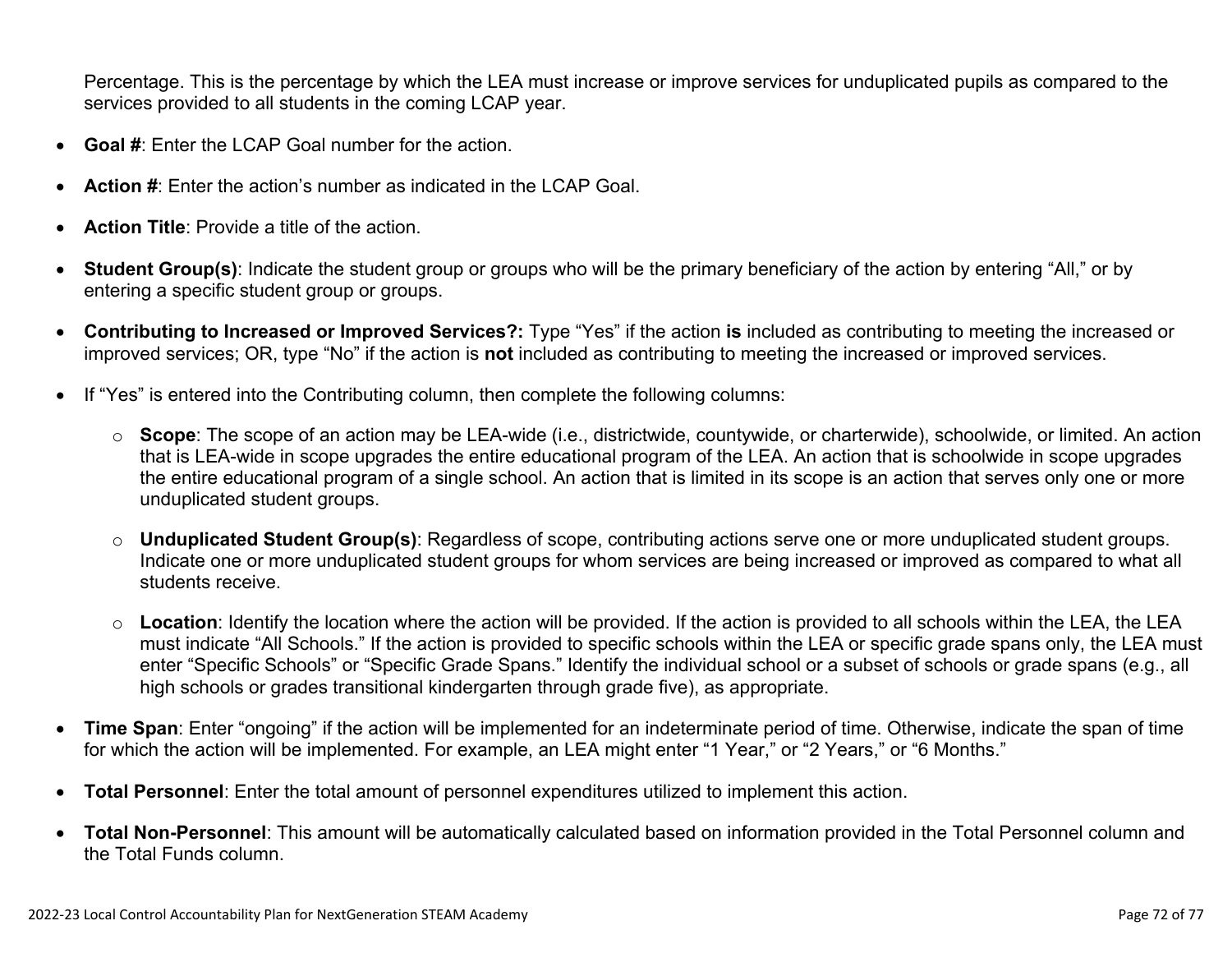- **LCFF Funds**: Enter the total amount of LCFF funds utilized to implement this action, if any. LCFF funds include all funds that make up an LEA's total LCFF target (i.e., base grant, grade span adjustment, supplemental grant, concentration grant, Targeted Instructional Improvement Block Grant, and Home-To-School Transportation).
	- o **Note:** For an action to contribute towards meeting the increased or improved services requirement it must include some measure of LCFF funding. The action may also include funding from other sources, however the extent to which an action contributes to meeting the increased or improved services requirement is based on the LCFF funding being used to implement the action.
- **Other State Funds**: Enter the total amount of Other State Funds utilized to implement this action, if any.
- **Local Funds**: Enter the total amount of Local Funds utilized to implement this action, if any.
- **Federal Funds**: Enter the total amount of Federal Funds utilized to implement this action, if any.
- **Total Funds**: This amount is automatically calculated based on amounts entered in the previous four columns.
- **Planned Percentage of Improved Services**: For any action identified as contributing, being provided on a Limited basis to unduplicated students, and that does not have funding associated with the action, enter the planned quality improvement anticipated for the action as a percentage rounded to the nearest hundredth (0.00%). A limited action is an action that only serves foster youth, English learners, and/or low-income students.
	- o As noted in the instructions for the Increased or Improved Services section, when identifying a Planned Percentage of Improved Services, the LEA must describe the methodology that it used to determine the contribution of the action towards the proportional percentage. The percentage of improved services for an action corresponds to the amount of LCFF funding that the LEA estimates it would expend to implement the action if it were funded.

For example, an LEA determines that there is a need to analyze data to ensure that instructional aides and expanded learning providers know what targeted supports to provide to students who are foster youth. The LEA could implement this action by hiring additional staff to collect and analyze data and to coordinate supports for students, which the LEA estimates would cost \$165,000. Instead, the LEA chooses to utilize a portion of existing staff time to analyze data relating to students who are foster youth. This analysis will then be shared with site principals who will use the data to coordinate services provided by instructional assistants and expanded learning providers to target support to students. In this example, the LEA would divide the estimated cost of \$165,000 by the amount of LCFF Funding identified in the Data Entry Table and then convert the quotient to a percentage. This percentage is the Planned Percentage of Improved Service for the action.

## **Contributing Actions Table**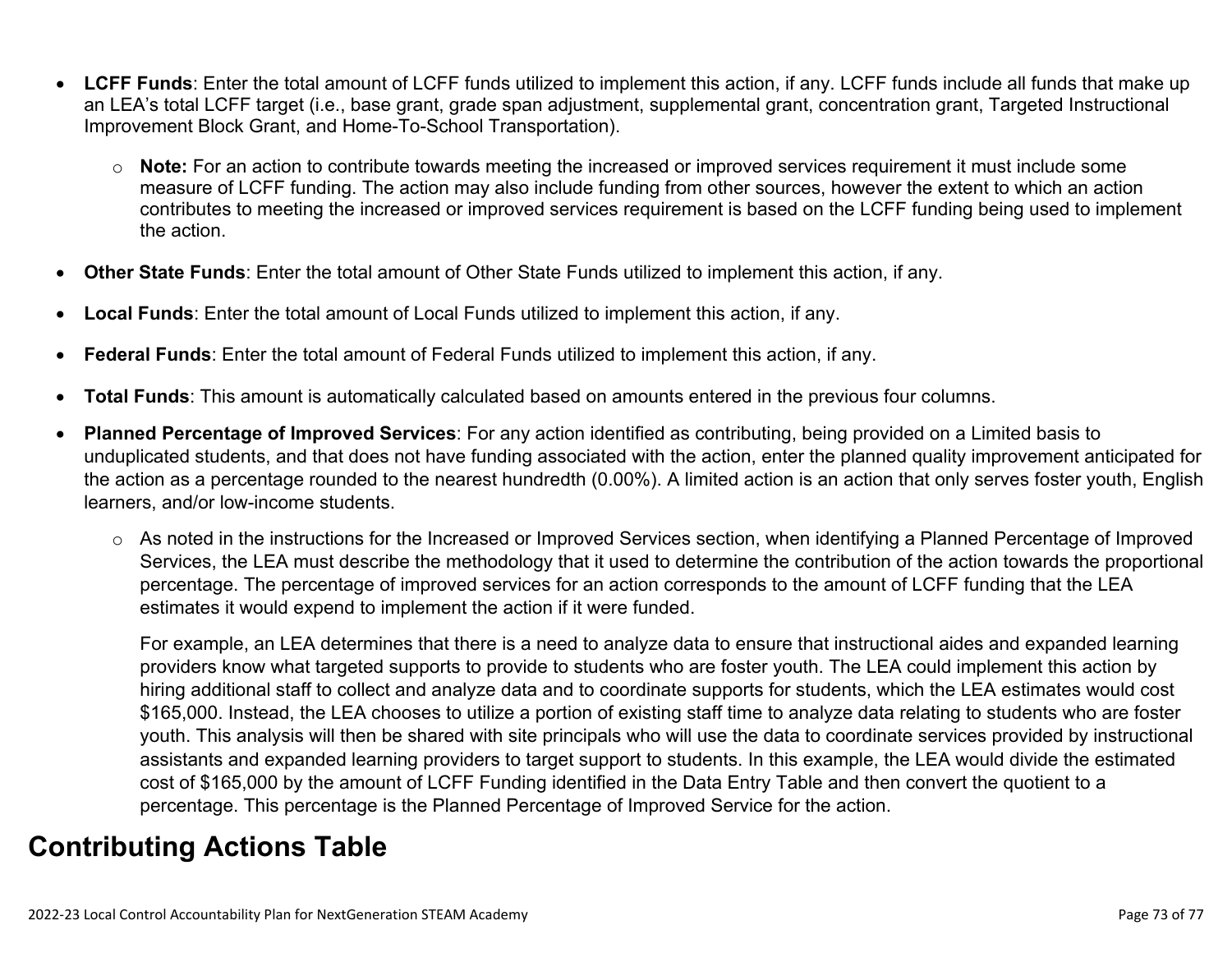As noted above, information will not be entered in the Contributing Actions Table; however, the 'Contributing to Increased or Improved Services?' column will need to be checked to ensure that only actions with a "Yes" are displaying. If actions with a "No" are displayed or if actions that are contributing are not displaying in the column, use the drop-down menu in the column header to filter only the "Yes" responses.

# **Annual Update Table**

In the Annual Update Table, provide the following information for each action in the LCAP for the relevant LCAP year:

• **Estimated Actual Expenditures**: Enter the total estimated actual expenditures to implement this action, if any.

## **Contributing Actions Annual Update Table**

In the Contributing Actions Annual Update Table, check the 'Contributing to Increased or Improved Services?' column to ensure that only actions with a "Yes" are displaying. If actions with a "No" are displayed or if actions that are contributing are not displaying in the column, use the drop-down menu in the column header to filter only the "Yes" responses. Provide the following information for each contributing action in the LCAP for the relevant LCAP year:

- **6. Estimated Actual LCFF Supplemental and/or Concentration Grants:** Provide the total amount of LCFF supplemental and concentration grants the LEA estimates it will actually receive based on of the number and concentration of unduplicated students in the current school year.
- **Estimated Actual Expenditures for Contributing Actions**: Enter the total estimated actual expenditure of LCFF funds used to implement this action, if any.
- **Estimated Actual Percentage of Improved Services:** For any action identified as contributing, being provided on a Limited basis only to unduplicated students, and that does not have funding associated with the action, enter the total estimated actual quality improvement anticipated for the action as a percentage rounded to the nearest hundredth (0.00%).
	- o Building on the example provided above for calculating the Planned Percentage of Improved Services, the LEA in the example implements the action. As part of the annual update process, the LEA reviews implementation and student outcome data and determines that the action was implemented with fidelity and that outcomes for foster youth students improved. The LEA reviews the original estimated cost for the action and determines that had it hired additional staff to collect and analyze data and to coordinate supports for students that estimated actual cost would have been \$169,500 due to a cost of living adjustment. The LEA would divide the estimated actual cost of \$169,500 by the amount of LCFF Funding identified in the Data Entry Table and then convert the quotient to a percentage. This percentage is the Estimated Actual Percentage of Improved Services for the action.

## **LCFF Carryover Table**

• **9. Estimated Actual LCFF Base Grant**: Provide the total amount of LCFF funding the LEA estimates it will receive for the current school year, excluding the supplemental and concentration grants and the add-ons for the Targeted Instructional Improvement Grant Program and the Home to School Transportation Program, pursuant to 5 *CCR* Section 15496(a)(8).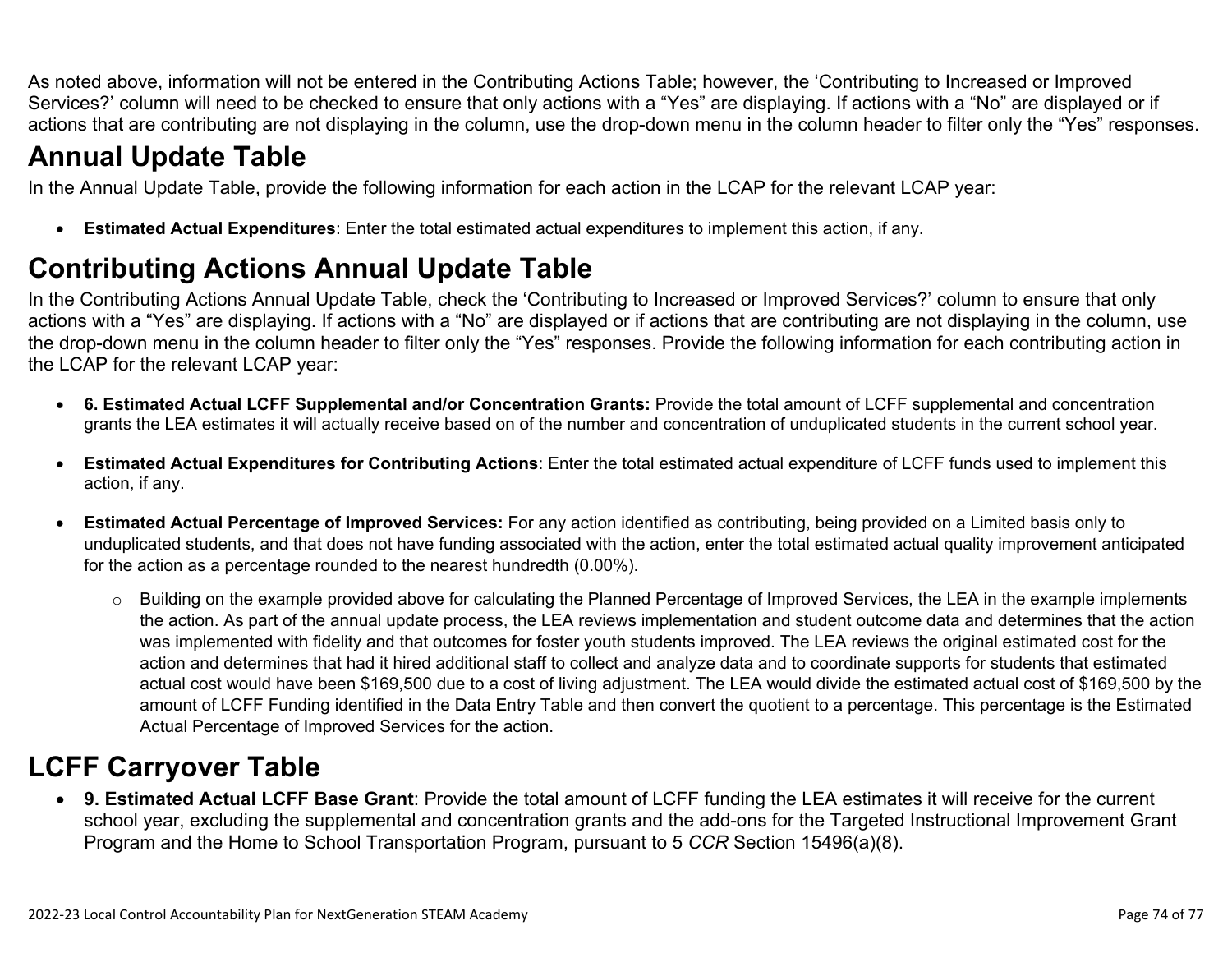• **10. Total Percentage to Increase or Improve Services for the Current School Year:** This percentage will not be entered. The percentage is calculated based on the amounts of the Estimated Actual LCFF Base Grant (9) and the Estimated Actual LCFF Supplemental and/or Concentration Grants (6), pursuant to 5 *CCR* Section 15496(a)(8), plus the LCFF Carryover – Percentage from the prior year. This is the percentage by which services for unduplicated pupils must be increased or improved as compared to the services provided to all students in the current LCAP year.

### **Calculations in the Action Tables**

To reduce the duplication of effort of LEAs, the Action Tables include functionality such as pre-population of fields and cells based on the information provided in the Data Entry Table, the Annual Update Summary Table, and the Contributing Actions Table. For transparency, the functionality and calculations used are provided below.

#### **Contributing Actions Table**

- 4. Total Planned Contributing Expenditures (LCFF Funds)
	- $\circ$  This amount is the total of the Planned Expenditures for Contributing Actions (LCFF Funds) column
- 5. Total Planned Percentage of Improved Services
	- $\circ$  This percentage is the total of the Planned Percentage of Improved Services column
- Planned Percentage to Increase or Improve Services for the coming school year (4 divided by 1, plus 5)
	- o This percentage is calculated by dividing the Total Planned Contributing Expenditures (4) by the Projected LCFF Base Grant (1), converting the quotient to a percentage, and adding it to the Total Planned Percentage of Improved Services (5).

### **Contributing Actions Annual Update Table**

Pursuant to *EC* Section 42238.07(c)(2), if the Total Planned Contributing Expenditures (4) is less than the Estimated Actual LCFF Supplemental and Concentration Grants (6), the LEA is required to calculate the difference between the Total Planned Percentage of Improved Services (5) and the Total Estimated Actual Percentage of Improved Services (7). If the Total Planned Contributing Expenditures (4) is equal to or greater than the Estimated Actual LCFF Supplemental and Concentration Grants (6), the Difference Between Planned and Estimated Actual Percentage of Improved Services will display "Not Required."

- 6. Estimated Actual LCFF Supplemental and Concentration Grants
	- $\circ$  This is the total amount of LCFF supplemental and concentration grants the LEA estimates it will actually receive based on of the number and concentration of unduplicated students in the current school year.
- 4. Total Planned Contributing Expenditures (LCFF Funds)
	- $\circ$  This amount is the total of the Last Year's Planned Expenditures for Contributing Actions (LCFF Funds)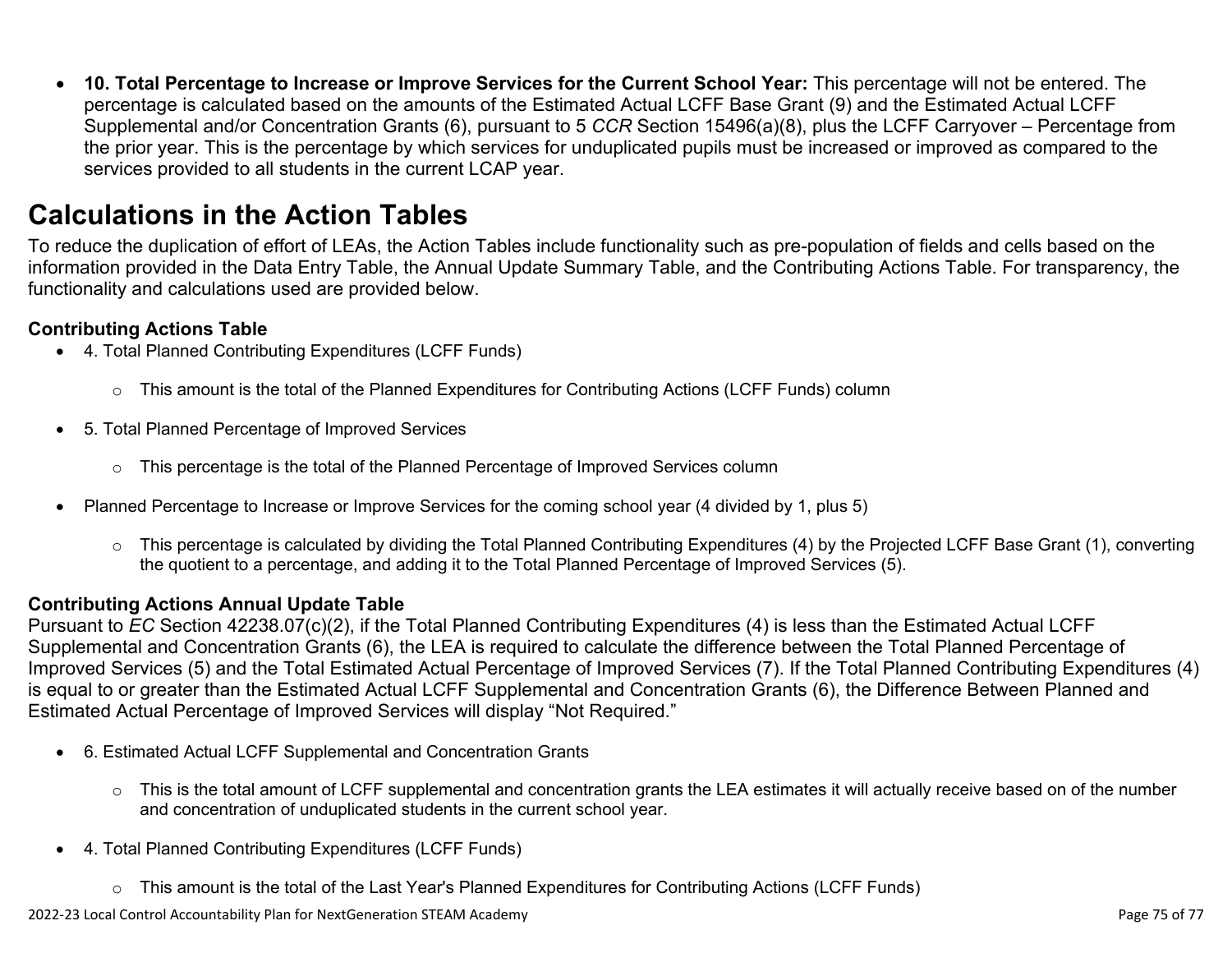- 7. Total Estimated Actual Expenditures for Contributing Actions
	- o This amount is the total of the Estimated Actual Expenditures for Contributing Actions (LCFF Funds)
- Difference Between Planned and Estimated Actual Expenditures for Contributing Actions (Subtract 7 from 4)
	- $\circ$  This amount is the Total Estimated Actual Expenditures for Contributing Actions (7) subtracted from the Total Planned Contributing Expenditures (4)
- 5. Total Planned Percentage of Improved Services (%)
	- $\circ$  This amount is the total of the Planned Percentage of Improved Services column
- 8. Total Estimated Actual Percentage of Improved Services (%)
	- o This amount is the total of the Estimated Actual Percentage of Improved Services column
- Difference Between Planned and Estimated Actual Percentage of Improved Services (Subtract 5 from 8)
	- o This amount is the Total Planned Percentage of Improved Services (5) subtracted from the Total Estimated Actual Percentage of Improved Services (8)

### **LCFF Carryover Table**

- 10. Total Percentage to Increase or Improve Services for the Current School Year (6 divided by 9 + Carryover %)
	- $\circ$  This percentage is the Estimated Actual LCFF Supplemental and/or Concentration Grants (6) divided by the Estimated Actual LCFF Base Grant (9) plus the LCFF Carryover – Percentage from the prior year.
- 11. Estimated Actual Percentage of Increased or Improved Services (7 divided by 9, plus 8)
	- o This percentage is the Total Estimated Actual Expenditures for Contributing Actions (7) divided by the LCFF Funding (9), then converting the quotient to a percentage and adding the Total Estimated Actual Percentage of Improved Services (8).
- 12. LCFF Carryover Dollar Amount LCFF Carryover (Subtract 11 from 10 and multiply by 9)
	- $\circ$  If the Estimated Actual Percentage of Increased or Improved Services (11) is less than the Estimated Actual Percentage to Increase or Improve Services (10), the LEA is required to carry over LCFF funds.

The amount of LCFF funds is calculated by subtracting the Estimated Actual Percentage to Increase or Improve Services (11) from the Estimated Actual Percentage of Increased or Improved Services (10) and then multiplying by the Estimated Actual LCFF Base Grant (9). This amount is the amount of LCFF funds that is required to be carried over to the coming year.